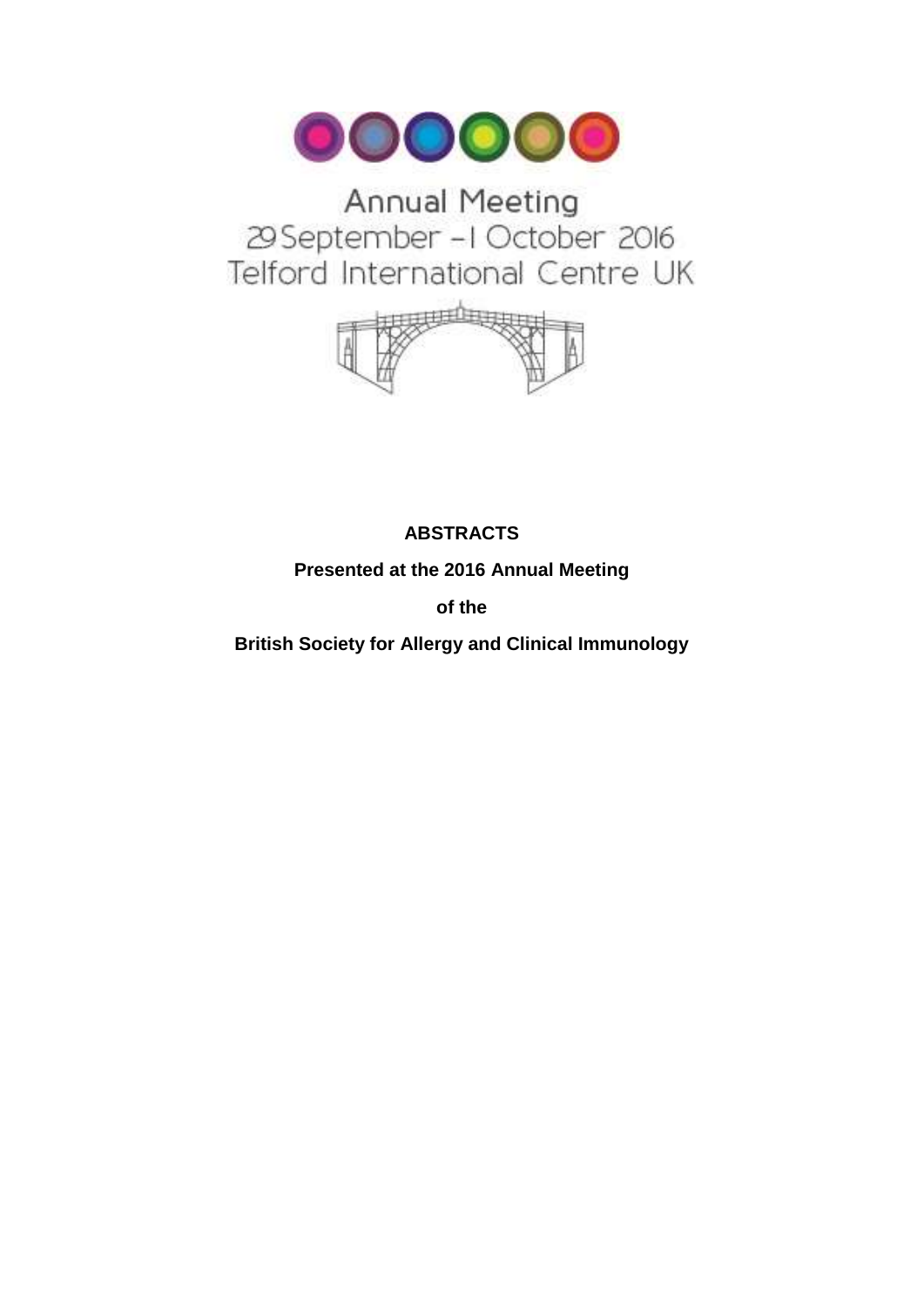# **Contents**

# **ORAL PRESENTATIONS**

| <b>Adult Clinical</b>                   | page 1  |  |
|-----------------------------------------|---------|--|
| <b>Paediatric Clinical</b>              | page 6  |  |
| <b>Basic Science</b>                    | page 11 |  |
| <b>Allied Health &amp; Primary Care</b> | page 16 |  |

# **POSTER PRESENTATIONS**

| <b>Adult Clinical</b>      | page 21  |  |
|----------------------------|----------|--|
| <b>Paediatric Clinical</b> | page 50  |  |
| <b>Basic Science</b>       | page 117 |  |
| <b>Allied Health</b>       | page 125 |  |
| <b>Primary Care</b>        | page 138 |  |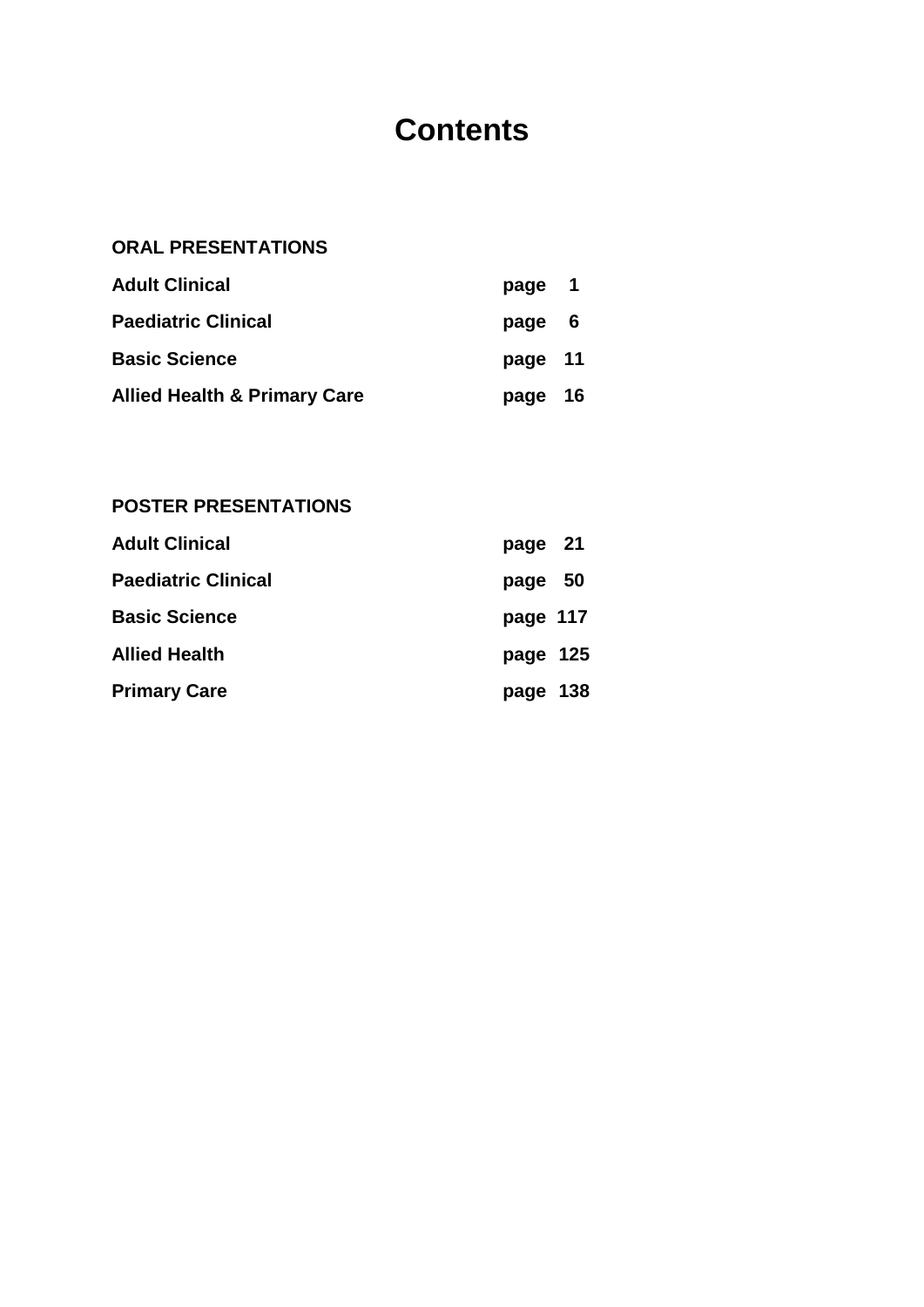# **ORAL PRESENTATIONS**

## **Category: Adult Clinical**

## **O.001**

#### **Subcutaneous and sublingual grass pollen immunotherapy both reduce seasonal rhinitis symptoms and improve quality of life – a randomised, controlled trial**

Moises Calderon<sup>1</sup>, Guy Scadding<sup>1</sup>, Florentina Dumitru<sup>1</sup>, Aarif Eifan<sup>1</sup>, Kaitie Lawson<sup>5</sup>, Henry Bahnson<sup>5</sup>, Michelle Sever<sup>5</sup>, Audrey Plough<sup>2</sup>, Nadia Tchao<sup>3</sup>, Alkis Togias<sup>4</sup>, Stephen Durham<sup>1</sup>

*<sup>1</sup>Allergy and Clinical Immunology, National Heart and Lung Institute, Imperial College, London, UK, 2 Immune Tolerance Network, Bethesda, Maryland, USA, <sup>3</sup> Immune Tolerance Network, University of California, San Francisco, USA, <sup>4</sup>The National Institute of Allergy and Infectious Diseases, Bethesda, Maryland, USA, <sup>5</sup>Rho Federal Systems Division, Chapel Hill, NC, USA*

#### **Objectives**

Randomised, double-blind, controlled trial of subcutaneous (SCIT) and sublingual (SLIT) grass pollen immunotherapy in participants with moderate-severe seasonal allergic rhinitis.

#### **Method**

106 participants randomised to receive active-SCIT + placebo tablets (Alutard SQ® grass, ALK-Abello, Denmark), active-SLIT + placebo injections (GRAZAX®, ALK) or double-placebo. Treatment for two years, plus further assessment at year 3 (1 year after treatment). Primary endpoint: response to nasal challenge (data presented elsewhere). Secondary, unpowered clinical endpoints: weekly visual analogue scores (VAS), rhinitis quality of life (RQLQ) scores, rescue medication use and a global hay fever severity score. Adverse events recorded according to MedDRA and WAO grading.

#### **Results**

SCIT and SLIT gave similar improvements in RQLQ vs. placebo during years I (both p<0.05) and 2 (SCIT p<0.05; SLIT p=0.08) with no differences between the two (p>0.6). VAS scores were lower for both during years 1 and 2, but only reached significance for SCIT vs. placebo during year 1 (p<0.03). Rescue medication scores were lower for SLIT vs. placebo and vs. SCIT during year 1 (p<0.01); similar but non-significant trends were observed during years 2 and 3. Global severity scores were reduced in both SCIT (p≤0.03) and SLIT (p<0.01) during years 1 and 2 with no differences between the two (P>0.6). None of these effects was maintained at year 3. Forty-three systemic reactions to injections were objectively recorded in 17/36 SCIT participants: thirty three grade 1, eight grade 2, two grade 3; adrenaline was given on two occasions. Nineteen mild systemic reactions were subjectively reported in 11/36 participants on SLIT: sixteen grade 1, three grade 2; no acute treatment was required (fourteen of these reactions involved mild transient gastrointestinal symptoms).

#### **Conclusions**

Two years grass pollen SCIT or SLIT show similar efficacy in reducing seasonal allergic rhinoconjunctivitis symptoms as measured by RQLQ scores and retrospective global symptom scores.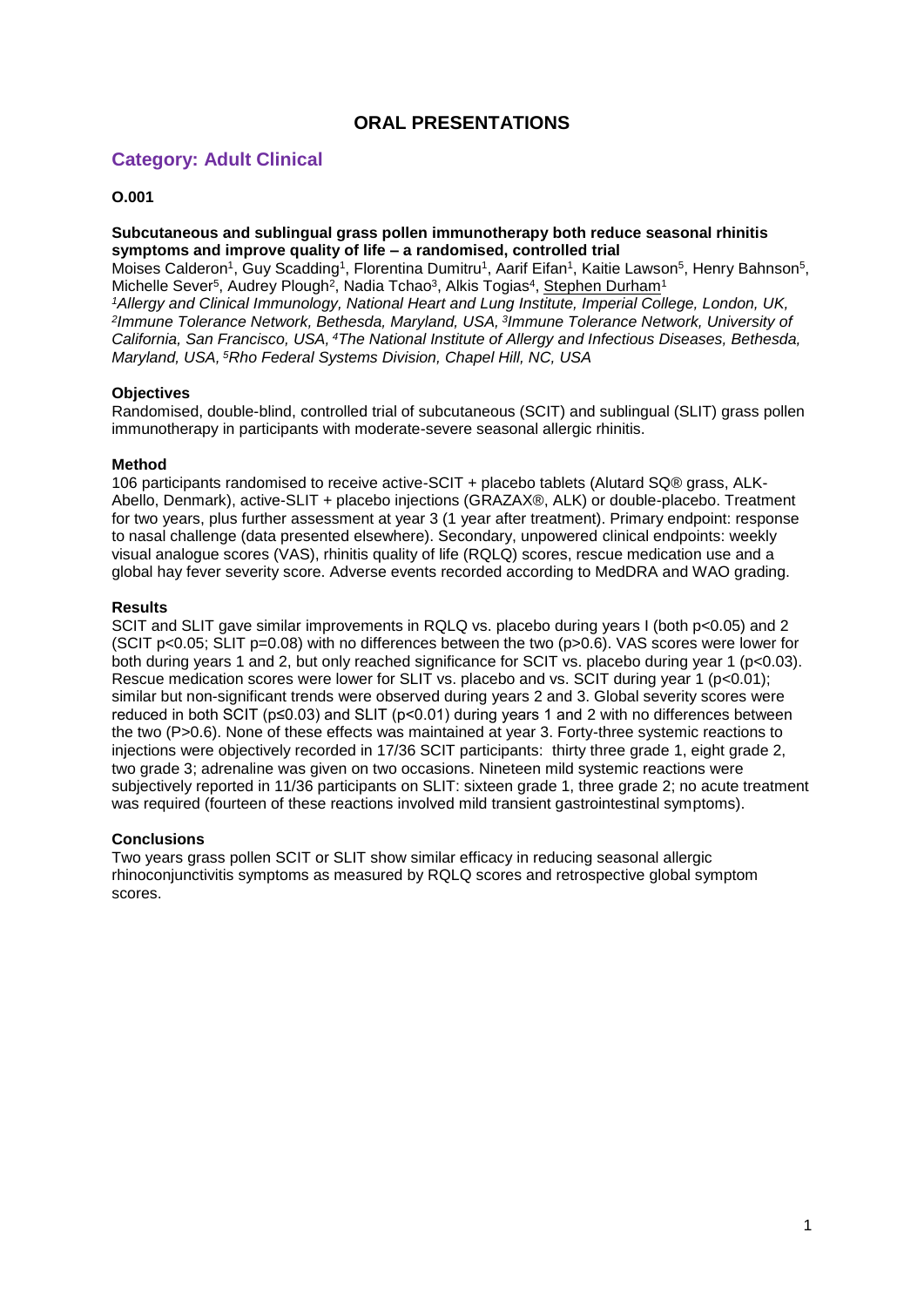#### **Ykl-40 as a biomarker of severe asthma**

Margarida Cortez E Castro<sup>1,2</sup>, Gabreielle Locket<sup>1</sup>, Laurie Lau<sup>1,3</sup>, Peter Howarth<sup>1,3</sup>, John Holloway<sup>1</sup> *<sup>1</sup>Allergy and Respiratory Genetics - Human Development and Health Academic Unit.University of Southampton; Southampton; UK., SOUTHAMPTON, UK, <sup>2</sup>CHLN-IMMUNOALLERGY, LISBON, Portugal, <sup>3</sup>Clinical and Experimental Sciences, SOUTHAMPTON, UK*

#### **Objectives**

Definitions of severe asthma are based on therapy, control, exacerbation frequency and lung function. However, subjects fulfilling these criteria represent a heterogeneous group with differential response to therapies. This has led to approaches to sub-classify severe asthma, and the need for biomarkers for these sub-groups. YKL-40 (chitinase 3-like 1 protein), has been associated with severe asthma. Our aim was to assess the utility of YKL-40 as a biomarker of severe asthma sub-phenotypes.

#### **Method**

In 243 patients from the Wessex Severe Asthma Cohort, serum and sputum levels of YKL-40 were determined by ELISA and Spirometry performed. Genotyping (N=201) was undertaken for rs4950928 and rs12141494 in CHI3L1. Subjects were sub-phenotyped using either inflammatory cell subtypes in sputum [Eosinophilic (eosinophils ≥2%, neutrophils <61%); Paucigranulocytic (eosinophils <2%, neutrophils <61%); Mixed (eosinophils ≥2%, neutrophils ≥61%), or Neutrophilic (eosinophils <2%, neutrophils ≥61%)], or clustered according to Severe Asthma Research Program (SARP) definitions.

#### **Results**

There was no correlation between serum and sputum YKL-40. Serum but not sputum YKL-40 was associated with rs4950928 (p<0.001). Serum YKL-40 was strongly associated with SARP clusters: (p=0.002), (Cluster1: 86 ng/mL; Cluster2: 96 ng/mL; Cluster3: 133 ng/mL; Cluster4: 126 ng/mL; Cluster5: 131 ng/mL). In contrast sputum YKL-40 was a better biomarker for Inflammatory cell subtypes in asthmatic sputum: (p=0.025) (Eos (mean: 68 ng/mL) vs Neut (mean: 207 ng/mL) vs Mixed (mean: 265 ng/mL) vs Pauci (mean: 122 ng/mL).Sputum YKL-40 was also strongly correlated with absolute count of Neutrophils (Spearman's rho .663; p<0.001) but not correlated with % of neutrophils in sputum.

#### **Conclusions**

YKL40 in sputum is a marker of sub-phenotypes of severe asthma with neutrophilic airway inflammation, but it is not a marker of clusters as defined by SARP. In contrast serum YKL-40 is a better biomarker of SARP clusters, especially in differentiating Clusters 1 and 2 from 3, 4 and 5.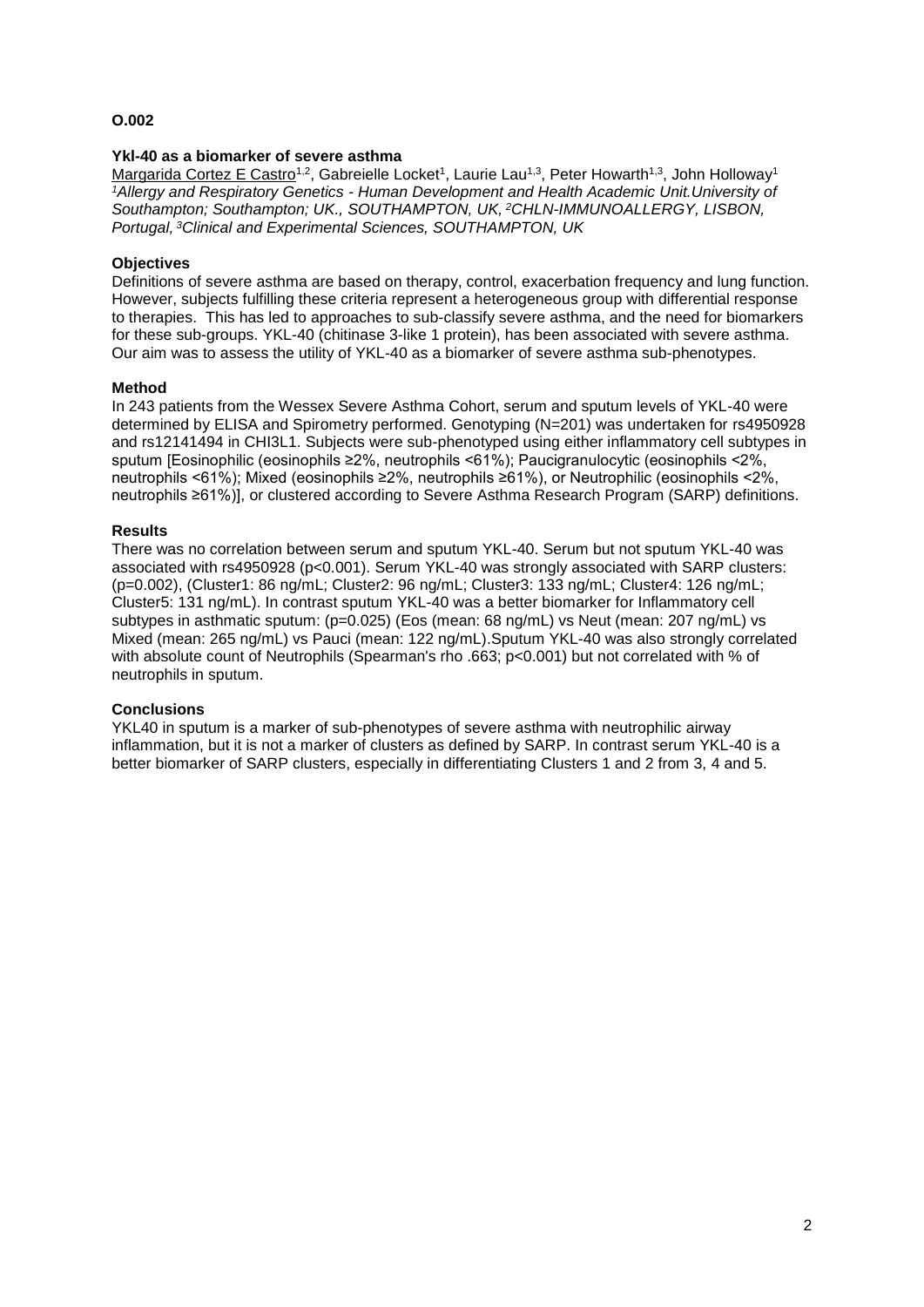### **Association between irritable bowel syndrome and seasonal allergic rhinitis**

Armin Laleh, Isabel Skypala *Imperial College London, London, UK*

## **Objectives**

The increasing prevalence of both irritable bowel syndrome (IBS) and seasonal allergic rhinitis (SAR) are major health concerns, imposing significant burden on families, the healthcare system and the economy. An association has been reported between IBS and SAR, however there has been little attempt to explore the full extent or other potential aspects of this association. The primary objective of the study was to assess the prevalence of SAR among subjects with IBS. A secondary objective was to explore the relationship between the severity of IBS and SAR.

#### **Method**

Sixty subjects with IBS, who made up the case group, and twenty subjects without gastrointestinal disorders, who made up the control group were included in the study. Diagnosis of IBS and SAR were made using the Rome III criteria, skin prick test and clinical history. The severity of IBS and SAR were assessed by the validated questionnaires.

#### **Results**

90% of subjects with IBS had SAR compared with 30% of subjects without IBS (P<0.000, OR:21, CI:95%, 5.87-75.16) . Tree pollen allergy was (81.5%) the predominant pollen allergy in subjects with IBS. No association was found between the severity of IBS and SAR, however a positive correlation was observed between the severity of IBS and SAR in a subgroup of subjects with moderate to severe IBS and oral allergy syndrome (OAS).

#### **Conclusions**

The study suggests that there is a remarkably high prevalence of SAR among individuals with IBS, which may indicate a potential link between the two diseases. The relationship between the severity of IBS and SAR in subjects with OAS may suggest a possible role of food allergy and mast cells in the development or exacerbation of IBS symptoms. These findings indicate the necessity of further wellconducted studies to elucidate the potential common pathogenic mechanisms involved in the two disease entities.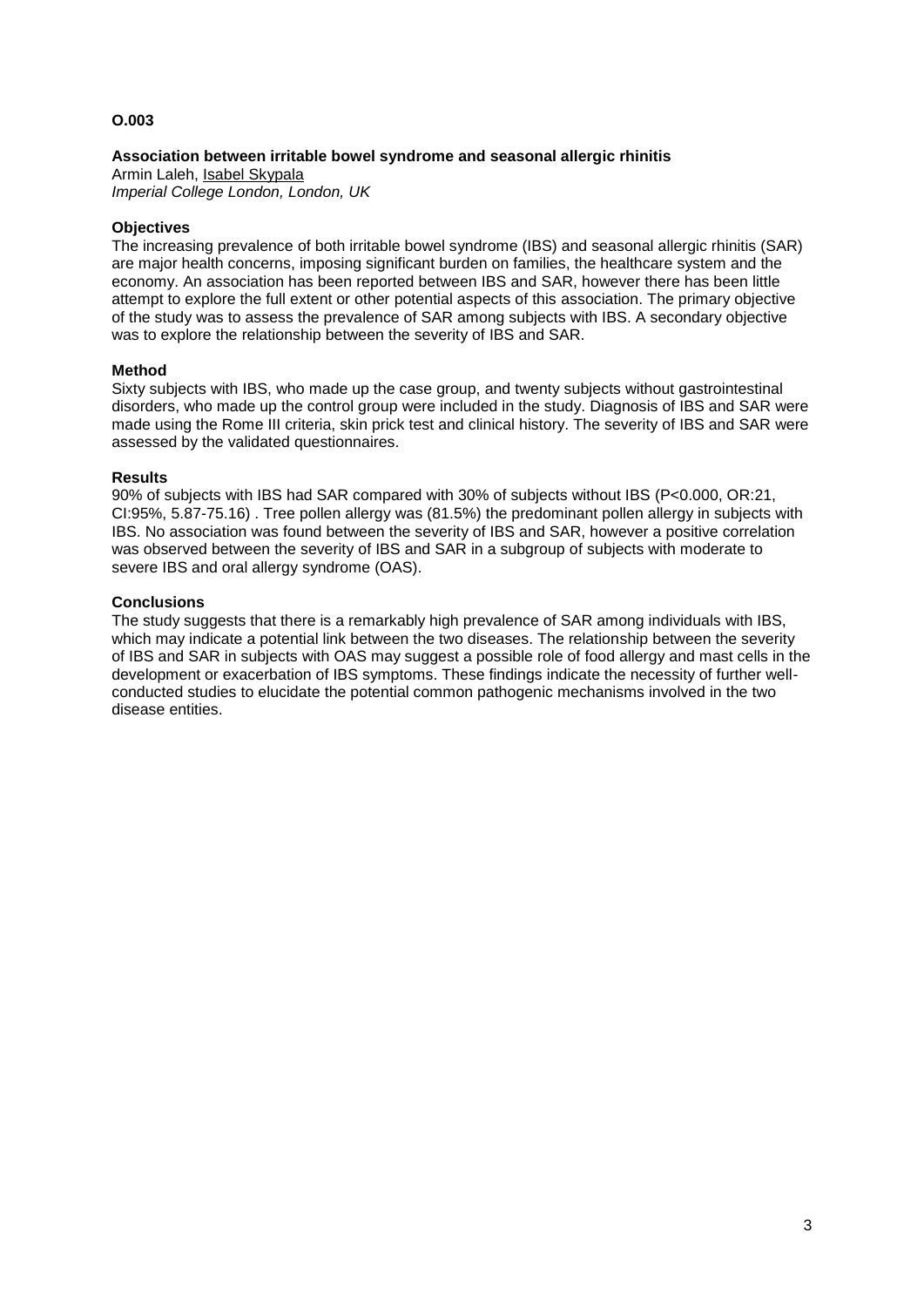#### **Feasibility and utility of testing for penicillin allergy status in patients attending for elective surgery**

Anoop Mistry<sup>1</sup>, David Maskill<sup>2</sup>, Claire Corps<sup>1</sup>, Sinisa Savic<sup>1</sup>, Louise Savic<sup>3</sup> *<sup>1</sup>St James's University Hospital, Department of Clinical Immunology and Allegy, Leeds, UK, <sup>2</sup>University of Leeds, Leeds, UK, <sup>3</sup>St James's University Hospital, Department of Anaesthesia, Leeds, UK*

## **Objectives**

A label of penicillin allergy is common, but frequently incorrect. For an individual, the allergy label is associated with higher rates of MRSA carriage and C diffiicle infections; at societal level the widespread use of alternatives contributes to microbial resistance. We wanted to examine the rate of reported penicillin allergy in patients attending for elective surgery and to determine if there were specific features in their history, which might allow simplification of the current testing pathway.

#### **Method**

Incidence of a penicillin allergy history in patients attending surgical pre-assessment clinics was identified, noting clinical features of the reaction and the age when it occurred. We also retrospectively reviewed the clinical features of patients who had attended for penicillin allergy testing, and compared allergic and non-allergic groups for possible predictive features.

#### **Results**

The penicillin allergy status of 600 patients attending surgical pre-assessment clinic was recorded (representing an annual population of >50 000). Of these, 502 reported no allergy; 97 (17%) reported allergy. Of the allergic group, 65% described mild reactions (rash or nausea), > 20 years ago. Half the allergic group required a penicillin alternative for surgical prophylaxis.

A population of 125 patients labelled penicillin allergic underwent testing (skin and oral challenge); 96 (76.8%) were non allergic. Features predictive of non-allergic status were: >20 years elapsed since reaction; childhood reaction; macular rash as the only feature.

#### **Conclusions**

Incidence of reported penicillin allergy was higher than previously described. Patients with history of reaction >20 years ago, or of uncharacterised childhood reactions could potentially undergo abbreviated oral challenge testing, without prior skin testing. The cost benefit per patient is small, since the commonest alternative surgical prophylaxis (teicoplanin) is only £7/dose. However incorrect diagnoses of penicillin allergy are major contributor to poor antimicrobial stewardship, to the long-term detriment of both patients and the NHS.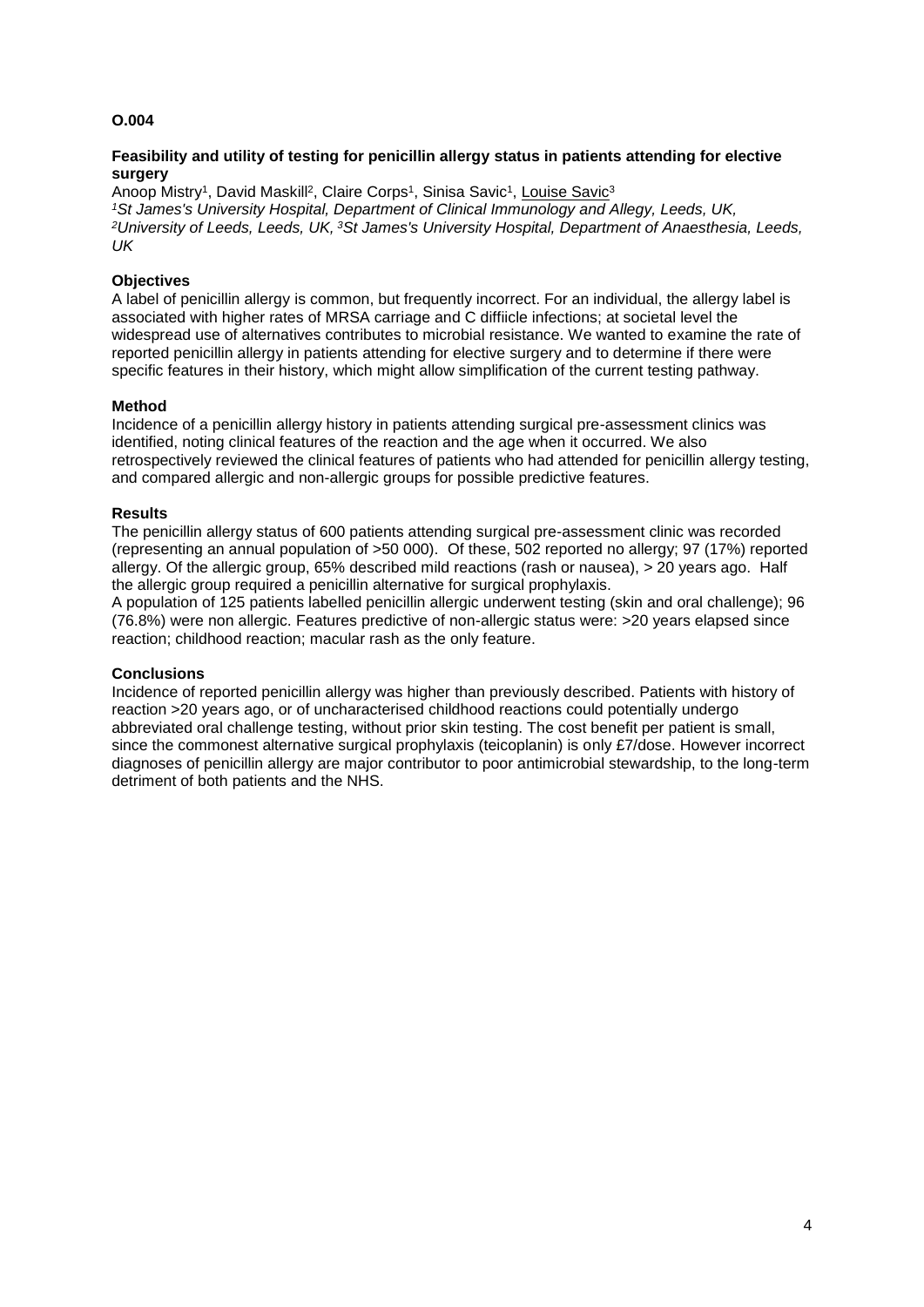#### **Use of healthcare resources and loss of productivity in refractory Chronic Urticaria (CU) patients from the UK: Data from the AWARE study**

Sinisa Savic<sup>1</sup>, Claire Bethune<sup>2</sup>, Tariq El-Shanawan<sup>3</sup>, Robert Ellis<sup>4</sup>, Susana Marinho<sup>5</sup>, Shyamal Wahie<sup>6</sup>, Ravishankar Sargur<sup>7</sup>, Anthony Bewley<sup>8</sup>, John Lear<sup>9</sup>, Alla Nakonechna<sup>10</sup>, Pavels Gordins<sup>11</sup>, Olivier Somenzi<sup>12</sup>, Alexander Marsland<sup>13</sup>

*<sup>1</sup>St James's University Hospital, Leeds, UK, <sup>2</sup>Plymouth Hospitals NHS Trust, Plymouth, UK, <sup>3</sup>Department of Immunology, University Hospital of Wales, Cardiff, UK, <sup>4</sup>James Cook University Hospital, Middlesbrough and Newcastle University, Newcastle, UK, <sup>5</sup>University Hospital of South Manchester NHS Foundation Trust, Manchester, UK, <sup>6</sup>University Hospital North Durham, North Durham, UK, <sup>7</sup>Sheffield Teaching Hospitals NHS FT, Sheffield, UK, <sup>8</sup>Whipps Cross University Hospital & Royal London Hospital, London, UK, <sup>9</sup>Manchester Academic Health Science Centre, Manchester Royal Infirmary, Manchester, UK, <sup>10</sup>Royal Liverpool and Broadgreen University Hospitals NHS Trust, Liverpool, UK, <sup>11</sup>Hull and East Yorkshire Hospitals NHS Trust, Hull, UK, <sup>12</sup>Novartis Pharmaceuticals UK Ltd, Camberley, UK, <sup>13</sup>Salford Royal NHS Foundation Trust, University of Manchester, Manchester Academic Health Science Centre, Manchester, UK*

## **Objectives**

To evaluate the impact of CU on healthcare utilisation in a cohort of UK patients refractory to H1-antihistamines.

#### **Method**

A prospective non-interventional study, designed to assess the disease burden of CU patients is currently underway in 20 UK NHS hospitals. Patient-reported impact of treatments used in daily clinical-practice on symptoms, quality-of-life and work productivity will be collected over a two-year period. Here we present data collected at baseline including Emergency Departments (ED) visits, overnight stays in hospital, visits to GPs and sick leave, and retrospectively covering the period between their last visit and baseline. Patients were either diagnosed with Chronic Spontaneous Urticaria (CSU)-only (group 1) or with CSU overlapping with Chronic Inducible Urticaria (group 2). Patient numbers varied depending on the reported outcome.

#### **Results**

The proportion of patients who visited ED since their last visit was 31.6% (43/136) in group 1 and 46.7% (21/45) in group 2. The mean number of ED visits was 2.7 (SD 2.5) and 4.2 (SD 5.9) for group 1 and group 2, respectively. Overall, 11.8% (16/136) of group 1 and 17.8% (8/45) of group 2 had an overnight stay in hospital during the observed period. A mean of 2.5 (SD 2.8) and 3.6 (SD 3.8) overnight stays were reported from group 1 and group 2, respectively. Visits to GPs were reported by 87.5% (119/136) of patients in group 1 and 80.0% (36/45) of patients in group 2. An average of 6.5 (SD 9.7) and 12.8 (SD 20.5) visits to the GP was reported for patients from group 1 and group 2, respectively. Sick leave due to urticaria was taken by 34.3% (58/169) in group 1 and 37.5% (21/56) patients in group 2.

#### **Conclusions**

Chronic Urticaria may lead to considerable burden on healthcare resources and cause absence from work in over a third of patients.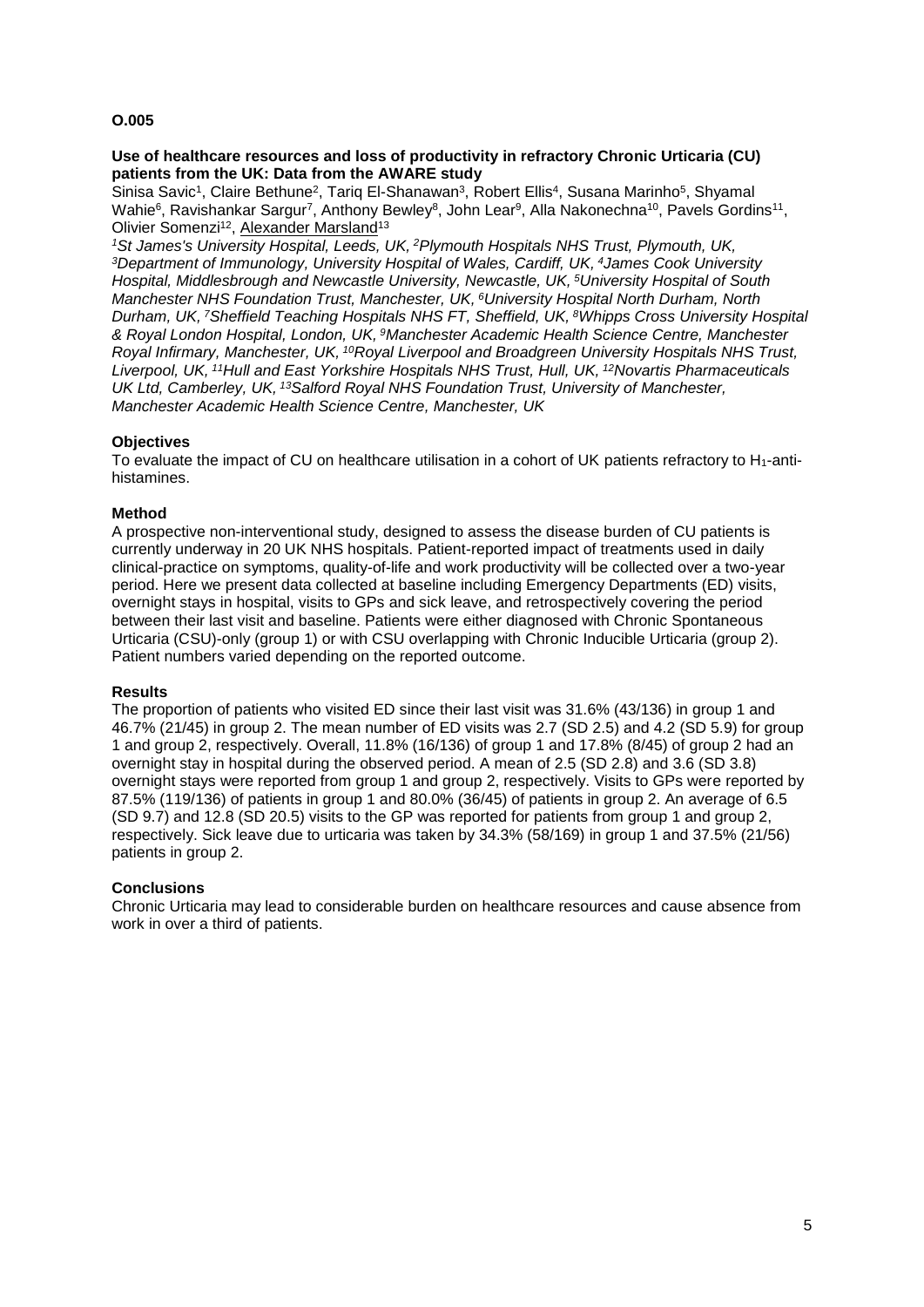# **Category: Paediatric Clinical**

## **O.006**

## **Prescription of Adrenaline autoinjectors in UK children**

<u>Lavanya Diwakar</u>1, Ronan Ryan1, Carole Cummins1, Tom Marshall1, Richard Lilford<sup>2</sup>, Tracy Roberts<sup>1</sup> *<sup>1</sup>University of Birmingham, Birmingham, UK, <sup>2</sup>University of Warwick, Coventry, UK*

## **Objectives**

To estimate the prescription rates for adrenaline autoinjectors (AAI) in primary care amongst children in the UK.

#### **Method**

Using data from practices contributing to the Health Information Network (THIN) database, we identified individuals aged 0-17 years registered between 2000 and 2012 in practices contributing to THIN. Using detailed therapy records, we extracted data on the numbers of AAI devices prescribed, the type of device issued (junior or adult device), year of prescription and the age of the child. Rates were estimated by dividing the number of prescriptions (or devices) per year by the total number of children (0-17 yrs) included in the THIN database for that year. Analysis was carried out using Stata 12® and Microsoft Excel 2010®.

#### **Results**

There has been a 355% increase in the proportion of children issued with AAI devices and a 506% increase in the proportion of AAI devices prescribed in the community between the years 2000 and 2012 (both trends have p<0.0001). The total number of devices prescribed per year per child at risk of anaphylaxis varied considerably, ranging between 0-40. On an average, 1.81 prescriptions (95% CI: 1.795- 1.822) are issued per child at risk per year to obtain 3.86 (95% CI: 3.83-3.89) AAI devices. A quarter of all children with AAI devices receive more than 5 prescriptions in a year. Over 2% of these receive more than 10 devices per year. There has also been a significant increase in the number of children under age 2 receiving prescriptions for AAIs.

#### **Conclusions**

There has been a significant increase in AAI device prescription in the UK. There needs to be clear guidance regarding the indications for AAI prescriptions for children in the UK and also discussions regarding the optimal number of devices that can be prescribed per child.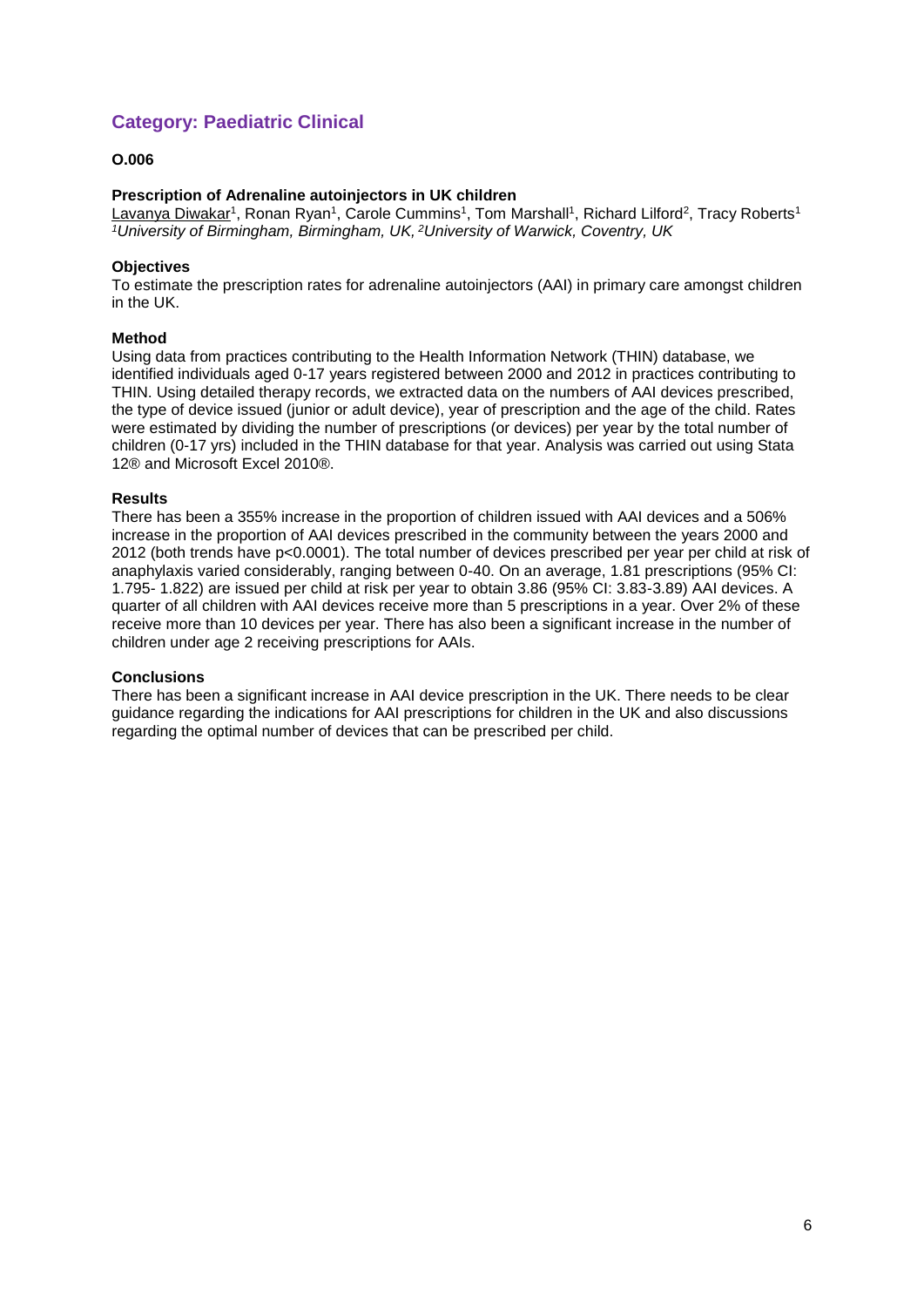#### **Nasal influenza immunisation with LAIV is not associated with increased wheeze in children results from the SNIFFLE studies**

Heather Hanna<sup>1</sup>

*1 Imperial College, London, UK, <sup>2</sup>Public Health England, London, UK, <sup>3</sup>University Hospitals Southampton NHS Foundation Trust, Southampton, UK*

## **Objectives**

Live Attenuated Influenza Vaccine (LAIV; FluMist®, Fluenz®) is an intranasal vaccine now incorporated into the UK National Immunisation Schedule for children. However, in many countries, its use is restricted in those with asthma, due to concerns that it may result in wheezing post immunisation, particularly in younger children.

#### **Method**

We assessed changes in asthma control (by validated questionnaire: Asthma Control Test) pre- and 4 weeks post LAIV administration in children with a physician diagnosis of asthma or recurrent wheezing. Local ethical and regulatory approval was granted, and full informed consent was obtained. ClinicalTrials.gov Identifier: NCT02111512 and NCT02549365.

#### **Results**

454 children with asthma were included in this analysis (median 6.8yrs, IQR 4.3-10.7yrs). 75% were using preventer therapy (Step 2+, British Thoracic Society (BTS) classification) while 30% also received additional preventer therapy (BTS Step 3+) and 8% on BTS Step 4+ therapy. There was a small but statistically significant improvement in asthma control in the four weeks post LAIV compared to pre vaccine (p<0.0001, Wilcoxon signed-rank test). In a further analysis, there was no change in asthma control in children aged 2-5 years, and a small improvement in those aged 6-11 and 12+ years (p<0.0001).

#### **Conclusions**

LAIV appears to be safe for use in children with a diagnosis of asthma or recurrent wheeze, in whom symptoms are well-controlled.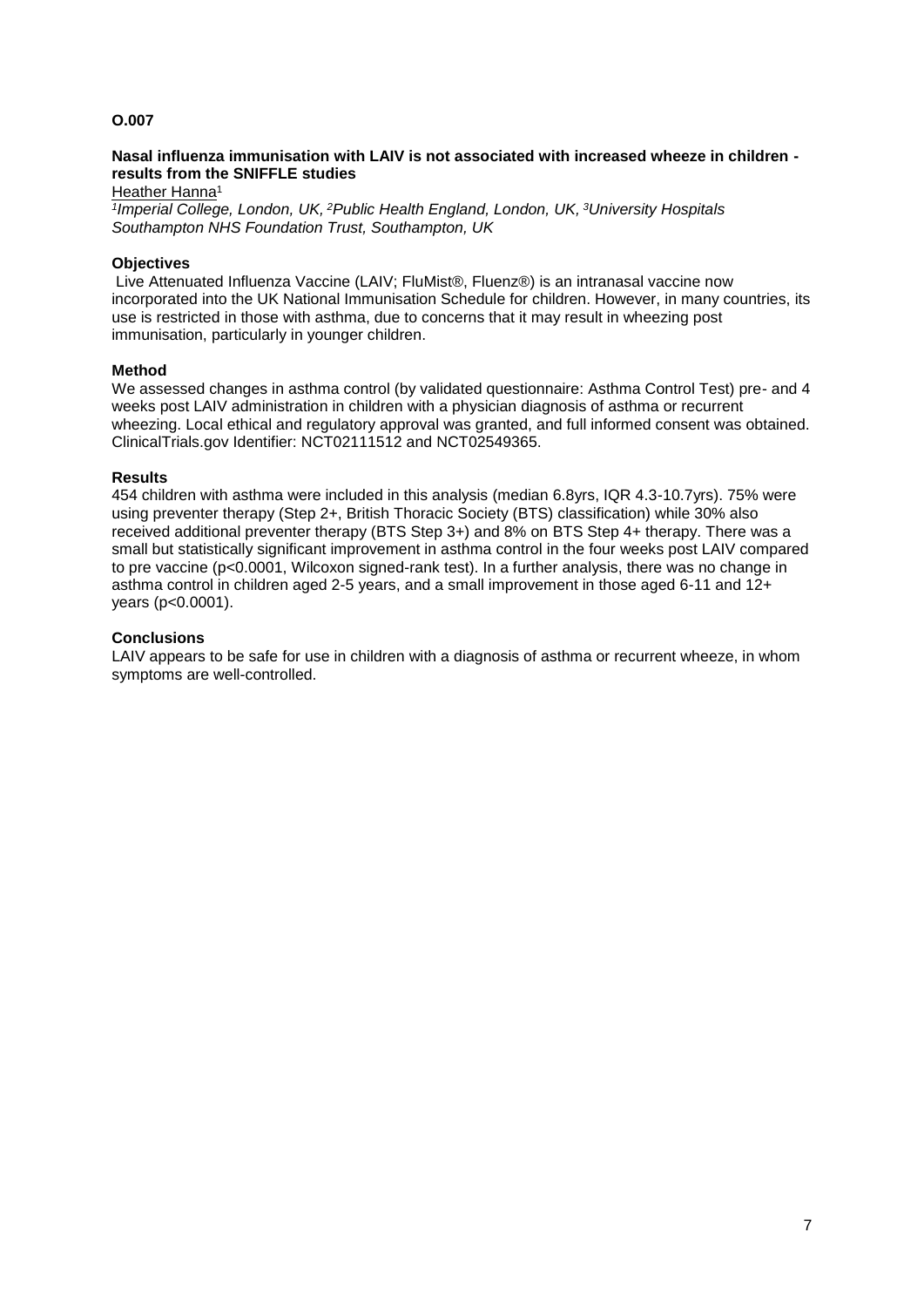## **Do children with peanut allergy need to avoid medicines containing soya?**

Nandinee Patel, Marta Vazquez-Ortiz, Sarah Lindsley, Paul Turner *Section of Paediatrics, Imperial College London, London, UK*

## **Objectives**

Although peanut and soya are both legumes, clinical allergy to soya in peanut-allergic individuals is considered to be uncommon. However, only limited published data are available to substantiate this, and the European Medicines Agency (EMA) require any medication containing soya-based products (including soya oil) to state that the product is contra-indicated in peanut-allergic individuals. We sought to determine the rate of soya allergy in children with challenge-proven peanut allergy.

#### **Method**

We undertook open food challenges to soya (total 4.4g protein) in children with peanut allergy proven through double-blind placebo-controlled food challenge (DBPCFC). Where a child experienced symptoms during the soya challenge, DBPCFC was undertaken to exclude placebo reactors. All challenges were conducted according to PRACTALL consensus criteria. Local ethical and regulatory approval was granted, and informed consent was obtained. ClinicalTrials.gov Identifier: NCT02149719.

#### **Results**

29 children (median age 13.2 years, range 8-16 years, M:F 1:1.4) had peanut allergy confirmed through DBPCFC. 52% had experienced previous anaphylaxis to peanut, and 24% developed anaphylaxis during food challenge. Skin prick test to peanut extract ranged from 5-22mm (median 10mm), with a median peanut-specific IgE of 72kU/L. All 29 subjects tolerated the open challenge to soya.

#### **Conclusions**

There was no evidence of soya allergy in this cohort of peanut-allergic children at challenge. These data suggest that the EMA requirement for labelling is unjustified, and that medicines with low level or even no soya protein should not be labelled as contraindicated in peanut-allergic individuals.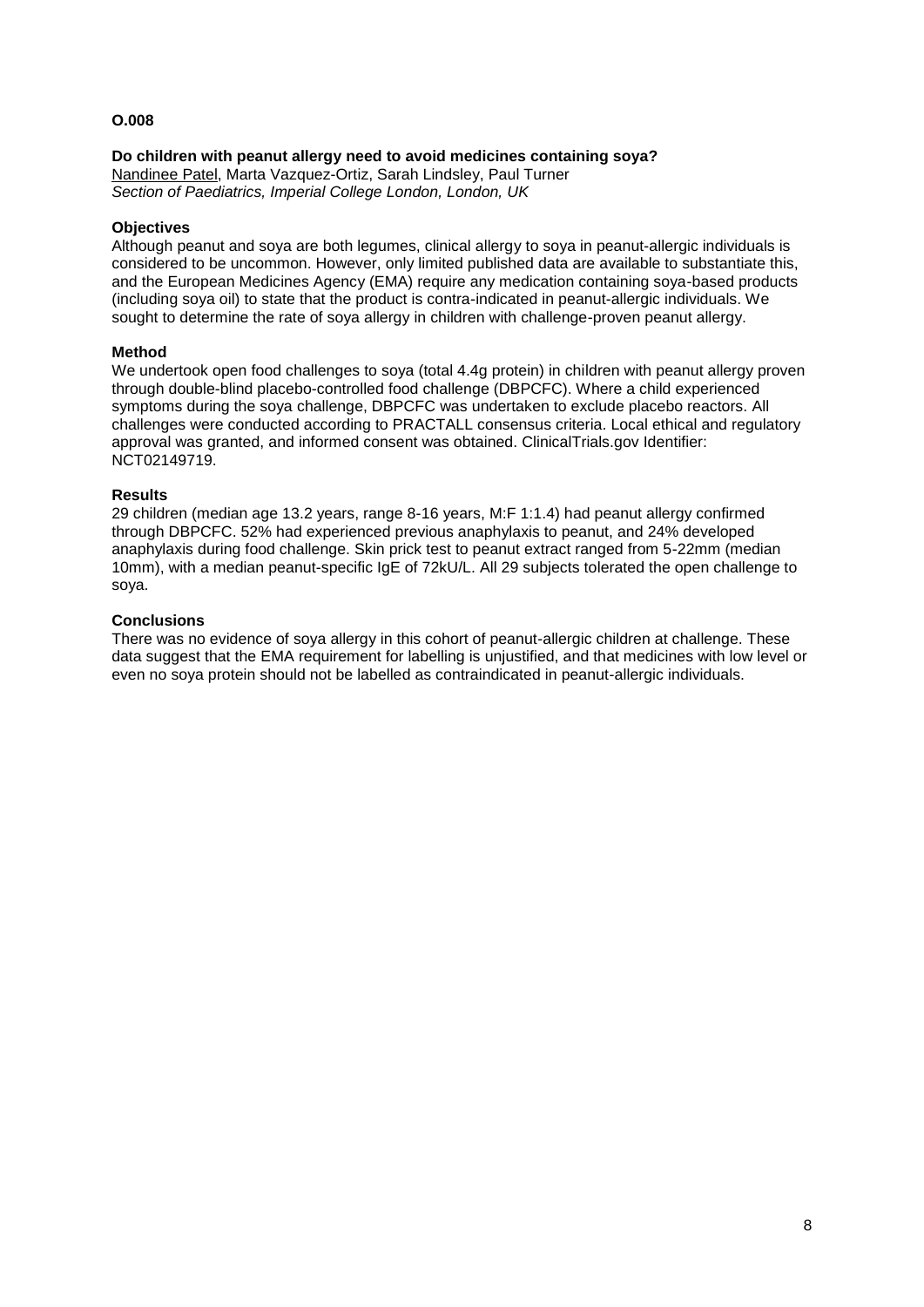#### **Children and young adults with filaggrin-related eczema may have different healthcare needs than filaggrin-unrelated eczema**

Patricia Soares<sup>1</sup>, Katy Fidler<sup>1</sup>, Jessie Felton<sup>2</sup>, Roger Tavendale<sup>3</sup>, Stephen Bremner<sup>4</sup>, Colin Palmer<sup>3</sup>, Somnath Mukhopadhyay<sup>1</sup>

*<sup>1</sup>Academic Department of Paediatrics, Brighton & Sussex Medical School, Royal Alexandra Children's Hospital, Brighton, UK, <sup>2</sup>Royal Alexandra Children's Hospital, Brighton, UK, <sup>3</sup>Division of Cardiovascular and Diabetes Medicine, University of Dundee, Ninewells Hospital and Medical School, Dundee, UK, <sup>4</sup>Mayfield House, Brighton and Sussex Medical School, Brighton, UK*

## **Objectives**

Eczema is characterised by chronic skin inflammation, cutaneous dryness and IgE mediated sensitization to food and environmental allergens. More than 50% of individuals with eczema will develop asthma and/or other allergic diseases. Several loss-of-function mutations of the filaggrin gene, which encodes a protein in epidermal differentiation, have been identified in patients with eczema. Yet, the role of these mutations on healthcare utilization is unknown. The main aim of this study is to determine whether filaggrin gene defects are associated with increased prescribing for eczema.

#### **Method**

In order to explore this hypothesis, we have undertaken a secondary analysis of BREATHE, a cohort study of gene-environment associations with asthma severity. BREATHE data were collected on 1100 participants with asthma, aged 3-22 years, between 2003 and 2005, in Tayside and Fife, Scotland. Through collaboration with the Health Informatics Centre in Dundee, BREATHE was linked to several databases including Accident & Emergency, community prescribing and Scottish Morbidity Records (hospital admissions). This linkage allows exploration of associations between genetic variation and prescribing. The data were analysed, over 9 years, using generalised linear models with random effects for the repeated measures on participants.

#### **Results**

A significant but weak association was found between FLG mutations and prescribing for mild and moderate eczema, bacterial skin infections, asthma reliever medicine and eczema- and asthmarelated hospital admission. A strong association was found between FLG mutations and prescribing of moisturisers (Incidence Rate Ratio (IRR): 2.36, 95% Confidence Interval (CI): 1.44-3.57), treatment for severe eczema (IRR: 2.27, 95% CI: 1.31-3.93) and a combination of long-acting β2-agonist and corticosteroids (IRR: 3.33, 95% CI: 1.74-6.37).

#### **Conclusions**

The presence of filaggrin mutations, in this cohort, is associated with differences in prescribing for eczema and asthma. Defining subgroups of individuals who may require more prescriptions could help predict treatment costs and develop targeted management strategies.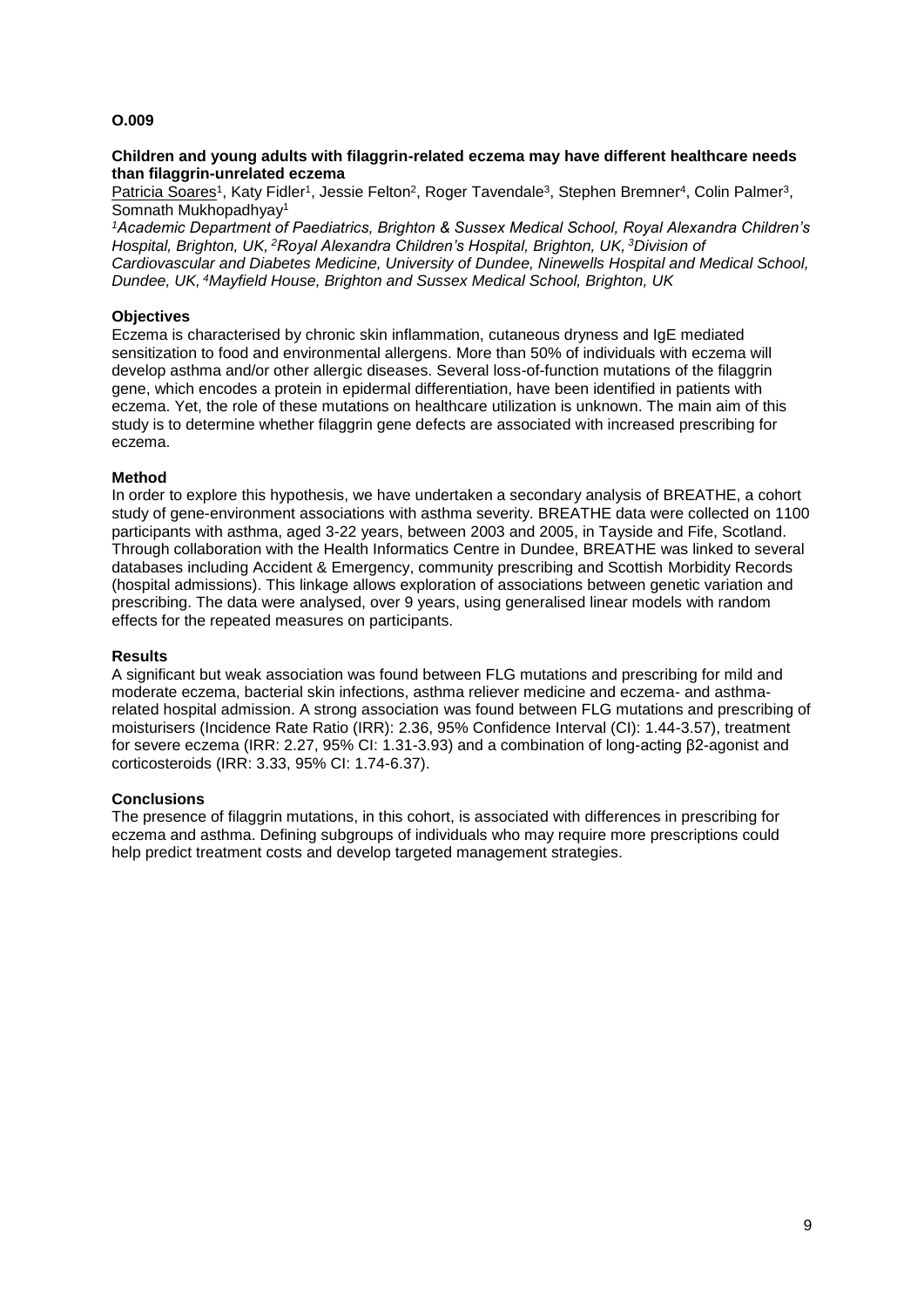#### **Fungal sensitisation is more prevalent in children with severe asthma compared to mild to moderate disease**

Kathryn Welsh, Catherine Pashley, Jack Satchwell, Andrew Wardlaw, Erol Gaillard *University of Leicester, Institute of Lung Health, NIHR Biomedical Research Unit, Leicester, UK*

#### **Objectives**

Asthma is the most common chronic condition of childhood and adolescence. Although most children with asthma are well controlled with modest amounts of medication, an important number have uncontrolled asthma despite treatment at step 4-5 of the British Thoracic Society (BTS) guidelines. Fungal sensitisation has been associated with worse lung function in both adults and children with asthma. The prevalence of fungal sensitisation in children, has not however, been compared with different severities of disease and with healthy controls.

#### **Method**

Children aged 5-17 years with asthma who attended Leicester Royal Infirmary were invited to take part in the study. Skin prick test response and specific IgE to five fungal allergens was measured, including *Aspergillus fumigatus, Penicillium chrysogenum, Alternaria alternata Cladosporium herbarum and Candida albicans*. Fungal sensitisation was classified as positive if either skin prick test >3 mm or specific IgE > 0.35 kU/L.

#### **Results**

Results were available on 137 children, including 74 with mild-moderate asthma (BTS step 1-3), 45 with severe asthma (BTS step 4-5) and 28 without asthma. Fungal sensitisation was absent in nonasthmatics. Sensitisation to at least one fungal species was more frequent in children with asthma treated at BTS step 4-5 compared to asthma treated with BTS step 1-3 (53.3% v. 33.8%, p=0.036). This remained significant for *Aspergillus fumigatus, Alternaria alternata* and *Cladosporium herbarum* when individual fungi were analysed ( $p=0.006$ , 0.018 and 0.007 respectively). In contrast, we found no difference between sensitisation to common allergens (including grass pollen, house dust mite and animal dander) between the asthma groups.

#### **Conclusions**

Fungal sensitisation is common in children with asthma. Children with severe asthma (BTS 4-5) have significantly greater sensitisation compared to mild to moderate asthma (BTS step 1-3). It appears to be uncommon in children without asthma.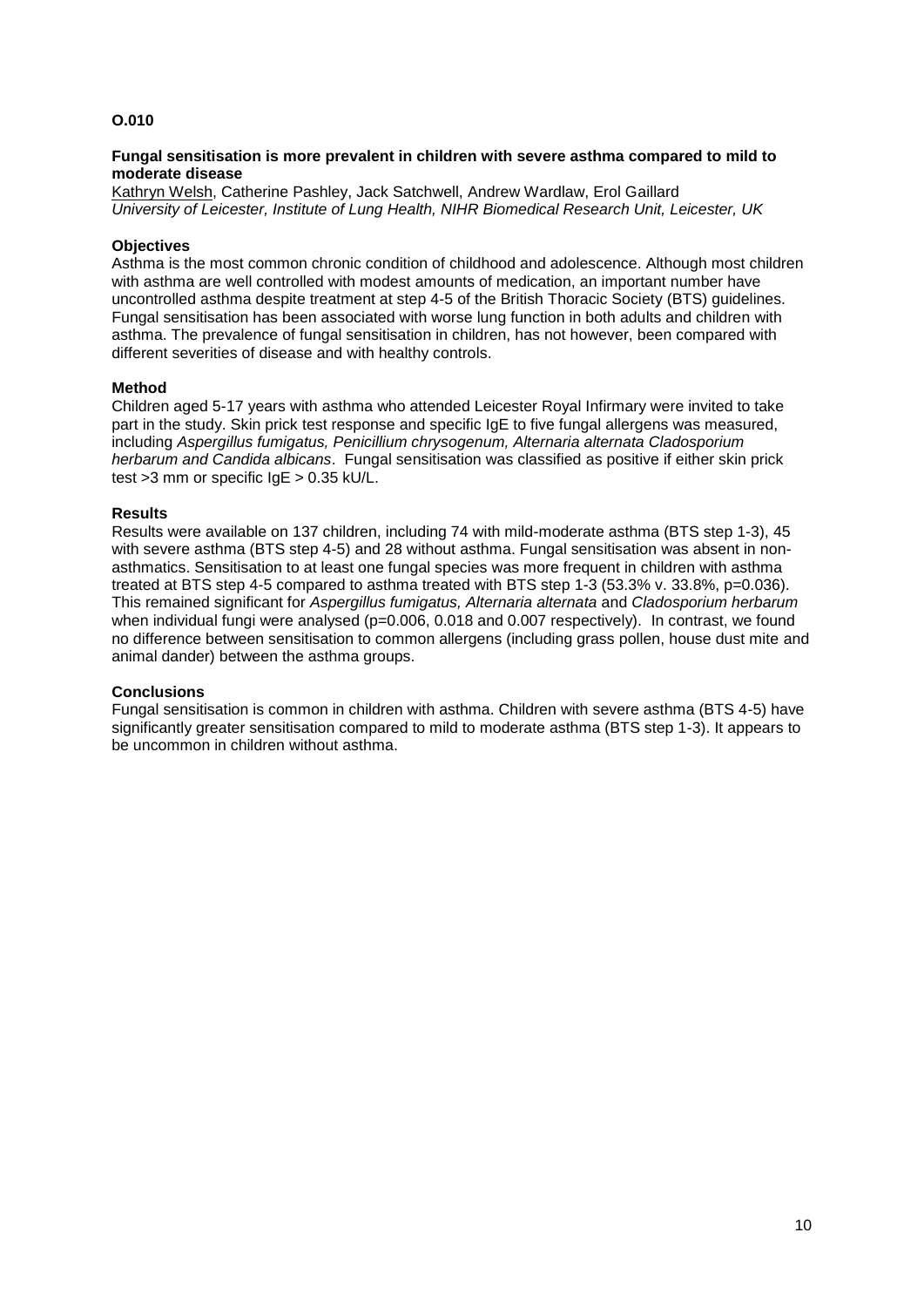# **Category: Basic Science**

## **O.011**

**Improved laboratory confirmation of drug-induced allergic reactions by determination tryptase and carboxypeptidase A3 levels in serum and saliva**

Rana Abadalkareem<sup>1</sup>, Laurie C. Lau<sup>1</sup>, Ahmed Abadalkareem<sup>1,2</sup>, Efrem Eren<sup>2</sup>, Xiaoying Zhou<sup>1</sup>, Andrew F. Walls<sup>1</sup>

*<sup>1</sup>University of Southampton, Southampton, UK, <sup>2</sup>University Hospital Southampton NHS Foundation Trust, Southampton, UK*

#### **Objectives**

Drug-induced allergic reactions involve the explosive release of inflammatory mediators from mast cells including the proteases tryptase and carboxypeptidase A3 (CPA3). Their measurement in serum has been found helpful in confirmation of certain cases of anaphylaxis, but the value in less severe forms of allergic reaction has been little investigated. Our aim was to investigate changes in tryptase and CPA3 levels in serum and saliva during minor allergic reactions provoked by drugs.

#### **Method**

We have recruited patients attending the asthma and allergy clinic for diagnostic drug challenge testing. Serum and saliva samples were collected before and two hours after the challenge. The drugs investigated included antibiotics, local and general anaesthetics, neuromuscular blocking drugs, NSAIDs, iodine contrast agents and opioids. Levels of mast cell tryptase and CPA3 were evaluated using sensitive enzyme linked immunosorbent assays (ELISA) that we have developed.

#### **Results**

We have found that serum and saliva concentrations of tryptase and CPA3 were increased on drug challenge.There were significant correlations between levels of tryptase and CPA3 in both body fluids, though there were cases in which only one of these markers was increased. The greatest changes in mediator levels were found with antibiotic challenge. No significant increases in tryptase or CPA3 concentrations were observed in cases for which symptoms were not provoked.

#### **Conclusions**

Tryptase and CPA3 levels are increased in both serum and saliva samples following provocation of relatively minor drug reactions.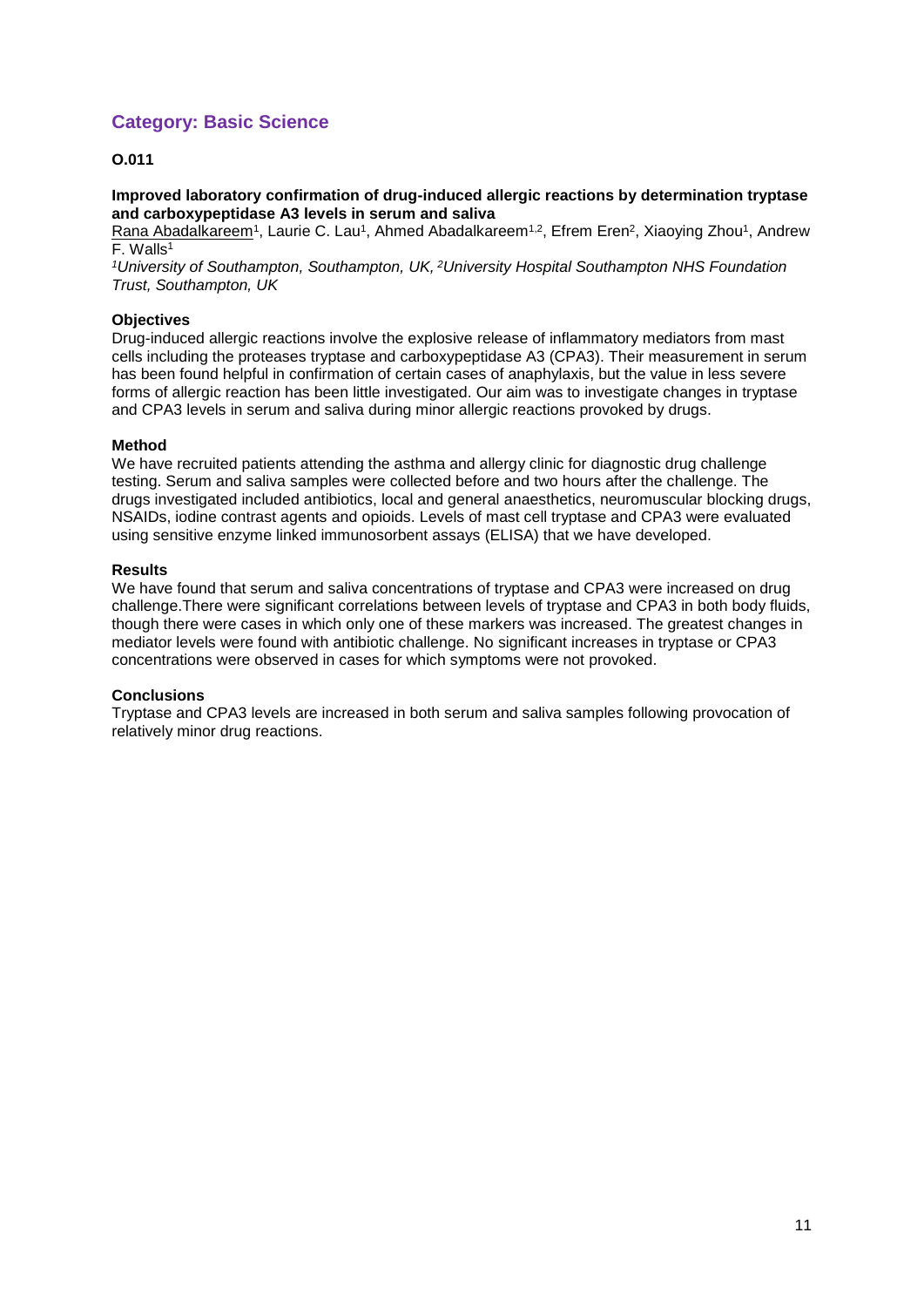#### **IL-6 signalling in the nasal mucosa following allergen challenge discriminates allergic and non-allergic subjects**

Louisa James<sup>1</sup>, Guy Scadding<sup>2</sup>, Hannah Gould<sup>1</sup>, Steve Durham<sup>2</sup> *<sup>1</sup>King's College London, London, UK, <sup>2</sup> Imperial College London, London, UK*

#### **Objectives**

In individuals with allergy, exposure to allergen at mucosal surfaces results in a localized proinflammatory response. We aimed to identify the signature pathways of the mucosal immune response that may be important for driving local inflammation in allergic rhinitis.

#### **Method**

Six subjects with seasonal allergic rhinitis and six non-allergic controls were challenged intra-nasally with Timothy grass pollen. Peak nasal inspiratory flow (PNIF) was assessed at regular intervals over eight hours following nasal challenge, at which point nasal biopsy samples were obtained. Nasal biopsies were mechanically homogenized and total RNA was isolated. Digital mRNA expression profiling of 594 immune-related genes was performed using a commercially available Codeset (Human\_Immunology\_v2) on the Nanostring nCounter© system.

#### **Results**

Nasal allergen challenge resulted in a rapid and sustained reduction in PNIF in allergic (ΔPNIF - 147.5±16.1) but not in non-allergic (ΔPNIF -9.2±15.6) subjects (p=0.002). The magnitude of the reduction in PNIF correlated with the expression of IL-6 ( $R = 0.60$ ,  $p = 0.038$ ) and a number of other genes. We identified a panel of pro-inflammatory and pro-allergic markers, as well as genes involved in antigen presentation and cell migration that were differentially expressed in the nasal mucosa of allergic compared to non-allergic subjects. These included several genes involved in the IL-6 signalling pathway (IL-6R;fold-change=1.59 p=0.04, STAT3;fold-change=1.29 p=0.02, JAK1;foldchange=1.15 p=0.03) and others critical for the activation and expansion of B-cells (IL-4R;fold $change=1.42$   $p=0.02$ , BCL6;fold-change=1.39 p=0.03).

#### **Conclusions**

We have identified a pattern of differential gene expression that correlates with the clinical response to nasal allergen challenge. These results suggest that in allergic individuals, the IL-6 signalling pathway may play a key role in driving a pro-inflammatory immune response *in situ* following exposure to allergen. IL-6 has multiple effects on B-cells including regulation of RAG-1 and RAG-2 expression and plasma cell differentiation, which may be important for local development and differentiation of B-cells in the nasal mucosa.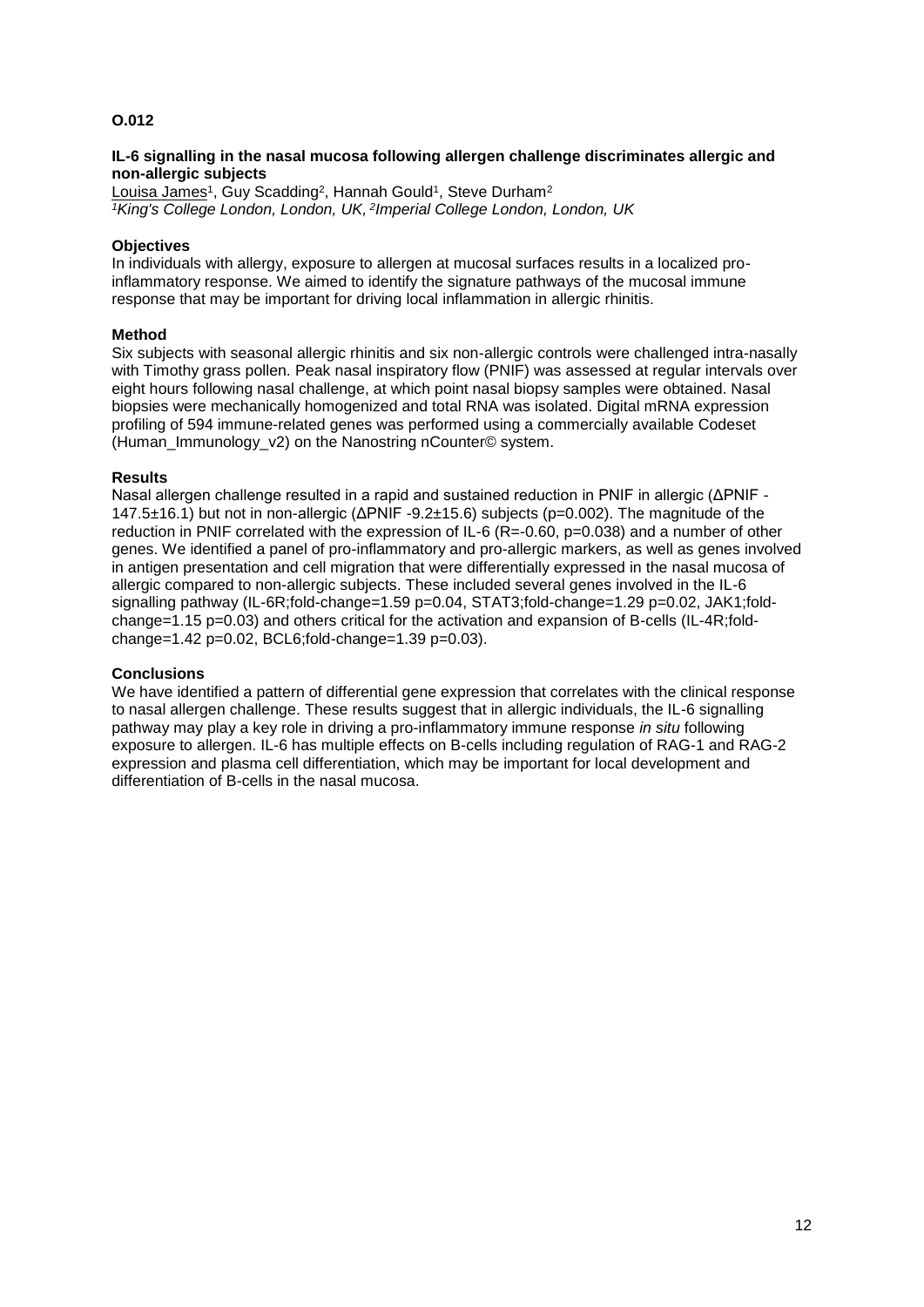#### **The lung fungal microbiome in patients with asthma**

Eva-Maria Rick, Andrew Wardlaw, Catherine Pashley *Institute for Lung Health, Department of Infection, Immunity and Inflammation, University of Leicester and Department of Respiratory Medicine, Glenfield Hospital, Leicester, UK*

#### **Objectives**

Sensitisation to *Aspergillus fumigatus*, and isolation of filamentous fungi from sputa of asthmatics by culture, have been associated with reduced lung function. The lung fungal microbiome (mycobiome) may be underestimated due to the inherent insensitivity of culture. The objective of this study was to use amplicon-based high-throughput sequencing (HTS) to determine the lung mycobiome in patients with asthma and healthy controls.

#### **Method**

Patients with asthma were classified into three groups: (1) IgE-sensitised to *A Fumigatus*, (2) IgEsensitised to non-*A. Fumigatus* fungi, and (3) not fungal sensitised. A fourth group comprised healthy controls. All subjects provided sputum and a subset underwent bronchoscopy. DNA was extracted and the internal transcribed spacer region 2 of the fungal nuclear ribosomal operon amplified and subjected to paired-end sequencing on the Illumina MiSeq platform. Bioinformatic analysis was performed using QIIME.

#### **Results**

Preliminary data from 61 sputa and 14 bronchoscopy samples revealed > 350 species from > 200 fungal genera. Fourteen species were present in > 50% of sputum samples, dominated by *A. fumigatus*, *A. niger*, *Candida albicans* and *Cladosporium* spp. The number of species detected per individual was highly variable (4 to 93 species) with a trend towards greater diversity from sensitised asthmatics (median diversity group 1 to 4 respectively; 33.5, 34.0, 23.0 and 23.0). *Candida dubliniensis* and *Hyphodontia radula* were among the fungi detected that were more prevalent and at greater relative sequence abundance in patients with asthma compared to healthy controls. The top five prevalent species were consistent between sputum, bronchial wash, bronchial brushings and bronchial lavage.

#### **Conclusions**

HTS is a sensitive method to assess the lung mycobiome. The main fungal species detected were comparable between different patient groups and between different sample types, however, fungal diversity appeared to be higher amongst patients sensitised to fungi.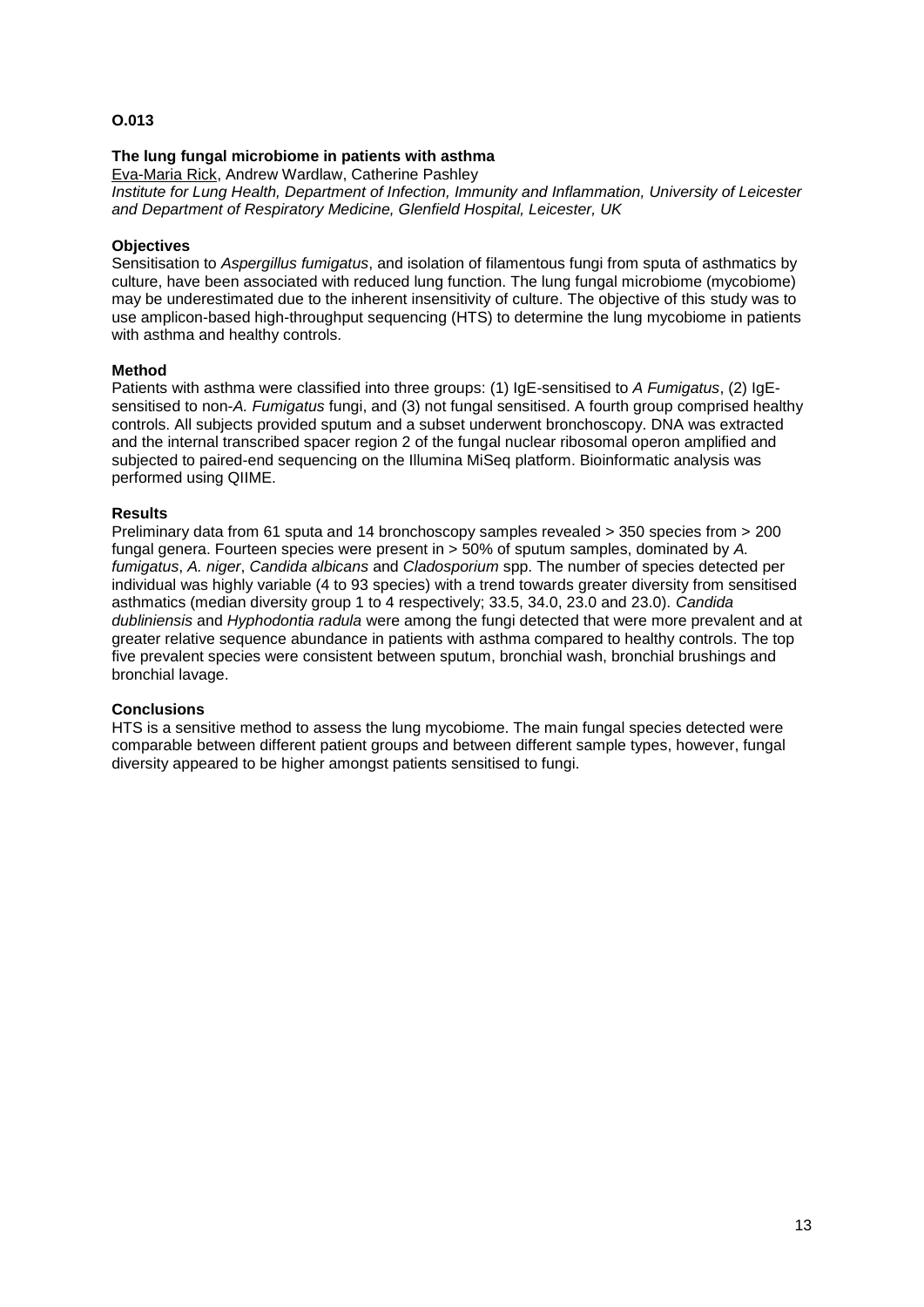# **Identification of allergens from** *Aspergillus ochraceus* **via immuno-proteomic approach**

S Roy<sup>1</sup>, N Pandey<sup>2</sup>, S Gupta Bhattacharya<sup>1</sup> *<sup>1</sup>Bose Institute, Kolkata, West Bengal, India, <sup>2</sup>Belle vue Clinic, Kolkata, West Bengal, India*

## **Objectives**

An aero-mycological study was performed at Barrackpore (22.76°N, 88.37ºE), a well-known industrial town of West Bengal, India, aiming for identification and quantification of airborne fungi, by viable and non-viable sampling and also to identify allergenic components of *Aspergillus ochraceus* ,one of the most occurring fungus, through immuno-biochemical and proteomic tools.

#### **Method**

Airborne fungi were biomonitored by nonviable and viable sampling. Meteorological and Hospitalization data were recorded simultaneously. Allergenicity of dominant fungi were confirmed by collaborating physicians after performing SPT. A written consent was taken from each patient prior to skin test and sera collection. ELISA was performed to estimate antigen specific IgE antibody in SPTpositive patient sera. Total protein of *Aspergillus ochraceus* was resolved in 12% SDS-PAGE and 2D Electrophoresis. Allergens were detected by 1D and 2D IgE Immunoblotting with SPT positive patient sera, which were identified further by Mass spectrometry. Periodic Acid Schiff staining of total protein profile resolved in 12% SDS-PAGE and Deglycosylation assay was performed to detect presence of glycoproteins and to analyze chemical nature of immunoreactive proteins.

#### **Results**

From biomonitoring at sampling site, fungi belongs to Ascomycota phylum gives higher airborne percentage amidst observed nonviable fungi and among viable fungi, *Aspergillus sp.* exerts peak concentration throughout sampling period. Hospitalization data were found significantly correlated with aero-spore concentration. Patients with positive responses in SPT were found to have elevated specific IgE titer against *A.ochraceus* extract in ELISA. Thirteen IgE reactive proteins were screened from total proteome profile of *A.ochraceus*. Dominant allergens were identified as Subtilisin-like serine protease pepC (37.89KDa) and Mitochondrial presequence protease (74.31 KDa) by Massspectrometry. Deglycosylation assay result was found negative for immunoreactive proteins.

#### **Conclusions**

Subtilisin-like serine protease pepC and Mitochondrial presequence protease are the major allergen found from *A.ochraceus*, which have been reported for the first time in this study.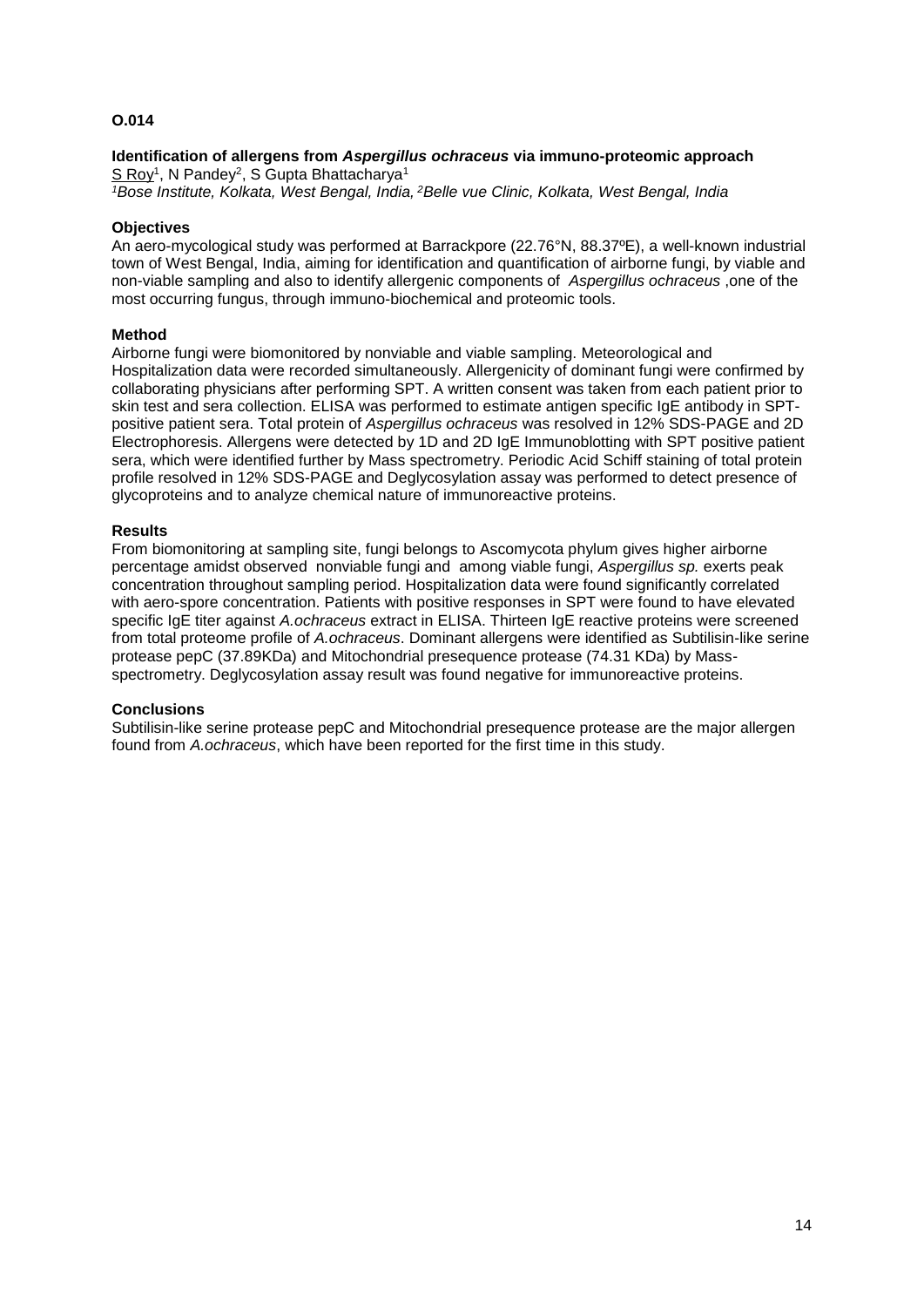#### **Surfactant Protein D (SP-D): A Novel Therapeutic target for suppressing Grass Pollen-induced Th2 and B Responses in Seasonal Allergic Rhinitis.**

<u>lesha Singh</u><sup>1,2</sup>, Asif S. Qaseem<sup>1,2</sup>, Ansar A. Pathan<sup>1</sup>, Stephen R. Durham<sup>2,3</sup>, Uday Kishore<sup>1</sup>, Mohamed H. Shamii<sup>2,3</sup>

*<sup>1</sup>aBiosciences, College of Health and Life Sciences, Heinz Wolff Building, Brunel University, Uxbridge, UB8 3PH, London,, UK, <sup>2</sup>bAllergy and Clinical Immunology, Inflammation, Repair and Development, National Heart and Lung Institute, Imperial College London, part of the Medical Research Council and Asthma UK Centre for Allergy, London SW7 2AZ, UK, <sup>3</sup>cImmune Modulation and Tolerance Group, Allergy and Clinical Immunology, Repair and Development, National Heart and Lung Institute, Imperial College London, part of the Medical Research Council and As, London SW7 2AZ, UK*

#### **Case Presentation**

#### **Background**

Human surfactant protein-D (SP-D) suppresses house dust mite and Aspergillus fumigatus induced allergic inflammation in murine models. We hypothesised that SP-D binds to grass pollen allergen, interacts with IgE and prevent allergen-IgE complex formation, which would inhibit CD23-mediated IgE-facilitated allergen binding (FAB) and presentation (FAP) by B cells to CD4<sup>+</sup>CRTH2<sup>+</sup> T cells. We further hypothesised that SP-D inhibits IgE production by B cells obtained from grass allergic individuals.

#### **Case Presentation**

Recombinant fragment of human SP-D was expressed in Escherichia coli BL21 (λDE3). PBMCs and sera were obtained from grass pollen allergic individuals (n=12). Binding of SP-D to Phleum pratense extract was examined by indirect ELISA and Western blot. The effect of SP-D (5ug/mL) on cooperative allergen-IgE binding to B cells and FAP was assessed by flow cytometry. IL-4, IL-5 and IL-13 levels were measured in cell culture supernatants by Luminex MagPix assay. The effect of SP-D on IgE production by B cells when stimulated CD40L, IL-4 and IL-21 was also assessed.

#### **Discussion**

SP-D was shown to bind Phleum pratense in a dose-dependent manner. This binding was calciumdependent and was inhibited in the presence of 5mM EDTA (p=0.0012). The binding of allergen-IgE complexes to B cells was reduced by 50% (p=0.002) when B cells were pre-treated with SP-D. This decrease in allergen-IgE binding to B cells was associated with reduction in CD23 expression on B cells (p<0.001). SP-D suppressed allergen-driven CD27-CD4<sup>+</sup>CRTH2<sup>+</sup> T cell proliferation (p<0.01). IL-4, IL-5, IL-13 levels were suppressed (all p<0.01). Moreover, SP-D inhibited CD40/IL-4 and IL-21 mediated IgE production (77.12%; p=0.02) by B cells.

#### **Conclusions**

For the first time, we show that SP-D interferes with the co-operative binding of allergen-IgE complexes to B cells and suppresses facilitated allergen presentation and Th2 cytokines. Our findings suggest that therapeutic strategies that augment SP-D may be effective in downregulating Th2 responses in allergic disease.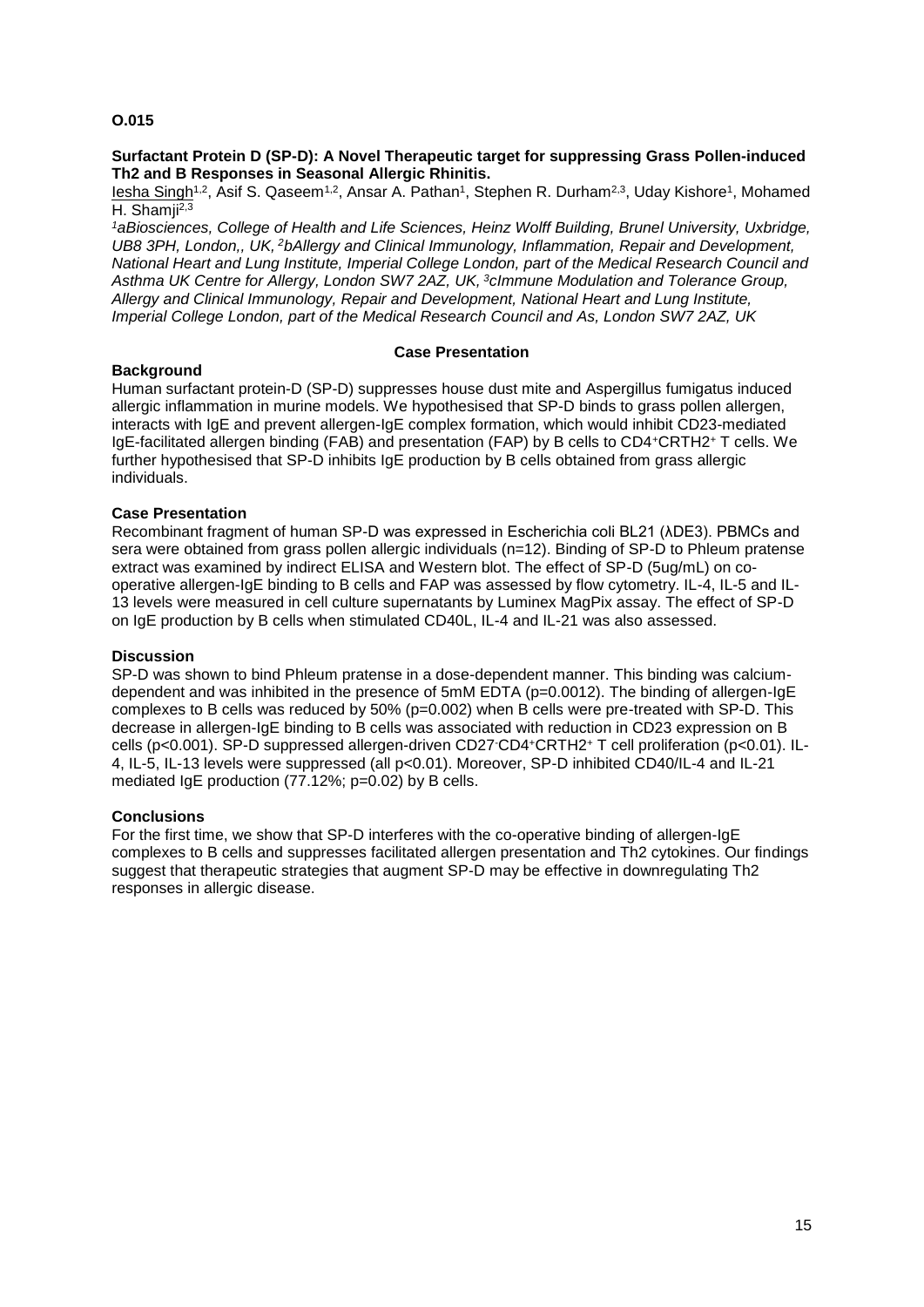# **Category: Allied Health & Primary Care**

## **O.016**

#### **When is it safe to recommend home nut/seed introduction for children who are allergic to at least one nut/seed?**

Rosalynd E Gourgey<sup>1</sup>, Richard Cleaver<sup>1</sup>, Helen Fisher<sup>1</sup>, Patricia Kane<sup>1</sup>, Una O'Dwyer-Leeson<sup>1</sup>, Suzana Radulovic<sup>1,2</sup>, Rahi Jahan<sup>2</sup>, Gideon Lack<sup>2,1</sup>, Helen A Brough<sup>2,1</sup> *<sup>1</sup>King's College London, London, UK, <sup>2</sup>Guy's & St Thomas' NHS Foundation Trust, London, UK*

#### **Objectives**

Advice for selective nut/seed introduction rather than a blanket ban on eating nuts is gaining momentum for children with nut/seed allergy. Safe nut/seed introduction often requires oral food challenge in a hospital setting, which is costly. This abstract analyses data from nut/seed allergic children in the Pronuts study with the objective to provide evidence for safe thresholds of selective home nut/seed introduction.

#### **Method**

Skin prick test (SPT) and sIgE results for 11 nuts/seeds were analysed in 50 participants (6 months to 16 years) who were assessed for allergy/tolerance. Oral food challenges were used to determine allergy/tolerance to nuts/seeds, unless the child already consumed or had a recent allergic reaction. SPT=0mm and sIgE<0.1 kUA/l were the criteria used for home-based introduction (HBI) of nuts/seeds.

#### **Results**

Out of 546 potential outcomes, 90 cases (16.5%) met the HBI criteria. All 90 cases were tolerant to the 11 nuts/seeds. Based on SPT=0mm only, 217 cases fulfilled the criteria. Seven (3%) allergic reactions were reported; two to both walnut and pecan and one to macadamia, cashew and pistachio. Three cases were attributed to one child. Management of the allergic reactions included one to three doses of antihistamine; no adrenalin auto-injector was used. No allergic cases were reported for almond, brazil, hazelnut, pine, peanut and sesame. Based on sIgE<0.1 kUA/l only, all 142 cases met the criteria.

#### **Conclusions**

These data support the use of criteria SPT=0 and sIgE<0.1 kUA/l for HBI of nuts/seeds. This is current protocol at Guy's & St Thomas' paediatric allergy service in children without asthma or with well controlled asthma and no history of anaphylaxis to nuts/seeds. Based on SPT=0 results, there is greater risk of allergic reaction and the risk/benefit ratio requires careful assessment before making recommendations for HBI.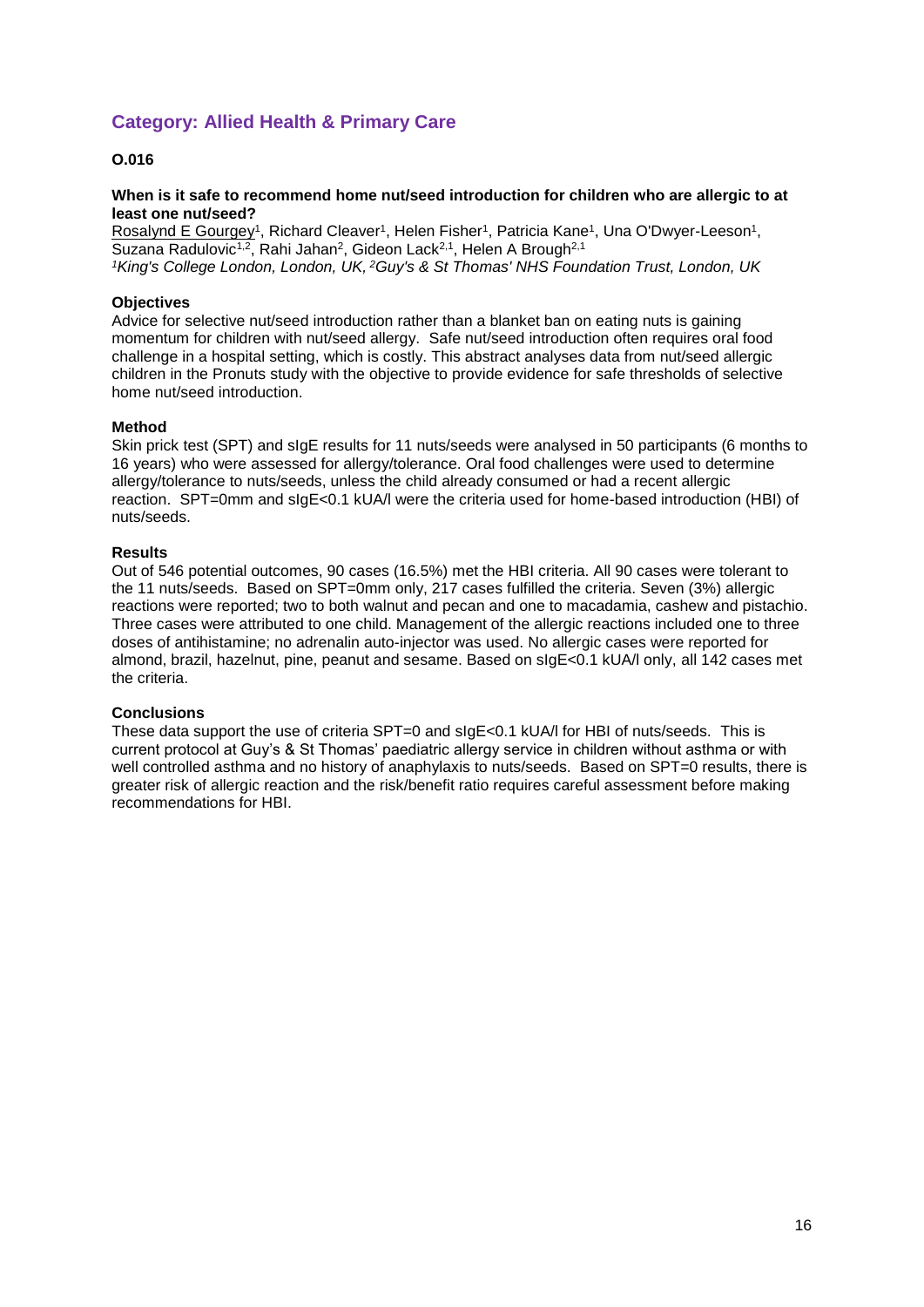#### **Get the creams and get creaming? Access to eczema care and prescriptions in primary care – A survey of patients/families with eczema.**

Konstantinos Kakleas, Gurdeep Jagdev, Antony Aston, Claudia Gore *Paediatric Allergy Department, St Mary's Hospital, Imperial College Healthcare NHS Trust, London, UK*

## **Objectives**

Eczema is the commonest paediatric skin disorder (20-25% children in UK) and can impact on a child's quality of life. Education and appropriate quantities of emollients/other medications is the cornerstone of eczema control. General practitioners (GPs) have pivotal role in patients accessing these medications. We aimed to assess patients' experiences around accessing information/education on eczema and explore any barriers they encountered obtaining medication.

#### **Method**

Prospective survey of parents whose children attended Paediatric Allergy or Dermatology clinics and ambulatory care services with eczema during January-April 2016. A questionnaire was devised incorporating qualitative feedback from patients' experiences and input from multi-disciplinary staff members exploring access to information/education and medications in the primary care setting. Patient Oriented Eczema Measure (POEM) questionnaire was included for severity assessment.

#### **Results**

104 questionnaires were completed (mean patient age:  $6.4 \pm 5.1$  years, mean age of eczema diagnosis: 1.5±0.5 years). Based on the POEM questionnaire 54.8% (57/104) of children suffered from moderate to severe eczema. In addition 30.8% (32/104) had previously been admitted to hospital with eczema.

Treatment access: 60/104 [58%] of patients reported difficulties in obtaining emollients, 64/104 [62.5%] topical corticosteroids and/or 70/104 [67%] topical calcineurin inhibitors; 23/104 [22.1 %] had monthly appointments for repeat emollient prescription.

Eczema information access: 39/104 [37.5%] recalled receiving information on eczema development/causes; 47/104 [45%] on trigger factors and 60/104 [56%] on emollients application. One in three patients (37/104 [36%]) felt they had experienced difficulty getting referred to an eczema specialist.

## **Conclusions**

Patients/families report difficulties in accessing information on eczema and in obtaining sufficient amounts of medication. These barriers are likely to contribute to suboptimal eczema treatment and decrease quality of life. Raising awareness in primary care, improving ease-of-access to patient education materials and training on eczema treatment could improve care and patient experience.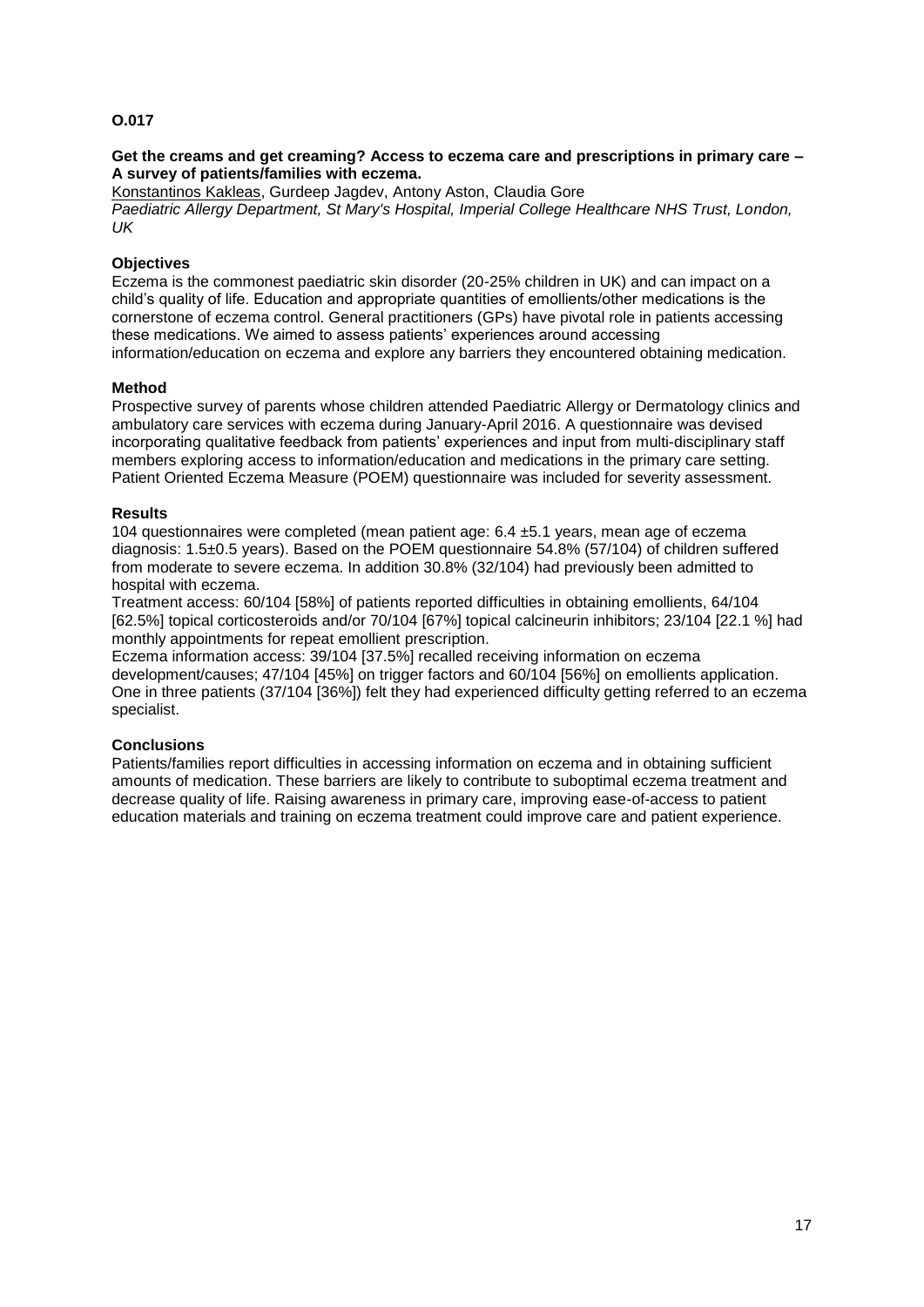#### **Establishing the content and design of anaphylaxis management plans available in seven English speaking countries**

RD Mercer, CJ Jones, HE Smith *Brighton & Sussex Medical School, Brighton, UK*

#### **Objectives**

Guidelines recommend that any patient at risk of anaphylaxis is provided with an anaphylaxis management plan (AMP) that provides advice on symptom recognition and emergency actions. Templates of these plans are published by organisations across the world. This study aims to identify AMPs and assess their design and content.

#### **Method**

A systematic internet search was undertaken to identify management plans not appearing in peer reviewed literature. AMPs were eligible if they were from English speaking nations with developed healthcare systems. AMPs identified were examined and the symptoms mentioned, actions to take and general design features were recorded.

#### **Results**

284 websites were examined by a reviewer having met the inclusion criteria from the systematic search. This yielded 41 plans from 29 publishers. A total of 121 individual characteristics were identified within plans by the reviewers. The majority of plans identified were personalised management plans for individuals rather than generic plans for organisations. Most had differing pathways for mild/moderate and severe reactions. The mean number of symptoms per plan was 19 (95% CI 17-20) with plans generally showing good concordance as to what constituted a mild or a severe symptom. Despite nearly all plans recommending the administration of an adrenaline auto injector (AAI), only 55% contained instructions on how to do this.

#### **Conclusions**

There are a wide variety of AMPs available to healthcare professionals and patients. No single plan included all elements recommended in a previous consensus finding study. There were many differences in individual symptoms mentioned within plans, though there was agreement between the symptoms considered serious or minor. Previous studies have called for a randomised control trial into the efficacy of AMPs. This data and the discussion arising from this research will inform the design of a formal evaluation of AMPs.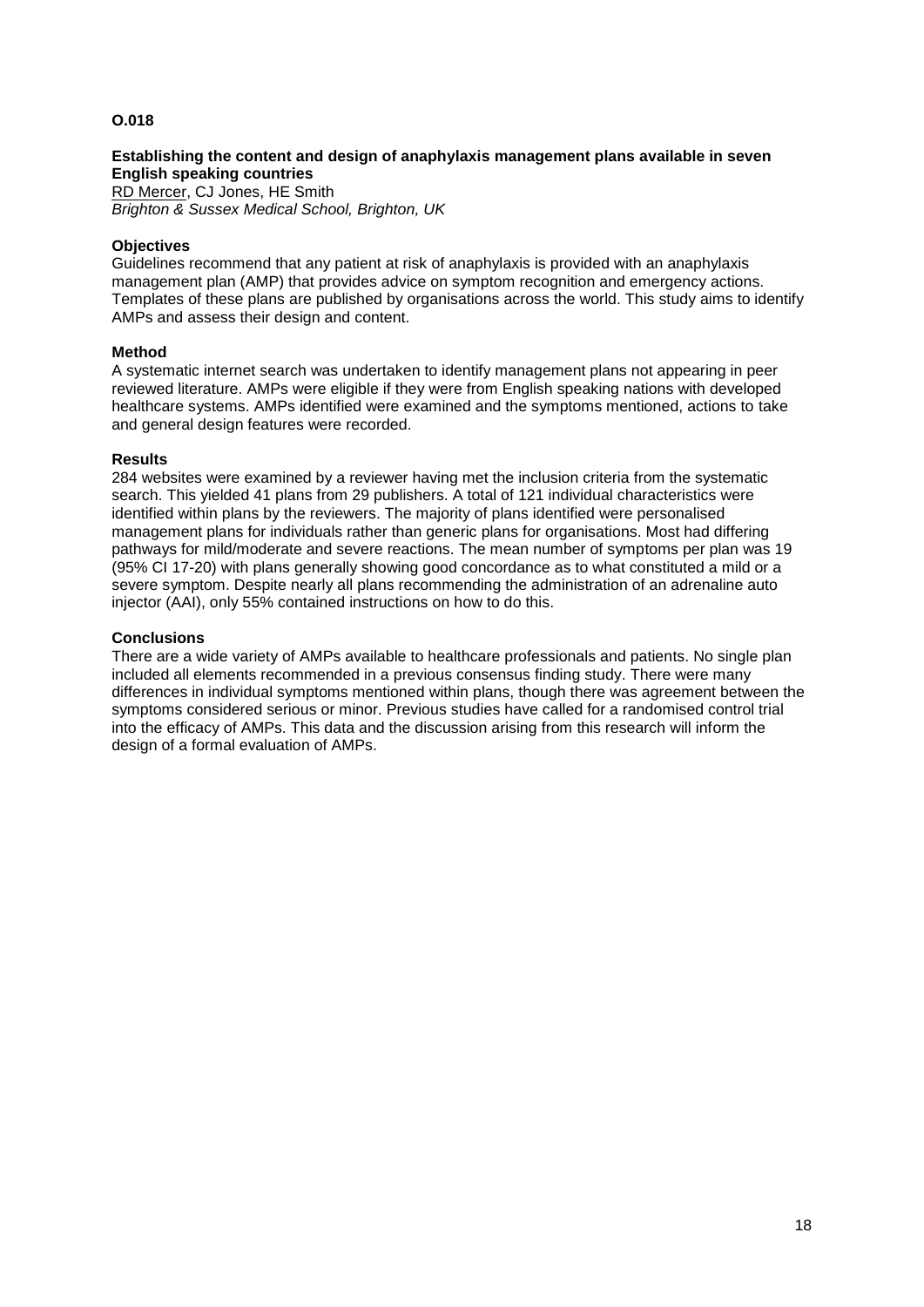**Enhancing the analysis of online health information regarding hay fever found via Google: statistical analysis reveals patterns of relationships between website classification and information quality.**

Shao An Isaac Tay, Christina Jones, Helen Smith *Brighton and Sussex Medical School, Brighton, UK*

#### **Objectives**

Increased accessibility to online information has influenced modern healthcare - inevitably shaping patient's opinions, hence impacting the shared responsibility for treatment practised in today's medicine. This study assessed the quality of online healthcare information for hay fever to determine the different aspects of information available and their reliability.

#### **Method**

A Google search for "hay fever cure" was carried out, and the first 200 results were analysed for (1) class of website; (2) type and number of interventions; (3) reliability using JAMA (The Journal of the American Medical Association) criteria and (4) the DISCERN instrument; and (5) readability. Statistical methods including cluster analysis were used to identify associations between these variables and the information available.

#### **Results**

Commercial (27%), health portal/blog (27%), and journalism websites (26%) were the commonest websites, with a median of two intervention types each. Alternative therapy and approved drugs were the most commonly mentioned intervention types (both 24%) followed closely by food and food supplements (21%), and lifestyle (20%). JAMA and DISCERN scores were weakly positively correlated (PMCC=0.288, p=0.01) Commercial websites scored the lowest median in both JAMA (1) and DISCERN (45%). Journalism and non-profit websites had the highest JAMA medians (3) whereas professional websites had the highest DISCERN median (67%). Professional websites were the most difficult to read (median SMOG score=18.05). Cluster analysis showed that alternative therapy featured more often than approved drugs in commercial websites and vice versa in professional websites. Interestingly, the first ten search results over-represented approved drugs and underrepresented commercial websites.

#### **Conclusions**

Healthcare professionals should guide hay fever patients towards professional websites as these often recommend approved drugs and have the most reliable information. Further studies are needed to develop a means of online healthcare information verification that can be utilised by patients and search engines for the betterment of public health.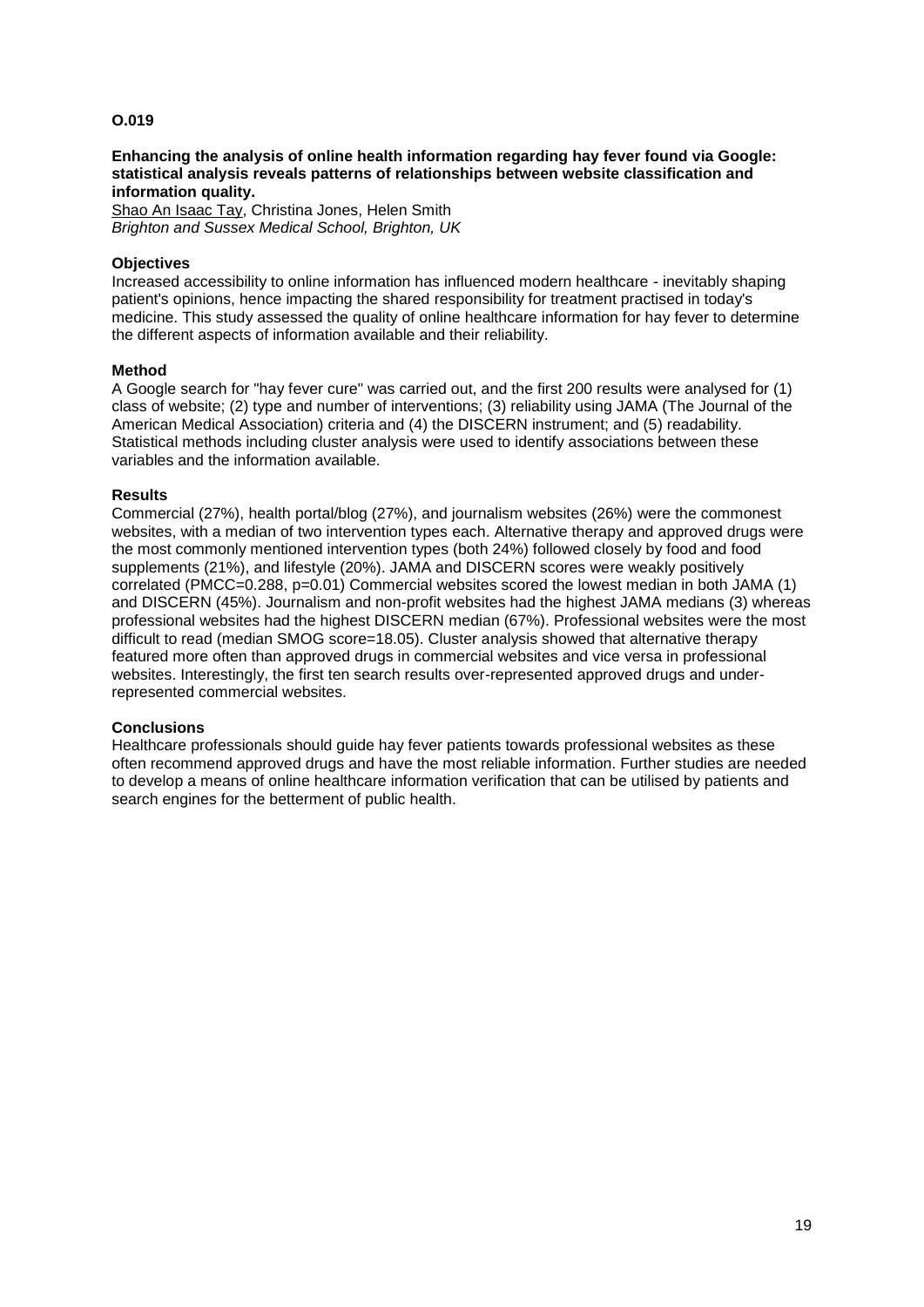#### **Defining nursing roles in a tertiary allergy clinic.**

Christine Wilkes-Holmes, Nikki Lancaster *University Southampton Hospitals Trust, Southampton, UK*

## **Objectives**

Nursing roles in Allergy clinics are not always clearly defined I can include a broad range of activities from skin prick testing to allergy consultations. The lack of guidelines and disparity across roles nationally led to a review of the nursing tasks and competencies in Southampton Regional paediatric Allergy Clinic

We sought to provide standardised job descriptions, bandings and competencies to enable nurses to function effectively and safely within the resources of the available service.

#### **Method**

A critical analysis of practice was undertaken which incorporated examination of the available evidence, current roles and responsibilities, user survey and benchmarking with other centres. A review of all current job descriptions and focus group within our regional allergy network enabled mapping current skills, required competencies with the needs of the children, young people and families using our service.

#### **Results**

A lack of standardisation exists in the scope of the roles of allergy nurses across the region. Although competencies are available for key tasks, these were outdated with no clarity in associated education required or how to confirm achievement. Decisions relating to the roles nurses perform appeared to be based on opinion rather than being competency based. However, nursing roles are valued by service users. In addition certain tasks may not warrant the skills of a trained allergy nurse and untrained nursing support may enhance the services offered to children, young people and their families with allergic disease.

#### **Conclusions**

There is a need for national, standardised guidelines and competencies for nursing roles in the allergy clinic. This would better allow provision of more focused education and career pathway. There appears value in the role of the untrained nurse in allergy clinic, to support the trained nursing team with education and SPT. Children, young people and parents value the nurse led services for addressing the holistic elements of allergic disease.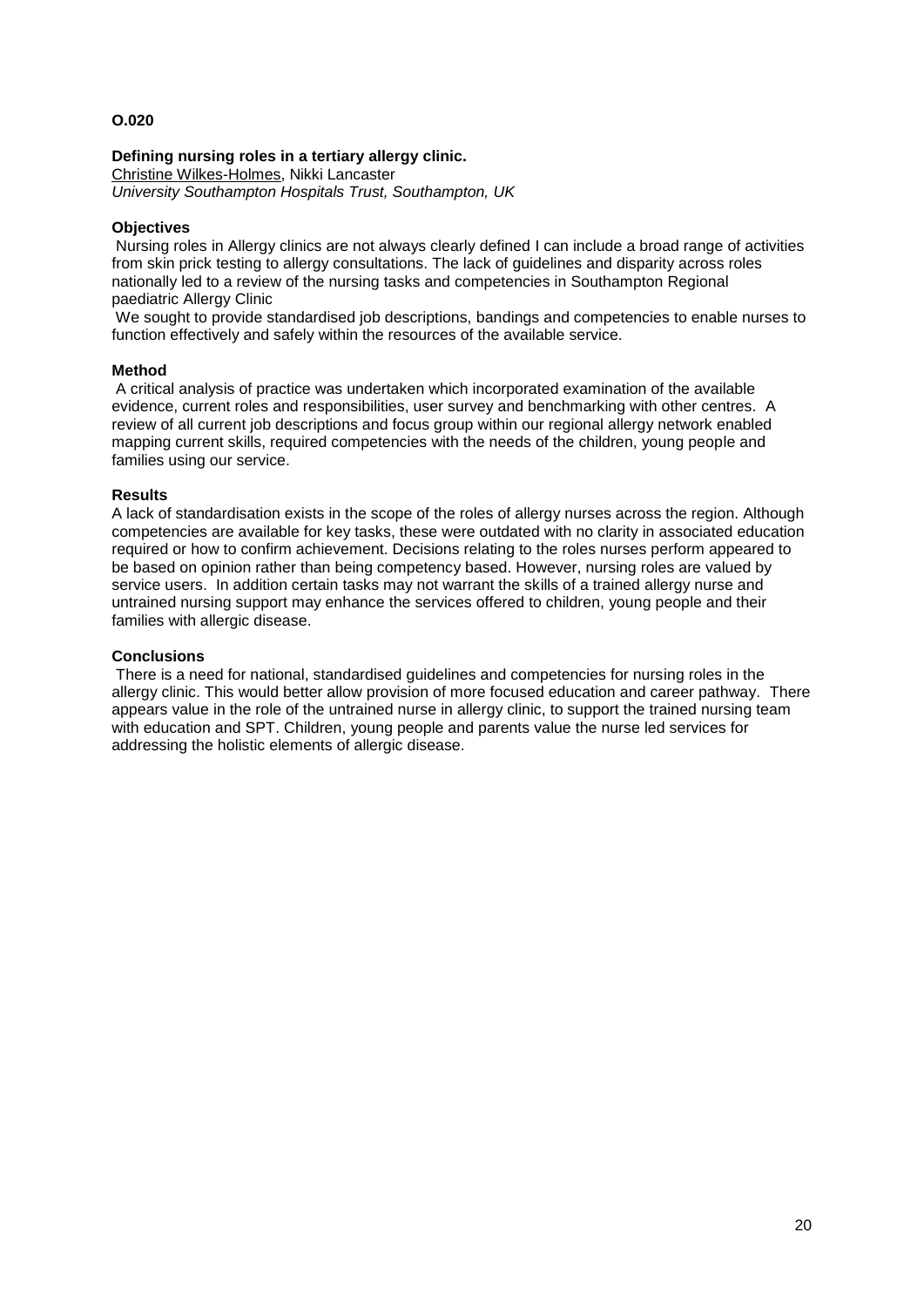# **POSTER PRESENTATIONS**

## **Category: Adult Clinical**

## **P.021**

#### **Overcoming barriers to penicillin allergy un-labelling**

Nada Al Bahrani<sup>1</sup>, David Thursfield<sup>1</sup>, Harsha Kariywasam<sup>1</sup>, Joanna Lukawska<sup>1,3</sup> *<sup>1</sup>University College of London Hospital, London, UK, <sup>2</sup>Unniversity of Dammam, Dammam, Saudi Arabia, <sup>3</sup>King's College London, London, UK*

#### **Objectives**

Penicillin is one of the most commonly reported drug allergies. Penicillin allergy (PA) carries the risk of increased morbidity, prolonged hospitalization, antibiotic resistant infections, and increased medical care costs. Once applied a PA label becomes difficult to remove, studies have shown that up to 41% of patients testing negative for PA continue to avoid it. We sought to determine if: counselling the patient, provision of contact telephone/email, immediate written information issued to the patient and their GP at the end of the clinic, a follow up phone call 72 hours as well as changing hospital electronic records can improve this statistic.

#### **Method**

35 consecutive patients with negative PA results to drug allergy work up (DAWU) were contacted between 1 to 2 years following their clinic attendance. Patients were asked if they have used penicillin since. Patients who had no need for penicillin were asked how confident they felt about negative DAWU result and if they would be prepared to use penicillin when appropriate.

#### **Results**

35 patients completed telephone follow up survey, 34 (97%) correctly identified the results of their penicillin allergy testing as negative. Two patients (5.7 %) reported avoidance of penicillin due to personal concerns. 11 (31.4 %) have used penicillin based antibiotics since their DAWU with no problems except for one who felt non-specifically unwell, remaining 22 (62.8 %) confirmed they would feel confident to use penicillin if appropriate.

#### **Conclusions**

There are undeniable benefits to un-labelling PA patients; however, these can only have positive impact on the patient and the healthcare system if the allergist's recommendations are followed. Counselling the patient, immediate clinic outcome letter to the patient and the GP, 72 hour telephone review, provision of contact details as well as changing hospital ER significantly improve the process and enable the patients to confidently use penicillin.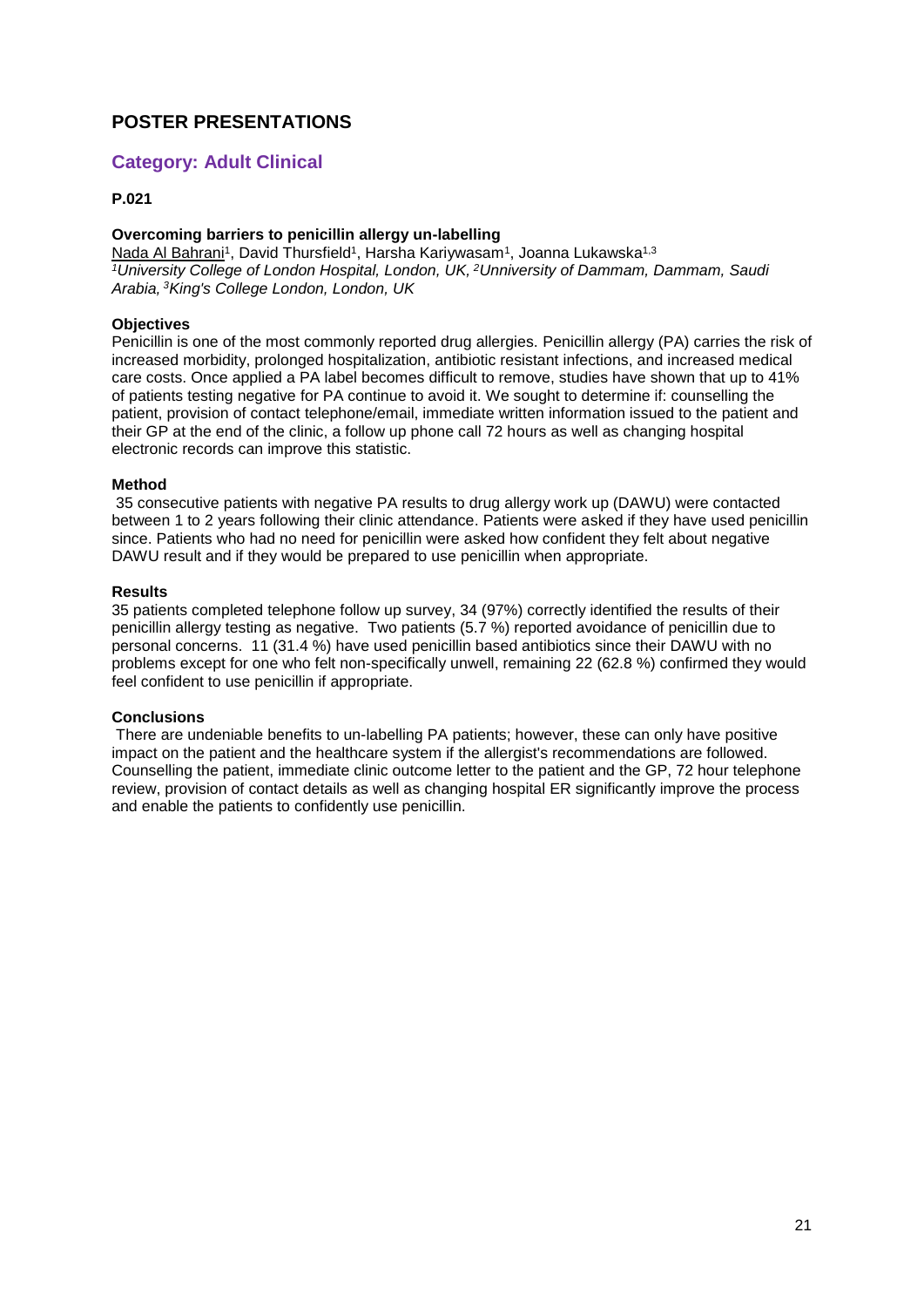## **Vasoactive amine intolerance: fact or fad? A case report.**

Nada AlBahrani<sup>1</sup>, Gavin Sewell<sup>4</sup>, Amy Foggitt<sup>1</sup>, Joanna Lukawska<sup>1,3</sup> *<sup>1</sup>UCLH, London, UK, <sup>2</sup>University of Dammam, Dammam, Saudi Arabia, <sup>3</sup>King's College London, London, UK, <sup>4</sup>Charing Cross Hospital, London, UK*

#### **Case Presentation**

#### **Background:**

Food intolerance, unlike food allergy, is an adverse reaction which does not involve the immune system. Dietary components can provoke dose-dependent 'pharmacological' reactions, which may involve the skin, gastrointestinal, respiratory and central nervous systems. Culprits include the biogenic amines such as histamine. Here we discuss a patient who presented for investigation of food 'allergy', and was ultimately diagnosed with probable biogenic amine intolerance.

#### **Case Presentation:**

A 46-year-old non atopic female presented with urticaria, flushing, facial swelling, headache and diarrhoea following ingestion of certain food. These included fish, cheese, strawberries or undercooked egg stored overnight.

Specific IgE to fish, milk, strawberries and egg were negative. Skin-prick testing to blue cheese was also negative, which was followed by oral challenge. Chewing and application of blue cheese via 'lip rub' were tolerated. 10 minutes following ingestion of 0.5g cheese she developed generalised flushing, conjunctival injection, abdominal pain and diarrhoea, consistent with a histaminergic response. Observations of vital signs were stable. Serum tryptase was negative. The challenge was terminated and her symptoms settled with oral antihistamines. A diet low in histamine-rich foods was advised.

#### **Discussion:**

Clinical features of histamine intolerance (HI) such as flushing and urticaria can be difficult to distinguish from IgE-mediated food allergy.

HI arises from an imbalance between histamine bioavailability and breakdown by diamine oxidase and histamine-N-methyltransferase enzymes, which in turn is likely to be influenced by genetic variation. HI is under recognised, as little as 75 mg of pure liquid oral histamine (dose found in normal meals) can provoke immediate or delayed symptoms in 50% of healthy subjects.

#### **Conclusions**

This case highlights the need to consider vasoactive amine intolerance in non-atopic patients who present with symptoms of food allergy in adulthood; and the importance of careful history taking, appropriate investigations, exclusion of IgE-mediated allergy and mastocytosis in establishing the diagnosis.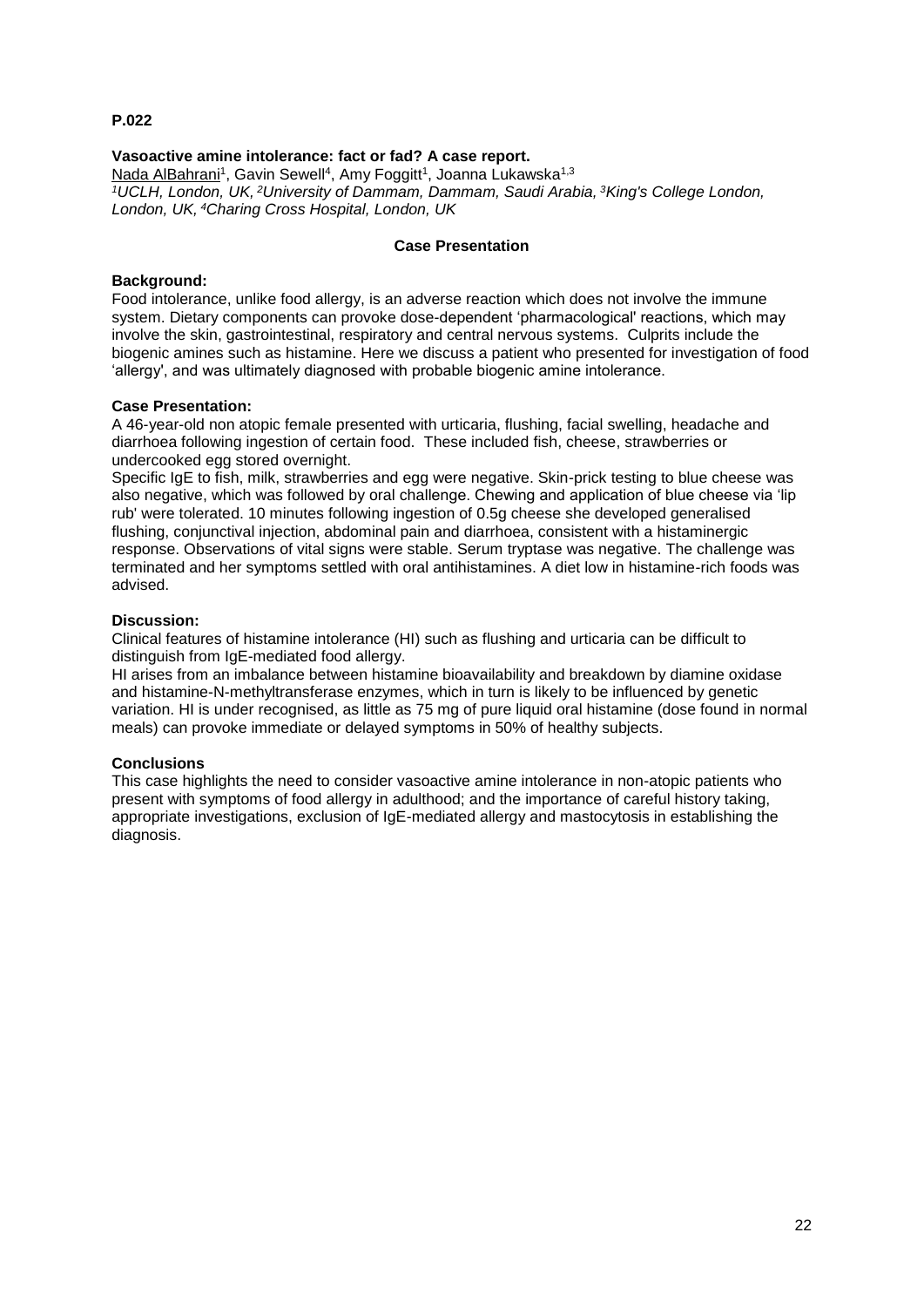**Second reported case of Buffalo Milk Protein Allergy without Cross reactivity to Cow's milk** Sameer Bahal, Rhea Bansal, Alex Nicholas, Vasantha Nagendran, Brian Ford, Amolak Bansal *St Helier Hospital, Surrey, UK*

#### **Case Presentation**

## **Background**

Mozzarella is a soft cheese from Southern Italy made with buffalo milk. We present a case of IgE mediated buffalo milk allergy in a patient without clinical or skin test sensitivity to cow's milk.

#### **Case Presentation**

A 34 year old female presented with lip and tongue swelling occurring within five minutes of consuming mozzarella or ricotta cheese. On one occasion she described lip swelling after kissing her husband who had just eaten a pizza. The patient was able to tolerate cow's milk and yogurt. Her routine investigations including full blood count, autoantibody Screen and complement C3 and C4 were normal. Specific IgE tests to Egg White, Cheddar cheese, soya bean, goat's milk and sheep milk were negative. However, skin prick testing result to fresh mozzarella cheese was highly positive at 7mm. Inhibition experiments were conducted to show the specificity of the Buffalo Milk sensitivity. Our patient has buffalo milk allergy and her reactions to pizzas were the result of her allergy to the mozzarella cheese. She was advised to avoid mozzarella completely and keep antihistamines with her, especially if she was eating out at Italian restaurants.

#### **Discussion**

IgE Mediated cow's milk protein allergy involves a rapid IgE immune response to proteins in the casein and whey fractions. There is frequent cross reactivity between these proteins and those from different animals such as goat and sheep. As far as we know this is only the second case described of an allergy solely to Buffalo milk protein.

The first case was described by Broekaert et al in 2008 and involved a 70 year old German gentleman who experienced two allergic reactions to Mozzarella Cheese.

#### **Conclusions**

This case is important as it describes a relatively novel allergy which may well become more common with the increasing popularity of Mozzarella Cheese.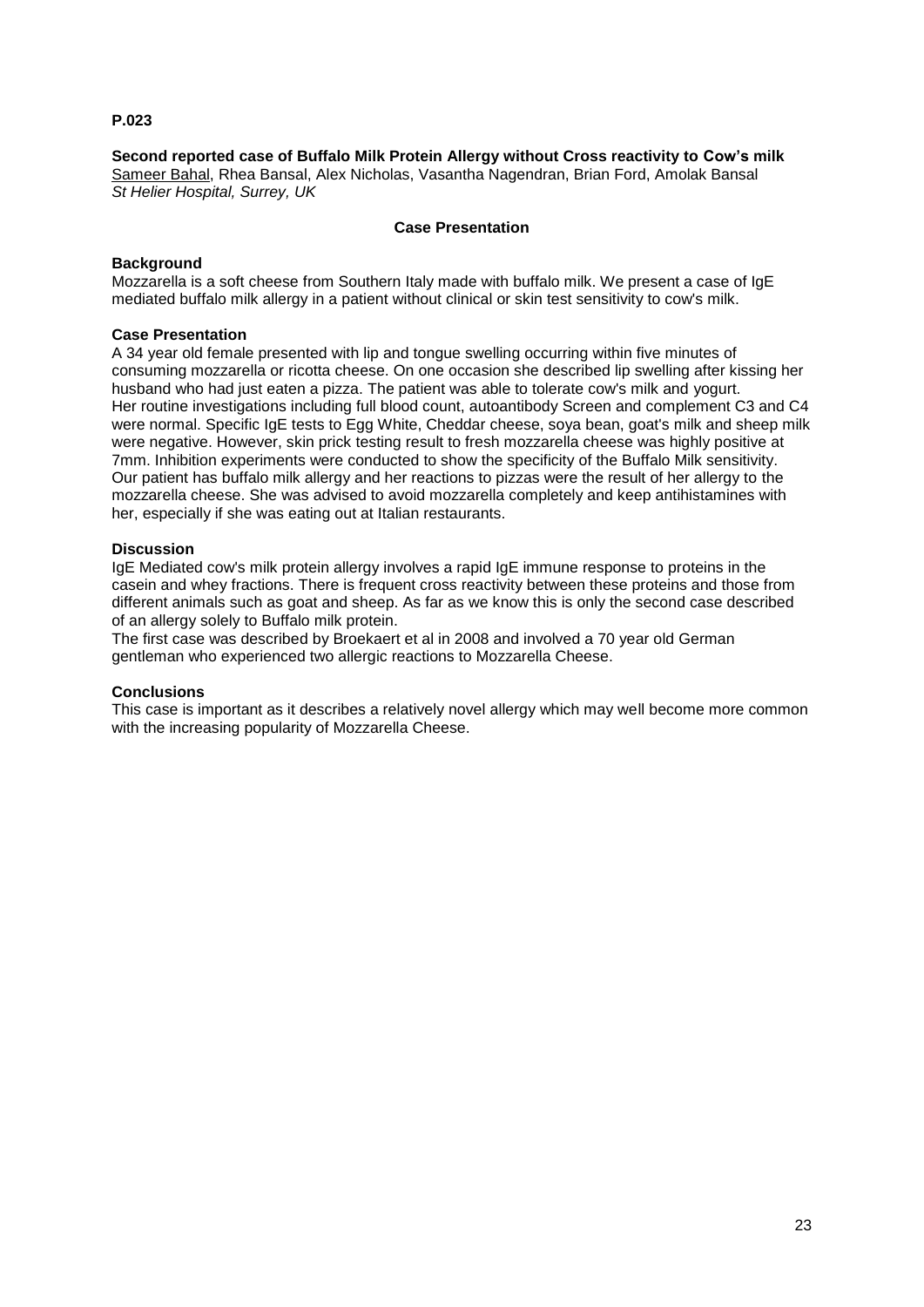### **An audit to assess knowledge of anaphylaxis management in junior doctors.**

William H Bermingham<sup>2</sup>, Sameer Bahal<sup>1</sup>, Amolak Bansal<sup>1</sup>, Grant Hayman<sup>1</sup> *<sup>1</sup>Epsom and St Helier University Hospitals, London, UK, <sup>2</sup>St George's University Hospitals NHS Foundation Trust, London, UK*

#### **Objectives**

Anaphylaxis is an important medical emergency. An audit was undertaken to assess the knowledge of anaphylaxis management in hospital doctors. The audit standard was set that all doctors should manage anaphylaxis in concordance with NICE and EAACI guidelines.

#### **Method**

An online survey was designed to cover key aspects of UK and European guidelines. Questions assessed the clinician's recognition of anaphylaxis, acute management and discharge planning after treatment.

#### **Results**

The study population comprised 61 responders, of which 56% were ST1/ST2 doctors and 44% Foundation Program doctors.

**Recognition of anaphylaxis:** Understanding of anaphylaxis presentation was good as 88.5% selected <2 hours as the most common period for onset of symptoms. However, recognition of anaphylaxis co-factors was variable, with fever/acute infection and concomitant NSAID use identified by 75% and 68.3% respectively, but only 28.3% of responders selected pre-menstrual state. **Management:** First line interventions of a resuscitation 'ABCDE' approach and administration of intramuscular adrenaline were correctly identified by 94.6% and 67.9%, respectively. 89.3% of participants also selected the correct adult dose of intramuscular adrenaline. The prioritization of second and third line interventions was less consistent with appropriate posture classed as second line by only 41.1%. Least well understood was the timing of mast cell tryptase sampling, which only 30.4% identified correctly.

**Discharge:** 51.8% correctly choose 12 hours as the appropriate observation period for patients presenting with anaphylaxis associated with hypotension. 83.9% thought that adrenaline auto-injector should be provided at discharge, but 17% selected on follow-up with an allergy specialist or GP.

## **Conclusions**

Questions relating to immediate management and adrenaline dosing were the most correctly answered. There was a poorer understanding of anaphylaxis co-factors, mast cell tryptase sampling and appropriate discharge planning. This study suggests that better education is needed to improve junior doctors' management of anaphylaxis.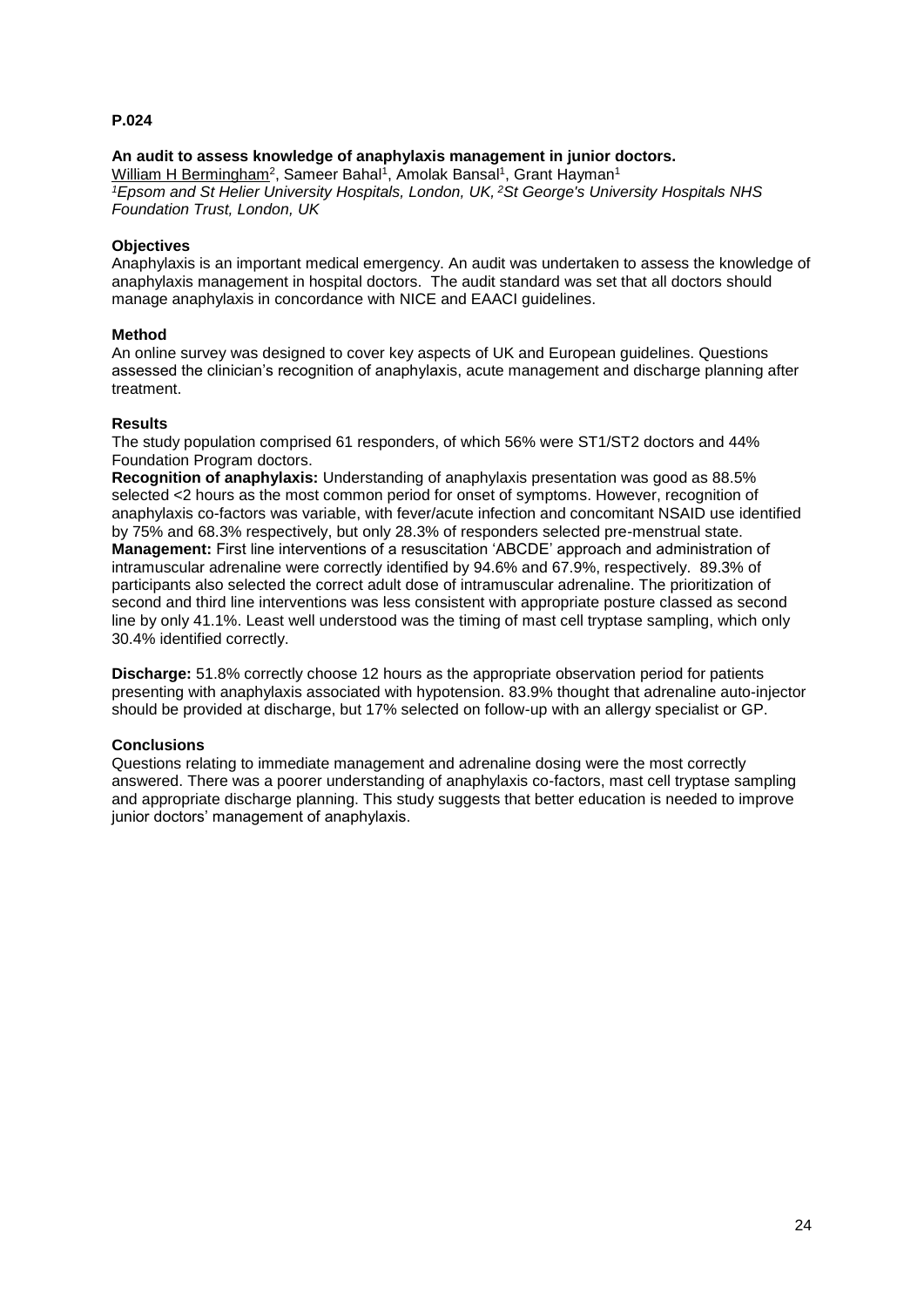#### **Does further routine immunological testing of patients with very low IgE assist in the early diagnosis of antibody deficiency?**

Lisa Campisi<sup>1</sup>, Tamara Forster<sup>2</sup>, Yousuf Karim<sup>1,2</sup> *<sup>1</sup>Frimley Park Hospital, Frimley, UK, <sup>2</sup>St Peter's Hospital, Chertsey, UK*

#### **Objectives**

Clues from routine laboratory testing can raise suspicion of immunodeficiency. For example, we previously reported that very low serum immunoglobulin E (IgE) (<2kU/l) may be a marker for diagnosing unsuspected hypogammagobulinaemia, and hence assist in its early identification (McVicker & Karim, 2014). Early diagnosis of antibody deficiency is important as it can reduce morbidity and mortality. The aim of this audit was to assess the clinical utility of reflex testing of immunoglobulins in patients with serum IgE <2kU/l.

#### **Method**

Following our preliminary IgE audit conducted May 2011-April 2012, Surrey Pathology Services' practice changed to reflexly add serum protein electrophoresis and immunoglobulin quantification when a serum IgE result <2kU/l was identified. These additional tests were initially added by laboratory staff, or by the Immunologist during result authorisation, but subsequently this has been automated since September 2014. We retrospectively looked through 11268 samples submitted for serum IgE measurement over a 2.5 year period (January 2014 - June 2016).

#### **Results**

We identified 336/11268 (2.98%) samples with serum IgE result <2 kU/l; of these 286/336 (85%) also had results for serum immunoglobulins and serum protein electrophoresis. We identified 33/286 samples as duplicates, and therefore corrected for this during further analysis. Results of 25/253 (9.88%) tests were found to have low levels of IgG, though not all had clinical immunodeficiency. The characteristics of the hypogammaglobulinaemic patients will be presented in detail.

#### **Conclusions**

The implementation of reflex testing with immunoglobulin quantification and serum protein electrophoresis following a very low IgE result was followed in 85% of cases. This reflex testing protocol does allow the pick-up of patients with hypogammaglobulinaemia, which included new primary diagnoses as well as some known patients with haematological malignancy. There is a balance between cost of additional testing compared with potential for improved outcome in patients identified with primary or secondary antibody deficiency.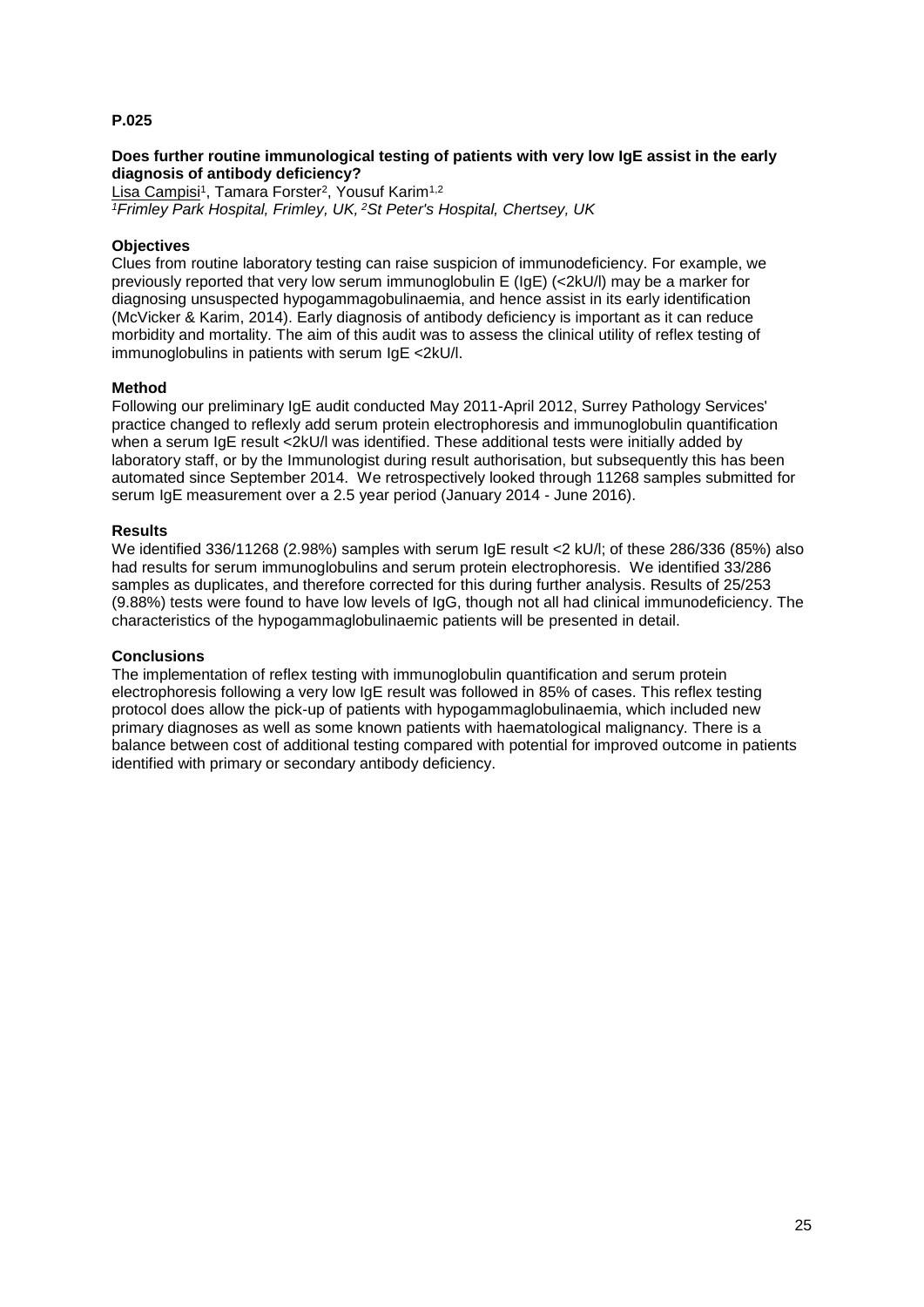## **Successful use of omalizumab for prevention of anaphylaxis in a patient with non-clonal mast cell activation and postural tachycardia syndrome**

Sharon Chan<sup>1</sup>, Sarah Denman<sup>2</sup>, Sinisa Savic<sup>1</sup>

*<sup>1</sup>Leeds General Infirmary, Children's Hospital, Leeds, UK, <sup>2</sup>St James's University Hospital, Department of Clinical Immunology and Allergy, Leeds, UK*

## **Case Presentation**

## **Background**

Non-clonal mast cell activation (ncMCA) syndrome is characterised by seemingly unprovoked episodes of mast cell degranulation resulting in multitude of symptoms including severe anaphylaxis. A proportion of patients with ndMCA also have postural tachycardia syndrome (POTS). Here we describe successful use of omalizumab to treat symptoms associated with ncMCA but not POTS.

#### **Case Presentation**

This 19 year old male presented at age of 10 years with unexplained anaphylaxis, episodic flushing, profuse sweating, hives and wheeziness. Subsequently he developed additional symptoms including, diarrhoea, severe dizziness associated with hypotension and tachycardia and loss of consciousness. Investigations showed no evidence of allergic disorder. Serum mast cell tryptase (MCT) levels were periodically elevated ranging between 10-20 ng/ml. Bone marrow biopsy showed no clonal mast cell expansion and no mutation of cKIT. Investigated performed by cardiologists demonstrated significant postural hypotension using a tilt test. Numerous treatments were tried including high dose H1 nonsedating antihistamines, H2 antihistamines, montelukast and sodium chromoglycate. Subsequently he was treated with imatinib which was largely effective, but had to be discontinued due to sideeffctes. Omalizumab was initially commenced at a dose of 300mg sc 4 weekly, but later increased to 3 weekly due mild breakthrough symptoms. The treatment has been effective for most symptoms associated with ncMCA apart for postural hypotension and tachycardia. Since commencing omalizumab (1 year) the patient has not had any further episodes of anaphylaxis or LOC.

#### **Discussion**

Omalizumab has been used successfully in a small number of patients with clonal and ncMCA. Omalizumab has also been shown to have mast cell stabilizing effect, although the precise mechanism underlying this pharmacological effect is still not fully elucidated. This case report adds to the body of literature supporting the use of omalizumab in patients with ncMCA refractory to standard treatments.

#### **Conclusions**

Omalizumab is effective treatment option for patients with ncMCA syndrome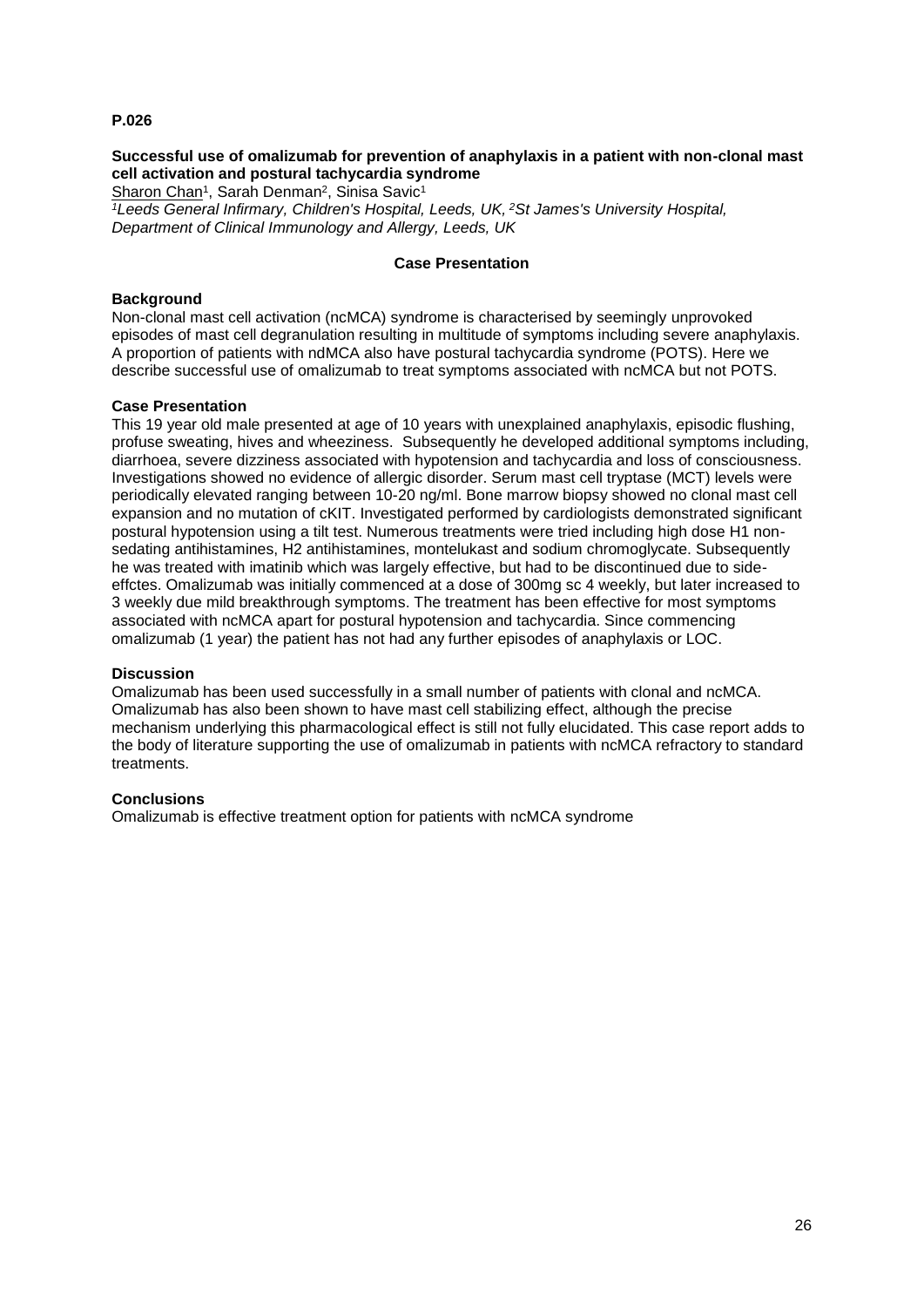## **Effective use of omalizumab for treatment of cold induced urticaria**

Sharon Chan<sup>1</sup>, Sarah Denman<sup>2</sup>, Sinisa Savic<sup>2</sup> *<sup>1</sup>Leeds Teaching Hospitals NHS Trust, Leeds, UK, <sup>2</sup>Department of Clinical Immunology and Allergy, St James's University Hospital, Leeds, UK*

## **Case Presentation**

#### **Background**

Cold induced urticaria (CiU) is a form of chronic inducible (physical) urticaria characterized by pruritic wheals with or without angioedema occurring within minutes after exposure to a cold contact. This can be debilitating condition and not all patients respond to the conventional therapy. Here we present 3 CiU patients who had excellent response to omalizumab.

#### **Case Presentation**

Patient 1 (P1) and P2 are females aged 38 and 42 years respectively. P3 is 44 years old male. They all have long-standing history of CiU, P1 >20 years, P2 > 9 years and P3 >25 years. All three experienced debilitating symptoms including several episodes of anaphylaxis. P1 and P3 lost conciseness as a result of anaphylaxis during a swim in a sea. All patients received high dose H1 non-sedating antihistamines in combination with ranitidine 150mg twice daily. P1 had additional sodium chromoglycate, and montelukast. P3 received hydroxychloroquine. In all cases the symptoms were refractory to the conventional therapy. They were all started on omalizumab 300mg every 4 weeks. All patients achieved excellent control of their symptoms within first 8 weeks of treatment. P1 and P3 have stopped all other medications.

#### **Discussion**

A proportion of patients with CiU continue to have debilitating symptoms despite conventional treatment and avoidance of triggers. Omalizumab is currently licensed for the treatment of chronic spontaneous urticaria but not CiU. Although randomised control trials are lacking to support the use of omalizumab in CiU there are growing number of case reports including this one, which describe excellent response to omalizumab in this condition.

#### **Conclusions**

Omalizumab appears to be a very effective treatment for patients with CiU who have failed the conventional therapy.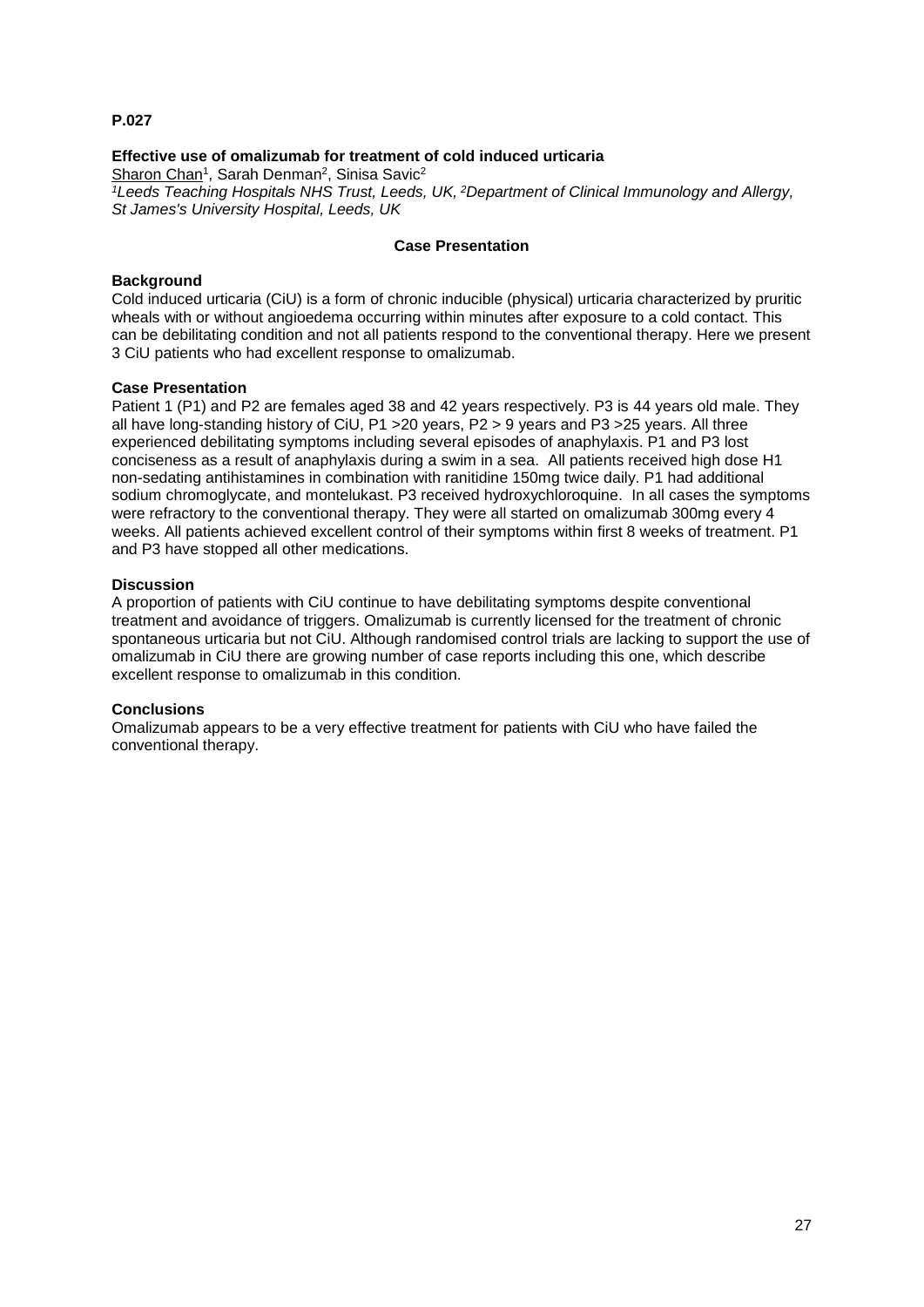## **Omalizumab for chronic spontaneous urticaria: a single UK centre experience**

Sarah Denman, Claire Corps, Kate Ford, John Toolan, Anoop Mistry, Gururaj Arumugakani, Sapna Srivastavana, Philip Wood, Sinisa Savic

*The Leeds Teaching Hospitals NHS Trust, Leeds, UK*

#### **Objectives**

Omalizumab is licensed as add-on treatment for chronic spontaneous urticaria (CSU) in patients aged over 12 years. We report on one UK centres experience.

#### **Method**

The medical notes and pharmacy records for all patients who received omalizumab for CSU from August 2010 to March 2016 were reviewed.

#### **Results**

A total of 1626 doses of Omalizumab were administered to 108 patients (Females=75, Males=33; age range 13-76; dose range = 150mg to 600mg every 4-8 weeks). 87 patients have on-going treatment, with the longest treatment period being 67 months. Of the 21 patients that stopped treatment 6 were due to CSU remission, 10 due to ineffectiveness, 2 due to potential adverse reactions, 1 due to pregnancy, 1 patient transferred and 1 was lost to follow-up. The number of 6-month courses in patients in remission ranged from 1 to  $>4$  (1 - n=1, 2 - n=1, 3 - n=2, 4 - n=1,  $>4$  - n=1). Of the 87 current patients, 70% have had more than one treatment course (1 - n=26, 2 - n=22, 3 - n=17, 4 n=9, >4 - n=13). The interval in between injections has been extended or dose reduced in 14 patients on multiple courses. Home treatment has been initiated in 53 patients (61%). The longest duration of home treatment is 15 months (average 5 months; median 4 months). The number of doses administered in hospital prior to home treatment ranges from 2 to 45 (average 13; median 11). None of the patients on home therapy have reported any adverse reactions.

#### **Conclusions**

Omalizumab is a safe and effective therapy for CSU but often requires multiple courses. In such patients, increasing the interval in between doses and/or reducing the dose and home treatment could reduce treatment burden.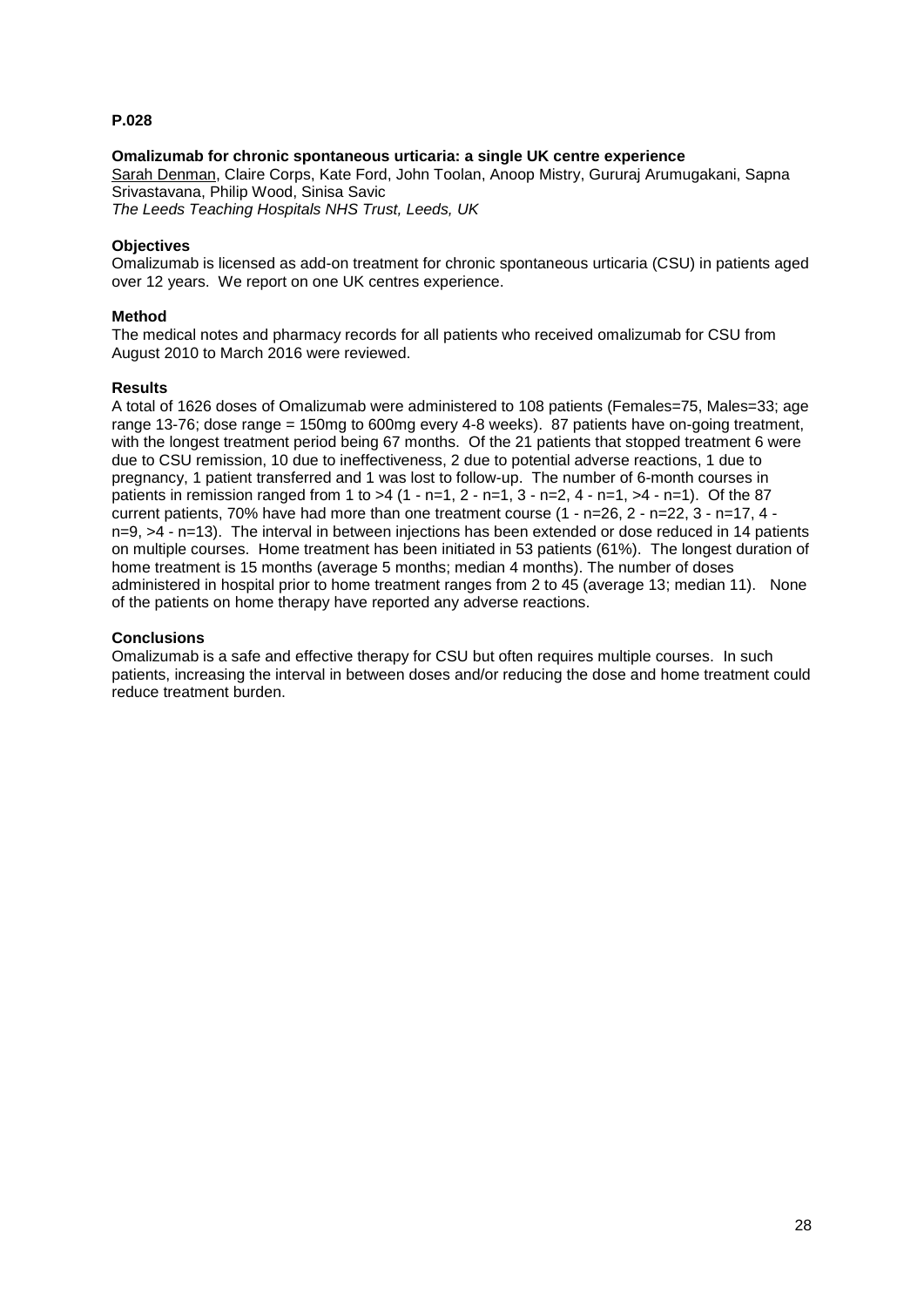#### **Comparison of the performance of skin-prick, ImmunoCAP and ISAC tests in the diagnosis of patients with allergy**

Rebecca Griffiths, Tariq El-Shanawany, Stephen Jolles, Clive Selwood, Adrian Heaps, Emily Carne, Paul Williams

*University Hospital of Wales, Cardiff, UK*

## **Objectives**

We investigated the utility of skin-prick tests (SPT), conventional ImmunoCAP tests for serum allergen-specific IgE antibodies and the Immuno-Solid phase Allergen Chip (ISAC) test in a group of patients presenting diagnostic difficulty in our allergy service

#### **Method**

We retrospectively examined the letters, case notes and laboratory results to evaluate the most appropriate use of SPT, ImmunoCAP and ISAC testing strategies in complex patients in heterogeneous clinical categories. We evaluated the performance of these tests in 118 selected patients attending the secondary and tertiary adult allergy service at the University Hospital of Wales, Cardiff who presented diagnostic difficulty.

#### **Results**

In all patients without a clinical diagnosis of salicylate or drug-induced symptoms, allergy detection rates for SPTs (53%) and ISAC (59%) were similar with a higher detection rate for ImmunoCAP testing (66%). In patients with nut allergy, the detection rates of SPTs (56%) and ISAC (65%) were lower than those of ImmunoCAP tests (71%). The detection rates of different combinations of tests in the different patient diagnostic groups were broadly similar. ImmunoCAP test results identified all 9 patients who were diagnosed with anaphylaxis due to wheat allergy (100%), whereas the ISAC test was positive in only 6 of these 9 patients (63%).

#### **Conclusions**

Unlike previous studies, we evaluated the use of three tests in a 'real life' clinical service setting with heterogeneous categories of patient referrals presenting diagnostic difficulty, as would be encountered in a specialist allergy service. In this difficult diagnostic group the ImmunoCAP test was the most frequently used single test for possible allergy to nuts, wheat and other specific foods, and anaphylaxis of any cause, and in these conditions SPT and ISAC tests gave comparable results. The most useful single test for Oral Allergy Syndrome was the ISAC test.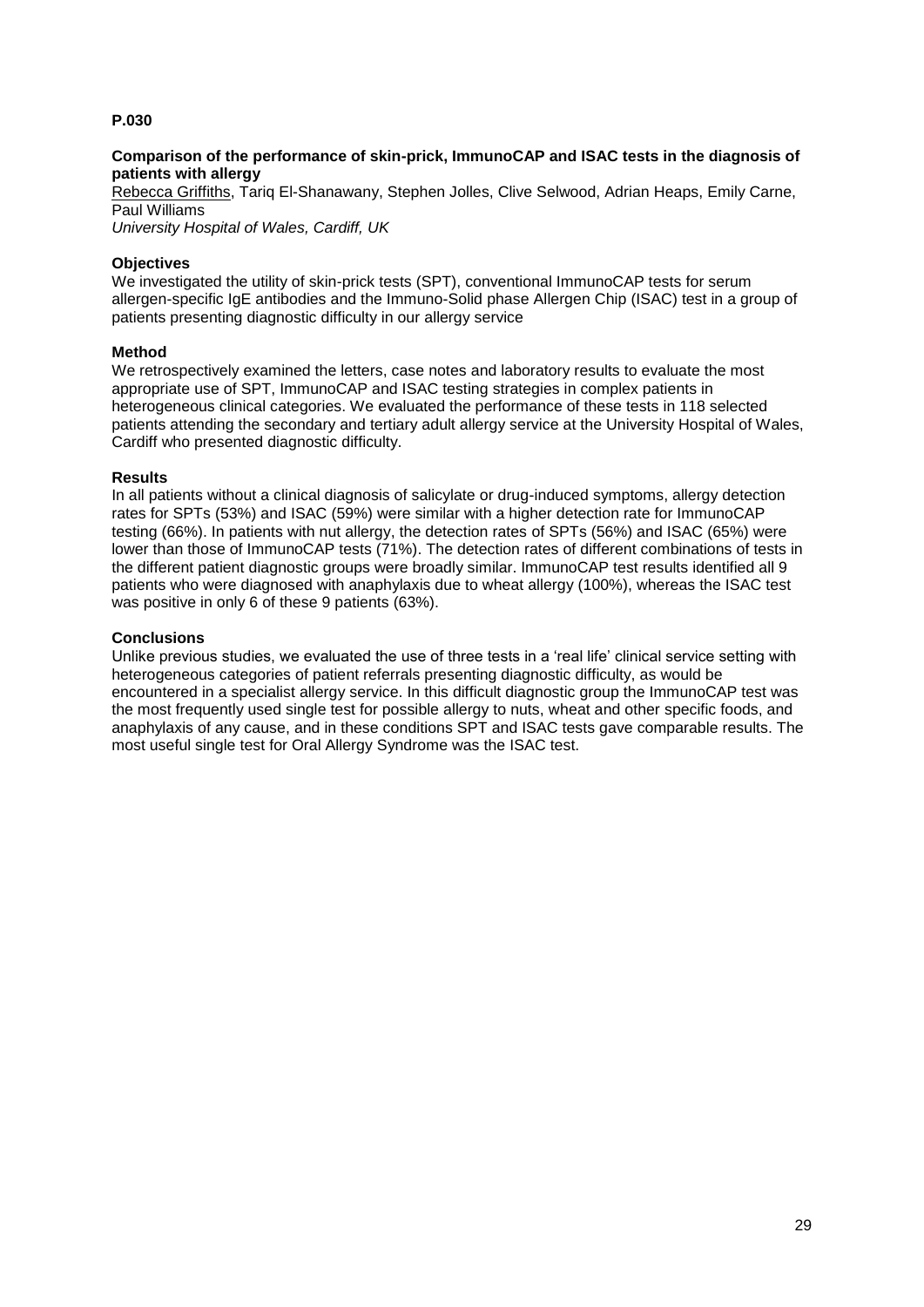# **A generalised reaction to a diclofenac intradermal test in an out patients drug allergy clinic** Andrew Williams, Rubaiyat Haque

*Guys & St Thomas' Hospitals NHS Foundation Trust, London, UK*

## **Case Presentation**

## **Background**

We report a systemic allergic reaction following an intradermal skin test with diclofenac. A 57 year old male attended drug allergy clinic after he had had a "reaction" during general anaesthesia.

## **Case Presentation**

In November 2015 he underwent spinal surgery. The anaesthetic records showed that on induction he received fentanyl, propofol, rocuronium, ondansetron, dexamethasone, cefuroxime, tranexamic acid and was started on a remifentenil infusion. There was no immediate reaction ruling out any allergy to these drugs. Forty five minutes later he was commenced on a diclofenac infusion and within 15 minutes developed severe hypotension, tachycardia, broncospasm, oxygen desaturation to 50% and generalised flushing. The reaction was treated with ephedrine, a bolus of adrenaline followed by adrenaline infusion.

The timing of the allergic reaction suggests allergy to diclofenac. Also he had previously taken diclofenac orally at home in 2012. Soon after the tablet was taken he developed intense itching and flushing. When he spoke to his wife on the telephone she noticed that his speech was slurred and he subsequently "collapsed". He avoided all non-steroidal anti-inflammatory drugs until given diclofenac during surgery.

Intradermal tests performed with diclofenac 1:10 concentration (7.5mg/ml) and undiluted (25mg/ml) led to significant wheal expansion from 5 to 10 mm with extensive erythematous flare. He rapidly developed a more generalised erythematous and intensely pruritic response to the skin tests involving his arms and face requiring treatment with cetirizine 20mg and prednisolone 25mg. His oxygen saturations and breathing remained normal. He was kept under observation for two hours as the symptoms resolved.

## **Discussion**

This evidence suggests immediate allergy to diclofenac. He was counselled regarding avoiding nonsteroidal anti-inflammatory medicines and wearing a medic alert badge.

## **Conclusions**

Generalised reactions to intradermal drug tests are rare but clinics should be ready to recognise & treat them.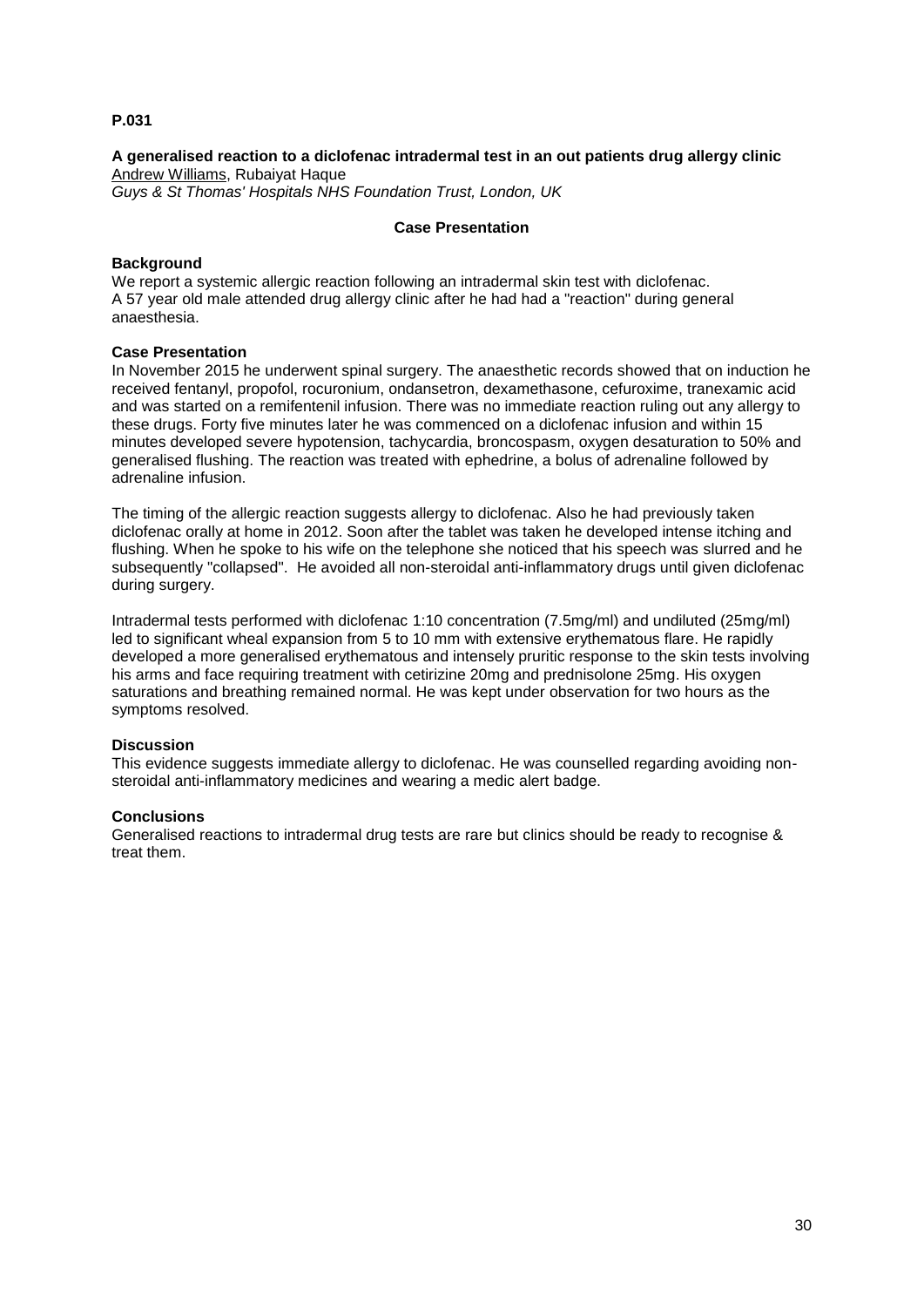#### **Anaphylaxis to ethylene oxide (EO) during cardiac catheter insertion.**

Konstantinos Kakleas, Mark Kenny, Sophie Farooque *Drug Allergy Clinic, St Mary's Hospital, Imperial College Healthcare NHS Trust, London, UK*

#### **Case Presentation**

## **Background**

Anaphylactic reactions during general anaesthesia are reported to have an incidence of between 1:3500 and 1:35000, and can be potentially life-threatening. Common causes include antibiotics, neuromuscular blocking agents and non-steroidal anti-inflammatory drugs. Prompt identification of the causative agent is crucial to avoid recurrence, but in a small number of cases no cause can be found.

#### **Case presentation**

A 49 year old female was referred following suspected anaphylaxis during ablation for atrial fibrillation. She had negative skin tests to Midazolam, Fentanyl, Propofol, Latex, Atracurium, and radiocontrast medium (Visipaque). She underwent a challenge with radiocontrast medium as anaphylaxis occurred 2 minutes after receiving Visipaque. This was negative. A few months later, she underwent repeat ablation without general anaesthesia. Following skin preparation with Chlorhexidin, her groin was infiltrated with Lignocaine and the cardiac catheter was advanced. She rapidly developed hypotension, urticaria and desaturated and was treated for anaphylaxis. Following negative skin tests, she had negative challenges to Lignocaine and Chlorhexidine. Her specific IgE to ethylene oxide (EO) was therefore requested and returned as elevated (1.0ku/L) confirming the diagnosis.

#### **Discussion**

EO is a highly reactive gas used to sterilize heat-sensitive medical devices, such as cannulas, catheters and butterfly needles. It is an extremely rare cause of peri-operative anaphylaxis. Historically allergy to EO was reported in haemodialysis patients. Cases reports of anaphylaxis to EO during interventional cardiology exist in literature. Investigation is difficult as apart from specific IgE to EO no other test is available.

#### **Conclusions**

When evaluating unexplained peri-operative anaphylaxis, if patients have had significant intravascular exposure to EO, then anaphylaxis to EO should be investigated. If there is a strong clinical suspicion of allergy to EO, then for future procedures, devices sterilised with irradiation should be used preferentially and any other equipment sterilised using EO washed in saline prior to use.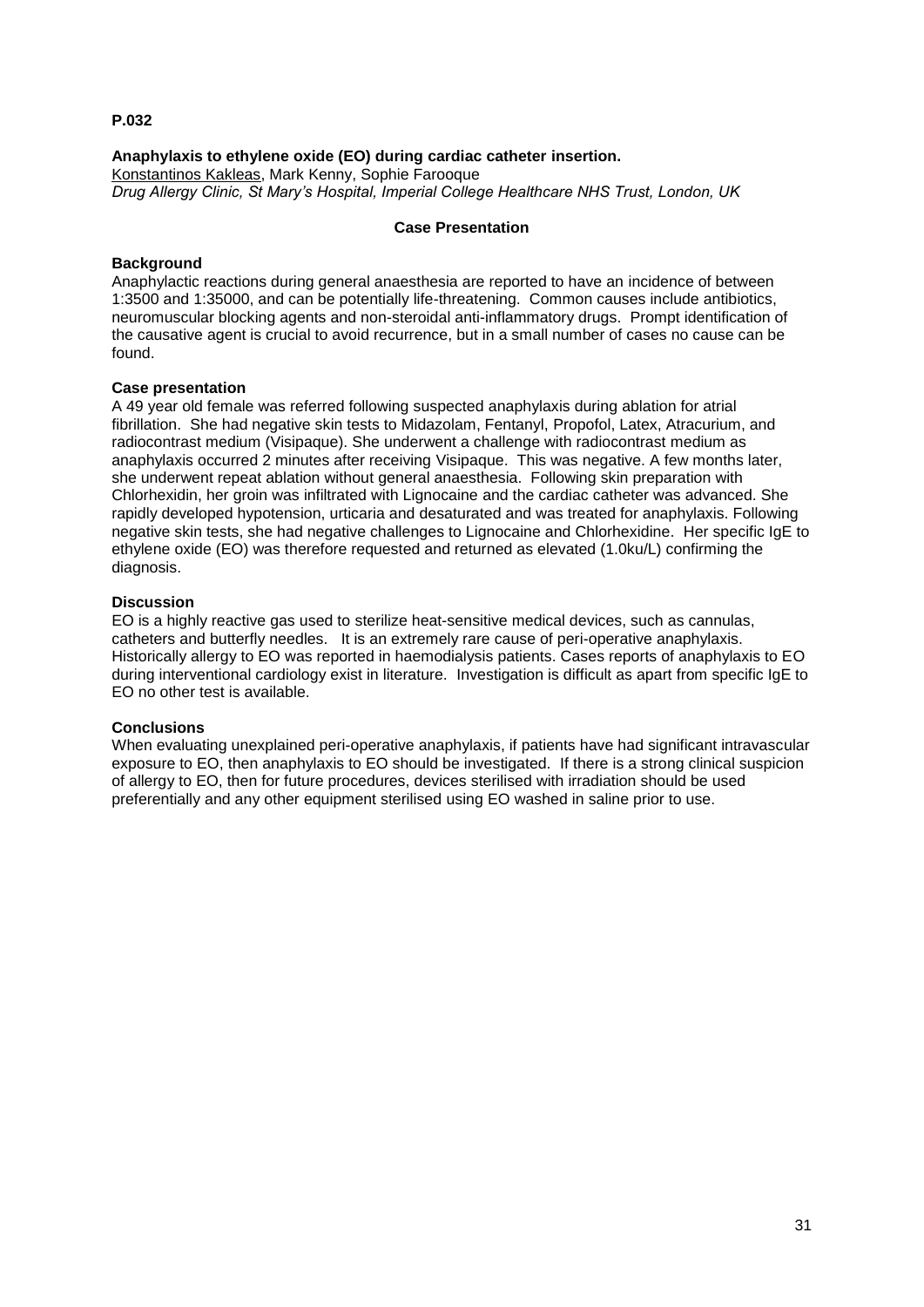## **Indication and outcome of open food challenges in adolescents and adults**

Lucinda Kennard<sup>1</sup>, Priya Sellaturay<sup>1</sup>, Krzysztof Rutkowski<sup>2</sup>, Annette Wagner<sup>1</sup> *<sup>1</sup>Addenbrooke's Hospital NHS Foundation Trust, Cambridge, UK, <sup>2</sup>Guy's and St.Thomas' NHS Foundation Trust, London, UK*

## **Objectives**

Double blind, placebo controlled food challenges are the diagnostic gold standard in food allergy. They are however time consuming and carry a risk of severe allergic reactions. The majority of patients are therefore diagnosed by a combination of recent history and skin prick tests (SPT) and/or Immunocap to confirm the presence of specific IgE. While in most patients this gives a degree of certainty of diagnosis that is acceptable to both patient and clinician, there remains a minority of patients where this is not the case and a food challenge is deemed necessaryWe report findings in 97 adolescent and adult patients who underwent open food challenges in the allergy department over a 3 year period.

#### **Method**

The median age of patients was 19 years (range  $12 - 69$ ). The most frequently tested foods were nuts (73%, 71 patients). Diagnostic uncertainty arose from the absence of, or equivocal history of, a reaction in the presence of positive SPT and/or Immunocap or the belief of a patient to be tolerant in the face of SPT and Immunocap being highly predictive of allergy.

#### **Results**

Patients median specific IgE was 1.62 (range  $0 - 95.6$  Kua/I). SPT wheal size ranged from  $0 - 20$  mm (median 4). Patients' predictive outcome scores were 1 for 47 patients, 2 for 39 patients, 3 for 9 patients and 4 for only 1 patient, indicating a low risk of a severe reaction during challenge for the majority. 69 patients (71%) passed the challenge, 24 (25%) failed.

#### **Conclusions**

Diagnostic certainty was established in93 patients, with only 4 patients (4%) remaining uncertain of their diagnosis, due to a refusal to complete the challenge. Severe reactions requiring adrenaline were rare and only occurred in 3 patients. Patient satisfaction was high, even if challenge failed.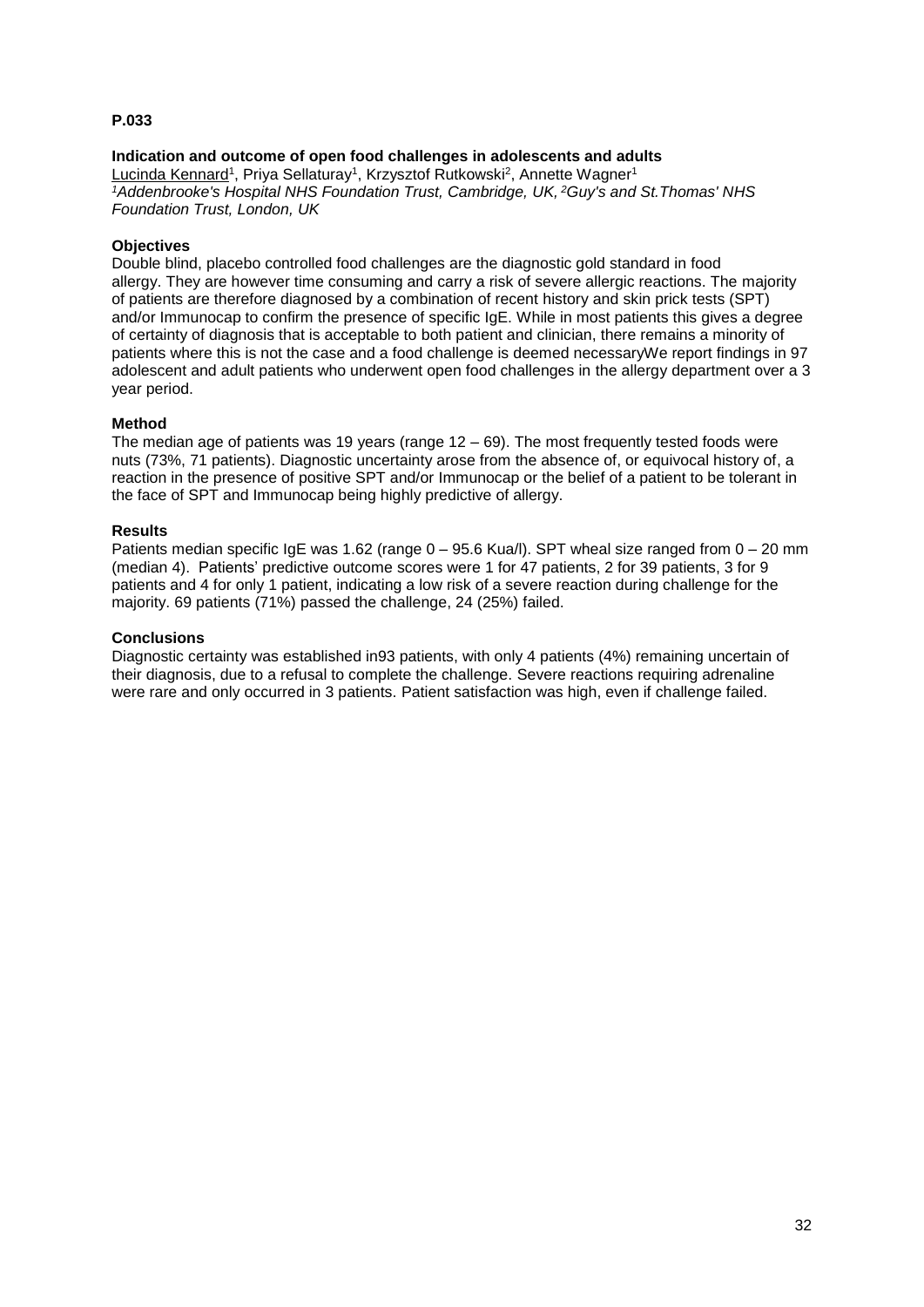## **Patients that change our practice: two cases of severe allergic reaction to grass sublingual immunotherapy (Grazax)**

Jia Li Liau, Alexandra Croom *University Hospital Leicester NHS Trust, Leicester, UK*

## **Case Presentation**

#### **Background**

Allergic Rhinitis affects more than 20% of the population in the UK. Allergen specific immunotherapy (ASIT), subcutaneous (SCIT) or sublingual, (SLIT) has been shown to reduce clinical symptoms and medication use. There is indirect evidence that SCIT is superior in terms of symptom control but the preferred safety profile of SLIT has led to its increasing use. Mild adverse reactions to SLIT are common but severe reactions are rare with no cases identified in a recent Cochrane review.

#### **Case Presentations**

We report 2 patients who had severe allergic reaction following the first dose of grass pollen SLIT (GRAZAX 75,000 SQ-T oral lyophilisate). The first developed marked stridor within 10 minutes and required IM adrenaline. The second developed generalised urticaria, angioedema and a reduced PEFR. Adrenaline was not given. Both recovered without sequelae.

#### **Discussion**

Severe adverse reactions to SLIT are rare.Most are associated with unconventional dose, rush protocols, mixed allergen administration, treatment during high pollen counts or history of severe reactions to SCIT.Both our patients received licensed dose single allergen SLIT (GRAZAX 75,000 SQ-T oral lyophilisate) during winter months and were ASIT naïve.

Both have severe symptoms. What should we do next? Continuing use of triple medical therapy alone is likely to result in poor symptom control and impaired QoL. Would future treatment with SLIT using a variable dose regimen be safe? Is anti-IgE an unlicensed and expensive option?

#### **Conclusions**

Severe allergic reactions to grass pollen SLIT are rare. The two we describe show the importance of prompt recognition and treatment and highlight the need to perform ASIT in specialist centres. Patients with adverse reactions to ASIT remain a therapeutic challenge; a SLIT regimen with lower starting dose maybe an option.

The reactions have changed our practice: written rather than verbal consent is obtained from all with more emphasis on risk of severe allergic reaction.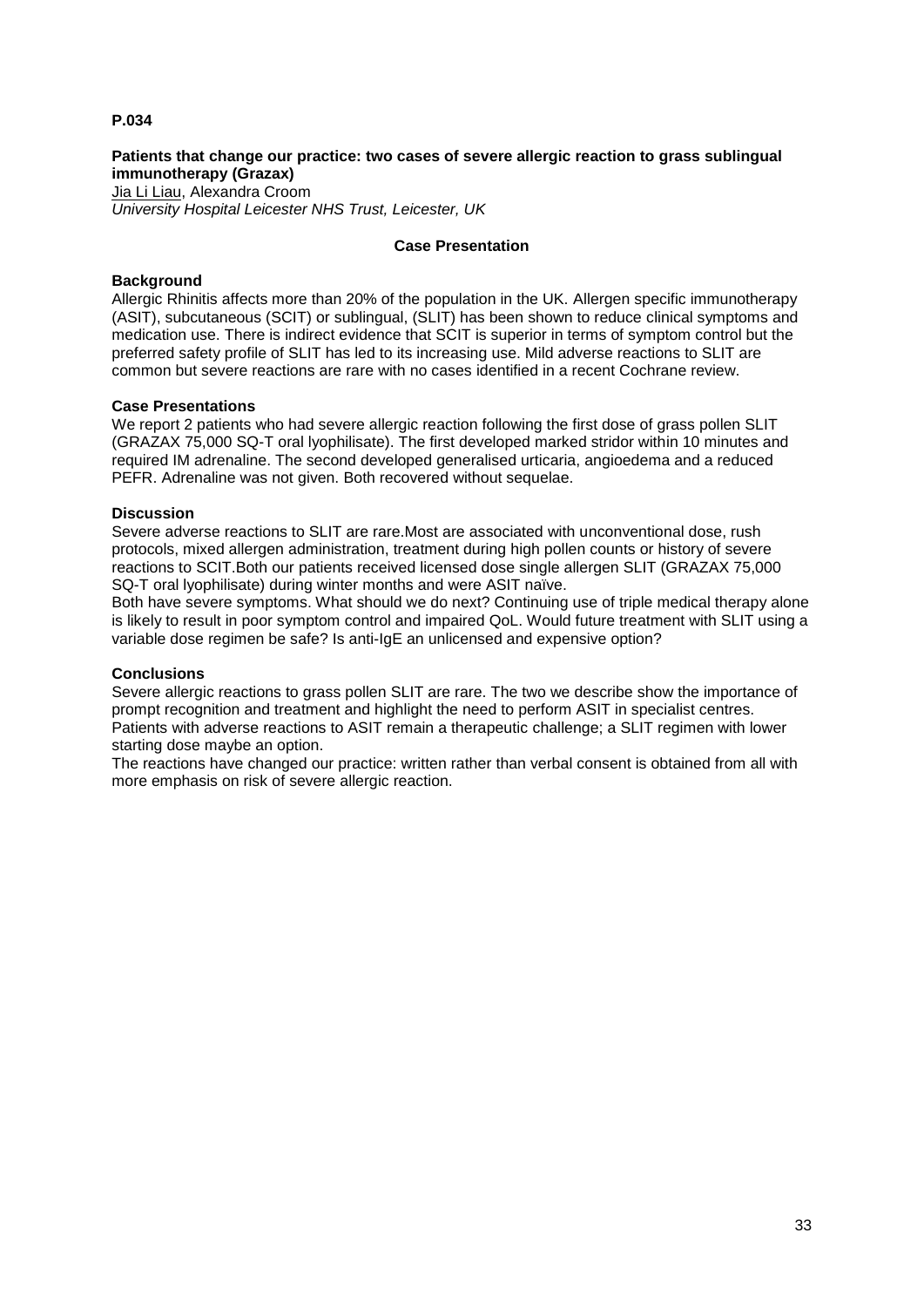#### **Patient selection for venom immunotherapy improves after introduction of a clinical checklist** Jasper Mogg<sup>1,2</sup>, Catherine Stroud<sup>2</sup>

*<sup>1</sup>Newcastle University Medical School, Newcastle-Upon-Tyne, UK, <sup>2</sup>Royal Victoria Infirmary, Newcastle-Upon-Tyne Hospitals Trust, Newcastle-Upon-Tyne, UK*

## **Objectives**

Venom immunotherapy (VIT) is used to reduce risk of severe allergic reactions to bee or wasp stings in susceptible individuals. Inappropriate patient selection procedures lead to risk, poorly-informed decisions and unnecessary expense.

In March 2015, an audit was conducted on patients scheduled to attend VIT at the Newcastle Royal Victoria Infirmary during 2014 and 2015 (n = 29). Shortcomings were noted in adrenaline autoinjector provision (90%) and checking of baseline tryptase (55%), as well as in documentation of patient history (93%) and contraindications (83%).

With the objective of improving performance, a clinical checklist was developed and implemented.

#### **Method**

To assess the impact of the clinical checklist, re-audit was performed in March 2016. The pro forma developed for the original audit was used for retrospective case note review of patients scheduled for VIT since checklist implementation ( $n = 8$ ). A note was made of whether the clinical checklist had been used.

#### **Results**

Results are presented as follows: Criterion - [performance when checklist used (n = 4)] v [performance when checklist not used (n = 4)]  $v$  [original audit performance ( $n = 29$ )]

Autoinjector provided and patient trained? - 100% v 100% v 90%

Baseline tryptase checked? - 100% v 0% v 55%

Patient history documented? - 100% v 25% v 93%

Contraindications documented? - 100% v 25% v 83%

#### **Conclusions**

The results support the idea that a clinical checklist improves adherence to guidelines in the patient selection process for VIT. However, the sample size is small and further data collection will be required to improve the validity of this conclusion.

It was noted that of the five doctors involved, two did not use the checklist. Further work will determine whether performance improvement was due to the checklist or simply a stronger adherence to guidelines by particular doctors.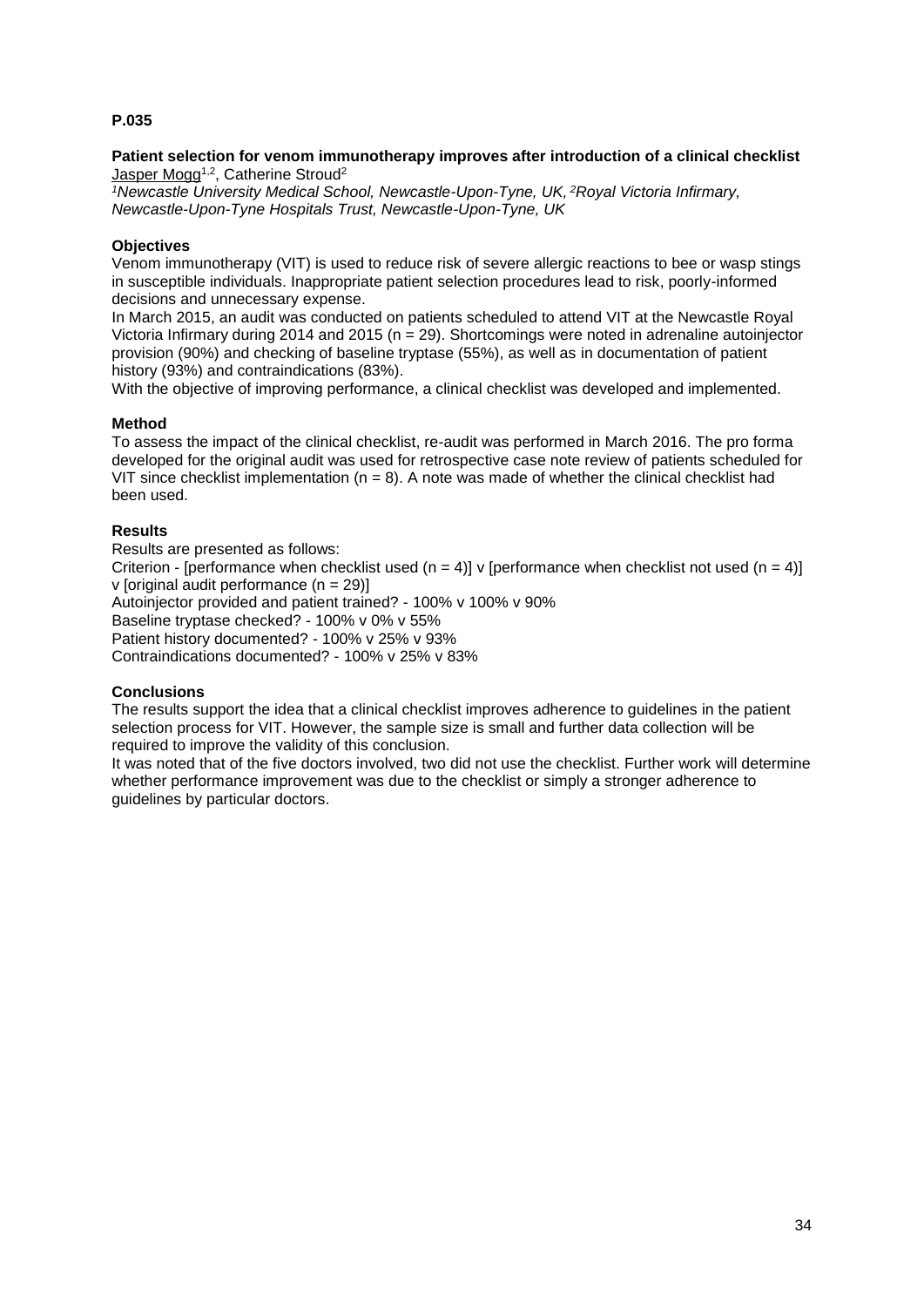# **Evaluation of ST and QTc segment changes during continuous ECG monitoring of adults undergoing acute allergic reactions to peanut**

Shalinee Patel, Ashna Lakhani *Imperial College London, London, UK*

## **Objectives**

The physiology of food allergic reactions is poorly understood. Some mast cell mediators such as histamine can cause cardiac conduction abnormalities, and acute stress can cause abnormalities of repolarisation, leading to cardiac arrhythmias in susceptible individuals. We undertook a clinical trial to investigate whether food allergy is associated with changes in repolarisation detected as changes in the ST segment or QT interval on ECG. The effects of adrenaline and anaphylaxis on these changes were also explored.

### **Method**

ECG Holter monitor data was retrieved, using the MARS programme, from 56 peanut-allergic patients undergoing a DBPCFC as part of the on-going TRACE study. The ST segment change measurements in lead V2, were made manually at three different measurement points: J point, 40ms and 60ms. Unadjusted statistical analysis was performed on the data.

### **Results**

On active days compared to placebo days, there were no significant ST segment changes during reaction at 40ms (P=0.13) or 60ms (P=0.15). A significant decrease was seen on active days at the J point (P=0.02). There was a significant increase at the time of reaction on the active day and between the active day and placebo day in QTc (p<0.0001). There were no significant ST segment changes in those who required intramuscular adrenaline and those with anaphylaxis, at all three measurement points. A significant increase was seen in QTc (p=0.014) in those administered adrenaline.

### **Conclusions**

This evaluation of ST segment changes during IgE-mediated peanut allergic reactions does not show evidence of Brugada syndrome or related events. The presence of anaphylaxis or administration of intramuscular adrenaline did not appear to be associated with ST elevation but was associated with a significantly increased QTc, possibly due to anxiety experienced by participants during reactions. These data provide reassurance that Brugada-like electrical events are not a common feature of peanut allergic reactions or their treatment.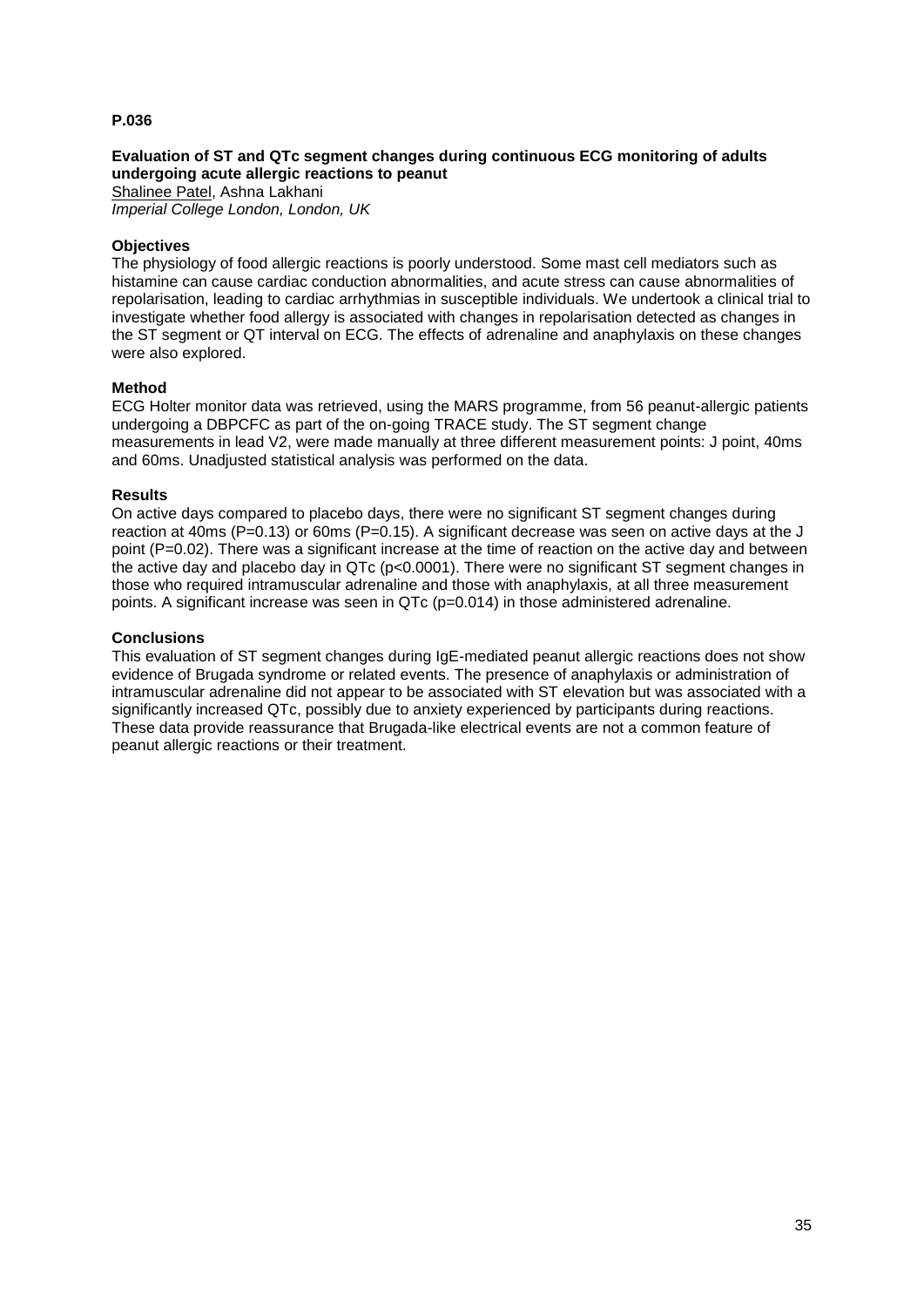### **"DLQI seems to be 'Action', and Skindex-29 seems to be 'Emotion' ": Patients' evaluation of dermatology-specific quality of life measures**

Priya Paudyal<sup>1</sup>, Sana Siddiqui<sup>1</sup>, Christina Jones<sup>1</sup>, Christian Apfelbacher<sup>1</sup>, Aisha El-Turki<sup>1</sup>, Claudia DeGiovanni<sup>2</sup>, Helen Smith<sup>1</sup>

*<sup>1</sup>Brighton and Sussex Medical School, Brighton, UK, <sup>2</sup>2Dermatology Outpatient Department, Brighton General Hospital, Brighton, UK*

### **Objectives**

Patient involvement is generally encouraged when developing Quality of life (QoL) questionnaires, however the involvement appears to be limited to early methodological work around item generation. There is a paucity of research determining whether the final developed questionnaire is comprehensible and captures the lived experience of illness. This study explored patients' views on two widely used dermatology-specific QoL questionnaires.

### **Method**

Twenty-eight adult patients with a diagnosis of eczema or psoriasis were recruited from local dermatology outpatient clinics. Participants were asked to complete the Dermatology Life Quality Index (DLQI) and the Skindex-29 before being interviewed to reflect on important aspects of their skin disease and the relevance of these questionnaires in the context of living with a skin condition. Interviews were recorded, transcribed and analysed using thematic content analysis.

#### **Results**

The majority of the patients perceived the layout and format of the questionnaires to be appropriate. Patients spoke about a wide range of questionnaire aspects: ambiguous question items, repetitive content, irrelevant questions, insufficient recall period, missing items, and suggested a number of amendments. The majority of the patients favoured the Skindex-29 as it was perceived to be easier to understand, used a longer recall period (4 weeks) and better captured a variety of emotions and experiences. The DLQI was perceived to deal more with physical discomfort than QoL.

### **Conclusions**

This study highlights the strengths and the limitations of two widely used dermatology-specific QoL questionnaires. Our findings suggest that the content of these questionnaires needs to be revised to better capture the lived experience of people with skin conditions. The Skindex-29 emerged as the preferred questionnaire. Further research should elicit patients' views in a diverse sample and a varied setting.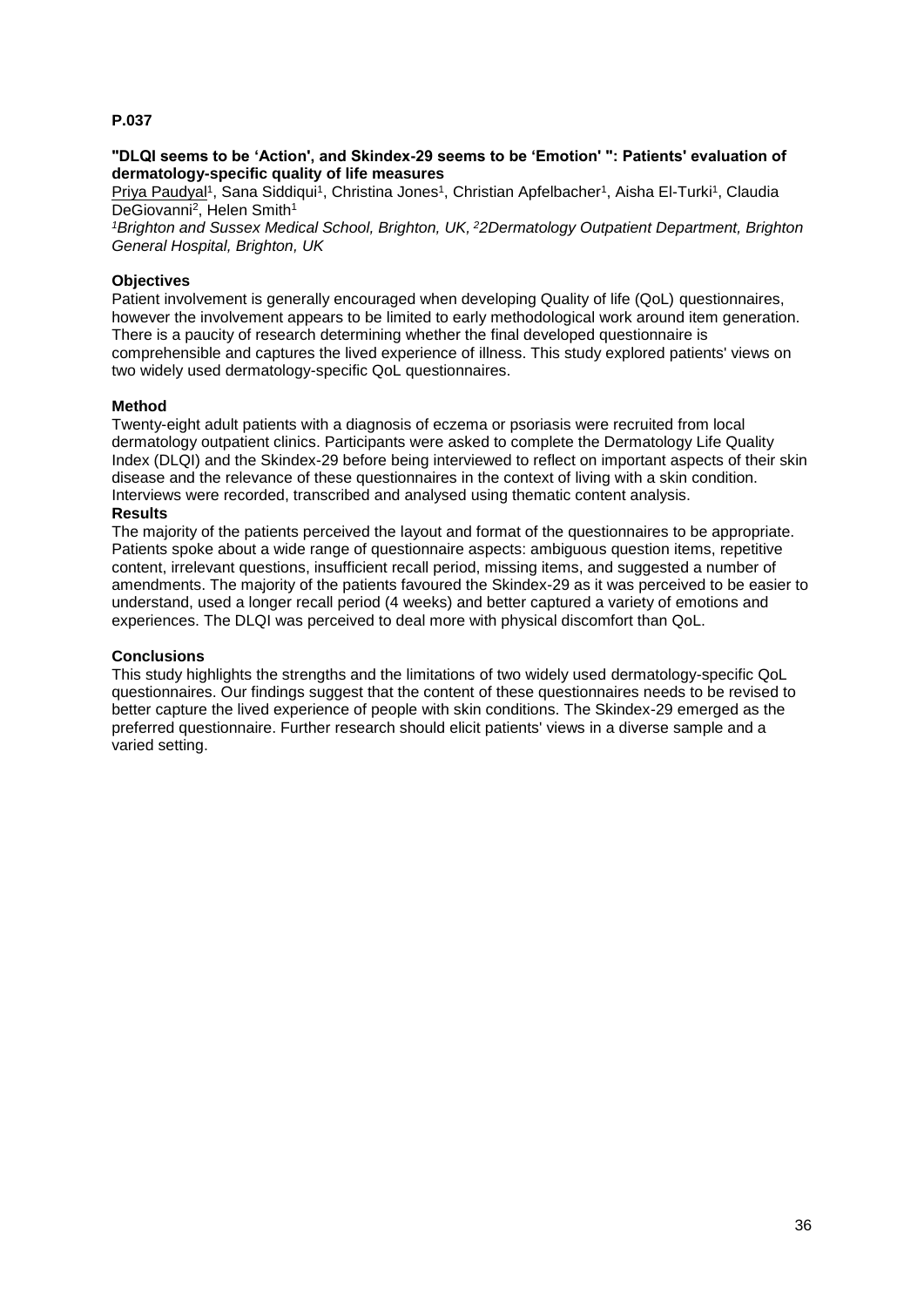**Management of adult eosinophilic oesophagitis (EoE) in a UK cohort: a service evaluation** Kristina Pupinyte<sup>1</sup>, Hannah Hunter<sup>2</sup>, Terry Wong<sup>2,3</sup>, Jason Dunn<sup>2,3</sup>, Evelyn Toner<sup>3</sup>, Stephen Till<sup>1</sup>,

Miranda Lomer<sup>1,2</sup>

*<sup>1</sup>King's College London, London, UK, <sup>2</sup>Guy's and St Thomas NHS Foundation Trust, London, UK, <sup>3</sup>The London Bridge Hospital, London, UK*

# **Objectives**

Eosinophilic oesophagitis (EoE) is a presumed antigen-driven disorder characterised by oesophageal eosinophilia and dysfunction. Medical management consists of proton pump inhibitors (PPIs) or topical steroids. In adults, dietary interventions are based on either allergy-tests or the empirical sixfood elimination diet (SFED). Outcomes from these interventions have not been reported in a UK population and we therefore undertook a service evaluation.

### **Method**

Patients were identified from clinicians' lists and histology reports. Adults (≥16 years), with biopsy confirmed EoE (≥15 eos/hpf) seen in the last two years were included. Data was collected retrospectively from medical records. Treatment episodes were analysed in patients who had both pre- and post-intervention biopsies.

### **Results**

Seventy-eight patients were included (median 35 years; 79% male; 69% Caucasian) of whom 59% (n=46) underwent allergy-testing. Sensitisation to food allergens (excluding almond and hazelnut) and aeroallergens was seen in 70 and 75% of patients, respectively. Thirty-six patients (51 treatment episodes) had pre- and post-intervention biopsies. The median peak eosinophil count was significantly reduced after SFED (n=13; p=0.036) and allergy-test-directed (n=6; p=0.043) interventions but not steroids (n=12; p=0.117), PPIs (n=13; p=0.784) or other treatments (n=7; p=0.437). Histological response (<15 eos/hpf or ≥50% reduction in peak count) was achieved in SFED: 69%, allergy-test-directed: 67%, PPIs: 38%, steroids: 42% and other treatments 43%, with no significant differences in efficacy between treatment groups. Of four patients sensitised to raw milk in the allergy-test-directed group, all responded to milk exclusion.

# **Conclusions**

Baseline characteristics were comparable to other described cohorts with a high proportion of males, Caucasians and a high rate of atopy. There was a non-significant trend to higher response rates for dietary compared to medical interventions. Limitations include small sample size and retrospective design. Larger prospective studies would be valuable to compare treatment responses and explore the role of allergy testing, particularly for milk.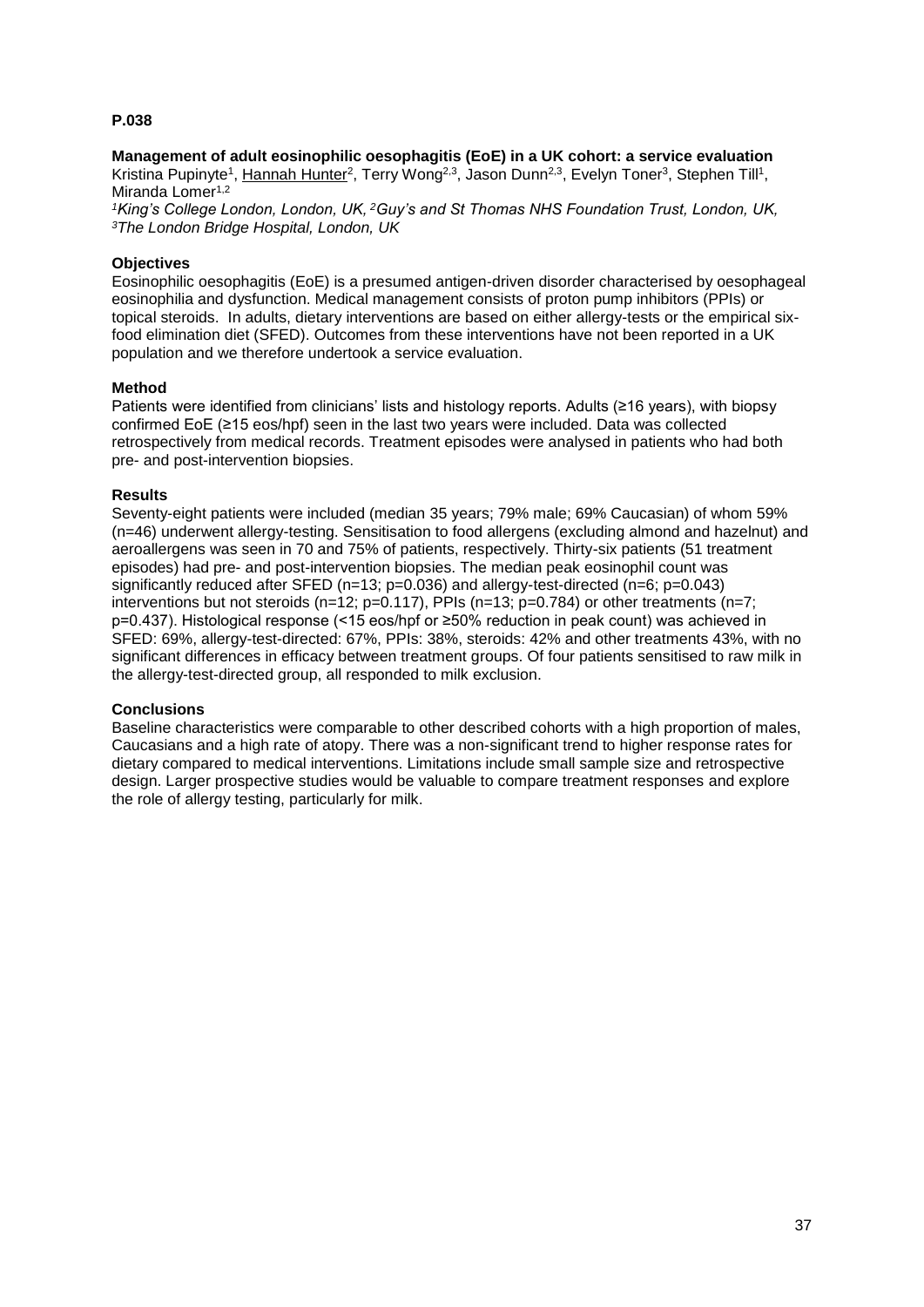# **Hereditary Angioedema Type II with Estrogen Sensitivity: A Case Report**

Majdy Qutub, Emad Koshak, Moufag Tayeb, Mohammed Alrabea, Lujain Qutub *King Abdulaziz University, Jeddah, Saudi Arabia*

### **Background**

#### **Case Presentation**

Hereditary angioedema (HAE) is a rare autosomal condition due to inherited deficiency of C1 esterase inhibitor (C1INH). Estrogen reduces the concentration of C1INH and trigger angioedema. however the estrogen sensitivity pattern is variable in HAE. Proper diagnosis and management is essential as this condition sometimes becoming life-threatening due to potential airway obstruction.

#### **Case presentation**

We reported A 27-year old woman experienced recurrent episodes of lips and face swellings over the last 4 years. These were non-pruritic, asymmetric, not painful; and triggered by respiratory tract infections, menstruation, pregnancy and analgesics intake. Patient has a positive family history and partial response to antihistamines and steroids.

### **Discussion**

Laboratory findings revealed normal C3, C4, C1q, C1INH quantity. However C1INH function decreased 36%. Subsequent visits revealed the intake of oral contraceptive pills (OCP) and improvement of symptoms after discontinuation.

### **Conclusions**

To our knowledge, this is the first case report of HAE type II with estrogen sensitive pattern in a Saudi female improved after cessation of OCP.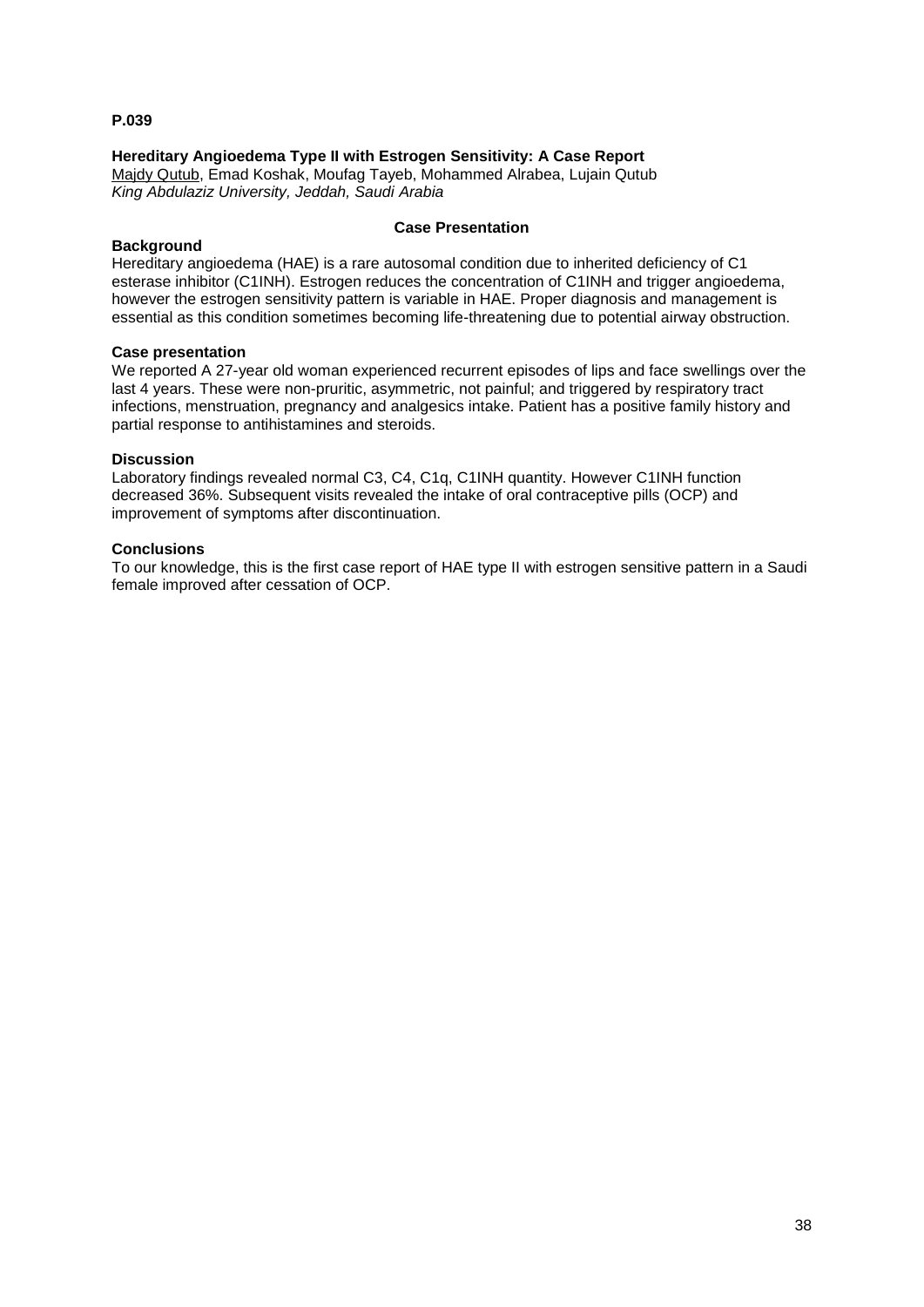## **Use of Quality Of Life (QOL) scores to assess allergen immunotherapy outcomes in a real-life setting**

<u>Tasneem Rahman<sup>2,1</sup>,</u> Bijal Gandhi<sup>1</sup>, Cynthia Morrison<sup>1</sup>, Angela Msonthi<sup>1</sup>, Fawzia Runa Ali<sup>1</sup> *<sup>1</sup>St Bartholomew Hospital, London, UK, <sup>2</sup>Royal London Hospital, London, UK*

## **Objectives**

Allergic Rhinitis is a common systemic condition which sees significant morbidity and effect on quality of life. Failure to respond to maximal medical therapy can warrant a decision for patients to commence specific Immunotherapy (SIT) with specialist guidance and consideration for patient preference. Patient questionnaires are used as tools in research to monitor efficacy of immunotherapy. OBJECTIVE: To use quality of life scores (QOL) in the clinic setting to measure effectiveness of immunotherapy over consecutive years of treatment.

### **Method**

53 patients completed the standardised Rhinoconjunctivitis Quality of Life questionnaire (RQLQ) as standard protocol at pre-treatment and the end of each year of therapy. Of the 53 patients, 25 had completed immunotherapy, 17 had completed 2 years of therapy, and 11 had completed 1 year. This questionnaire looks specifically at the effect of patients' symptoms with regards to daily activity, sleep, nose/eye symptoms, non-nose/eye symptoms, practical problems and emotion. The RQLQ scores of our patient cohort from pre-treatment to current treatment were analysed.

### **Results**

94% (50/53) of our patients found an overall improvement in their quality of life from pre-treatment scores to their current score. For 60%, this was an improvement in symptoms over consecutive years. 62% (33/53) of our patients noted improvement in activity participation, 64% (34/53) in sleep, 64% (34/53) non-nose/eye symptoms, 64% (34/53) in practical problems, 62% (33/53) in nasal symptoms, 53% (28/53)in eye symptoms and 55% (29/53) in emotion, with improving scores for every year of therapy. 42% (22/53) of our patients experienced an improvement in all symptom domains over consecutive years.

### **Conclusions**

Immunotherapy can result in a better quality of life even before completion of treatment. Using RQLQ scores as a tool can be implemented in clinical settings to help monitor treatment and response, and further guide both patients and commissioning bodies in optimisation of therapy.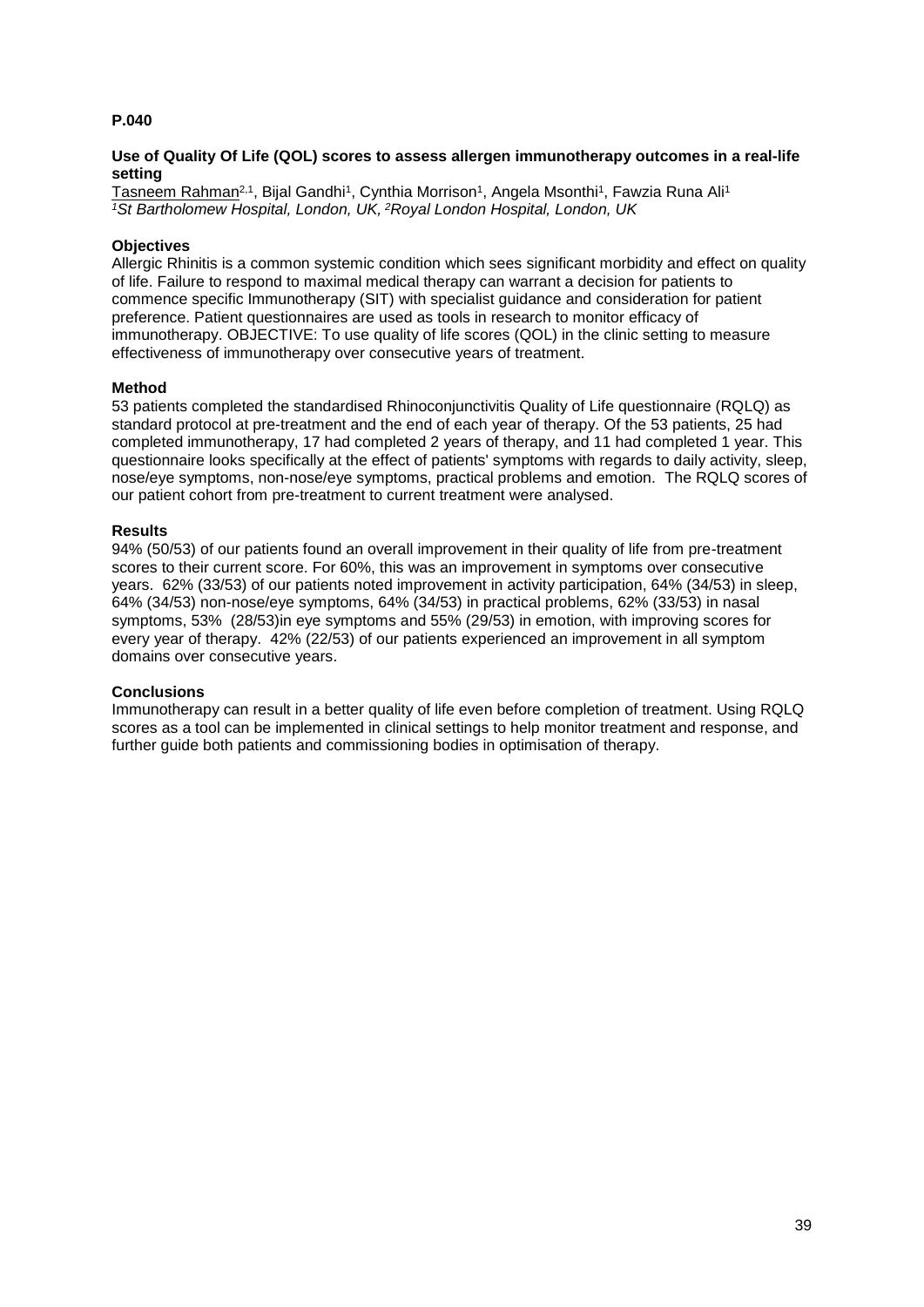## **Baseline characteristics of refractory CSU patients from the UK: data from A World-wide Antihistamine-Refractory chronic urticaria patient Evaluation study (AWARE)**

Sinisa Savic<sup>1</sup>, Claire Bethune<sup>2</sup>, Tariq El-Shanawany<sup>3</sup>, Robert Ellis<sup>4</sup>, Susana Marinho<sup>5</sup>, Shyamal Wahie<sup>6</sup>, Ravishankar Sargur<sup>7</sup>, Anthony Bewley<sup>8</sup>, John Lear<sup>9</sup>, Alla Nakonechna<sup>10</sup>, Pavels Gordins<sup>11</sup>, Olivier Somenzi<sup>12</sup>, Alexander Marsland<sup>13</sup>

*<sup>1</sup>St James's University Hospital, Leeds, UK, <sup>2</sup>Plymouth Hospitals NHS Trust, Plymouth, UK, <sup>3</sup>Department of Immunology, University Hospital of Wales, Cardiff, UK, <sup>4</sup>James Cook University Hospital, Middlesbrough and Newcastle University, Newcastle, UK, <sup>5</sup>University Hospital of South Manchester NHS Foundation Trust, Manchester, UK, <sup>6</sup>University Hospital North Durham, North Durham, UK, <sup>7</sup>Sheffield Teaching Hospitals NHS FT, Sheffield, UK, <sup>8</sup>Whipps Cross University Hospital & Royal London Hospital, London, UK, <sup>9</sup>Manchester Academic Health Science Centre, Manchester Royal Infirmary, Manchester, UK, <sup>10</sup>Royal Liverpool and Broadgreen University Hospitals NHS Trust, Liverpool, UK, <sup>11</sup>Hull and East Yorkshire Hospitals NHS Trust, Hull, UK, <sup>12</sup>Novartis Pharmaceuticals UK Ltd, Camberley, UK, <sup>13</sup>Salford Royal NHS Foundation Trust, University of Manchester, Manchester Academic Health Science Centre, Manchester, UK*

# **Objectives**

To describe the baseline characteristics of a cohort of UK Chronic Spontaneous Urticaria (CSU) patients refractory to H1-antihistamines.

# **Method**

A prospective non-interventional study, assessing the disease burden of CSU patients is currently underway in 20 UK NHS hospitals. Patient-reported impact of treatments used in daily clinical-practice on symptoms, quality-of-life and work productivity will be collected over a two-year period. Here we present the baseline characteristics data.

# **Results**

The study included 176 refractory patients with CSU [75.6% (133/176) female] with mean age of 45.6 years (SD 15.3). The BMI was reported for 112 patients and the mean was 29.3 (SD 6.1). 4.8% (8/168) patients had a family history of CSU. The proportion of patients with co-morbidities such as asthma, allergic rhinitis and atopic dermatitis was 19.3%, 10.8% and 6.3%, respectively. 59.1% (101/171) of CSU patients reported experiencing angioedema in the previous 6 months. On average, the number of angioedema-affected days was 57.9 (SD 101.4) during the observed period. The intensity of angioedema, when reported, was mild in 20.2% (19/94), moderate in 53.2% (50/94) and severe in 26.6% (25/94) of these patients. A total of 115 patients had a weekly Urticaria Activity Score (UAS7) at baseline with a mean score of 19.0 (SD 12.9). Of those, 30.4% (35/115) had highly active disease (UAS7 ranging 28-42) and 27.8% (32/115) had moderately active disease (UAS7 ranging 16- 27).

# **Conclusions**

In a snapshot of patients attending specialist clinics for treatment of their CSU, one third had a highly active disease and more than a half reported symptoms of angioedema with moderate-to-severe intensity in almost 80% of cases. Of interest, many patients were found to have an increased body mass index. A small proportion of CSU patients reported history of atopy. This data indicates that patients attending specialist services are often severely affected by their disease.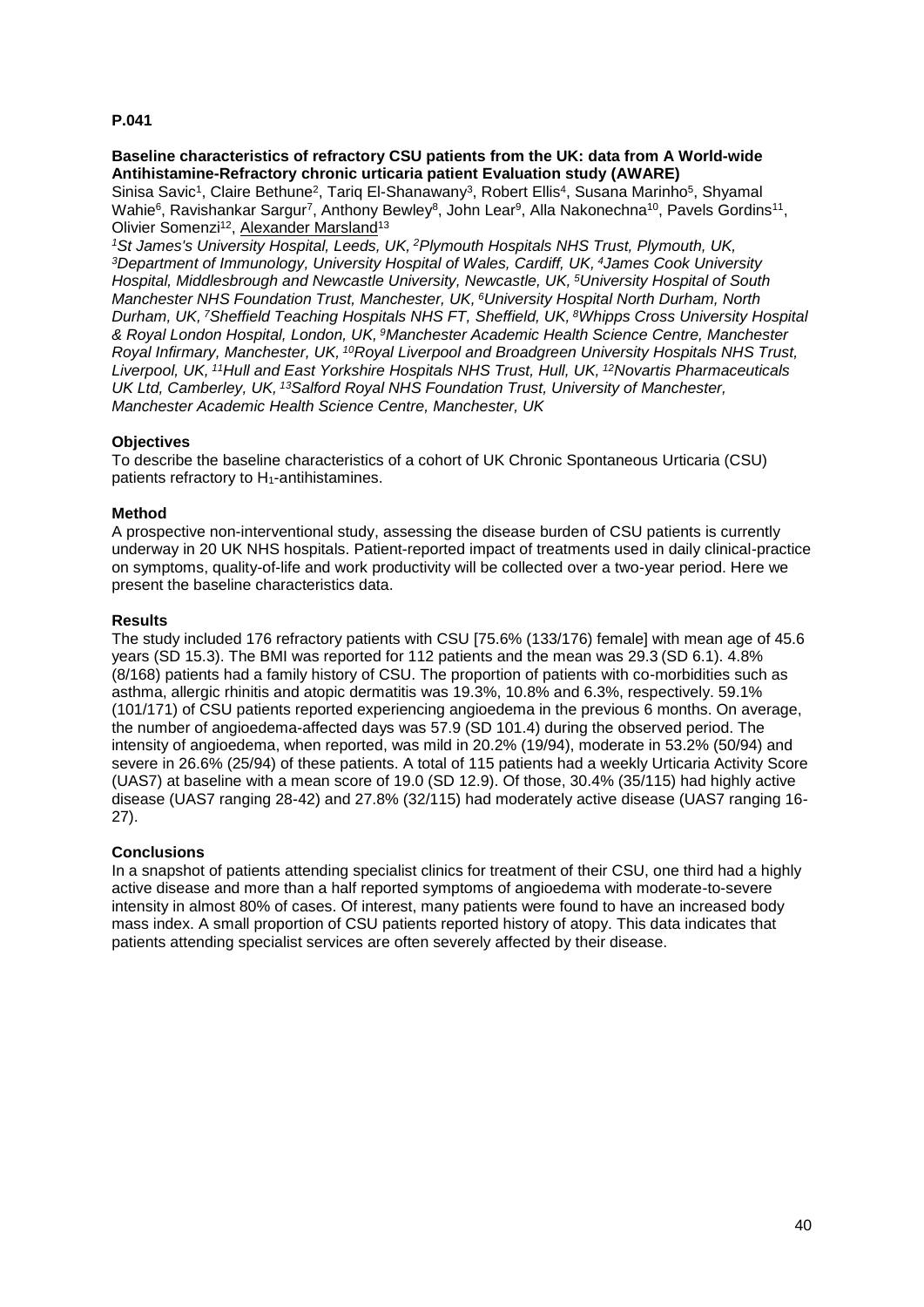### **UAS7 scores at baseline and Patient Satisfaction with Current Therapy in refractory Chronic Spontaneous Urticaria (CSU) patients from the UK: Data from the AWARE study**

Sinisa Savic<sup>1</sup>, Tariq El-Shanawany<sup>2</sup>, Robert Ellis<sup>3</sup>, Susana Marinho<sup>4</sup>, Shyamal Wahie<sup>5</sup>, Ravishankar Sargur<sup>6</sup>, Anthony Bewley<sup>7</sup>, John Lear<sup>8</sup>, Alla Nakonechna<sup>9</sup>, Pavels Gordins<sup>10</sup>, Olivier Somenzi<sup>11</sup>, Alexander Marsland<sup>12</sup>

*<sup>1</sup>St James's University Hospital, Leeds, UK, <sup>2</sup>Department of Immunology, University Hospital of Wales, Cardiff, UK, <sup>3</sup>James Cook University Hospital, Middlesbrough and Newcastle University, Newcastle, UK, <sup>4</sup>University Hospital of South Manchester NHS Foundation Trust, Manchester, UK, <sup>5</sup>University Hospital North Durham, Durham, UK, <sup>6</sup>Sheffield Teaching Hospitals NHS FT, South Yorkshire, UK, <sup>7</sup>Whipps Cross University Hospital & Royal London Hospital, London, UK, <sup>8</sup>Manchester Academic Health Science Centre, Manchester Royal Infirmary, Manchester, UK, <sup>9</sup>Royal Liverpool and Broadgreen University Hospitals NHS Trust, Liverpool, UK, <sup>10</sup>Hull and East Yorkshire Hospitals NHS Trust, Hull, UK, <sup>11</sup>Novartis Pharmaceuticals UK Ltd, Camberley, UK, <sup>12</sup>Salford Royal NHS Foundation Trust, University of Manchester, Manchester Academic Health Science Centre, Manchester, UK*

# **Objectives**

To evaluate weekly Urticaria Activity Score (UAS7) at baseline and Patient Satisfaction with Current Treatment in a cohort of UK CSU patients, refractory to H1-anti-histamines (H1AH).

# **Method**

A prospective non-interventional study, designed to assess the disease burden of CSU patients is currently underway in 20 UK NHS hospitals. Here we present the weekly Urticaria Activity Score (UAS7, range 0-42: the higher the score, the higher the itch and the number of hives) and the Patient Satisfaction with Current Therapy (visual analog scale (VAS), range 0-10: the higher the score, the higher the patient satisfaction), both collected at baseline. Patients' treatments at baseline were: H1AH and/or Leukotriene receptor antagonist (LTRA) (group 1), or H1AH/LTRA in combination with: ciclosporin (group 2) or oral corticosteroids (group 3) or omalizumab (group 4). Some patients were untreated (group 5).

# **Results**

Out of 145 patients who completed UAS7 at baseline, 79.3% (115/145) were CSU-only patients and 20.7% (30/145) had a primary diagnosis of CSU with overlapping chronic inducible urticaria (CIndU). Patient-reported UAS7 scores had a mean of 19.8 (SD 11.6) in group 1 (n=57), 26.8 (SD 18.2) in group 2 (n=4), 16.4 (SD 10.5) in group 3 (n=5), 10.6 (SD 13.1) in group 4 (n=30) and 19.7 (SD 13.1) in group 5 (n=47). Of 219 patients who completed the Patient Satisfaction with Current Therapy (based on VAS) at baseline, 74.9% (164/219) were CSU-only patients and 25.11% (55/219) had a primary diagnosis of CSU with overlapping CIndU. The mean Patient Satisfaction with Current Therapy was 6.6 (SD 2.7) for group 1 (n=103), 5.7 (SD 3.3) for group 2 (n=7), 5.7 (SD 2.0) for group 3  $(n=5)$ , 8.5 (SD 2.4) for group 4 (n=34) and 6.0 (SD 3.6) for group 5 (n=67).

### **Conclusions**

UAS7 scores and patient satisfaction scores varied between groups receiving various treatments for CSU.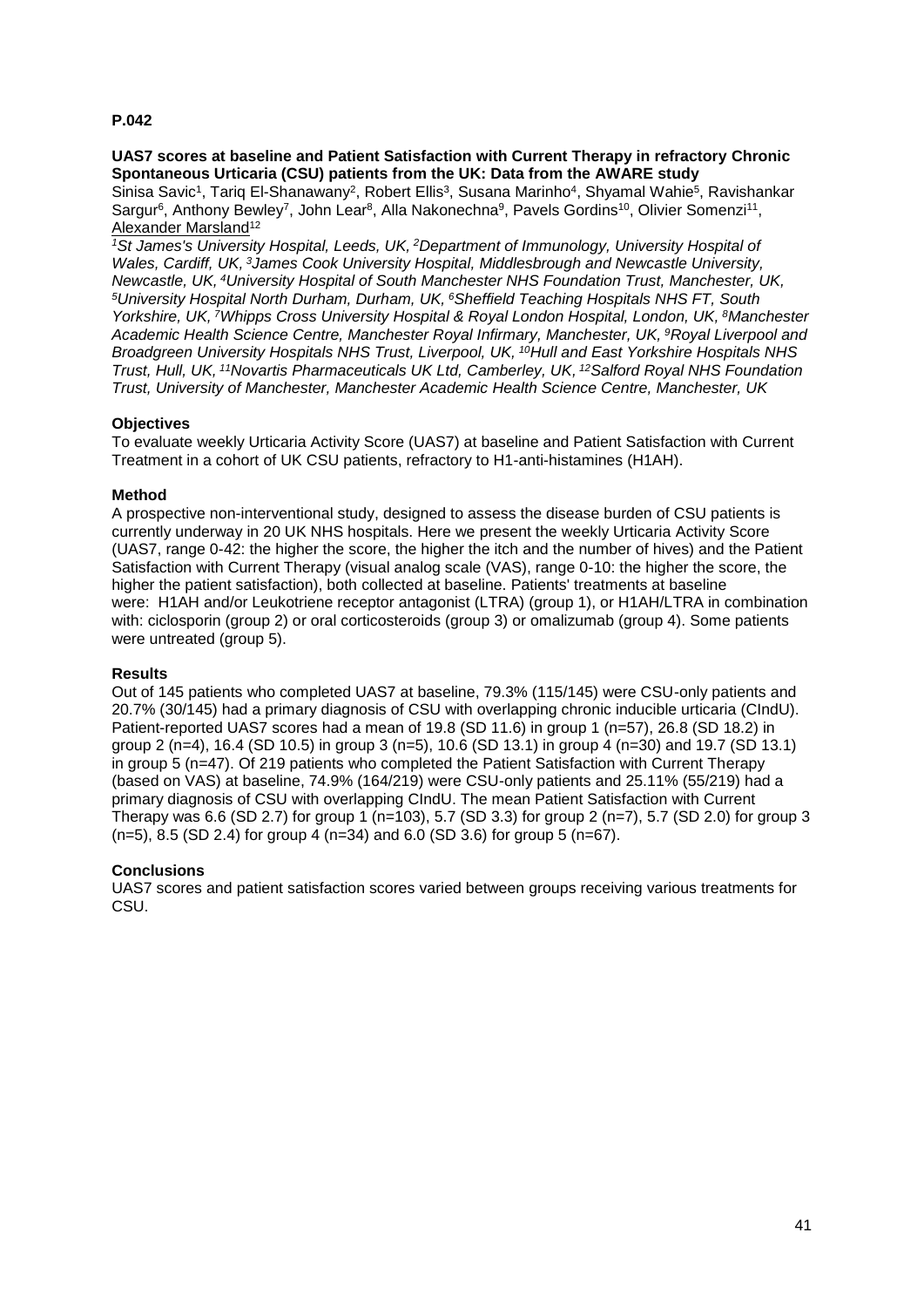### **Grass pollen subcutaneous and sublingual immunotherapy inhibit allergen-induced nasal and skin responses: a randomised controlled trial**

Guy Scadding<sup>1</sup>, Moises Calderon<sup>1</sup>, Mohamed Shamji<sup>1</sup>, Martin Penagos<sup>1</sup>, Aarif Eifan<sup>1</sup>, Peter Alder Wurtzen<sup>2</sup>, Michele Sever<sup>3</sup>, Henry Bahnson<sup>3</sup>, Kaitie Lawson<sup>3</sup>, Kristina Harris<sup>4</sup>, Tielin Qin<sup>4</sup>, Noha Lim<sup>4</sup>, Audrey Plough<sup>4</sup>, Nadia Tchao<sup>5</sup>, Alkis Togias<sup>6</sup>, Stephen Durham<sup>1</sup>

*<sup>1</sup>Allergy and Clinical Immunology, National Heart and Lung Institute, Imperial College, London, UK, <sup>2</sup>ALK-Abello, Horsholm, Denmark, <sup>3</sup>Rho Federal Systems Division, Chapel Hill, NC, USA, <sup>4</sup> Immune Tolerance Network, Bethesda, Maryland, USA, <sup>5</sup> Immune Tolerance Network, University of California, San Francisco, USA, <sup>6</sup>The National Institute of Allergy and Infectious Diseases, Bethesda, Maryland, USA*

# **Objectives**

A randomised, double-blind, placebo-controlled trial of subcutaneous and sublingual grass pollen immunotherapy: two years SLIT (GRAZAX® ALK, Denmark, daily tablets and monthly placebo injections) compared to SCIT (Alutard SQ® *Phleum Pratense* ALK monthly injections and daily placebo tablets) and double-placebo.

### **Method**

Nasal challenge with grass pollen extract performed in 106 participants before randomisation, after 1 and 2 years treatment, and one year following discontinuation of treatment (year 3). Responses assessed by total nasal symptom score (TNSS, scale: 0-12) and peak nasal inspiratory flow (PNIF, L/minute). Nasal fluid collected and analysed by immunoassay. Cutaneous response to intradermal allergen recorded at the same time points.

### **Results**

SCIT inhibited TNSS at 1 year compared to placebo (p<0.01); both treatments reduced TNSS at 2 years versus placebo (SCIT  $p<0.01$ ; SLIT  $p=0.02$ ), with no difference between the two ( $p=0.20$ ). Both treatments improved PNIF at years 1 and 2 versus placebo (SCIT p<0.01, p<0.01; SLIT p=0.02, p=0.01). Nasal fluid interleukin 2 (IL-2), IL-4, IL-5, and IL-13 were equally reduced by both treatments (all p<0.05); there was no effect on IFN-γ, IL-10, IL-12p70, tryptase or ECP. Inhibition of clinical and local immunological response to nasal challenge was not maintained at year 3. Early skin responses (p<0.01) and late responses (p<0.001) were lower for both SLIT and SCIT at years 1, 2, and 3 compared to placebo. Inhibition of the early response was greater for SCIT compared to SLIT at years 1 and 2 (p<0.02), but not year 3 (p=0.94). Inhibition of the late response was greater for SCIT compared to SLIT at years 1, 2 and 3 (p<0.001).

# **Conclusions**

Two years SCIT or SLIT is effective in suppressing allergen challenge-induced nasal responses and local Th2 cytokines, but these effects are not maintained one year off treatment. Conversely, suppression of skin responses persists for at least one year following treatment discontinuation.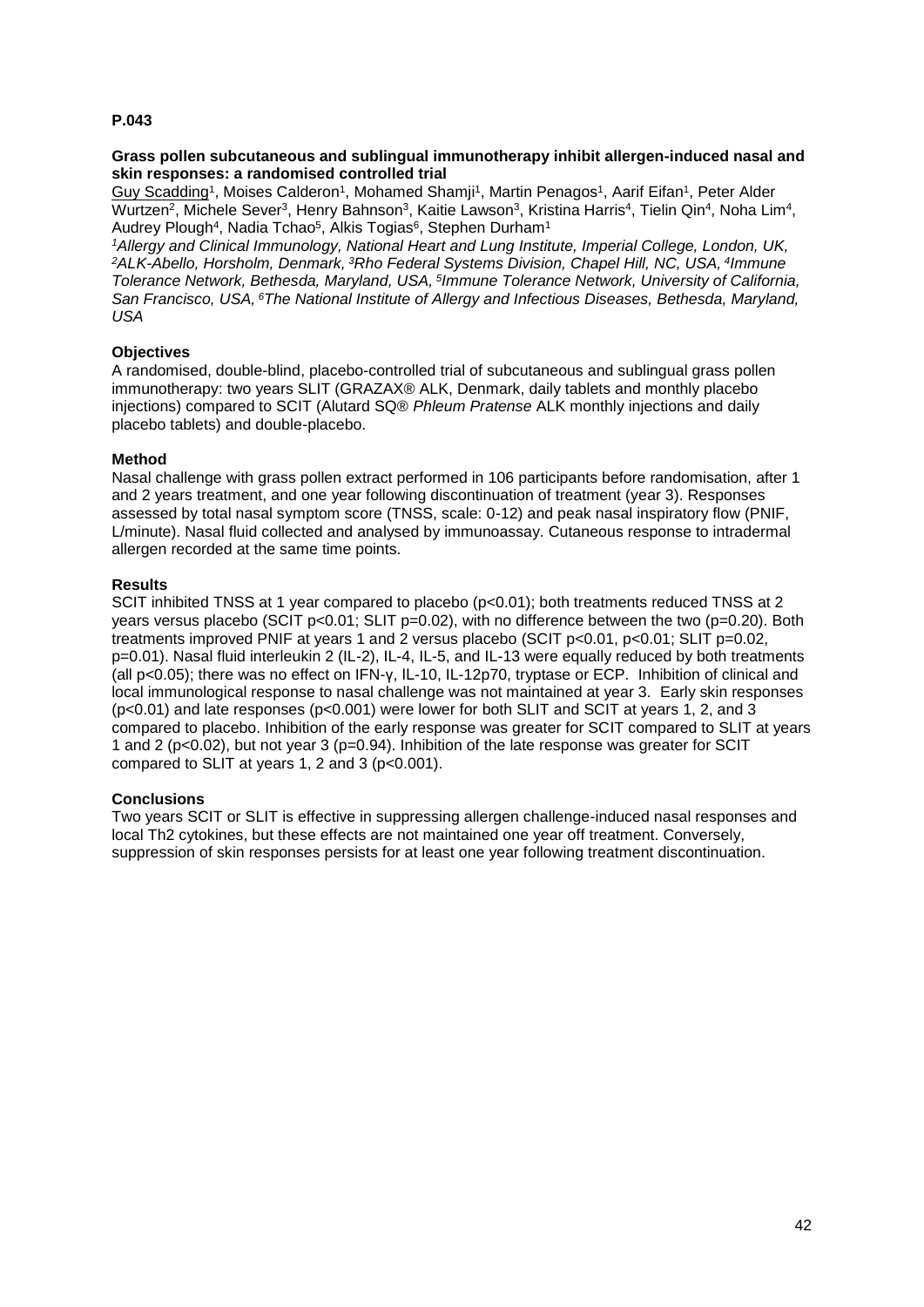# **Role of skin testing in the diagnosis of insulin allergy**

Priya Sellaturay, Annette Wagner, Shuaib Nasser *Addenbrooke's Hospital, Cambridge, UK*

# **Objectives**

Insulin allergy has become rare since the introduction of purified human non-recombinant insulin and recombinant insulin analogues. However insulin allergy still occurs in a minority of patients (<1%) and complicates management of these patients. We describe 3 cases of insulin allergy and demonstrate the usefulness of skin prick and intradermal testing in making the diagnosis and identifying safe alternative treatments.

### **Method**

Three patients with type 2 diabetes, managed with a combination of oral glucose lowering drugs and insulin presented with adverse reactions to subcutaneous insulin injections and were referred to our department for investigation. All three patients developed urticarial wheals at the site of injection, with two patients also developing systemic symptoms. The patients had a history of symptoms to up to 4 different types of insulin. Skin prick and intradermal testing was undertaken using human nonrecombinant and recombinant insulins (insulin analogues), porcine and bovine insulins. Specific serum IgE to human, bovine and porcine insulin was measured by immunocap. Insulins resulting in a negative skin test were advised as a safe alternative; and patients were contacted months later to follow up on their progress.

### **Results**

Skin prick tests were negative in all 3 patients. However intradermal tests confirmed IgE-mediated reactions to all the culprit insulins reported by the patients. Skin tests were also positive to some, but not all alternative insulins, which had never been used. Specific IgE to human insulin, bovine and porcine were positive in all patients. Safe alternatives were identified in all 3 patients. One of the three patients is currently treated with the alternative insulin with no adverse reaction.

### **Conclusions**

Skin prick and intradermal testing allows identification of IgE mediated allergy. Negative skin tests appear useful as a predictor of safe alternatives. However a larger study of insulin allergy would be needed to confirm these results.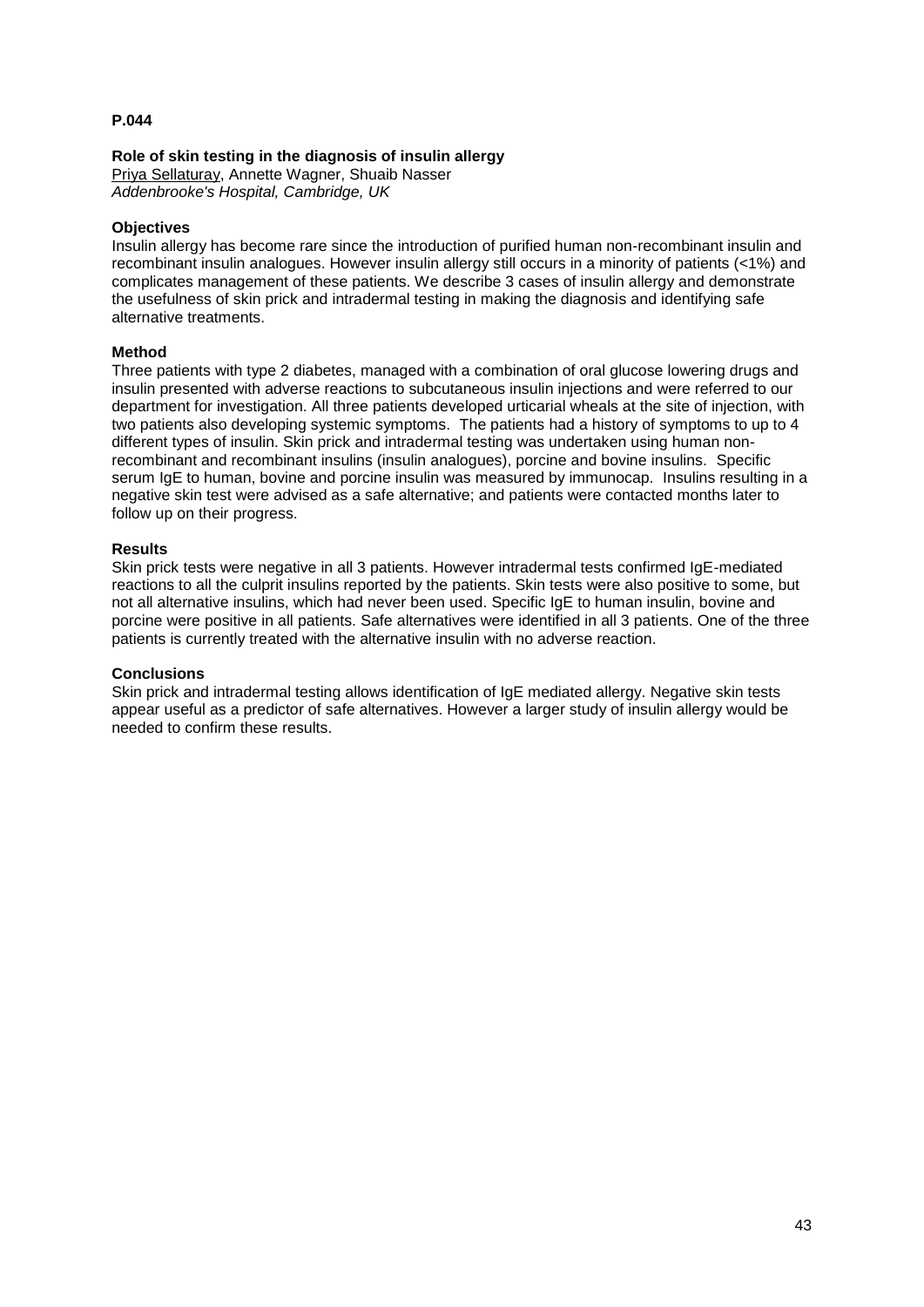### **Anaphylaxis after topical application of chlorhexidine (ChloraPrep® 3ml)**

Samriti Sharma, Sameer Bahal, Vasantha Nagendran *St Helier Hospital, Surrey, UK*

### **Case Presentation**

# **Background**

Chlorhexidine is an effective antiseptic agent used in hospitals. Although anaphylaxis to chlorhexidine is probably increasing, diagnosis is difficult as it is not a prescribed drug, and chlorhexidine coatings on medical devices may be overlooked.

### **Case Presentation**

A 54 year old man with an extensive cardiac history and end stage renal failure attended hospital for a routine dialysis session. The plaster covering his Tesio line was removed and the area around the insertion point on the chest was scrubbed with a ChloraPrep® 3ml Applicator. Within seconds, the patient developed widespread intense itching, and an urticarial rash. He experienced shortness of breath and dizziness before becoming less responsive, and his blood pressure dropped to 70/40. Treatment for anaphylaxis was initiated with Intramuscular Adrenaline along with Intravenous Hydrocortisone and Chlorphenamine. His symptoms settled over the next 30 minutes, the blood pressure improved and he was observed in hospital for 3 days.

The serum tryptase level was raised. Skin prick testing was positive to two preparations of Chlorhexidine. Strict avoidance of Chlorhexidine containing products was advised and an Adrenaline Autoinjector was issued.

### **Discussion**

Anaphylaxis to topical chlorhexidine preparations is difficult to detect because systemic absorption rates can be unpredictable. The rapid onset of symptoms in our patient suggests that absorption probably occurred via the raw skin where the Tesio line entered the body. It is noteworthy that previous repeated exposure to the same chlorhexidine product had not elicited any reaction. Case reports of anaphylaxis soon after multiple applications of chlorhexidine on skin and mucous membrane are described in the literature, but we found no reports of anaphylaxis soon after a single application of Chloaprep® 3ml topical applicator.

### **Conclusions**

Chlorhexidine is widely used in hospital practice without serious problems. However, healthcare workers must be aware that anaphylaxis can occur in patients who become sensitised after repeated exposure.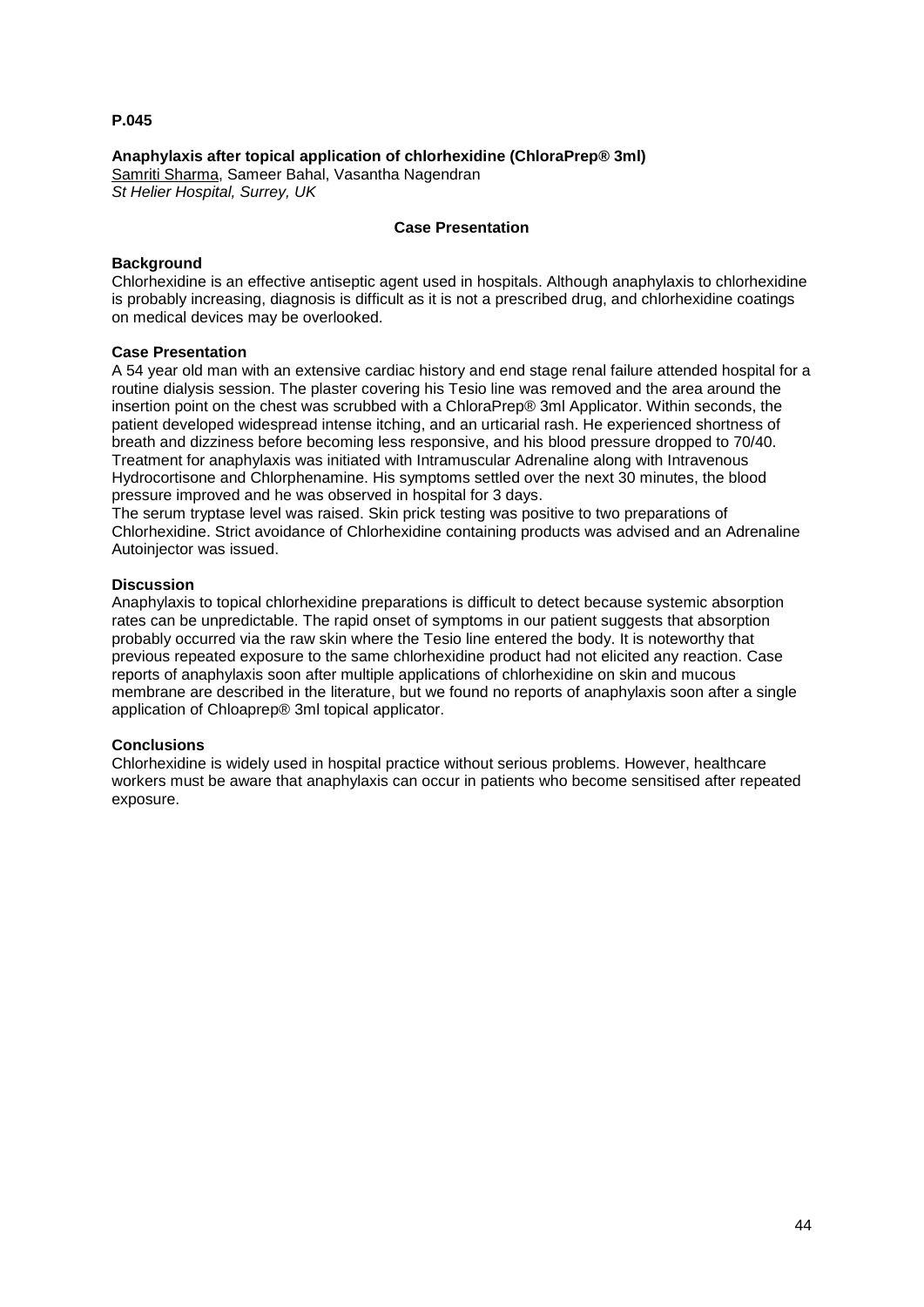## **A case of reversible cerebral vasoconstriction syndrome following a type 1 hypersensitivity reaction to honey bee venom.**

Laura Talbot, Lucy Leeman, Stuart Weatherby *Plymouth Hospitals NHS Trust, Plymouth, UK*

## **Background**

# **Case Presentation**

Reversible cerebral vasoconstriction syndrome (RCVS) typically manifests as recurrent thunderclap headaches with reversible segmental multifocal cerebral artery vasoconstriction. Multiple causes are recognised; commonly medications such as serotonergic and sympathomimetic drugs, and pregnancy. Isolated cases of cerebral infarction following hymenoptera stings have been reported, with a vasoconstrictive mechanism postulated.

### **Case presentation**

A 54 year old pest control officer with no significant past medical history or headaches was stung by over sixty honeybees in a single occasion. Immediately he felt unwell. Over the course of an hour he developed rash and swelling at sting sites, diarrhoea and vomiting. There was no angioedema or breathing difficulties. A blood pressure drop of over 30mmHg was recorded. Intramuscular chlorphenamine and oral cetirizine and ranitidine were administered; he was not treated with adrenaline. Subsequently he developed recurrent daily thunderclap headaches lasting thirty minutes to an hour. Specific IgE to honeybee venom was weakly positive (0.65KUA/l). MRI angiography at nine weeks demonstrated areas of irregularity representing probable cerebral vasospasm. This resolved on imaging six months later. He was treated with nimodipine with good effect.

### **Discussion**

The symptoms following venom exposure are likely to represent a type 1 hypersensitivity reaction. It seems reasonable to consider this a case of RCVS secondary to an anaphylactic event. Type 1 hypersensitivity reactions lead to release of vasoactive mediators such as histamine and endogenous adrenaline, with consequences for vascular tone systemically and locally. As far as we are aware this is the first reported such case.

### **Conclusions**

Although recognition of RCVS is increasing it remains an uncommon and likely under recognised condition which is not always benign. The case reported here raises the possibility that the systemic response to type 1 hypersensitivity may in turn play a role in the pathophysiology of RCVS.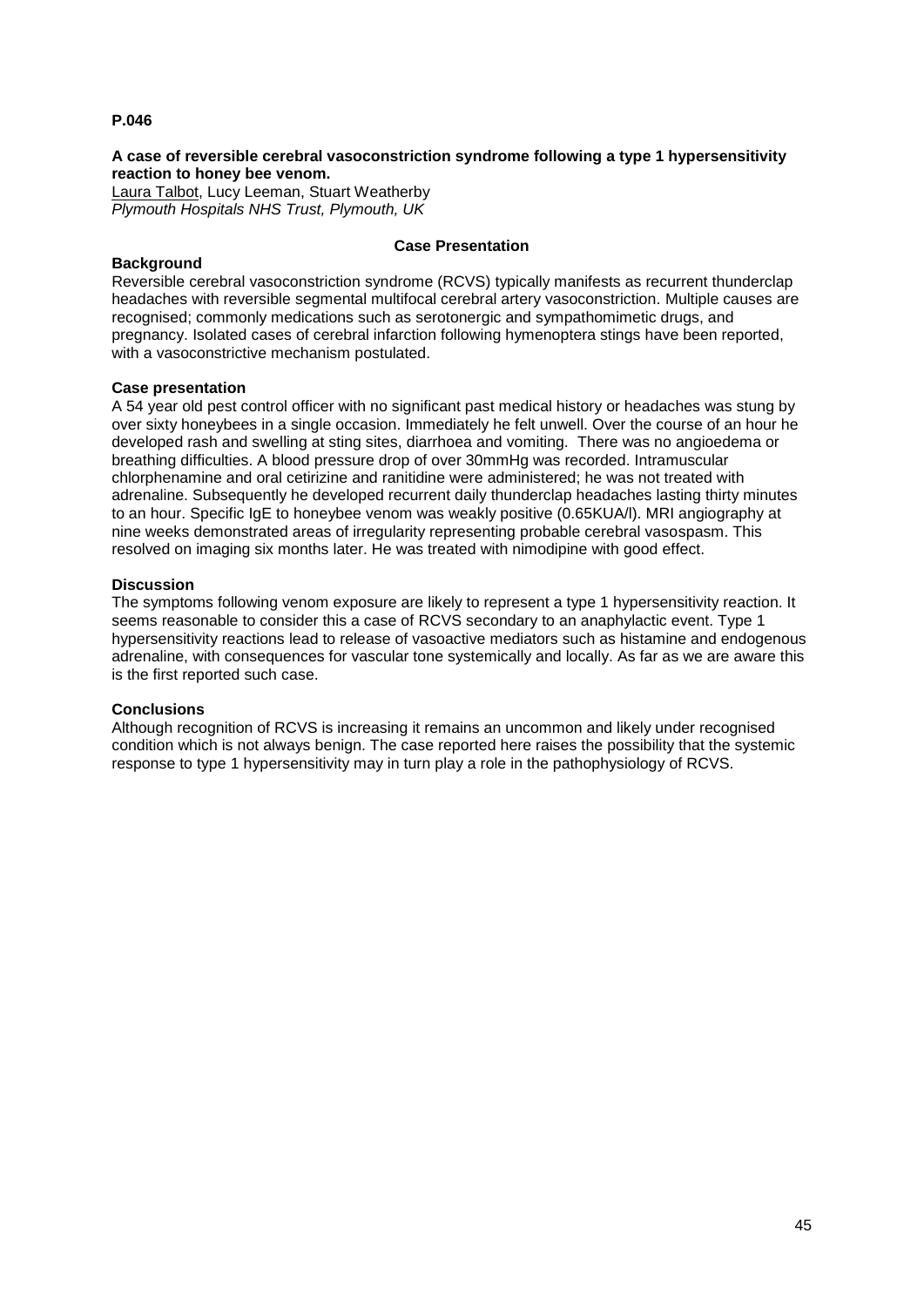# **Adjuvant use of Omalizumab in penicillin desensitisation**

David Thursfield<sup>1</sup>, Juan Meng<sup>1,2</sup>, Giuseppina Rotiroti<sup>1,4</sup>, Joanna Lukawska<sup>2,3</sup> *<sup>1</sup>UCLH, London, UK, <sup>2</sup>West China Hospital, Chengdu, China, <sup>3</sup>King's College London, London, UK, <sup>4</sup>Royal Free Hospital, London, UK*

### **Background**

# **Case Presentation**

Omalizumab is a humanized monoclonal anti-IgE antibody with established efficacy for allergic asthma, allergic rhinitis and chronic spontaneous urticaria. Omalizumab reduces free IgE, increases total IgE, and down regulates the expression of IgE receptors (FceRI) on mast cells and basophils. Omalizumab has been shown to prevent anaphylaxis in high-risk desensitisations, in venom immunotherapy, ragweed rush immunotherapy, milk and oxaliplatin desensitisation. Here we present a case of a 43 year old female with history of penicillin anaphylaxis and multiple comorbidities who was desensitised to Pivmecillinam (penicillin) aided by adjuvant Omalizumab.

# **Case Presentation**

43 year old female with recurrent UTIs (sensitive to Meropenem, Pivmecillinam) and previous history of anaphylaxis following administration of non-further specified penicillin, was referred for consideration of treatment with Meropenem. She was skin tested with penicillin allergy determinant; tested positive to PPL (8/23mm) and Amoxicillin (35/138mm). Patient developed generalised itching and nausea during her skin testing. Skin testing and challenge to Meropenem were negative. Patient initially tolerated and benefited from Meropenem. However, within 2 months she developed Meropenem related liver pathology. An MDT (Allergy/Microbiology) decision was made to desensitise her to Pivmecillinam. Considering her multiple comorbidities Omalizumab was recommended as adjuvant therapy.

### **Discussion**

Omalizumab 300mg was administered 48 hours prior to the desensitisation. Repeat PPL SPT 24 hours post Omalizumab was positive. A rapid 20 step oral Pivmecillinam desensitisation was tolerated. Patient developed central chest pain and mild tachycardia at step 16 (no ECG changes). She was managed with oral Ranitidine 150mg. Patient achieved cumulative dose of 508mg of Pivmecillinam and has been treated with daily Pivmecillinam 100mg TDS since (12 months). Omalizumab treatment was not repeated.

### **Conclusions**

Drug desensitisation may be considered in cases where there are no other suitable drug alternatives or when potential alternatives have inferior efficacy. Omalizumab is an effective adjuvant treatment in high-risk desensitisations.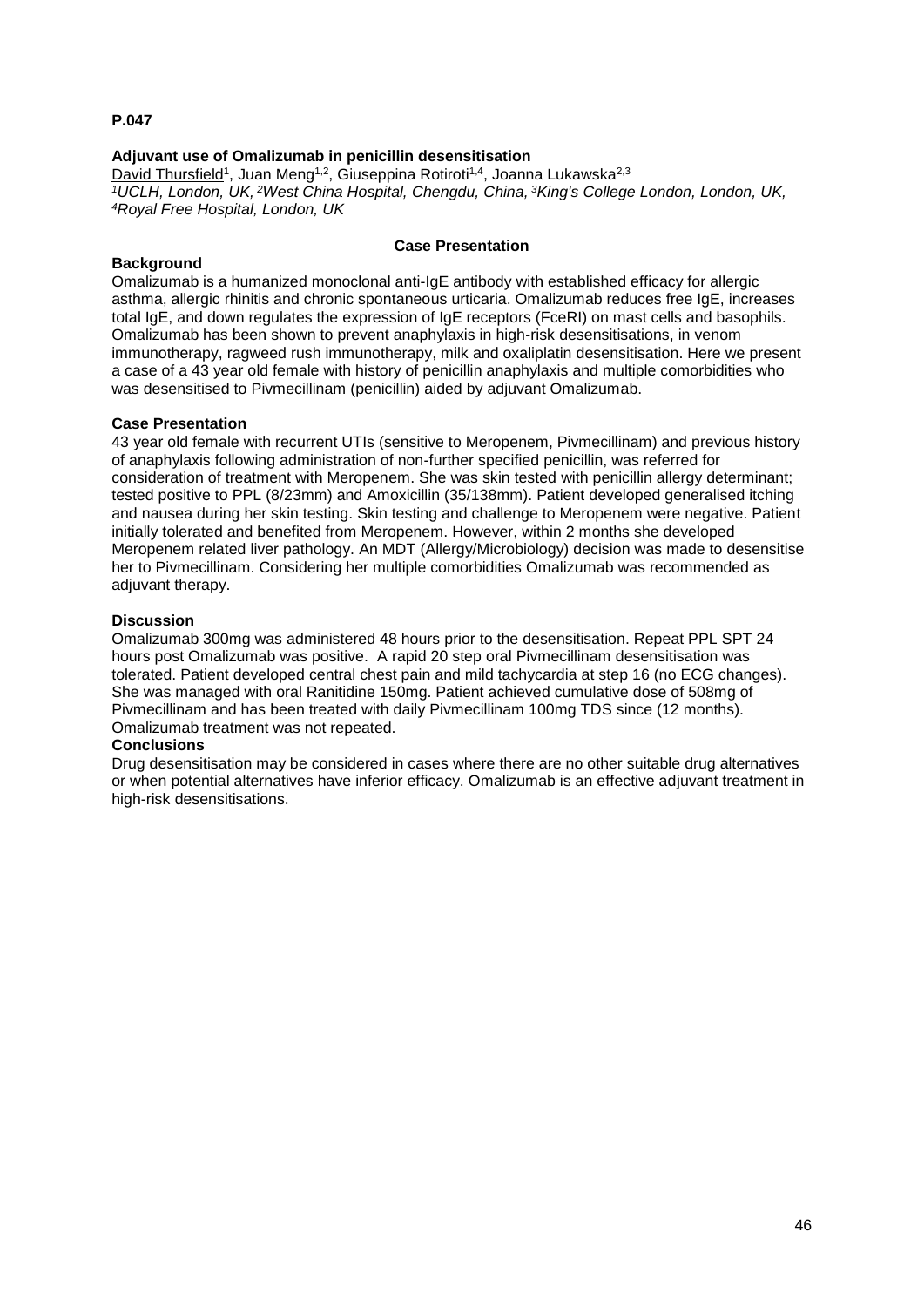### **Sugammadex – a rare cause of intraoperative anaphylaxis**

Kok Loong Ue, Krzysztof Rutkowski *Department of Allergy, Guy's and St Thomas' NHS Foundation Trust, London, UK*

### **Background**

### **Case Presentation**

The aetiological diagnosis of intraoperative anaphylaxis can be challenging. Neuromuscular blocking agents (NMBA), and antibiotics are the most common triggers. Sugammadex, a γ-cyclodextrin used to reverse NMBA, can also cause life-threatening reactions, usually towards the end of anaesthesia.

### **Case Presentations**

#### Case 1

A 50-year old male underwent ureteric stent replacement. At induction, propofol, fentanyl, rocuronium, ondansetron, dexamethasone, paracetamol, morphine, gentamicin, chlorhexedine and iohexol were used. Latex urinary catheter was inserted. The procedure was uneventful. 5 minutes after 200mg sugammadex administration (Bridion, Merck UK), patient developed hypotension (SBP 45mmHg), tachycardia (106bpm), desaturation (81%) and generalised urticaria. He responded to adrenaline, hydrocortisone and chlorphenamine. Acute serum tryptase (AcST) level was raised at 81μg/L (baseline: 9μg/L). Skin prick test (SPT) with undiluted sugammadex was positive (5mm). Intradermal test (IDT) 1:100 showed a 5mm increase in weal diameter; 1:1000 showed 3mm weal increase. All other agents were negative on SPT/IDT.

### Case 2

62-year old male underwent gingival lesion removal. At induction, propofol, fentanyl, rocuronium, ondansetron, paracetamol and co-amoxiclav were used. The procedure was uneventful. Within 5 minutes of 400mg sugammadex administration, there was hypotension (SBP 60mmHg), diaphoresis and unresponsiveness (GCS 3/15). Patient responded to adrenaline, hydrocortisone and chlorphenamine. AcST was raised at 141μg/L (baseline: 7μg/L). SPT with undiluted sugammadex was positive (7mm). IDT 1:100 showed 4mm weal increase; 1:1000 showed 3mm weal increase. All other agents were negative on SPT/IDT.

### **Discussion**

The chronology of both reactions with raised AcST and positive SPT/IDT confirmed sugammadex anaphylaxis. Recent systematic review on hypersensitivity associated with sugammadex indentified 15 cases worldwide with only 11 met WAO criteria for anaphylaxis.

### **Conclusions**

Although sugammadex is safe and licensed in many countries, severe hypersensitivity reactions can occur. All allergists and anaesthetists should be aware of this uncommon cause of life-threatening intraoperative anaphylaxis even in patients with no prior exposure to this drug.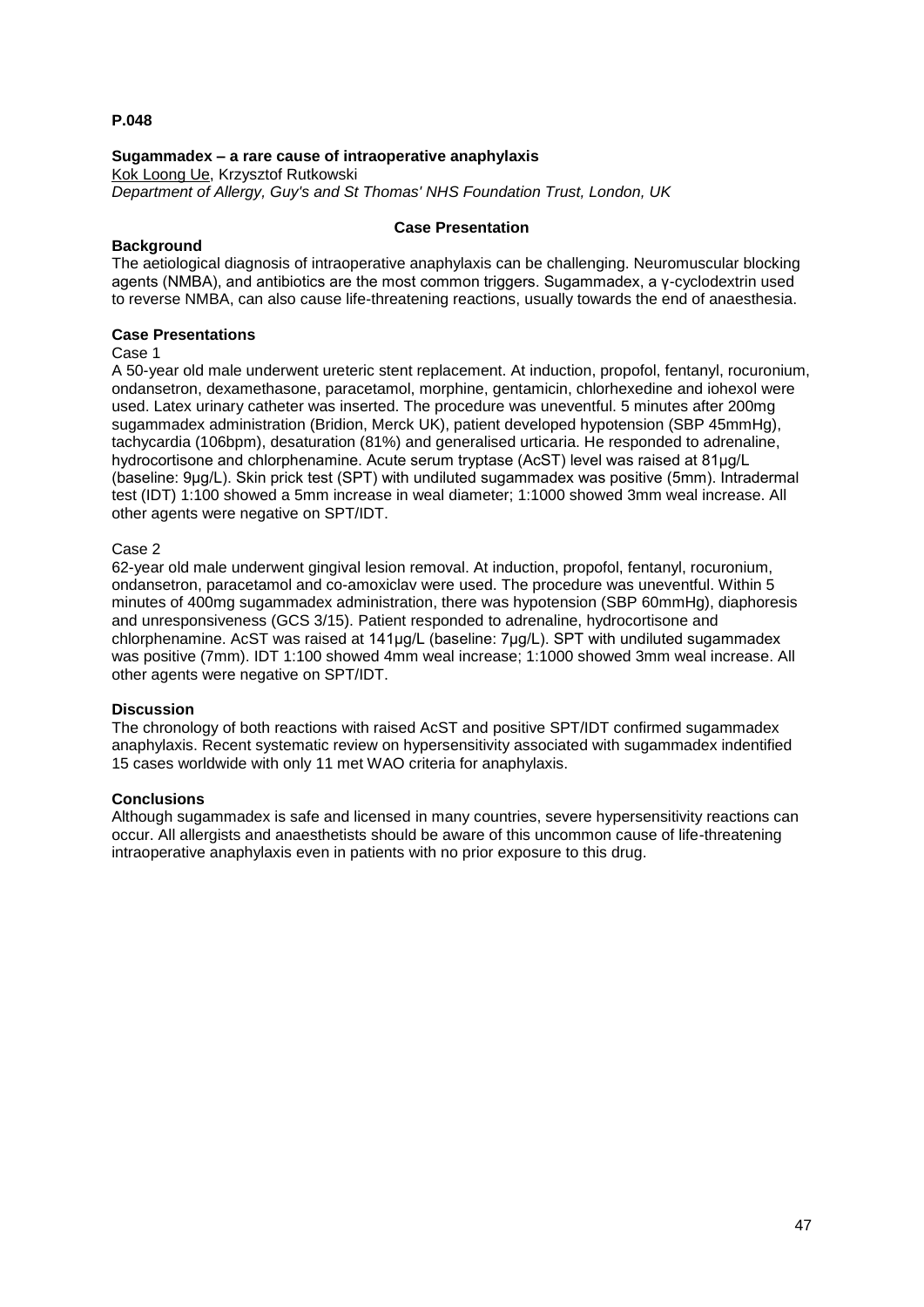## **Referral and Follow-up of Perioperative Anaphylaxis in Adults at a Tertiary Referral Centre with Limited Access to Specialist Immunology and Allergy Services**

Don Walsh<sup>1,2</sup>, Padraig Mahon<sup>1,2</sup>, Paula O'Leary<sup>2,1</sup> *<sup>1</sup>Cork University Hospital, Cork, Ireland, <sup>2</sup>University College Cork, Cork, Ireland*

## **Objectives**

A prospective audit of referral by anaesthetists of perioperative anaphylactic and allergic reactions (AARs) (1) to a single-handed Immunologist based at a regional medical center in Ireland is presented.

### **Method**

A prospective audit of all referrals and referral information patterns by anaesthetists of suspected AARs commenced in September 2014. Approximately 25,000 anaesthetic procedures are undertaken annually at this center. Outcome and patient follow up data were also reviewed. Hospital anaesthetists were advised to report AARs to a nominated anaesthetist. Management and referral for specialist evaluation was recommended, but not directed. Concurrently, referrals to the immunologist of possible AARs were reviewed.

### **Results**

17 patients were reported as suspected AAR to the nominated anaesthetist. However, only 10 were referred to an immunologist for assessment. All patients referred to the lead anaesthetist had recognised AAR symptoms. Five of these patients have now been formally investigated and causative agents identified. One patient underwent a second procedure in the interval between index reaction and immunological evaluation. The remaining 5 patients currently await specialist evaluation.

### **Conclusions**

No formal referral process exists at our institution or in our hospital region for suspected AAR referral to an immunologist. Currently referral patterns are erratic and can also be directed to non-specialist services. The absence of a formal referral system for anaesthetists or a structured specialist Immunology / Allergy service (single-handed Immunologist without supported clinical service provisions locally) can limit referred numbers, quality of referral and timely follow up of this important patient group. The data obtained in this audit will be used to formulate a hospital / regional guideline on referral, based on international guidelines (2) and to advocate for optimization of specialist service provision required to assess and inform affected patients and anaesthetic services in a structured manner.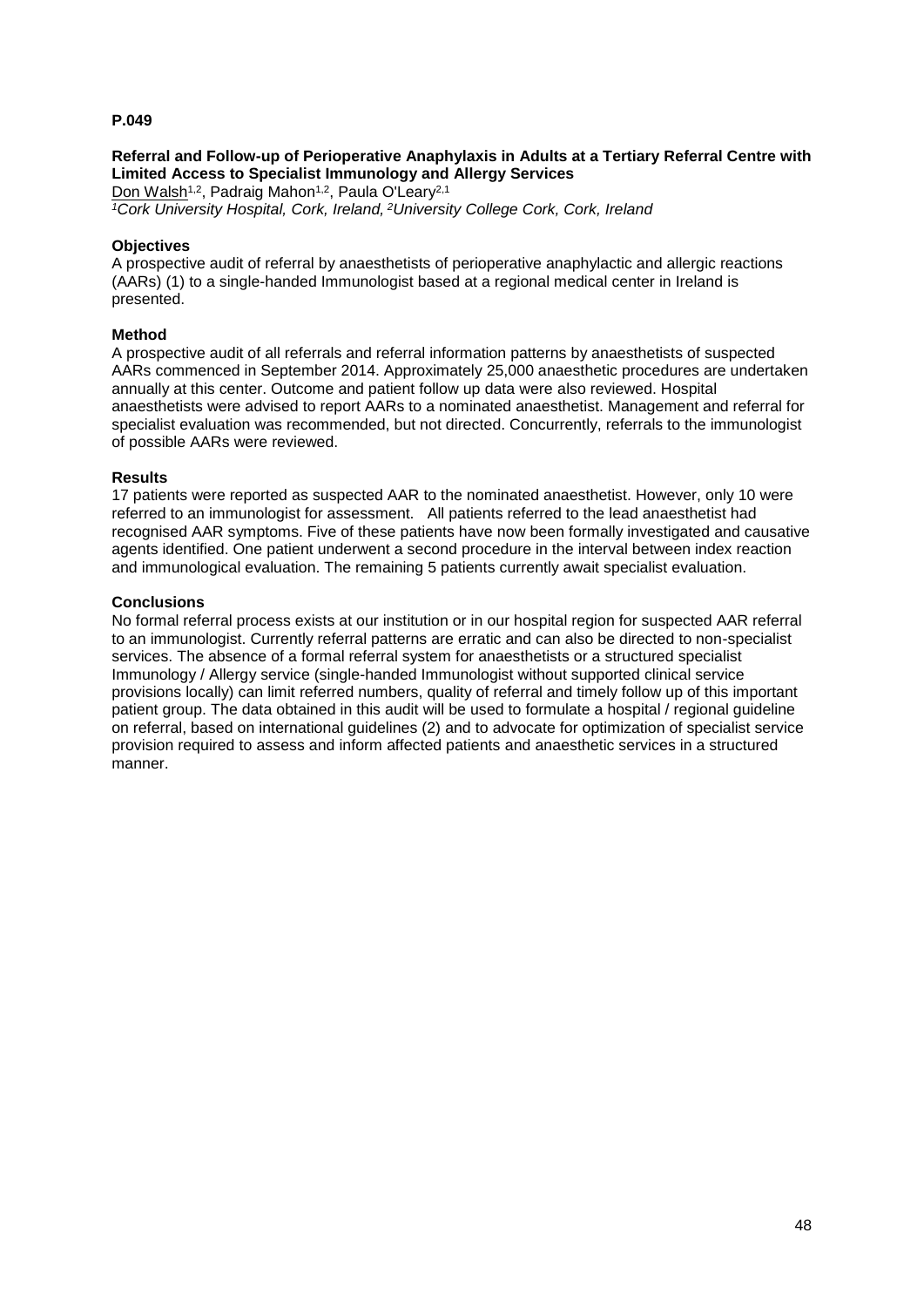## **Efficacy of omalizumab in atopic asthmatic patients with total IgE levels greater than 700 IU/ml: a retrospective Study.**

<u>Timothy Watts</u>1, Sophia Watts<sup>2</sup> *<sup>1</sup>Guy's and St Thomas' Hospital, London, UK, <sup>2</sup>East Surrey Hospital, Redhill, UK*

# **Objectives**

Omalizumab is a monoclonal anti-IgE antibody approved for use in patients with severe atopic asthma that is poorly controlled, and with a total IgE between 30 and 700 IU/ml. Omalizumab is frequently used in patients with a total IgE of over 700 IU/ml; however there is limited data on its clinical effectiveness at these high levels. The objective of this study was to investigate the efficacy of omalizumab in atopic asthmatic patients with total IgE levels greater than 700 IU/ml.

### **Method**

This retrospective case control study evaluated 14 severe atopic asthmatic patients treated with omalizumab for at least 6 months. The patients were divided equally into two groups based on total IgE levels (Group 1 IgE > 700 IU/ml and Group 2 IgE 30-700 IU/ml) and matched by age, gender, asthma duration, and measured severity. Change in Forced Expiratory Volume in 1 second (FEV1), exacerbation rate (over 6 months) and Asthma Control Test (ACT) scores before and after 6 months treatment were analysed.

### **Results**

The exacerbation rates before and after treatment were significantly reduced for both group 1 and 2 (mean rate 2.29 vs. 1.0 [*P*= 0.01] and 2.43 vs. 0.57 [*P*<0.001], respectively). FEV1 (% predicted) before and after treatment were significantly increased for both group 1 and 2 (mean FEV1 49.14% vs. 65.71% [*P*<0.001] and 56.71% vs. 73.14% [*P*<0.001], respectively). Finally, asthma control (measured by ACT score) before and after treatment was also significantly increased for both group 1 and 2 (mean ACT score 9.71 vs. 15.86 [*P*<0.001] and 9.86 vs. 17.86 [*P*<0.001], respectively). There were no significant differences between the groups.

### **Conclusions**

Omalizumab was as clinically efficacious in improving asthma control, FEV1 and in reducing exacerbation rates in patients with IgE levels greater than 700 IU/ml, as in patients with IgE levels 30 - 700 IU/ml.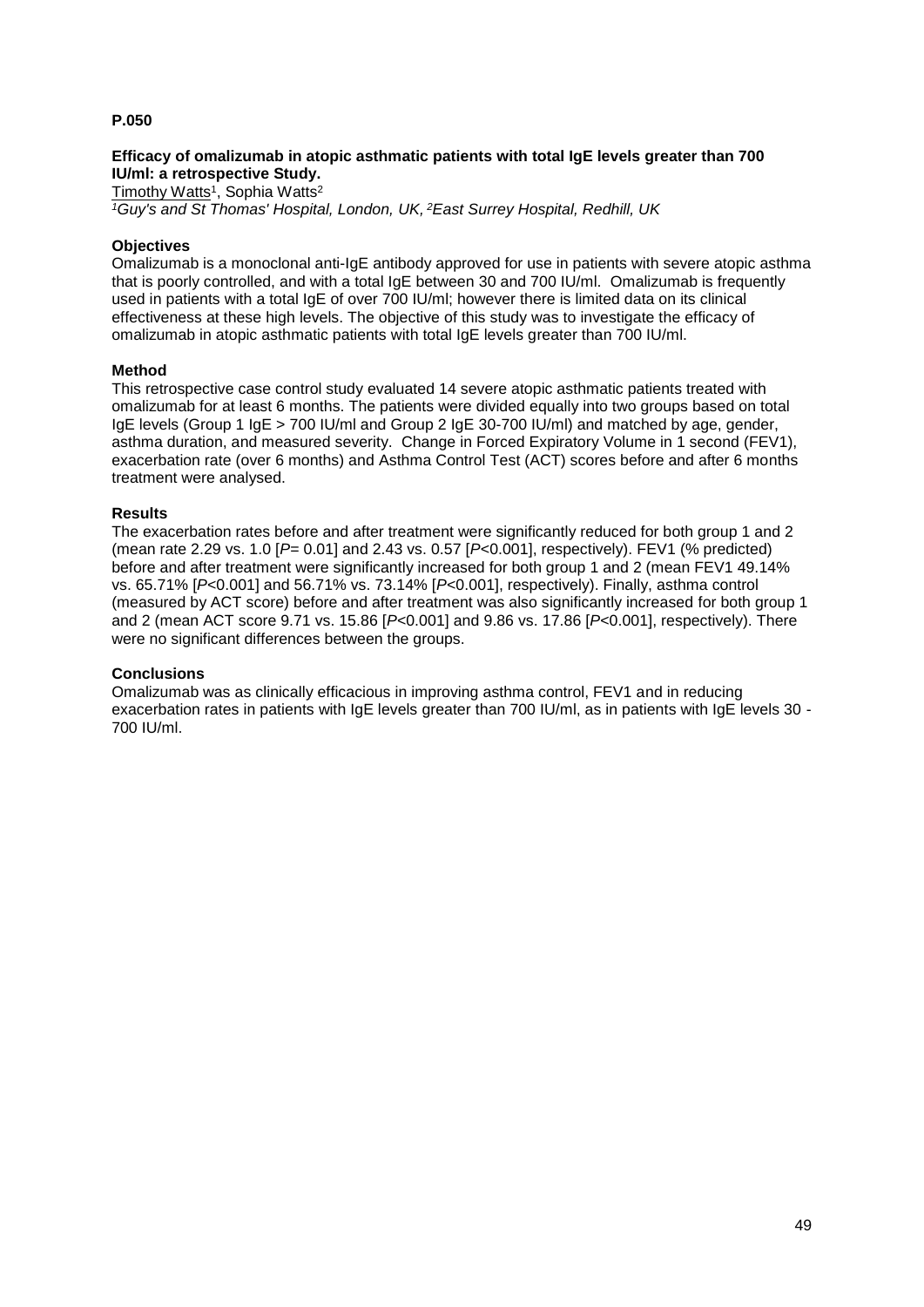# **Category: Paediatric Clinical**

# **P.051**

### **High levels of antenatal stress and interventional delivery in children with food allergy** Imran Ali<sup>1</sup>, Cherry Alviani<sup>1</sup>, Nicola Braithwaite<sup>2</sup>, Sue Leech<sup>2</sup>

*<sup>1</sup>Faculty of Life Sciences and Medicine, Kings College London, London, UK, <sup>2</sup>Paediatric Allergy Service, Department of Child Health, Kings College Hospital, Denmark Hill, London SE5 9RS, London, UK*

# **Objectives**

Anecdotally, parents of children attending allergy clinics report high levels of stress during pregnancy, birth and first year of life. Stress may play a role in the development of food allergy through the effects of corticotrophin releasing hormone, catecholamines and corticosteroids. Gut microbiota and colonisation at birth is involved in the development of food allergy. We aim to establish whether there was evidence for this amongst our paediatric allergy clinic population.

# **Method**

126 consecutive new patients attending the paediatric allergy clinic from December 2014 to September 2015 were identified from the clinic database. Correspondence and electronic patient records were reviewed retrospectively. Stressful events reported during pregnancy, delivery and the child's first year of life were recorded. Stressful events included: Antenatal complications, interventional delivery and medical/surgical problems during first year. Stressful events in children with food allergy (n=75) and without food allergy (n=51) were compared.

### **Results**

63% of mothers reported a stressful event (12% antenatal, 34% intrapartum, 16% during first month and 11% during first year of life). Stressful events were more common in children with food allergy than without food allergy (68% vs.  $54\%$ , p=0.03), particularly antenatally (15% vs. 8%) and intrapartum (38% vs. 26%). Stress in the first month was more common in children without food allergy (21% vs. 13%).

Children with food allergy had high rates of interventional delivery (forceps, Ventouse, Induction, caesarean section). Caesarean section rates were high in children with food allergy, 40% vs. 18% of children with no food allergy. The local Caesarean section rate is 28%. Children born via C-section, were 3.1 (CI: 1.323 – 7.318) times more likely to develop food allergy.

# **Conclusions**

There are high levels of antenatal stress and interventional delivery in children attending Paediatric allergy clinics, particularly in children with food allergy. Caesarean section rates are high in children with food allergy.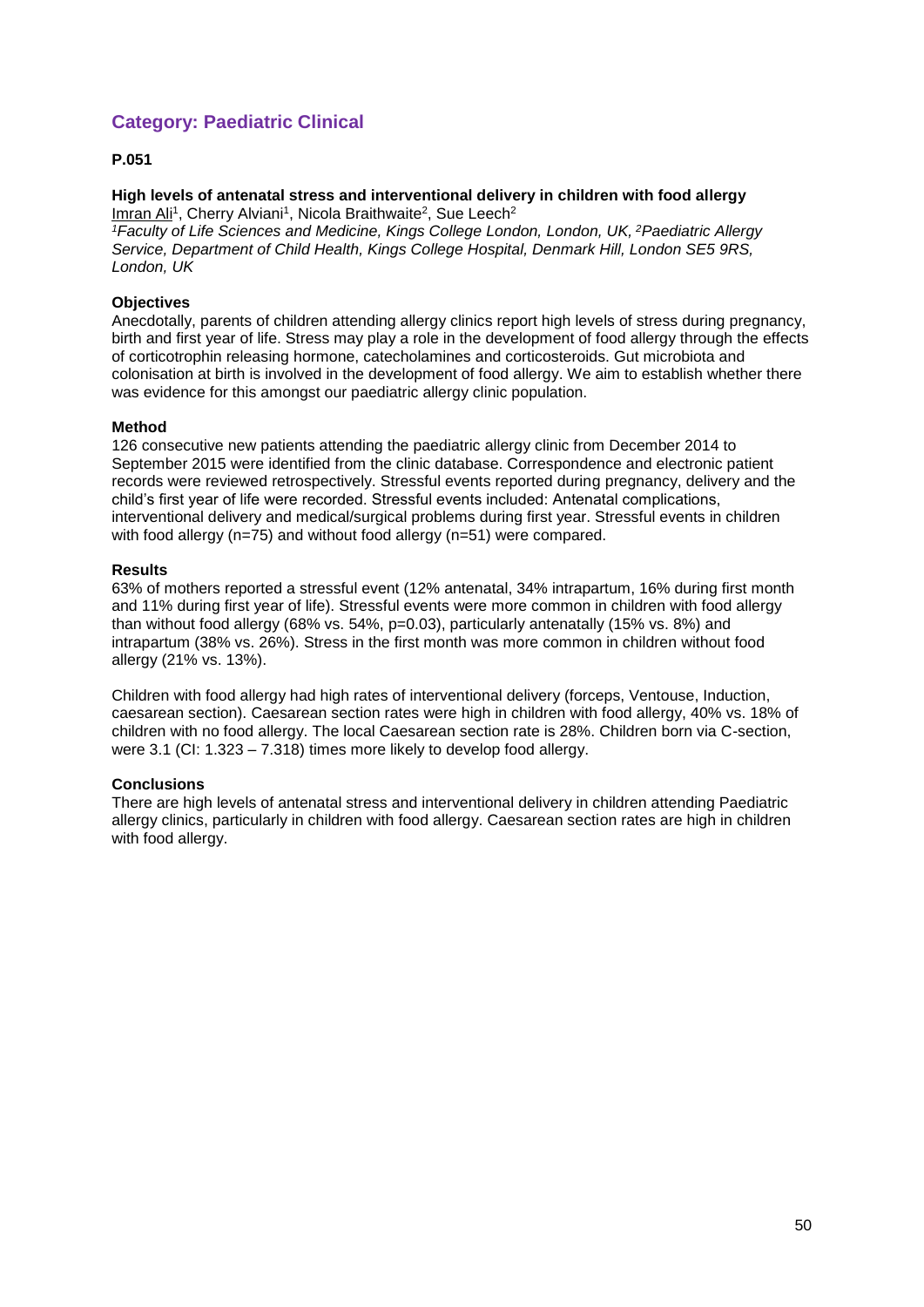## **Sesame allergy-a single centre experience**

Luul Ali, Rosalynd Gourgey, Nandaki Keshavan, Frances Ling, Lee Noimark, Shanmugapriya Palanivelu

*Barts Health NHS Trust, London, UK*

## **Objectives**

To determine the reliability of modified skin prick testing (SPT) to tahini as compared to the standard laboratory sesame extract.

To determine whether SPT testing in children for sesame correlates with peanuts and tree nut sensitisation.

### **Method**

We prospectively recruited children in our allergy clinic from Jan 2016- June 2016 who had SPT to food allergens based on clinical history. We performed tahini and sesame extract SPT in all of these children regardless of whether they had a history of suspected sesame allergy. We used 100% Meridian brand Tahini for modified SPT. The extract was obtained from Allergopharma. SPT was performed by experienced clinicians with consistent SPT technique. Positive SPT was defined as ≥3mm. Correlation was assessed using the χ2 test.

### **Results**

68 children were recruited to the study. 54% were male. Mean age 5.1y (1y-15y). All 68 had SPT to peanuts or at least one tree nut (almond, hazelnut, brazil, walnut, cashew). 39% were SPT positive for sesame, 49% were SPT positive for at least 1 tree nut and 45% positive for peanut. There was extremely significant correlation between SPT positivity for tahini and sesame extract implying that the two are comparable. We show that there is a significant correlation between SPT positivity for sesame extract and peanut extract ( $P= 0.0047$ ) and tree nut extract ( $P= 0.0001$ ).

### **Conclusions**

Sesame extract SPT and tahini showed similar results and there was good correlation in the outcomes showing the presence of sensitisation. The prevalence of sesame sensitisation in our cohort seems to be higher than reported in the literature. Peanut and tree nut sensitisation was also found in a significant percentage of patients with sesame sensitisation. Further larger studies are needed to show if this is indeed the case. Children who are screened positive for peanuts/tree nuts should be considered for sesame skin prick testing.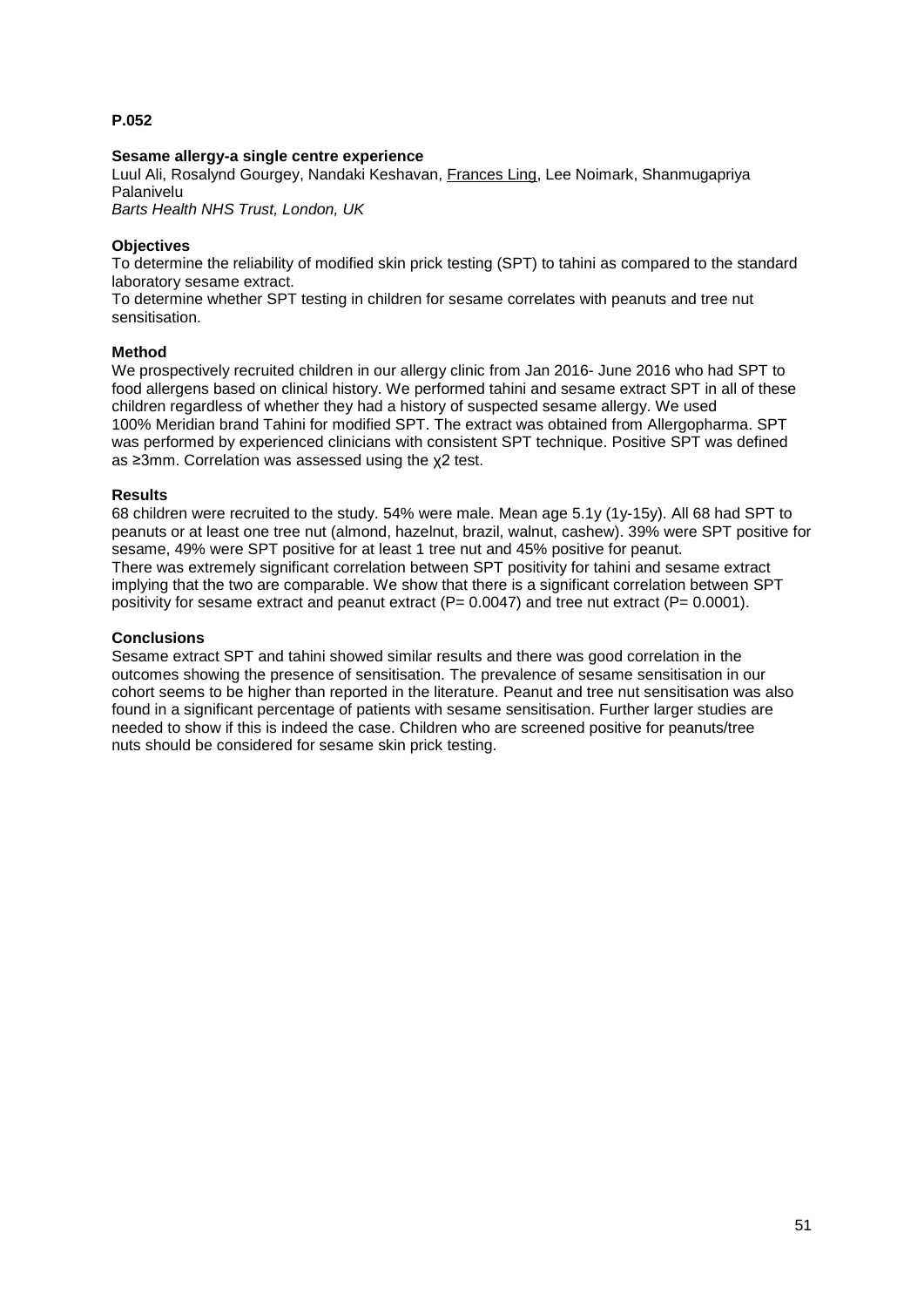## **Stevens-Johnson Syndrome induced by flucloxacillin hypersensitivity reaction**

Joana Alves Gato, Dinkar Bakshi *Nottingham Children's Hospital, Nottingham, UK*

### **Case Presentation**

## **Background**

Stevens-Johnson Syndrome (SJS) is an uncommon, potentially life threatening entity, usually triggered by hypersensitivity to drugs or mycoplasma infection. Severe cases may progress to Toxic Epidermal Necrolysis (TEN). Beta-lactam antibiotics are some of the most common drugs responsible for this syndrome.

### **Case presentation**

We report a case of a 3 year old girl from Portugal, who presented to hospital with painful blisters on the lips. She was clinically diagnosed as herpes stomatitis, and treated with coamoxiclav for suspected bacterial superinfection. The symptoms progressively worsened on coamoxiclav for six days on the ward. Intravenous fluids were needed to maintain hydration and oral intake was markedly reduced. A detailed history with the help of a Portuguese interpreter revealed that the child had been on flucloxacillin for 3 days prior to admission. Physical examination showed involvement of the mucosa of both the buccal cavity and genitalia, and a clinical diagnosis of Stevens-Johnson syndrome was made. Within a few hours of stopping coamoxiclav, the patient improved dramatically with regression of lesions on the lips, gradually reestablishing oral intake.

### **Discussion**

Antibiotics can cause severe hypersensitivity reactions, with florid lesions and ulcers. Coinfection of the lesions is not uncommon. Their use must be reviewed if the clinical picture is worsening. SJS is treated by withdrawal of the offending drug and maintaining adequate hydration. Steroids may be used to reduce inflammation in severe cases.

### **Conclusions**

This case highlights the need for a detailed history with the services of a health advocate, especially if English is not the first language of the family.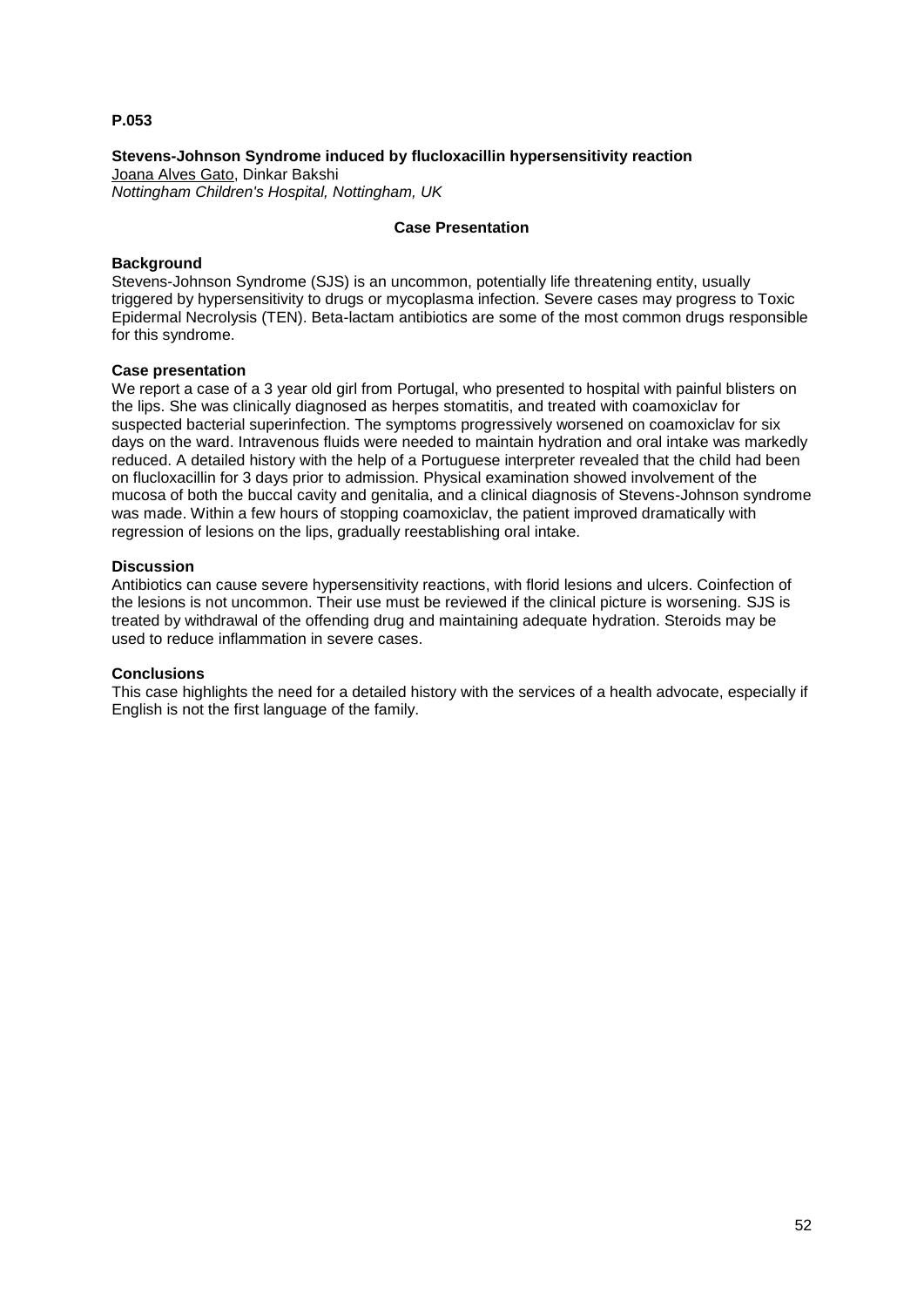## **A review of paediatric anaphylaxis management at Croydon University Hospital: review of management and focus for improvement.**

Cherry Alviani, Rachel Folwell, Soonie Patel *Croydon University Hospital NHS Trust, London, UK*

## **Objectives**

Anaphylaxis incidence is rising leading to increased clinician exposure to this life-threatening condition. Clear identification and management algorithms are available. We reviewed the management of paediatric anaphylaxis presenting to a busy district general hospital, to identify areas for improvement in care.

### **Method**

All paediatric presentations to the emergency department (ED) between April 2014- March 2016, whose discharge diagnosis was "Anaphylaxis" or "Anaphylactic Reaction", were identified via electronic patient records. The records were evaluated to identify whether true anaphylaxis had occurred and whether the management algorithm was followed.

### **Results**

Thirty-five cases were identified. Median patient age 7 years (2 months-15 years). Two-thirds of cases known to have food allergies. The most common presenting symptoms were: angioedema (77%), urticarial rash (60%) and airway compromise (57%). Blood pressure not documented in 23% of cases. True anaphylaxis judged to have occurred in 31 (88%) cases; 97% (30/31) received antihistamines, 94% (29/31) IM adrenaline, 71% corticosteroids. The dose of IM adrenaline was incorrect (too low) in 20% (4/20) of documented cases. In 10 cases adrenaline had to be manually drawn up, as autoinjector devices are not available in ED. The median time to administer adrenaline in these cases was 30 minutes. 42% (13/31) of patients discharged from ED, four of these were observed for less than three hours. 18 patients were admitted for overnight observation. Only 1/3 were discharged with a clear allergy action plan. Management errors were made in 18/31 cases (58%). Notably in 10 cases further doses of IM adrenaline were withheld despite on-going respiratory compromise, with a preference given to nebulized bronchodilators.

# **Conclusions**

Anaphylaxis management was suboptimal in over half of cases. In particular a reluctance to administer IM adrenaline was identified. Local availability of adrenaline auto-injectors would also be beneficial, as delays were recorded in administering drawn-up adrenaline.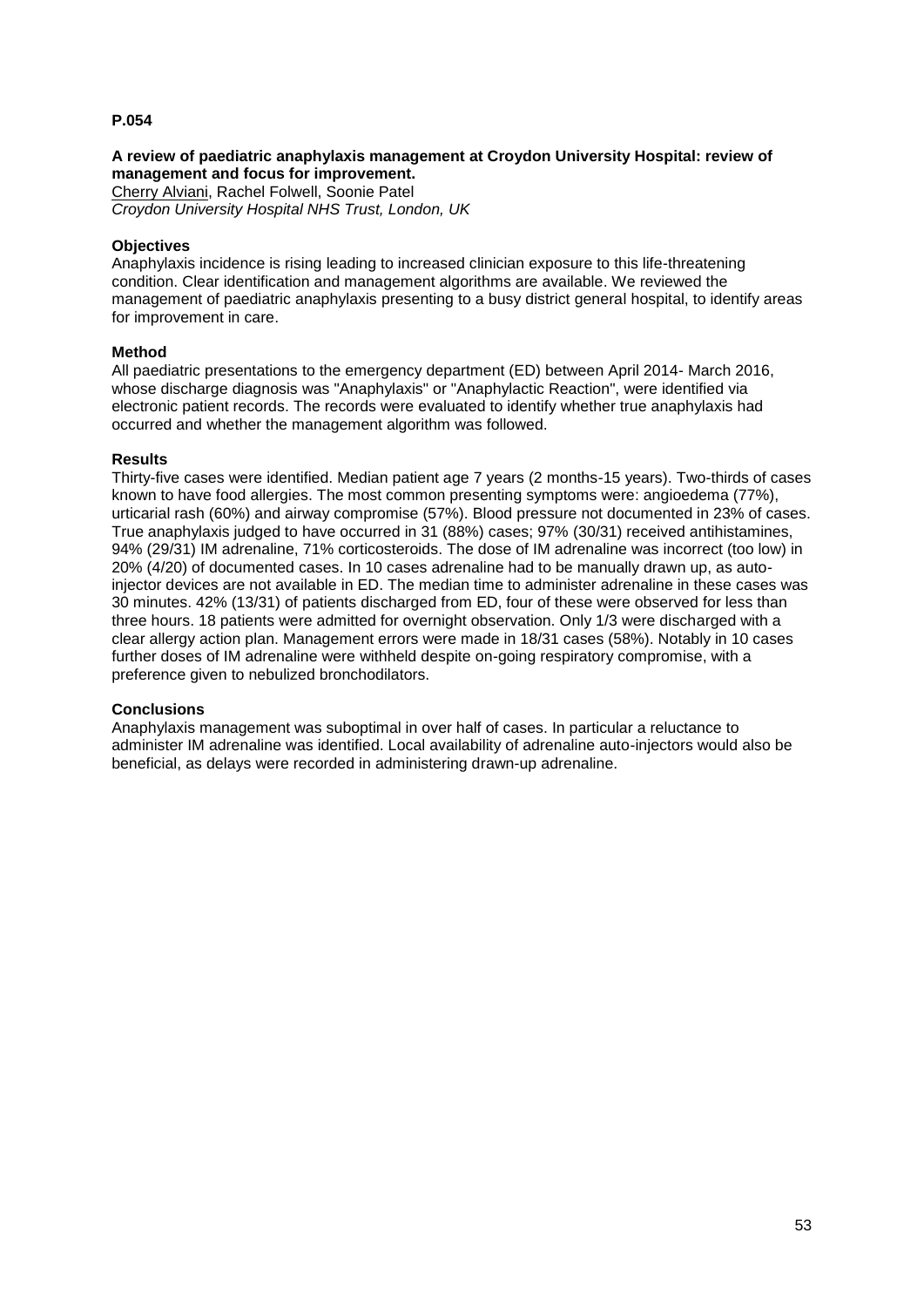# **An audit assessing the management of anaphylaxis in a paediatric population over a 10 year period at a small District General Hospital**

Priscilla Ariyaratnam, Tom Dawson *Redditch Hospital, West Midlands, UK*

### **Objectives**

To examine A&E practice when a child presents with allergic symptoms/anaphylaxis, specifically looking at the management and follow-up plans. The standards were based on the APLS management of anaphylaxis

### **Method**

All anaphylactic patients aged 18 or under were identified using the computer system Patient First based on A&E coding in a small District General Hospital. Retrospective case data was collected over a ten year period 2006-2016 .Anaphylactic patients were classified into four subsets using the Melville Criteria. The management of these patients were compared to the standard as set out by the Resuscitation council UK guidelines for anaphylaxis.

### **Results**

Features of the acute reaction and preceding events were well documented with likely triggers identified in 82% of cases, 66% implicated a food allergy. The correct treatment was administered in all the cases of true anaphylaxis, but only 83% of children had their BP documented. MCT levels were sent in (4%) cases, and all of these were in inpatients admitted to the ward. Of the patients admitted to the ward 77% were discharged with follow-up organized with a consultant with a specialist interest in allergy. However of the patients discharged straight from A&E only 40% had follow-up organized.

### **Conclusions**

The results revealed opportunities for improvement. There is a good standard of history taking, examination, with thorough documentation and we are managing true cases of anaphylaxis well. Adrenaline was given when necessary, although we are not always documenting BP. We need to improve the use of MCT levels in the cases of allergy. As per the quidelines this remains the definitive test used to help diagnose anaphylaxis and serial measurements should be used to aid management.

Improvement is needed in A&E in arranging follow-up when patients are discharged, to identify the triggering allergen and to facilitate education about the condition in an outpatient setting.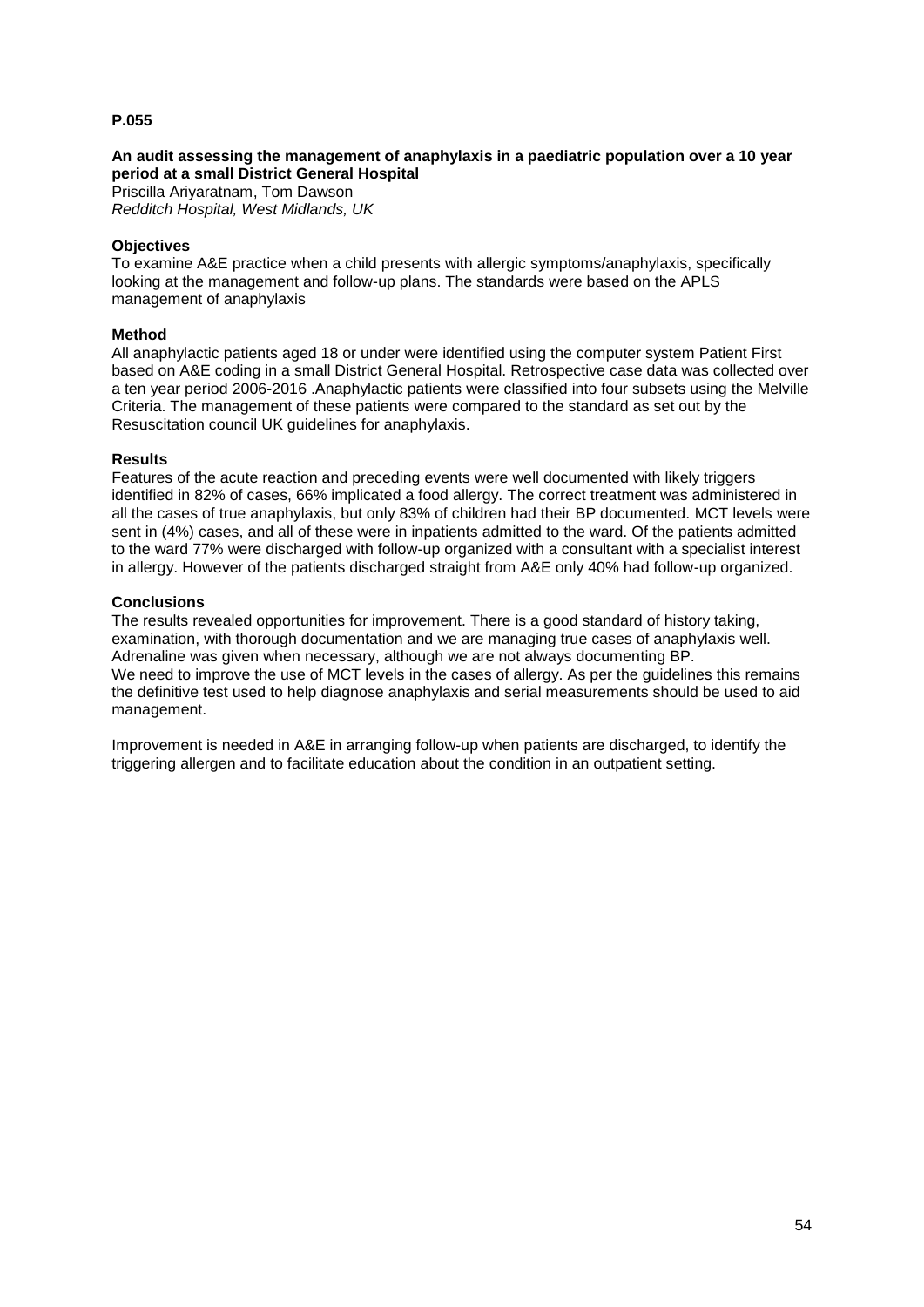## **Behavioural interventions to improve adherence to preventer medications in children and adolescents with asthma: a systematic review**

C.M. Arthur<sup>1</sup>, A.J. Frew<sup>2</sup>, C.J. Jones<sup>1</sup>

*<sup>1</sup>Brighton & Sussex Medical School, Brighton, UK, <sup>2</sup>Brighton & Sussex University Hospitals NHS Trust, Brighton, UK*

## **Objectives**

Approximately 1 in 11 children in the UK has asthma, making it the most common chronic medical condition in childhood. As with other chronic conditions, non-adherence is a common problem and remains a major barrier to achieving good disease control in many patients. This systematic review examines the characteristics and effectiveness of behavioural interventions for promoting adherence to preventer medications in children and adolescents with asthma.

### **Method**

A systematic search of six electronic databases was conducted to identify peer-reviewed, randomised control trials (RCTs) of interventions to enhance adherence in children (<18 years) with asthma. Eligible studies comprised of an intervention that was behavioural in nature and included adherence to preventer medications as an outcome measure. The reference section of each article was manually searched to identify other relevant publications. Data describing study participants, intervention characteristics and outcomes were collected and compared. Due to the heterogeneity of the outcomes used to measure medication adherence, a meta-analysis was not conducted.

### **Results**

14 RCTs met the inclusion criteria for this review. A variety of behavioural approaches to enhancing adherence were described. These included electronic reminders, web-based interventions, interactive sessions regarding self-management skills, and objective monitoring of adherence with feedback to the participant. Use of reminders and objective adherence monitoring with feedback demonstrated beneficial effects on adherence during the intervention period.

### **Conclusions**

A range of behavioural interventions to improve adherence to asthma preventer medications have been evaluated in RCTs. Promising approaches include electronic reminder systems, and objective adherence monitoring with feedback.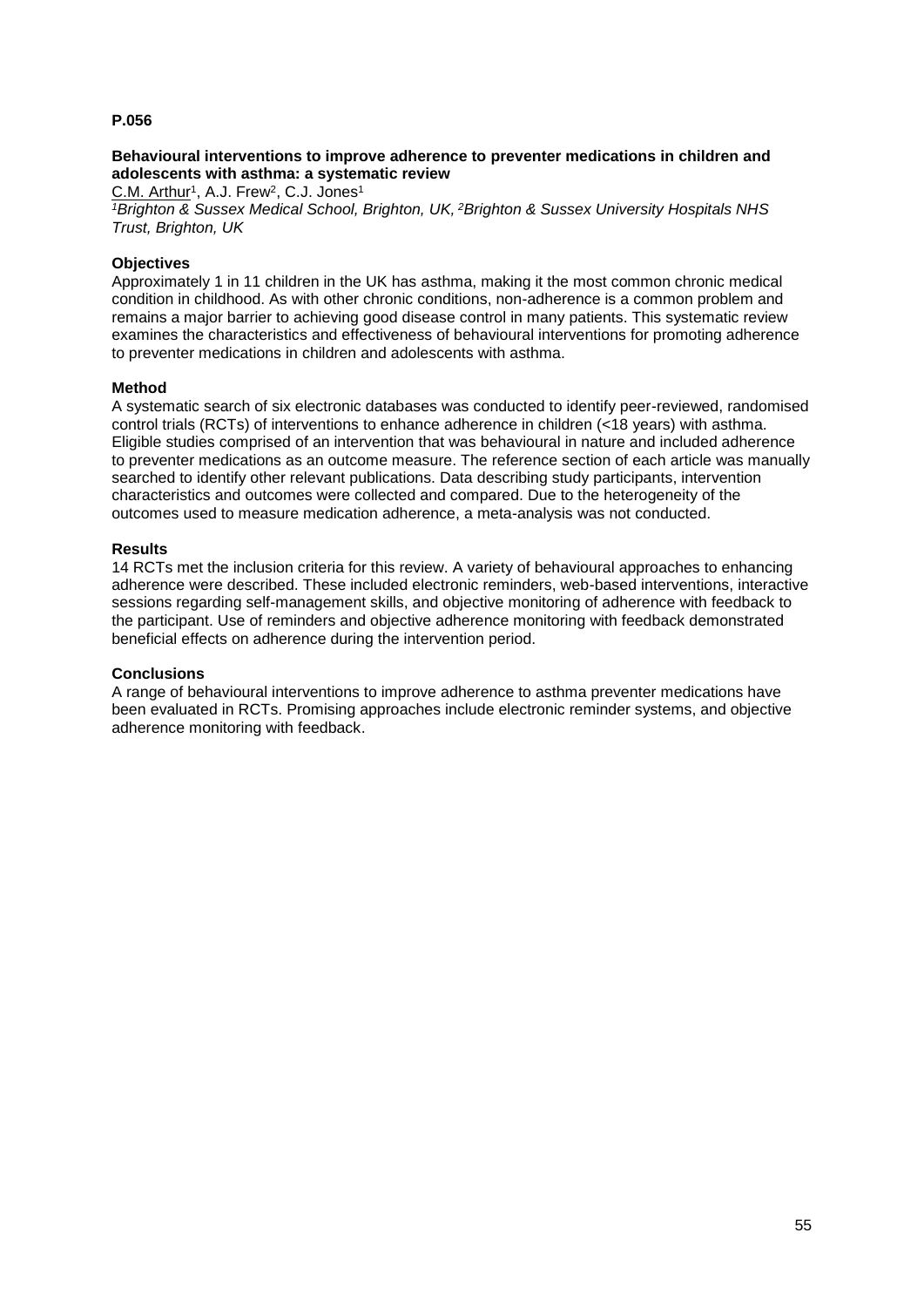## **Quantifying Undetected Allergic Conditions in Kids (QUACK) - prevalence of allergic diseases among the inpatient population of a general paediatric ward**

Antony Aston, Teriola Naiyeju, Claudia Gore *Imperial College NHS Trust, London, UK*

## **Objectives**

Allergic diseases are among the most common UK chronic childhood conditions but there is limited awareness and health service provision for them. We surveyed the in-patient population of a general paediatric ward to establish prevalence of allergic conditions.

### **Method**

A history taking aid was developed (refined from a previous 2010 tool; incorporating validated questionnaire-items for various allergic co-morbidities, constipation standards and reported extraintestinal manifestations of food allergy) to capture basic information about wheeze/asthma, eczema, rhino-conjunctivitis, food allergy, gastrointestinal complaints and their impact on sleep. A prospective survey of inpatients was undertaken at random times during each week over a 10-month period (May 2015 - March 2016). Further data was available from the medical records if required.

### **Results**

A total of 100 patients (median age 5.2 years, range 0.5 - 17.3 years) were included; 65/100 (65%) reported a history of allergic disease and for 20/65 (31%) an allergic condition was the primary reason for admission (3 eczema, 17 wheeze/asthma).

Allergic co-morbidities were varied: 30/65 (46%) asthma/wheeze, 25/65 (39%) rhino-conjunctivitis, 42/65 (65%) eczema, 19/65 (29%) food allergies. Half the patients had more than one allergic condition (17/65 (26%) two conditions, 17/65 (26%) reported ≥3 conditions).

Gastroenterological symptoms were reported by 27/65 (42%). Sleep disturbance due to allergic symptoms was common (30/65 [46%]) and over half experienced difficulty > 1 night per week in past month (17/30 [57%]).

National standards of care (via parental recall) were not met for the management of wheeze/asthma (20/30 [67%]) and eczema (25/42 [60%]) at time of admission.

### **Conclusions**

Allergic conditions are very common and often undertreated among patients being admitted to a general paediatric ward. Secondary diagnoses can remain un-addressed within the busy ward environment, potentially worsening outcomes. The in-patient admission should be considered an opportunity to diagnose and improve allergic disease management/education for patients/families.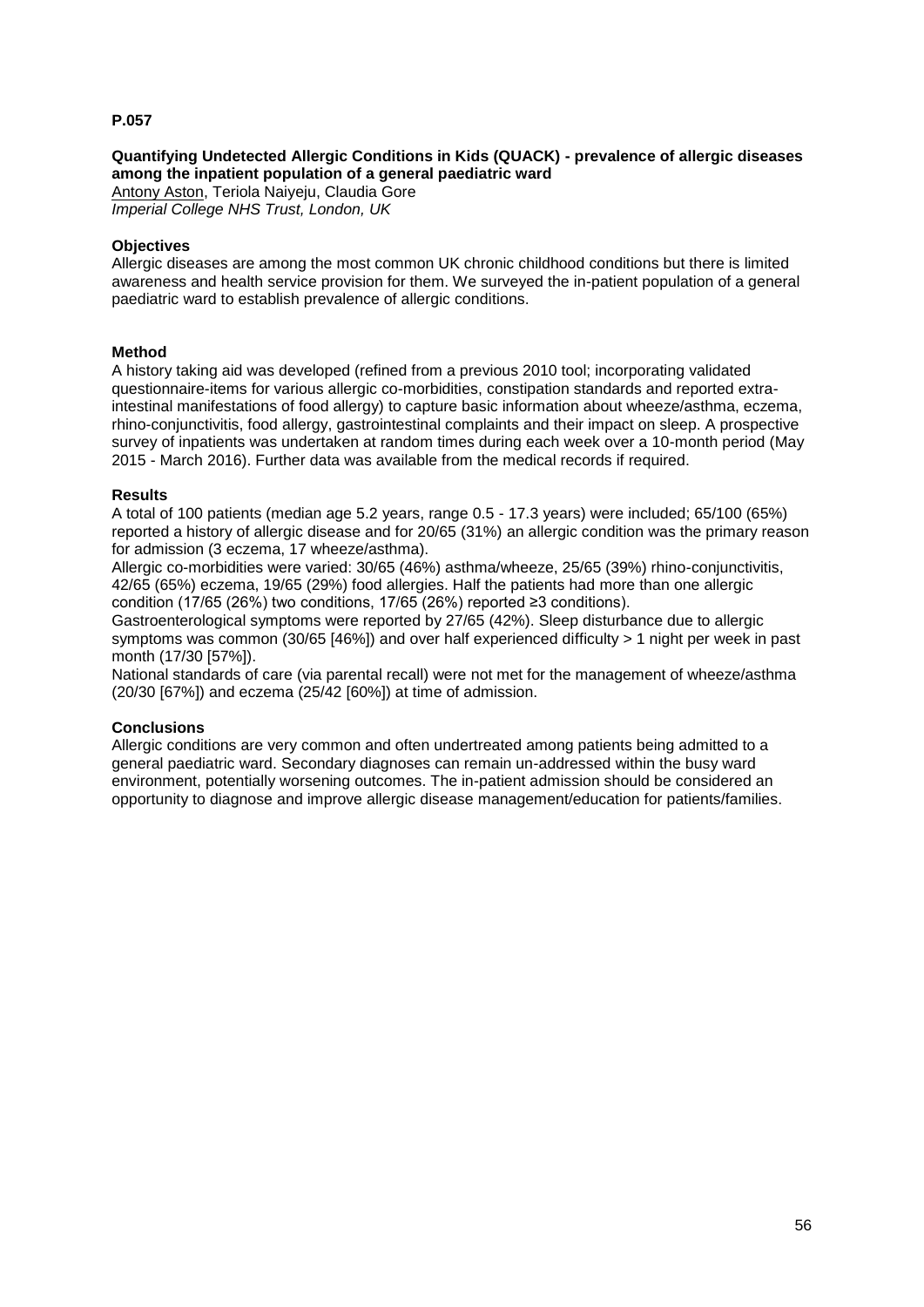### **Effect of a targeted educational package on standards of care for paediatric wheeze in a general paediatrics ward**

Antony Aston, Bethan Tomsett, Sharon Hall, Ariel Tsai *Imperial College NHS Trust, London, UK*

### **Objectives**

Wheeze/asthma exacerbation is a common admission to hospital particularly in winter. The British Thoracic Society and the London Standards for the care of Asthma have specific requirements around care for these patients. Our aim was to measure the impact of a targeted educational package on achieving these standards.

### **Method**

The asthma/wheeze care pathway documentation and patient information was revised and a targeted multidisciplinary education package developed for staff. A baseline audit was conducted (September 2015) and 20 sessions were delivered between December 2015 - February 2016. A retrospective notes and electronic discharge summary survey was conducted (January - February 2016 general paediatric admissions) examining documentation related to standards of care.

### **Results**

51 patients notes and discharge summaries (> 1 year old, admitted with wheeze/asthma exacerbation were included, age range - 1y 2m - 14y 7m, median 3y 7m, IQR 2y 2m - 6y 1m) were reviewed. 25/51 (49%) had had their inhaler technique assessed (vs. 6/41 (15%) previously), 41/51 (80%) were documented as receiving a salbutamol weaning plan (vs. 22/41 (54%) previously), 18/51 (35%) were documented as receiving a wheeze home management plan (vs. 1/41 (2%) previously), 15/51 (29%) had the correct advice regarding seeking GP review in 2 working days (vs. 0/41 previously). Additionally 29/51 (57%) had had possible triggers discussed and 4/9 (44%) of patients aged 7y+ had a peak flow measurement during the admission.

### **Conclusions**

The targeted educational package was introduced to support the revised asthma/wheeze pathway following evidence of poor compliance with the London Asthma Standards. The intervention resulted in substantial improvement, but still not meeting the required standards. This intervention shows promise but training for all staff, along with ongoing monitoring and feedback are essential for embedding the asthma/wheeze pathway.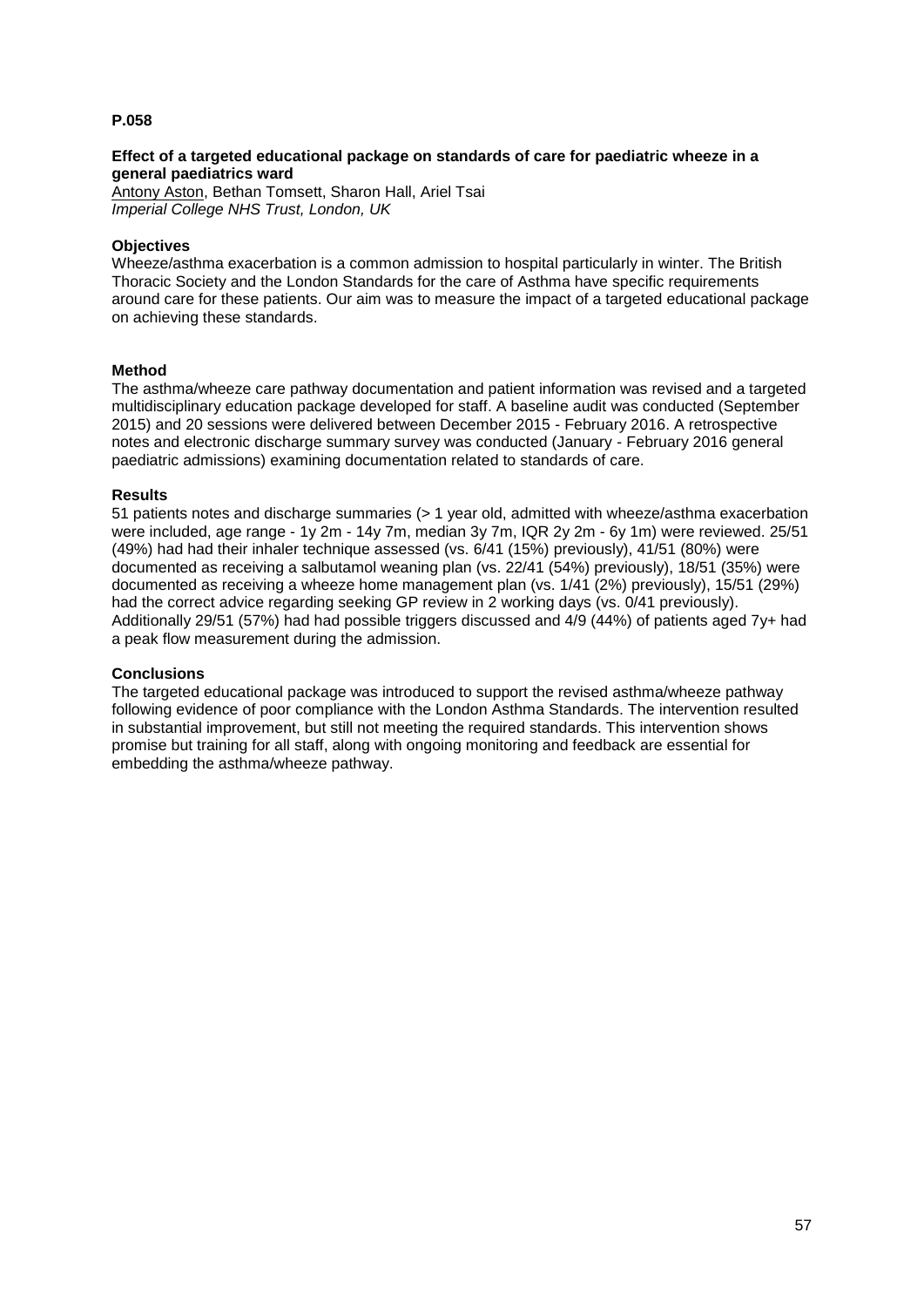# **Health professional confidence assessment following a targeted educational package around standards of care for wheeze/asthma paediatric inpatients**

Antony Aston, Bethan Tomsett, Sharon Hall, Ariel Tsai *Imperial College NHS Trust, London, UK*

## **Objectives**

To establish the current confidence level of health professionals managing paediatric wheezy/asthmatic inpatients on a medical ward, conforming to accepted standards of care and assess the effectiveness of a new educational package in improving this.

## **Method**

Scenario-based training was delivered (small groups/individuals) around practice standards, basic knowledge and documentation. Anonymous confidence questionnaires regarding inhaler technique, patient education and documentation were completed pre- and post- teaching, consisting of 17 questions, to be rated 0 (not confident) - 10 (very confident), with open prompts for personalised comments. Educational materials were also provided on the ward.

# **Results**

48 participants (10 A&E junior doctors, 2 paediatric A&E nurses, 2 paediatric site practitioners (senior co-ordinating nurses), 11 paediatric junior doctors and 25 paediatric nurses/healthcare assistants) were taught in groups in 20 sessions lasting between 35-45 minutes.

Overall mean baseline confidence - 93/170 (55%, SD 32) and subdivided into: inhaler technique 24/50 (48%, SD 9), patient education 48/80 (60%, SD 17) and documentation 21/40 (53%, SD 9). 29 staff provided pre- and post- teaching questionnaires. Mean overall confidence went from 90/170  $(SD = 35)$  to 142/170 (SD = 32) an increase of 31%. Inhaler technique 24/50 (SD = 10) rose by 38% to 43/50 (SD = 10), patient education 47/80 (SD = 19) increased to 67/80 (SD = 15) a rise of 25% and documentation 19/40 (SD = 10) to 32/40 (SD= 9) a 33% improvement. Microsoft Excel paired t-test: overall p value < 0.01 (mean difference 52, SD 25, CI 95% 0 - 106).

21/48 participants requested further teaching in a variety of topics.

# **Conclusions**

Staff had some confidence prior to teaching. The educational package improved confidence in all areas by around 30% and there was a desire for additional teaching. The impact on patient outcomes needs assessment.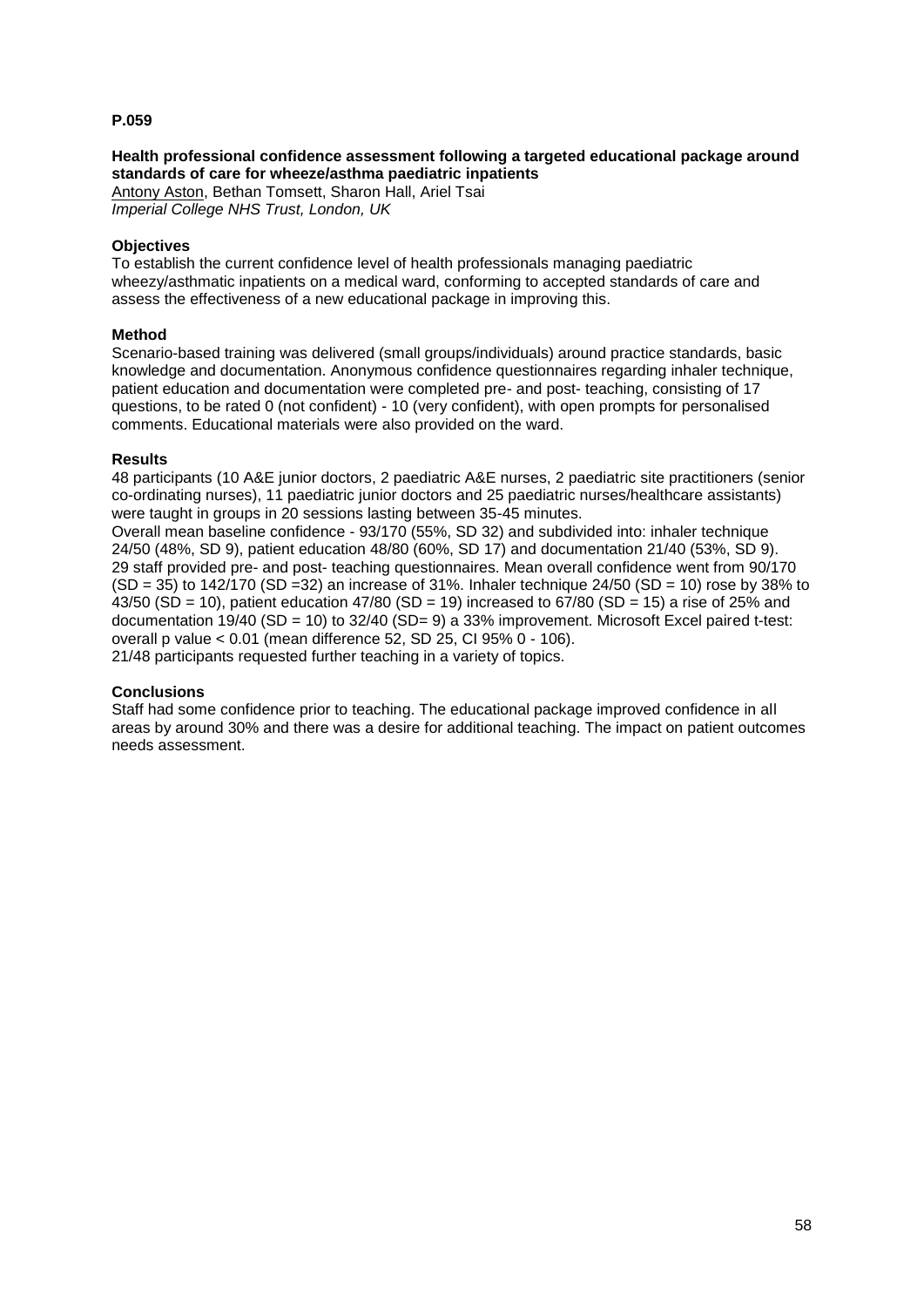## **IgM deficiency associated with raised IgG4 level in a young girl**

Sameer Bahal, William Bermingham, Grant Hayman, Amolak Bansal *St Helier Hospital, Surrey, UK*

### **Case Presentation**

## **Background**

While serum IgM levels can be low in the elderly, isolated IgM deficiency is rare in the young. We report a case of IgM deficiency in a young girl associated with an inexplicably raised IgG4.

### **Case Presentation**

An 11 year old girl was reviewed with a four year history of recurrent episodes of tonsillitis characterised by fever, fatigue and sore throat. She had previously suffered a single episode of impetigo. There was no history of other infections. The patient had eczema but not hay-fever or asthma. There was no clinical indication of IgG4 fibro-proliferative disease.

Her immunoglobulins showed a normal IgG (10.8 g/L) and IgA (2.61 g/L), but a very low IgM (0.145 g/L) The IgG4 level was increased at 3.94g/L (normal 0.1 to 1.3g/L). The other subclasses were normal. Lymphocyte subsets and an autoimmune screen were normal. The HIB Functional antibody tests showed appropriate titres.

### **Discussion**

The aetiology of selective IgM deficiency has yet to be elucidated. It may represent impaired production of IgM B Cells or abnormally increased activity of T Regulatory Cells. The combination of very low IgM and an elevated IgG4 is very unusual. Ideura et al found 22 cases of IgM deficiency in medical literature between 1970 and 2004. One aged 9 reported by Conrad et al in 1991 had bronchitis with rhinitis in association with a raised IgG4. Most patients suffered recurrent infection, especially involving the urinary tract. Yamasaki et al showed patients with IgM deficiency frequently had elevated IgE levels and developed atopic dermatitis as well as Staphylococcal infections of the skin.

### **Conclusions**

Selective IgM deficiency is rare and the relationship with raised Immunoglobulin Classes and Subclasses is unclear. Our patient may develop recurrent infections and monitoring would be required. More work should be carried out to discover the mechanism of this condition.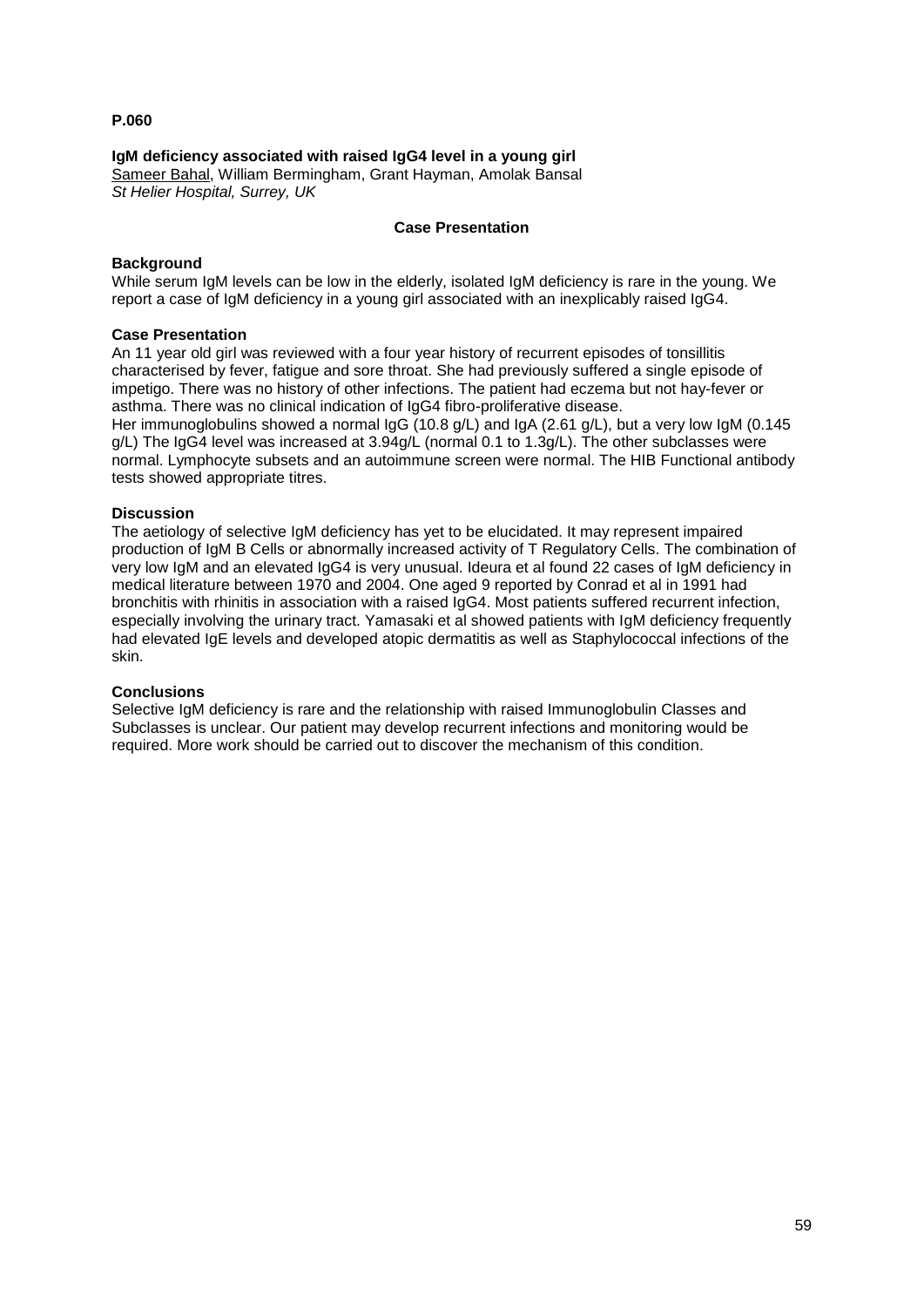# **Experience from a new model of multidisciplinary allergy clinic in a District General Hospital (DGH): an efficient framework of care delivery within paediatric allergy services.**

Tushar Banerjee, John Furness

*County Durham and Darlington Foundation Trust, Darlington, County Durham, UK*

# **Objectives**

- To improve the quality of care and experience for children with complex multi-systemic allergy.
- To reduce the cost and streamline allergy services at DGH level.

# **Method**

This pilot clinic was designed as 'one-stop shop' to deliver multi-level clinical care at a single point of patient contact. Twenty children with complex multi-systemic presentation requiring allergy, gastroenterology, respiratory, dermatology, clinical psychology and dietician input were identified. The professional team included general paediatricians with allergy, gastroenterology & respiratory experience, paediatric dermatologist, allergy & dermatology specialist nurses, dietician and clinical psychologist. The team was led by a paediatrician with allergy interest and patient selection was done by the participating professionals keeping patient benefit as first priority. There was 10 minutes of preclinic strategic discussion to identify the key areas of clinical input and 30-40 minutes of patient/parent-led interdisciplinary clinical consultation. The family had the opportunity to discuss the targeted care plan with the multidisciplinary team in a non-overwhelming clinical environment.

# **Results**

- 1 clinic/3 months (4 clinics/year) without additional allocated funding.
- 19/20 patients (1 DNA) were seen over 12 months.
- The average (Av) duration of each clinic was 250 minutes.
- $\bullet$  1 pilot clinic visit/patient = 7 standard clinic visits/patient.
- $\bullet$  50 minutes/patient in pilot clinic (Av) = 165minutes/patient (total) in standard clinics (Av).
- **•** Efficient clinic space utilisation.
- Reduced administrative & secretarial time.
- Reduced out-patient waiting time.
- More cost-effective.
- $\bullet$  High level of patient satisfaction: The patient satisfaction rating was 5 star (n=17) & 4 star  $(n=2)$ .
- Reduced risk of interdisciplinary miscommunication.
- Enhanced shared learning experience for professionals.

# **Conclusions**

The multidisciplinary 'one-stop clinic' providing joint care at single point of contact at DGH level for complex paediatric allergy is more efficient, cost effective with better patient and parental satisfaction compared to current fragmented model of care delivery for children with complex allergy requiring multi-disciplinary input.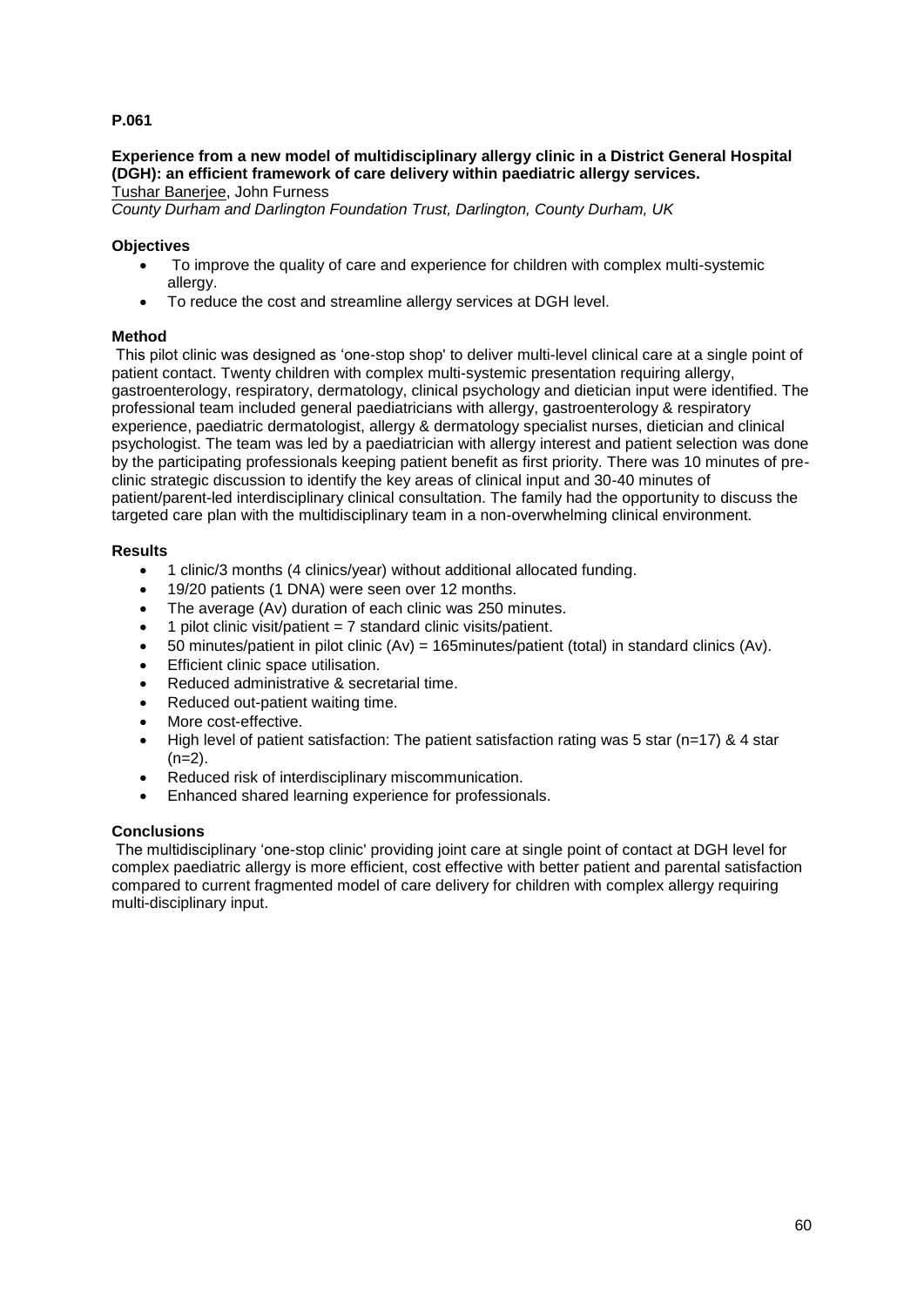## **Safety of paediatric supervised feeds at UCLH**

<u>Jas Bansali,2,</u> Natasha G1,2, Ranu Malhi1,2, Sophia Kallis2, Tracey Bridges2, Leanne Goh<sup>2</sup>, Jonathan Cohen2,1

*<sup>1</sup>University College London, London, UK, <sup>2</sup>University College London Hospital, London, UK*

### **Objectives**

To evaluate the safety of a new supervised feed service (10/6/2015–4/4/2016) at a large London teaching hospital.

### **Method**

Retrospective study of referrals and outcomes of supervised feeds (SF) and appropriateness of referrals by audit against guideline (criteria: skin prick test (SPT) ≤3mm, specific IgE (SpIgE) ≤1kUA/L and in addition for peanut Ara h 2 ≤0.2kUA/L, no previous anaphylaxis, no poorly controlled asthma).

### **Results**

70 SF were conducted (median patient age 3years), of which 15 (21%) failed. 44 tests were to nuts (18 peanut, 17 mixed nuts, 10 individual tree nuts). 15 (34%) SF to nuts met the referral criteria guideline, of which 2 (13%) failed. 29 (66%) did not meet referral criteria, of which 6 (21%) failed. 2 (5%) patients had SPT >3mm; 5 (11%) had SpIgE >1kUA/L (2 identified as low risk on component testing); 18 (41%) did not have a SpIgE measured. 18% of patients without a measured SpIgE failed. This was not significantly different to where it was measured and was within the criteria (failure rate 21%).There was one case of anaphylaxis responding to single dose adrenaline. This patient met the SPT criteria but had not had SpIgE measured.

### **Conclusions**

Supervised feeds offer the opportunity to provide less time consuming testing for food allergy than a formal incremental challenges. Practice varies significantly between centres, with some advocating home introduction if SPT <3 in otherwise low risk patients. Adherence to referral criteria (from an established tertiary SF service), particularly the measurement of SpIgE can be improved. However, despite 41% patients not having SpIgE measured, outcomes in this cohort did not significantly differ from the tertiary centre. The additional benefit of measuring SpIgE over SPT for the specific purpose of risk stratification remains unclear. A multicentre study may provide the answer to this question.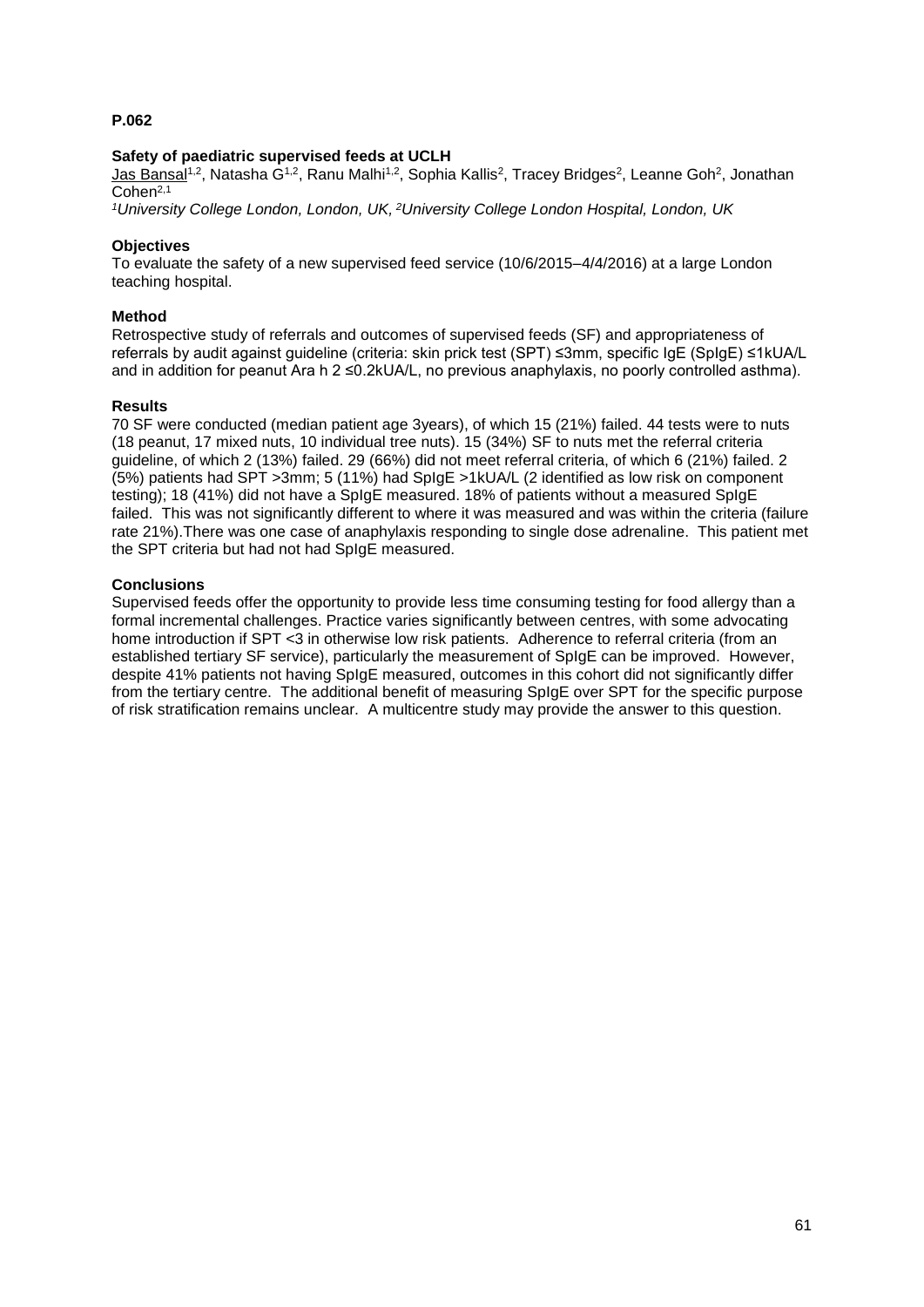### **Paediatric outpatient audit on the management of atopic eczema in children based on NICE guidelines CG57.**

Tracey Bridges, Saika Mazhar, Penny Salt, Leanne Goh *University College London Hospital, London, UK*

## **Objectives**

To determine current clinical practice as measured against NICE standards for the management of atopic eczema in <12s.

### **Method**

Retrospective patient-record review using the NICE audit support tool; also reviewing referral practices of patients at high-risk of allergy and the regular use of sedating antihistamines. Patients presenting with a 'skin condition' to general paediatric clinics (June 2015 - October 2015) were identified, excluding patients >12years and without atopic eczema.

### **Results**

27 patients were identified. Disease severity: 48% mild (13/27); 26% moderate (7/27); and 26% severe (7/27). 100% had emollients. 77% with mild and 100% with moderate-severe eczema had appropriate potency topical corticosteroid (TCS). 1 patient with severe eczema had bandages. No patients had topical calcineurin inhibitors (TCI), phototherapy or systemic treatments. Documentation of quality of life and psychosocial wellbeing (QOLPW) was 44% (12/27). There were 14 dermatology referrals. 75% of patients at risk of food allergy (moderate-severe eczema, <6months) were referred to allergy clinic. 15% had regular sedating antihistamines prescribed.

# **Conclusions**

Emollients and TCS were prescribed appropriate to severity, however staff may be unfamiliar with bandaging and TCI's which were used infrequently. Patient information particularly on recognising/managing infections was sporadic. The quality of documentation varied, particularly that of QOLPW. Dermatology referrals were in line with NICE guidance, however several missed referral opportunities to allergy were identified. Some patients were still being prescribed regular sedating antihistamines, which conflicts with current NICE recommendations. In response to this audit: a local quick reference guide; improved patient information leaflets; and a nurse-led patient/carer education programme are in development. Pre-appointment POEM scoring is being instituted to enhance our assessment of disease severity. In addition regular staff-teaching is being organised. We will continue to audit the service we provide to identify further improvements.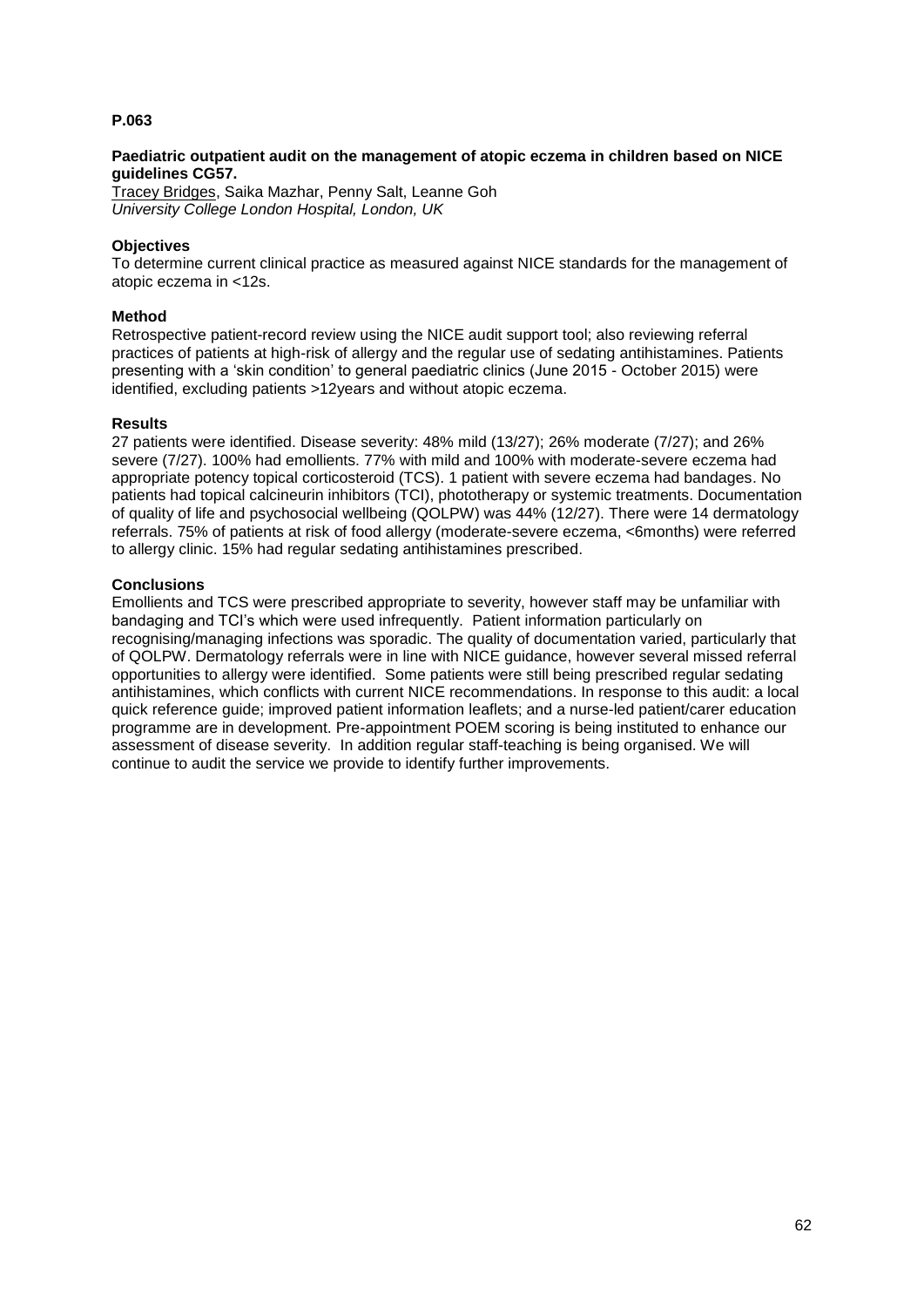# **A regional audit of adrenaline auto-injector training and carriage**

Alex Brightwell<sup>2</sup>, Daniel Gilbert<sup>2</sup>, Sidrah Chaudhry<sup>3</sup>, Eleanor Minshall<sup>1</sup> *<sup>1</sup>Addenbrooke's Hospital, Cambridge, UK, <sup>2</sup>Norfolk and Norwich University Hospital, Norwich, UK, <sup>3</sup>Bedford Hospital, Bedford, UK*

### **Objectives**

NICE quality standards indicate that individuals who are prescribed an adrenaline auto-injector (AAI) should be shown how to use it, should be able to practise using a simulator, and should be given information on how and when to use the device. We audited AAI training, carriage and technique in individuals and families prescribed an AAI.

### **Method**

Individuals (median age 7.5 years;  $n = 39$ ) and their carers who had already been prescribed an AAI were audited during their outpatient appointments in three regional paediatric allergy clinics.

### **Results**

Epipen was the most commonly prescribed device (54%) followed by Jext (41%) and Emerade (10%). Two subjects had more than one type of AAI prescribed to them. Over a quarter of devices (28%) were not available in clinic. Most patients and/or carers (65%) were able to demonstrate the correct use of their AAI and 66% were correctly able to identify those symptoms which would necessitate its use. Only 62% had an allergy action plan available. The vast majority of patients and/or carers who had been trained by an allergy doctor were able to demonstrate correct use of the device (82%) compared to those trained by their GP (75%) or allergy nurse (71%). Those trained within the last 6 months were more likely to demonstrate correct use than those who had been trained more than 6 months previously. One in ten of those prescribed an AAI had never received the appropriate training.

### **Conclusions**

There is a wide variation in AAI training, carriage and competence in the use of prescribed AAIs within our region. This falls short of NICE recommendations. There is a clear need for improved, consistent education for all professionals and urgent strategies are needed to engage young people and families in understanding and minimising the risk of severe allergic reactions.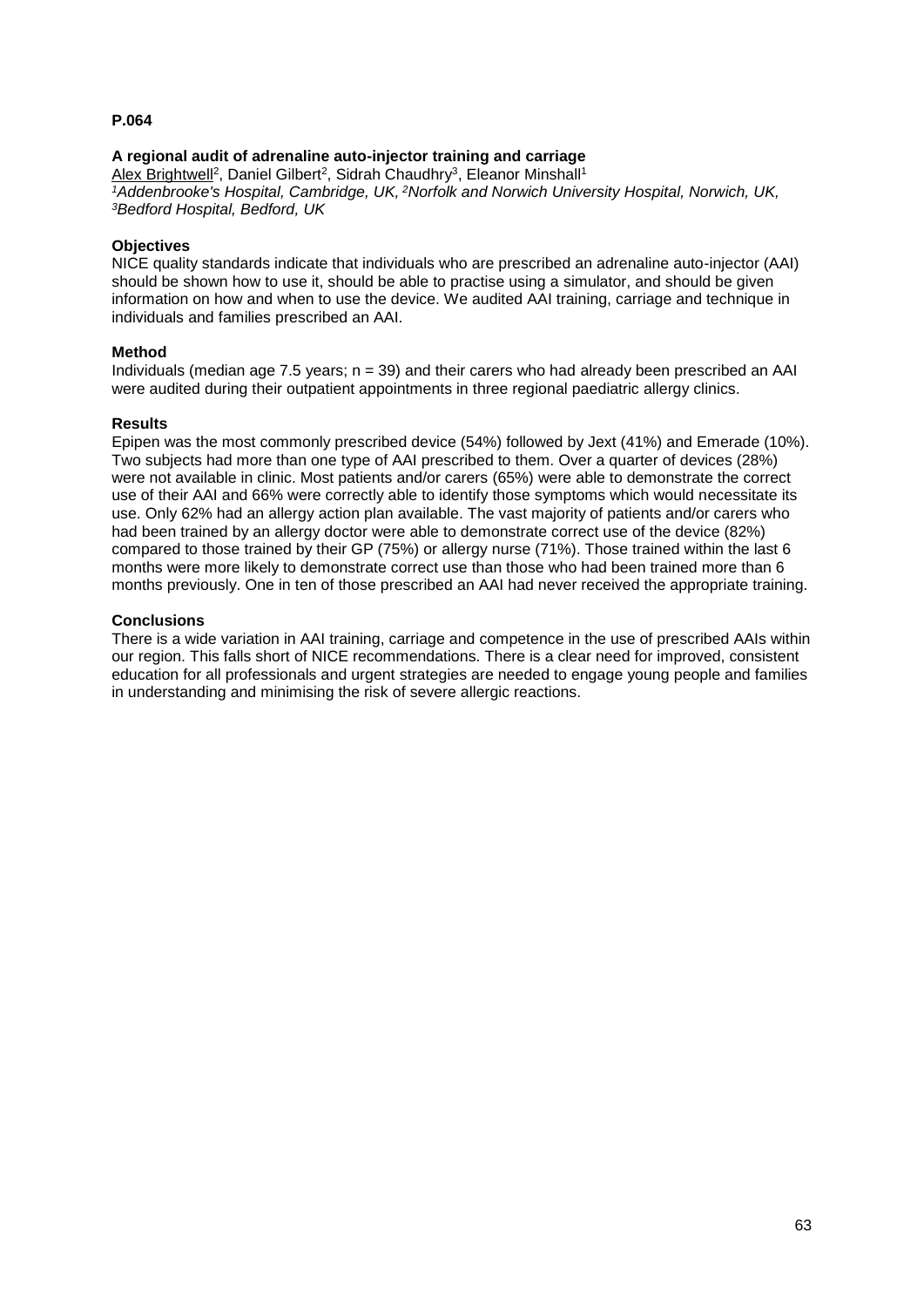## **Identifying true antibiotic allergy in paediatric patients and the role of prick-prick tests prior to drug provocation challenges**

Danielle Britt, Kerrie Kirk, Gary Stiefel, David Luyt *University Hospitals of Leicester, Leicester, UK*

## **Objectives**

Allergy to antibiotics is often misdiagnosed in children as the symptoms of the infection treated are ascribed to the drug. The implications of this are profound both for the individual as it alters future management of infections, and for the community as it potentially increases the risk of antibiotic resistance. We wished to determine the prevalence of confirmed allergy in patients assessed in our service; and whether prick-prick tests prior to challenge were predictive of challenge outcomes.

### **Method**

In the Leicester Children's Allergy service we assess suspected antibiotic allergy with a prick-prick test followed by a supervised oral challenges administering increasing fractionated doses. We prospectively collected data on all oral drug challenges over the eight year period April 2008 to May 2016 (n=241). The data collected included: drug allergy suspected, drug prick-prick test reaction result, age at time of drug challenge, challenge outcome and concurrent allergies.

### **Results**

Of a total of 241 cases of suspected drug allergy 169 were for antibiotic allergy (70%). Antibiotics tested were: amoxicillin (52), cephalexin (6), clarithromycin (1), co-amoxiclav (10), doxycycline (1), erythromycin (16), flucloxacillin (13), penicillin V (68) and trimethoprim (2); 143 (85%) therefore from the penicillin family. The 169 cases of suspected antibiotic allergy equated to 148 patients as some were tested for multiple antibiotic allergies. All patients had negative (0mm) prick-prick tests prior to challenge. Twelve (7%) reacted on oral challenge, all with mild allergic symptoms.

### **Conclusions**

Our review is further evidence that suspected antibiotic allergy in children needs confirmation to prevent over diagnosis and unnecessary avoidance. The value of a prick-prick test prior to challenge is limited as a negative test is not predictive of the challenge outcome. The role of prick testing prior to oral challenge does not appear useful as part of the allergy assessment.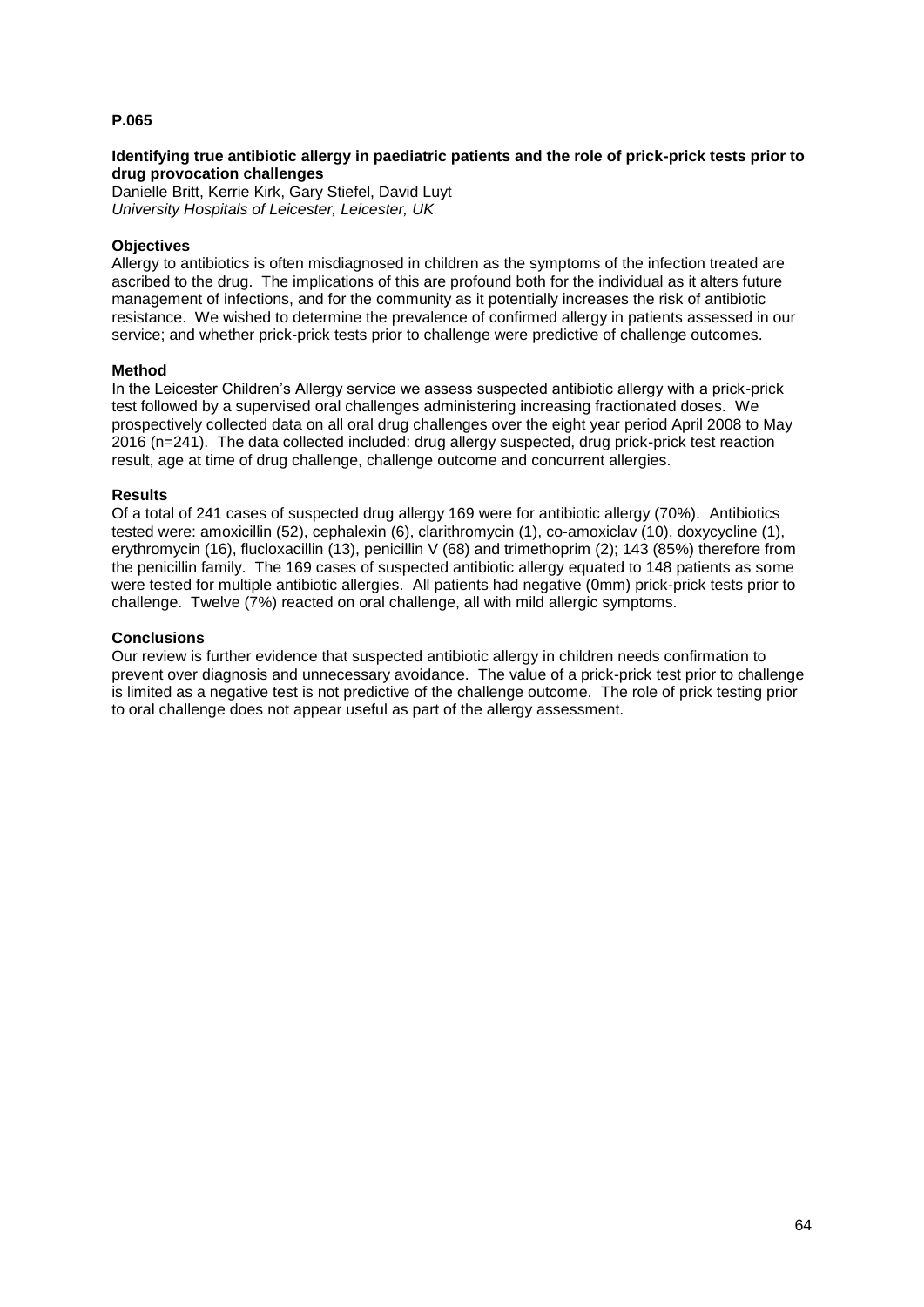**Development of new evidence-based oral food challenge protocols for hospital and home use** Anna Conrad<sup>1</sup>, Ruth Chalmers<sup>2</sup>, Audrey Inegbedion<sup>1</sup>, Rebecca Bhatt<sup>3</sup>, Kate Swan<sup>2</sup>, Robert Boyle<sup>1</sup> *1 Imperial College Healthcare NHS Trust, London, UK, <sup>2</sup>Guys and St Thomas's NHS Trust, London, UK, <sup>3</sup>Harley Street Clinic, London, UK*

# **Objectives**

To develop updated oral food challenge (OFC) dosing schedules for hospital and home use based on published threshold curves for milk, cooked egg and nuts, and PRACTALL consensus report recommendations for other commonly tested foods.

### **Method**

Threshold distribution curves published in the Dutch Study by Blom et al. 2013 were used to determine hospital challenge doses for milk, cooked egg and peanuts. Tree nut doses were calculated to provide an equivalent amount of protein per dose as peanuts. For other foods, recommendations from the PRACTALL consensus report were modified to determine food challenge doses. The number of doses was set at 5 for hospital challenges, and 6-7 for home challenges, based upon a stakeholder analysis of 12 parents, 2 adolescents and 15 clinical staff with direct experience of OFC. Photo boards for home and hospital challenges were created to optimise protocol adherence and dissemination of practice.

### **Results**

Dosing schedules for hospital OFC to cow's milk (0.5ml, 2.5ml, 8ml, 25ml, 120ml), cooked egg (150mg, 900mg, 2.5g, 7g, 30g), and whole peanut (50mg, 150mg, 400mg, 1g, 12g) were developed. Tree nut doses provide equivalent protein per dose to peanut. Dosing schedules for other commonly tested foods used modified PRACTALL dosing (20mg, 100mg, 300mg, 1000mg and 3000mg food protein). Similar home challenge schedules were developed using 6-7 doses.

### **Conclusions**

We propose new dosing schedules for OFC, based on published eliciting doses for milk, cooked egg and nuts, and PRACTALL recommendations for all other foods, incorporating the preferences expressed by both patients and staff.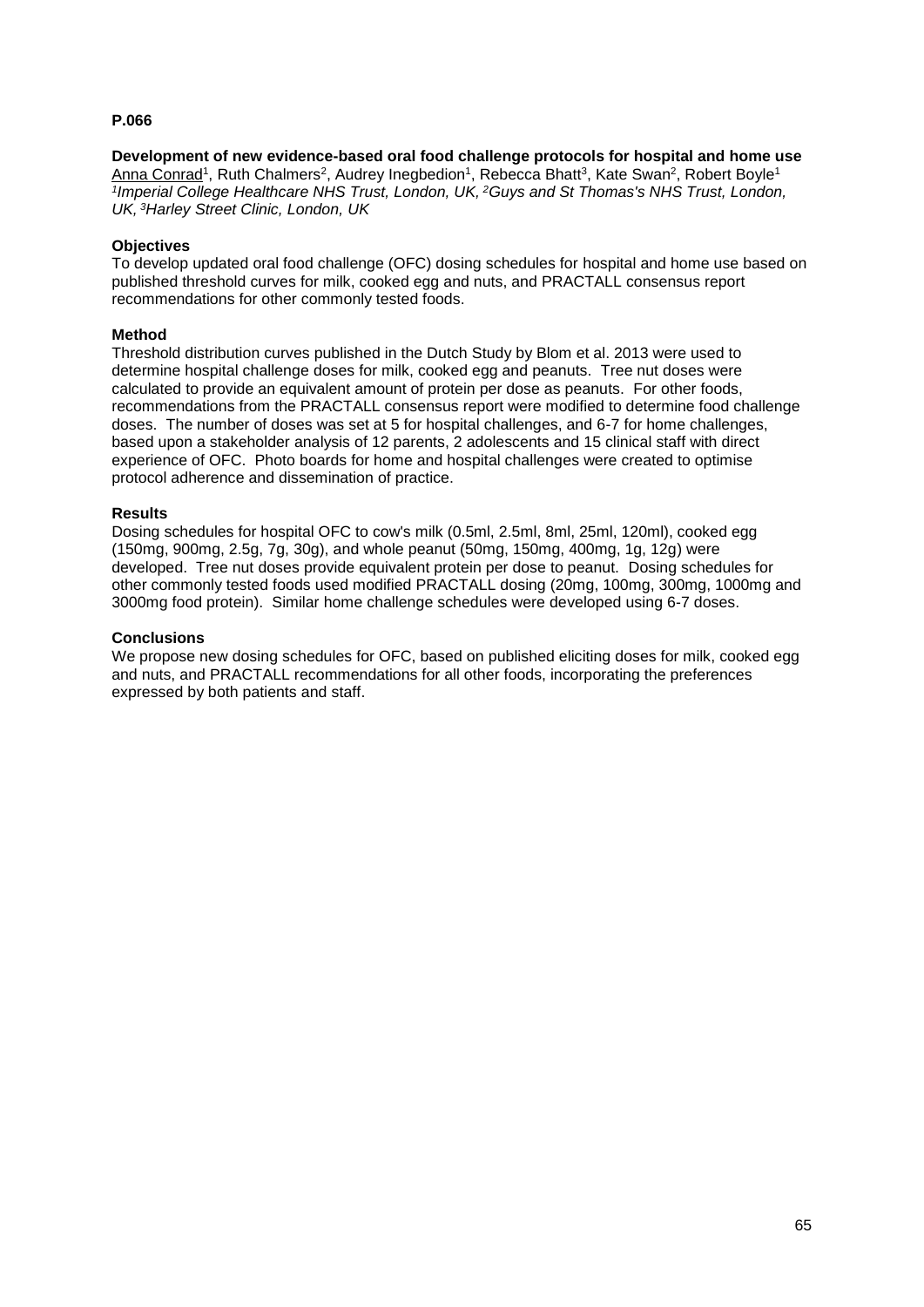## **A randomised controlled trial of education for adolescents at risk of nut-related anaphylaxis (ERA study) - 3 year follow up.**

Neil Davidson<sup>1,2</sup>, John Vines<sup>1</sup>, Katie Britain<sup>1</sup>, Elaine McColl<sup>1</sup>, Patrick Olivier<sup>1</sup>, Gillian Vance<sup>1,2</sup> *<sup>1</sup>Newcastle University, Newcastle upon Tyne, UK, <sup>2</sup>Newcastle upon Tyne Hospitals NHS Foundation Trust, Newcastle upon Tyne, UK*

# **Objectives**

Food allergic patients rely on effective self-care to minimise anaphylaxis risk. Adolescent patients have particular educational needs, though literature on best means of educational delivery is limited. We carried out a randomised controlled trial of a novel educational package for nut allergic adolescents. Survey data at 36 month follow up are presented.

# **Method**

The intervention constituted a face-to-face group education session and a smartphone application, both using videos of simulated anaphylaxis scenarios. Controls received standard clinic education. This package's effectiveness is being examined using a mixed methods approach. Questionnaire data with free text responses were gathered at 36 months. Questions included reaction frequency, autoinjector carriage and confidence in management.

### **Results**

Full survey analysis is pending. To date we have 31/70 (44%) responses (13 interventions, 14 males, 14-19 years, mean 16.4 years). Participants with peanut allergy (32%) or peanut and tree nut allergies (39%) tended to avoid all nuts (77%). Fewer tree nut allergic participants (29%) avoided all nuts (33%, p=0.02) and avoided triggering nuts only. Similar numbers had no inadvertent reactions in the previous year (54% interventions, 61% controls, p=0.69). Intervention participants reported carrying auto-injectors "always" (69%) or "often" (31%), compared with 44% controls "always" and 17% "occasionally" carrying them. Reasons given for non-carriage included forgetting to take auto-injector or thinking it was not necessary to carry it. More intervention participants were "very confident" in anaphylactic reaction management (31% vs 6% controls, p=0.06). Similar numbers felt they had friends who could use an auto-injector for them in the event of a severe reaction (62% interventions, 72% controls, p=0.53). P values Chi-squared.

# **Conclusions**

Pending full data set, novel education targeting adolescents at risk of anaphylaxis has benefits for self-care skills at 3 years. Further qualitative data will help understand the impact of the intervention and how this could be improved.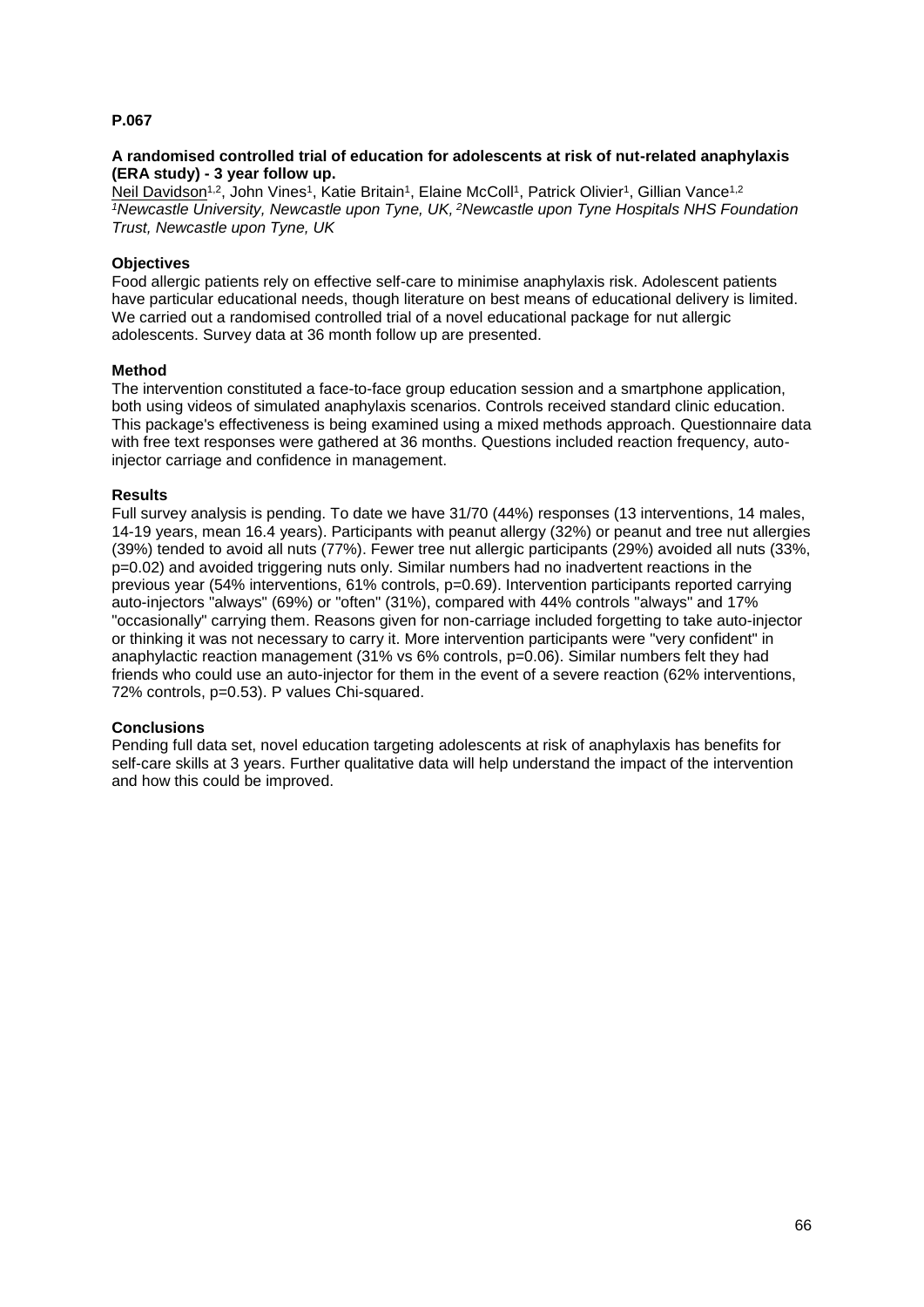## **Do patients need two auto adrenaline injectors with them at all times?**

Melanie Davies, Ashira Simmons, Susan Leech, Nicola Brathwaite *Kings College Hospital, London, UK*

## **Objectives**

To evaluate if patients need two AAI available as emergency treatment during anaphylaxis.

### **Method**

140 children who attended a paediatric allergy clinic consultation were audited between November 2015 and March 2016 and identified with having an AAI. Data collected included why they had an AAI, if it ever had to be used to treat anaphylaxis and if a second one was required.

### **Results**

134/140 children audited (96%) had an AAI prescribed for food induced anaphylaxis, whilst 6/140 (4%) were for venom, latex or idiopathic anaphylaxis. 11/140 (8%) of those patients were newly prescribed during clinic, and therefore were excluded from further analysis.

110/129 (85%) patients reported not needing to use their AAI since being prescribed. 19/129 (15%) patients reported needing an AAI once to treat anaphylaxis either in the community or hospital with one patient using it accidentally due to lack of understanding.

2/19 (10%) of patients who had used an AAI, reported needing two or more AAI to manage anaphylaxis.

The 1st patient needed to use two AAI at home after accidental exposure to milk, 2 years after AAI first prescribed. The 2nd needed two or more AAI to manage anaphylaxis on 3 separate occasions after exposure to latex, although some doses were given in hospital.

# **Conclusions**

Majority of patients with an AAI reported never using it. Of those who used an AAI, the majority needed a single dose only. For most a single AAI is sufficient for self-administration during a reaction; however this decision should be based on individual clinical risk assessment.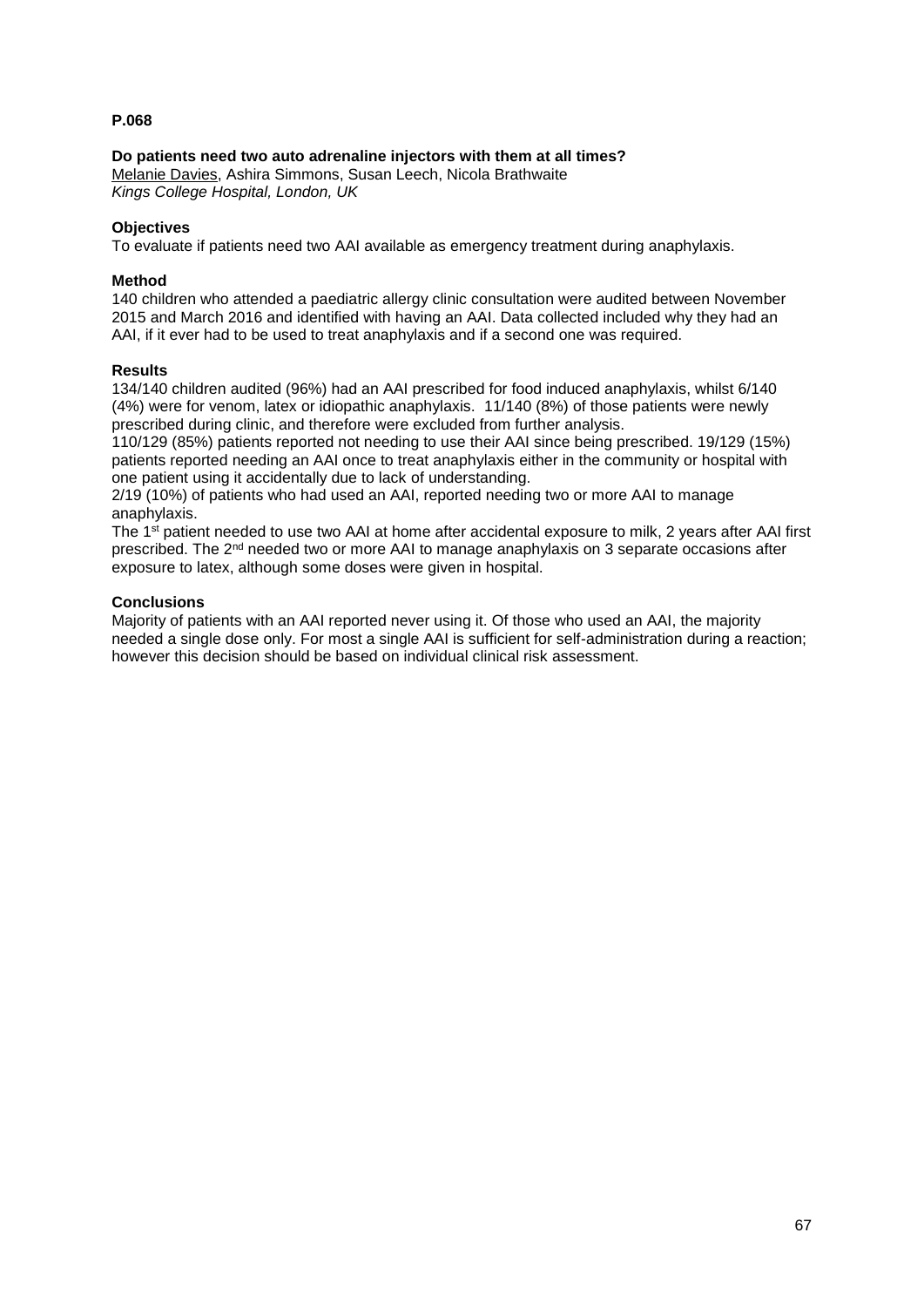### **Impact of in-hospital food challenges on health-related quality of life in children with peanut allergy - are we causing harm?**

Sophie Dawe<sup>1</sup>, Nandinee Patel<sup>2</sup>, Sarah Lindsley<sup>2</sup>, Audrey DunnGalvin<sup>3</sup>, Marta Vazquez-Ortiz<sup>2</sup>, Paul Turner<sup>2</sup>

<sup>1</sup>St George's University of London, London, UK, <sup>2</sup> Imperial College London, London, UK, <sup>3</sup>University of *Cork, Cork, UK*

## **Objectives**

Living with a food allergy has a significant adverse impact on health-related quality of life (HRQL) for both children and their parents/carers. Undergoing a food challenge (FC) under medical supervision improves HRQL, even if the reaction is positive. We assessed changes in HRQL in a cohort of peanut-allergic children undergoing FC to peanut, and their parents, to evaluate how the severity of reaction might impact upon this.

## **Method**

Children taking part in an oral desensitisation trial for peanut allergy (BOPI Study, ClinicalTrials.gov Identifier: NCT02149719) underwent double-blind placebo controlled FC to peanut. Validated questionnaires (FAQLQ, FAIM, Self-Efficacy) prior to, and at least 1 week after FC. Reaction severity was graded using a scoring system based on international PractALL consensus criteria. Local ethical and regulatory approval was granted, and informed consent was obtained.

### **Results**

Data from 30 children (age range: 8-16yrs) and their parents were included in the analysis. Children reported improved HRQL measures and self-efficacy (p<0.05) while parents reported improved HRQL in themselves (FAQLQ-PB) (p<0.05) but not in their assessment of their child. There was a trend towards improved HRQL measures with severity of reaction, but this did not reach statistical significance. Of note, there was significant discordance between changes in HRQL measures reported by children compared to their parents.

### **Conclusions**

FC in general resulted in improved HRQL measures, but there was significant discordance between these measures as reported by the young person themselves compared to their parent. Reassuringly, there was no evidence to suggest that HRQL is adversely affected by those experiencing more severe reactions.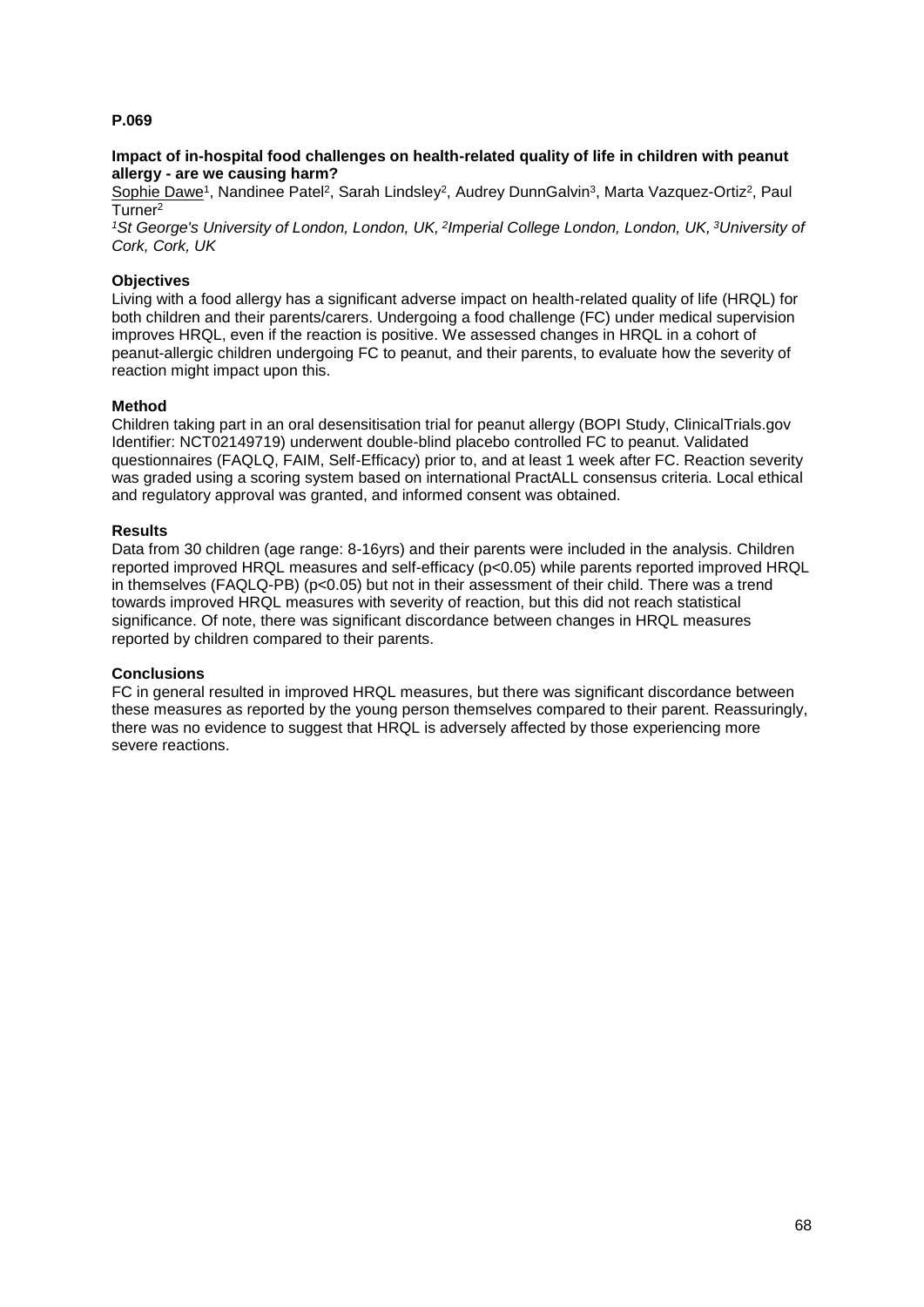## **Survey on the management of severe allergic rhinitis in paediatric allergy clinics in the United Kingdom**

Daniela Diacono *Royal Manchester Children's Hospital, Manchester, UK*

### **Objectives**

Allergic rhinitis (AR) affects 18% of children in the United Kingdom. Several guidelines exist that describe the different treatment options available. However, there is limited guidance on how these medications should be combined for the best clinical benefit. Immunotherapy is recommended when insufficient control is achieved.

This aim of this survey was to explore prescribing preferences, and prescribers' thresholds for commencement of immunotherapy in paediatric allergy clinics in the United Kingdom.

### **Method**

Paediatric allergists, general paediatricians with an interest in allergy, trainees in paediatric allergy and allergy specialist nurses were contacted via email and asked to complete a questionnaire on their prescribing practice.

### **Results**

Sixty two professionals submitted a completed questionnaire. 50% worked in a centre that offered immunotherapy. The two most common first line medications for treatment of AR were an oral antihistamine and/or a nasal steroid spray. 21% chose montelukast as their next add-on medication. 27.4% would switch medications rather than add on a third. 30.6% would offer immunotherapy if control is not achieved with two medications. 41.9% would add a third medication if symptom control was not achieved. 14.5% would commence a fourth medication before considering immunotherapy. Nasal saline douching is prescribed only in a minority of cases. Centres not offering immunotherapy reported difficulty with funding immunotherapy and accessibility to centres that offer immunotherapy.

### **Conclusions**

The results of this survey demonstrate that there is a wide variation in prescribing practices for AR in paediatric allergy clinics in the United Kingdom. National guidelines should include recommendations for an evidence-based approach to combination treatments as this would maximise benefit from conventional treatments, and standardise criteria for commencement of immunotherapy.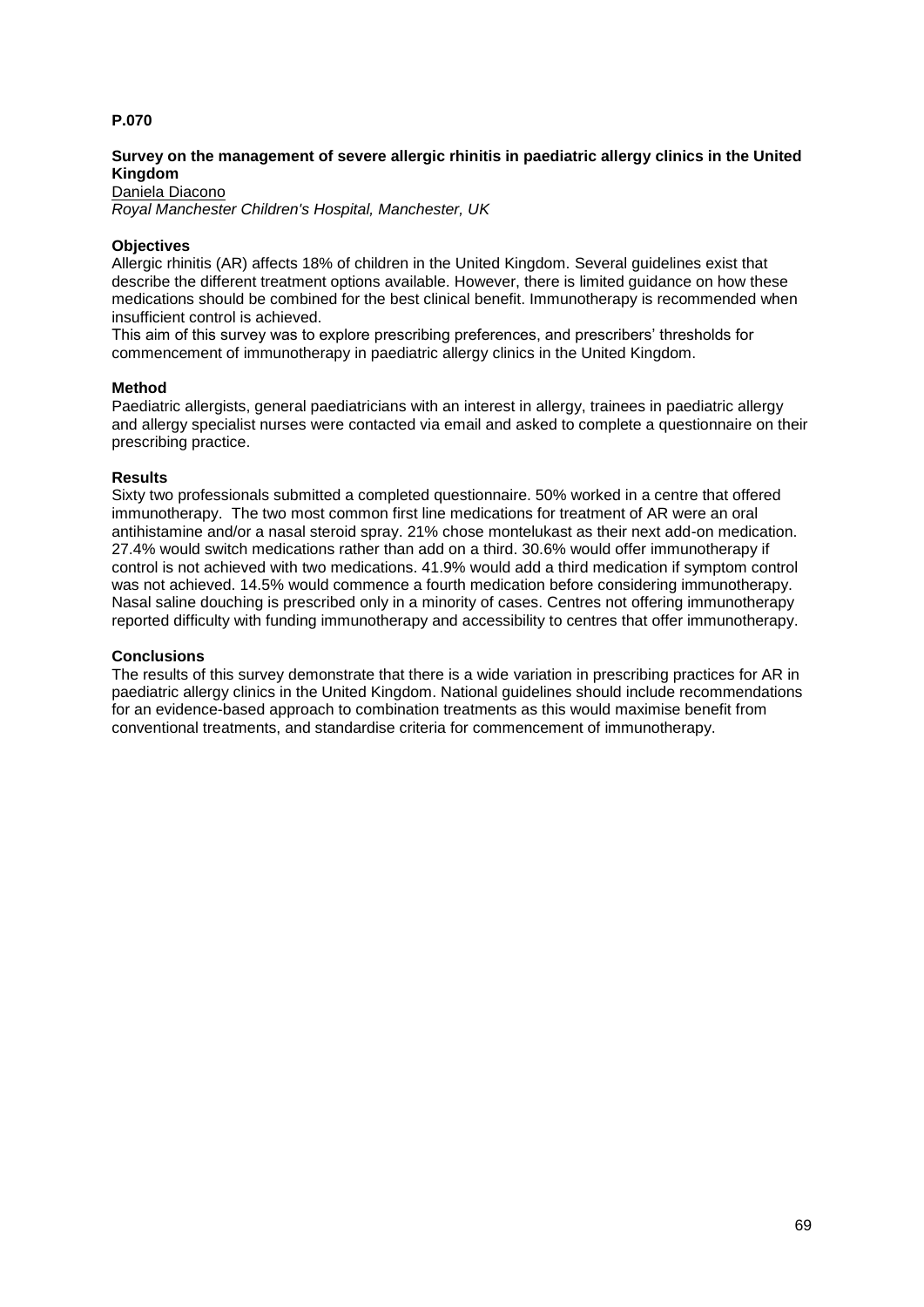# **Estimation and recording of reported drug allergy information in a specialist children's hospital and primary care**

Maria Digby<sup>2</sup>, Bethany Mitchell<sup>2</sup>, Nicola Jay<sup>1</sup>

*<sup>1</sup>Sheffield Children's Hospital, Sheffield, UK, <sup>2</sup>University of Sheffield Medical School, Sheffield, UK*

## **Objectives**

Paediatric patients commonly receive drugs whilst in hospital and it is known that being labelled with a drug allergy can prolong stay and increase morbidity and mortality. We aimed to evaluate how many children were said to have a drug allergy during their stay in a specialist children's hospital and whether the information was appropriately recorded in the notes and by the primary care team after discharge.

### **Method**

A two-week period was chosen to investigate the above question. Proforma's were placed on all wards for the data collection. All staff were informed weekly before and during the data collection exercise via the staff communications bulletin as well as daily visits to the wards during the two-week collection period. A month post discharge, we wrote to the GP's asking them if they had prior knowledge of the DA or had recorded it since the last admission.

### **Results**

24 children were reported to have a DA of which the majority were antibiotic related (10), opiate (4), NSAID (2) or immunosuppressant's (2). We managed to evaluate 16 sets of notes after discharge of which only 3 had a medic alert sticker and an alert chart in the front of the notes. The remaining 13 had neither. Only one patient had suitable alternative drugs suggested on the alert chart. We received information from 18 GP's (75%) of whom 5 had prior knowledge of the DA.

### **Conclusions**

Reported DA is not uncommon, however it is poorly recorded in the notes and there is infrequent clarification of alternative antibiotics to use. Only one child was known to the allergy service. Transfer of the information to primary care was poor.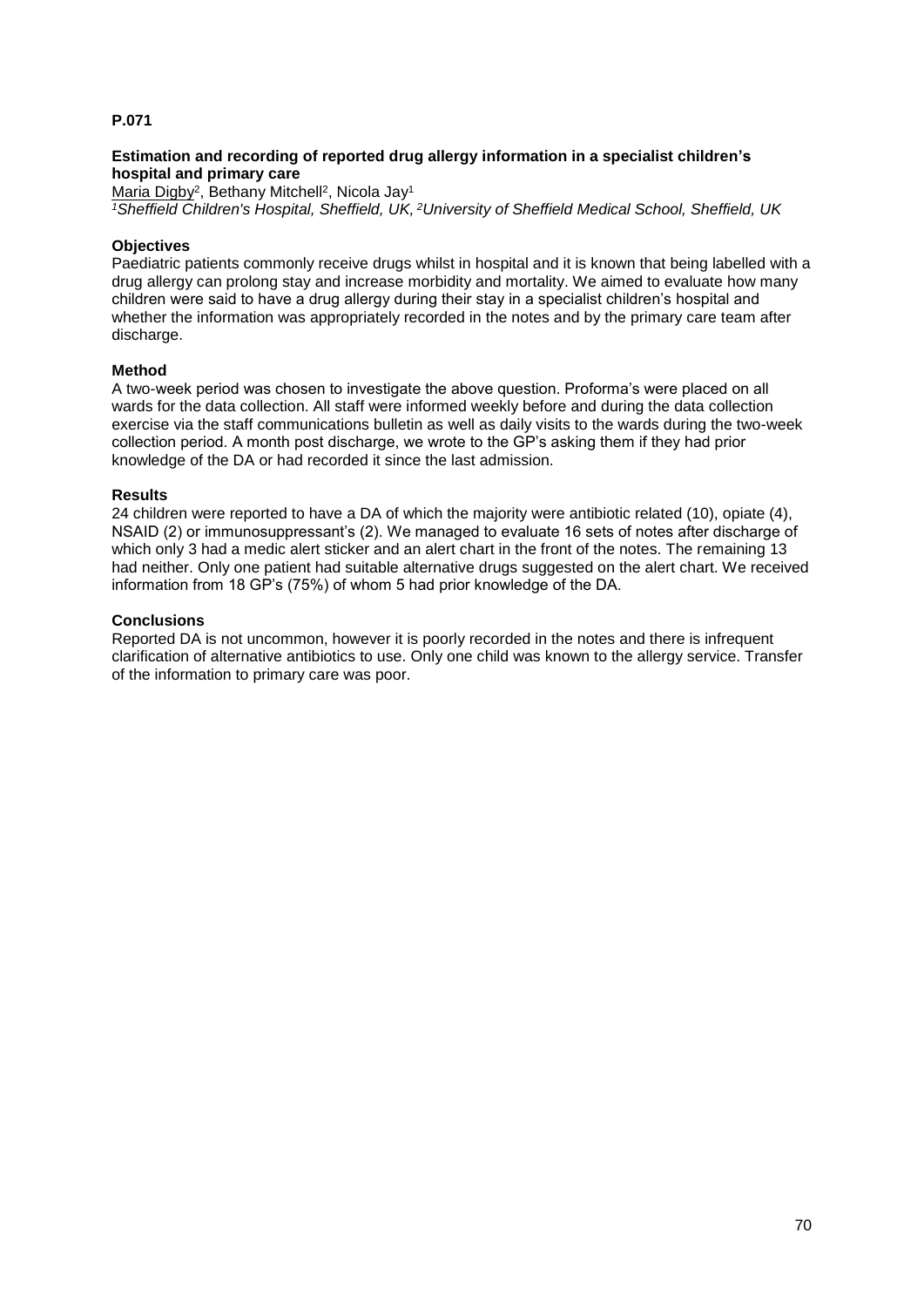**Home measurement of sleep disturbances in children with multisystem allergic disease**  James DiPasquale<sup>2,1</sup>, Robin Gore<sup>3</sup>, Colin Sullivan<sup>3</sup>, Parviz Habibi<sup>2,1</sup>, <u>Claudia Gore<sup>2,1</sup></u> *1 Imperial College Healthcare NHS Trust, London, UK, <sup>2</sup> Imperial College, London, UK, <sup>3</sup>University of Sydney, Sydney, Australia, <sup>4</sup>Addenbrookes Hospital, Cambridge, UK*

## **Objectives**

Allergic conditions such as eczema, asthma and rhinitis are associated with poor sleepquality/unrefreshing sleep. Patients often report nocturnal coughing, wheezing and scratching but these signs are never quantified because conventional methods of sleep measurement are unable to detect them (e.g., polysomnography).

Our investigational device (Sonomat, *Sonomedical*, Australia) is a thin mattress overlay with built-in vibration sensors. It records breathing sounds and body movement and has been validated for detecting snoring and apnoea. It also captures wheeze, coughs and scratching. It has no attached sensors and is suitable for long-term recording at home.

## **Method**

Three children with severe allergic disease (eczema, asthma, perennial allergic rhinoconjunctivitis with seasonal exacerbation, food allergies) were assessed for one week at home. Day 1 and Day 7 included physical examinations and disease-specific quality-of-life measures for eczema, asthma, rhinitis and SCORAD index. Sleep-related events were recorded on up to seven consecutive nights using the investigational device.

## **Results**

All overnight parameters showed night-to-night variability. Scratching was detected in all children, on all nights, and ranged from 2% to 9% of analysed time. The number of scratch-episodes ranged from 43 to 121 episodes per night (average 60/night).

Snoring occurred on almost all nights and persisted for up to 28% of time. Previously-undiagnosed Obstructive Sleep Apnoea was detected in one child. Wheezing and coughing were detected in two children, and occurred on most nights.

All pathological events were associated with sleep-disruption; body movement time was persistently elevated (range: 10-23% of time).

Subjective reports did not consistently correlate with sleep-study findings.

## **Conclusions**

Home-based monitoring demonstrates night-to-night variability in nocturnal pathological events. Objectively-measured sleep disturbances are frequent, and exceed subjectively reported events. Monitoring respiratory and movement signs over multiple nights at home can reveal the presence of obstructive sleep apnoea, problem snoring and wheeze, which may otherwise go undetected.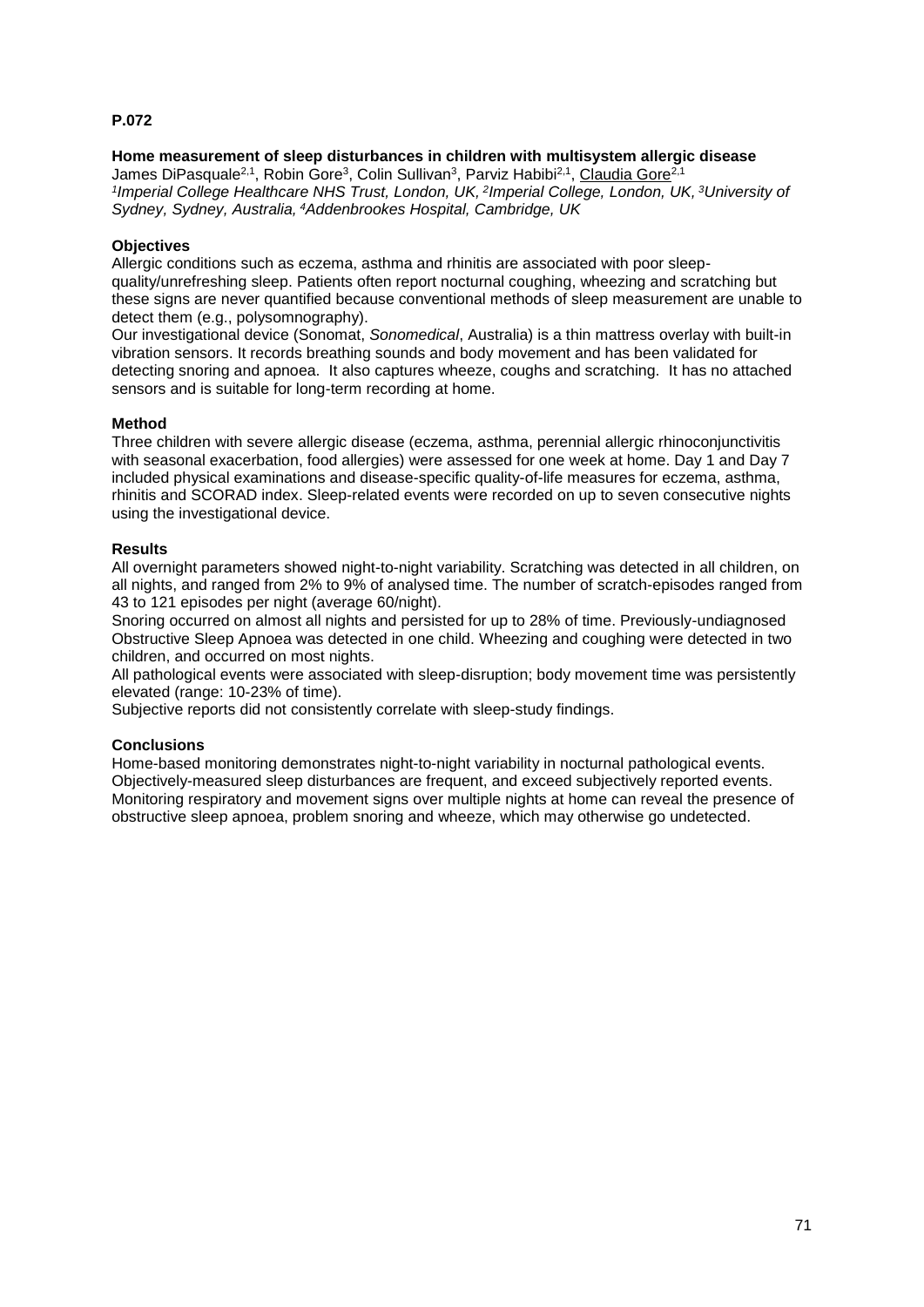## **Parent experiences of paediatric allergy pathways in the West Midlands region of the United Kingdom: a qualitative study**

<u>Lavanya Diwakar</u>1, Carole Cummins1, Lynette Williams<sup>2</sup>, Helen Sansom<sup>3</sup>, Caroline Kerrigan<sup>3</sup>, Martyn Rees<sup>2</sup>, Scott Hackett<sup>3</sup>, Richard Lilford<sup>4</sup>, Tracy Roberts<sup>1</sup>

*<sup>1</sup>University of Birmingham, Birmingham, UK, <sup>2</sup>Royal Shrewsbury and Telford hospitals NHS Trust, Shrewsbury, UK, <sup>3</sup>Heartlands Hospital NHS Trust, Birmingham, UK, <sup>4</sup>University of Warwick, Coventry, UK*

## **Objectives**

To understand parent experiences with accessing paediatric allergy services for their children in the West Midlands.

## **Method**

We are carrying out in-depth, semi-structured interviews of parents purposively selected from two separate NHS Paediatric allergy clinics. All interviews are being audio-taped and fully-transcribed. Analysis is by framework approach facilitated by the NVivo software. Themes are being identified and alternate theories for findings will be sought using peer panels and literature searches. Interviews will be carried out until data saturation is achieved.

## **Results**

Preliminary analysis of 14 completed interviews has revealed a few emerging themes. Access to primary care services was variable with some parents expressing frustration at delays in obtaining appointments. Some of the parents felt aggrieved that their 'gut reactions' regarding the wellbeing of their child were often disregarded by GPs. This made the parents feel frustrated and often helpless with regards to accessing care.

*"I'd come out sometimes and I'd be so frustrated because I felt like, 'You weren't listening'. They just wouldn't listen to me. It was as if - you know, 'You're just an overreacting mom'." (P6)*

"….*there are times when you come out of there and don't feel any wiser and feel that it was just a waste of time." (P11)*

Many parents faced problems obtaining appointments with GPs, and some parents faced frustrating delays with referral. Most of our interviewees found specialist clinics satisfactory, although some expressed discontentment over the usefulness of the consultation and follow-up processes.

## **Conclusions**

Parents experience considerable variation with regards to access, knowledge and attitude of GPs in the WM region for children with allergies. Experiences with secondary care were largely favourable. In general, parents greatly valued being listened to and taken seriously by their clinicians.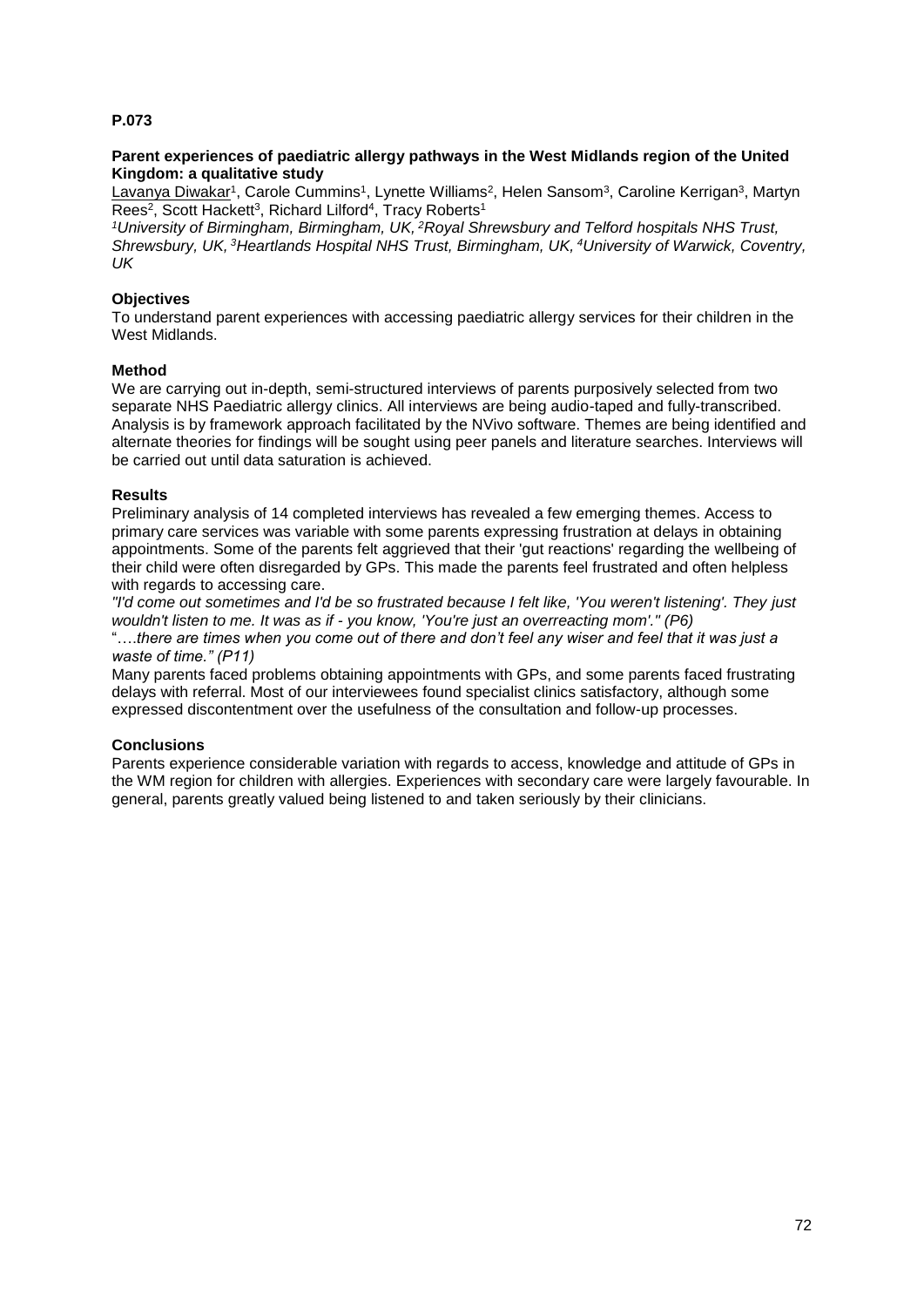## **Incidence trends for allergic rhinitis, conjunctivitis and food allergy amongst children in the UK**

<u>Lavanya Diwakar</u>1, Ronan Ryan1, Carole Cummins1, Tom Marshall1, Richard Lilford<sup>2</sup>, Tracy Roberts<sup>1</sup> *<sup>1</sup>University of Birmingham, Birmingham, UK, <sup>2</sup>University of Warwick, Coventry, UK*

## **Objectives**

To estimate incidence rates of primary care physician (PCP) diagnosed allergic rhinitis (AR), allergic conjunctivitis (AC) and Food allergy (FA) amongst UK children aged 0-17 years between 2000-2013.

### **Method**

Using data from practices contributing to the Health Improvement Network (THIN) database, we identified individuals aged 0-17 years registered between 2000 and 2013 in practices contributing to THIN. Using specific Read codes, we identified individuals diagnosed with AR, AC and FA respectively for the first time. Incidence rates (IR) were estimated by dividing the total number of incident cases by the total person-years at risk for each year. Analysis was carried out using Stata 12® and Microsoft Excel 2010®.

## **Results**

There were a total of 1.06 million registered UK children under the age of 17 between 2000 and 2013 providing 5.8 million person years of follow-up data. A total of 5,669 children were diagnosed with AR; 12,919 children with AC and 5996 children with FA respectively. The overall incidence rates were 0.98 (95% CI 0.95-1.0), 2.24 (95% CI 2.2-2.3), 1.03 (95% CI 1.01-1.06) respectively for AR, AC and FA. There was no significant change in the incidence rates of AR and AC over the study period whereas there was a small decrease in the incidence of food allergy (p value for trend =0.045). Peak incidence for AR and AC were seen in children > 5 years of age whereas FA incidence peaked at age ≤ 2 years. Boys had higher rates of AR, AC and FA under the age of 10 years compared with girls.

## **Conclusions**

The incidence rates for PCP diagnosed AR, AC and FA have not increased amongst UK children during the period 2000-2013. Age of peak incidence varied for each of these conditions. Boys under age 10 years were more likely to be diagnosed with these allergies compared with girls.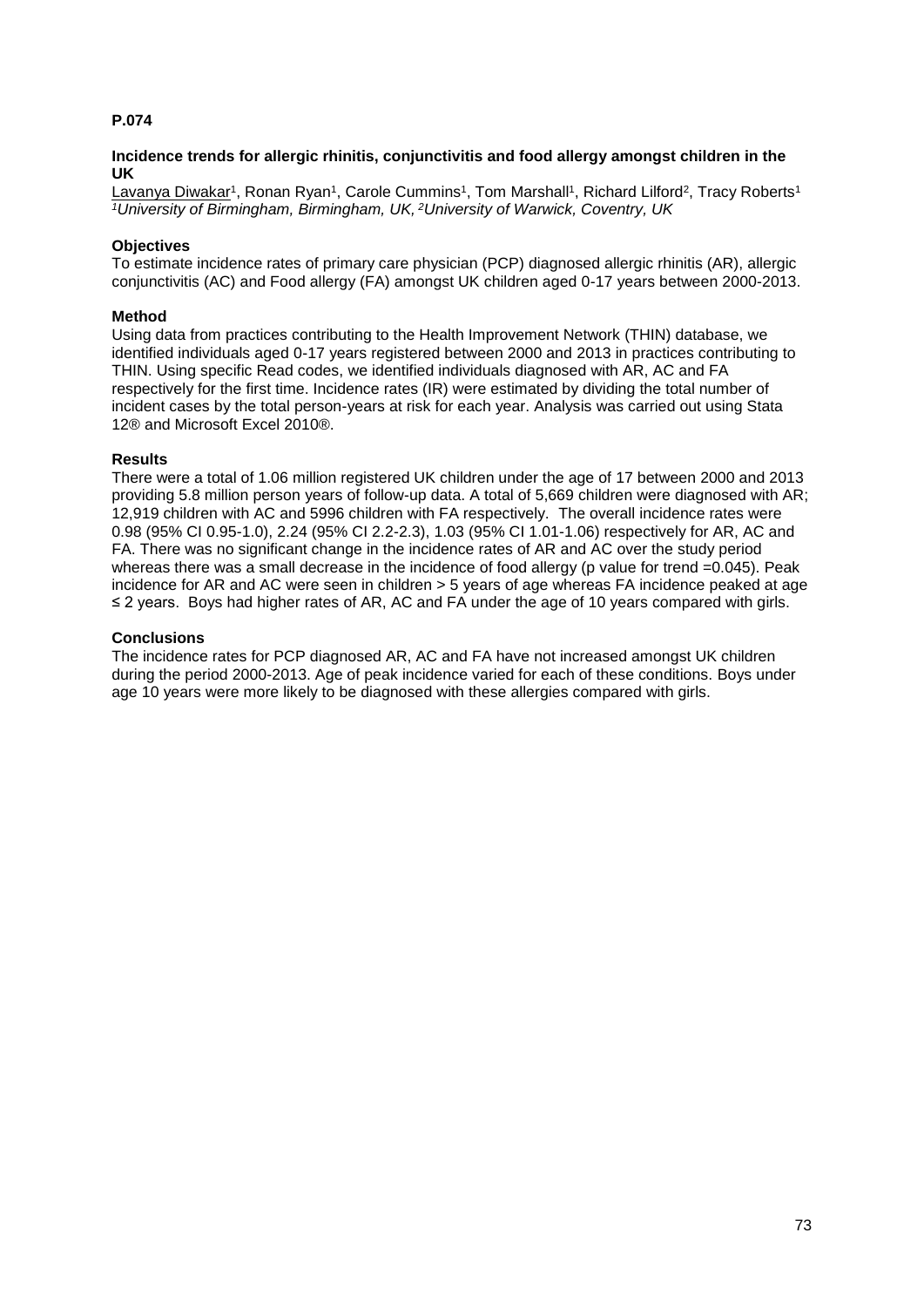## **Regional variation of the number of adrenaline auto-injector prescription practice**

Ahmed Elghoudi, Gary Stiefel *University of Southampton, Southampton, UK*

## **Objectives**

No consensus exists on numbers of adrenaline auto-injector (AAI) to be carried by children at risk of anaphylaxis at all times. In 2014 MHRA published a document encouraging two AAIs to be carried around at all time. EAACI also provide guidance on prescribing practices.

This study aimed to look at the regional variations in number of AAIs prescribed amongst regional paediatric allergy groups.

## **Method**

An online questionnaire was emailed to members of 4 regional paediatric allergy groups. Participants were asked if they were aware of the MHRA recommendations and EAACI guidelines, read it and changed their practice

## **Results**

117 responses were received from clinicians working in working in different regions.

15/20 (75%) of Northern (N) , 13/19 (68%) London (L), 12/22 (55%) Wessex (W) and 14/39 (36%) Midlands (M) clinicians had their practice in line with them (two AAI to be carried at all time). Using Chi-squared there was a significant difference in prescribing practices; MvsN (p<0.05), and MvsL clinicians (P<0.05)

20/39 (51%) Midlands, 8/22 (36%) Wessex, 1/19 (5%) London and 1/20 (5%) Northern clinicians read the MHRA document and did not change practice or prescribed one AAI to be carried at all times. A statistical significance was seen between Midlands and Northern and London Clinicans (P<0.01) and between Wessex and Northern and London clinicans (P<0.05).

All 117 clinicians were aware of the MHRA guidance of which 15/117 (13%) did not read it. In contrast 33/117 (71%) were aware and had read the EAACI guidelines. 58/117 (50%) had AAI prescription practices in line with them.

## **Conclusions**

There are clear inter-regional differences in numbers of AAI prescribed. Intra-regional differences also exist. Further studies are required to explain differences in practice.

There is universal awareness of MHRA guidance and less awareness of EAACI guidance.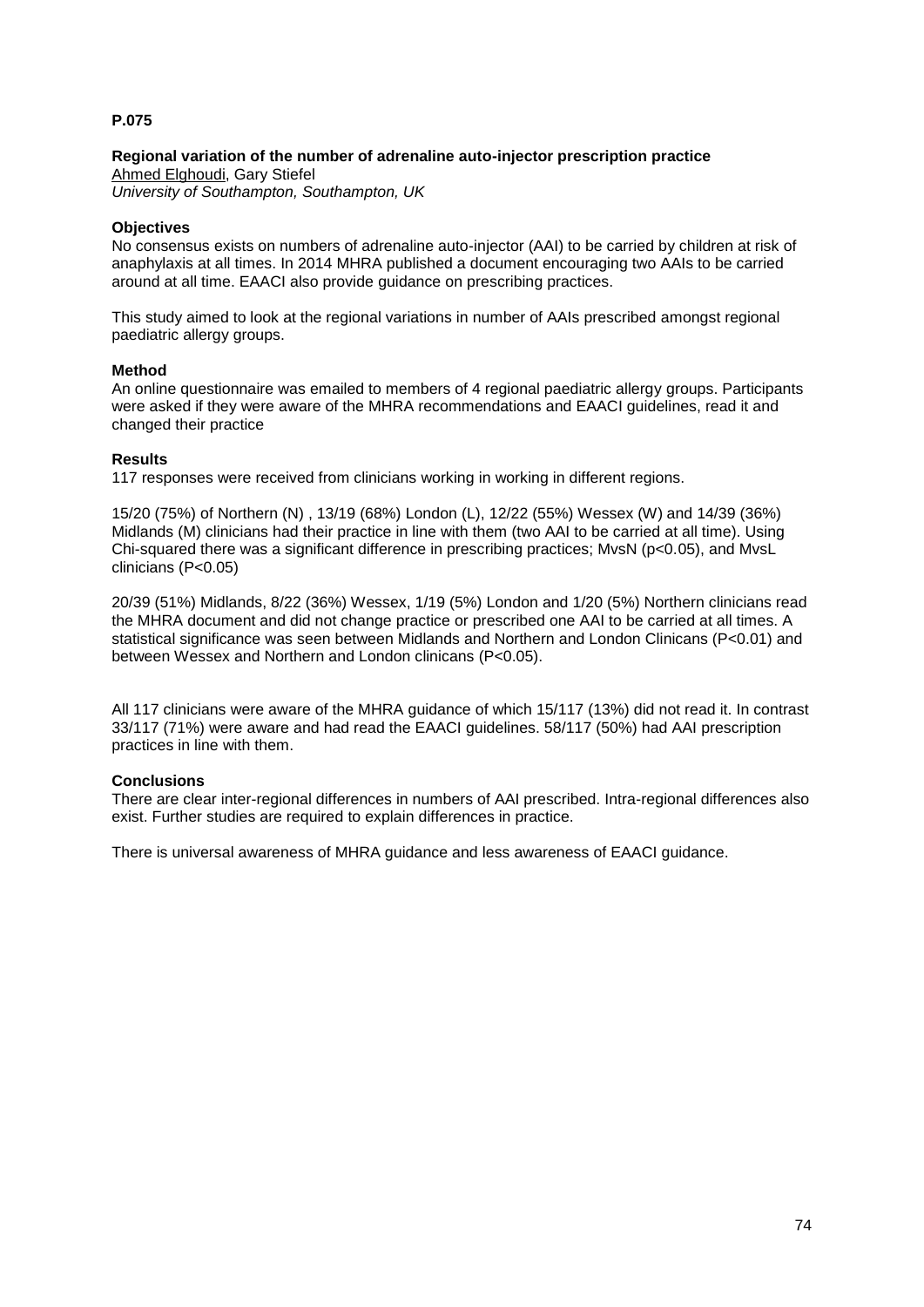# **Regional variation in adrenaline auto-injector prescriptions practices within the UK**

Ahmed Elghoudi, Gary Stiefel *University of Southampton, Southampton, UK*

## **Objectives**

Guidelines on indications for adrenaline auto-injector (AAI) exist. This study aimed to investigate the variation of prescription practices of AAI amongst members of different regional paediatric allergy groups.

## **Method**

An online questionnaire was emailed to members of four different paediatric allergy groups. Scenarios of absolute and relative indications for AAI prescriptions (EAACI guidelines) were presented to clinicians to determine whether they would prescribe an AAI.

## **Results**

117 responses from clinicians working in different regions were received (39 Midlands, 22 Wessex, 19 London, 20 Northern, 17 Other).

Intra-regional and inter-regional practices were similar in scenarios where absolute indications for AAI prescriptions were presented. These include anaphylaxis to Peanut/Tree nut (PN/TN) (all 100%), mild reaction (generalised hives and lip swelling) to PN/TN and poorly controlled asthma (range 92-100%), anaphylaxis to egg (range 86-95%), idiopathic anaphylaxis (range 91-100%), exercise induced anaphylaxis (range 86-100%). The only exception was the scenario of a mild reaction to egg and poorly controlled asthma, where there was intra-regional and inter-regional variation in practise.

There were some statistically significant inter-regional differences in prescription practices for scenarios where there was a relative indication for an AAI. For a mild reaction to PN/TN; AAI prescriptions by Wessex clinicians (67%) versus Midlands (31%), London (24%) and Northern (20%) clinicians (P<0.01). For a previous mild reaction to traces of PN/TN Northern clinicians (47%) versus Midlands (78%), Wessex (82%) and London (79%) clinicians (P<0.05). In addition it was more likely to find intra-regional differences in practices in scenarios where AAI prescriptions were relative indications.

## **Conclusions**

There appears to be consensus with absolute indications for AAI prescriptions across and within regions.

There are intra-regional and inter-regional differences in prescribing practices in scenarios where there is a relative indication for an AAI.

Perhaps better intra- and inter-regional working can further improve consistency across the country.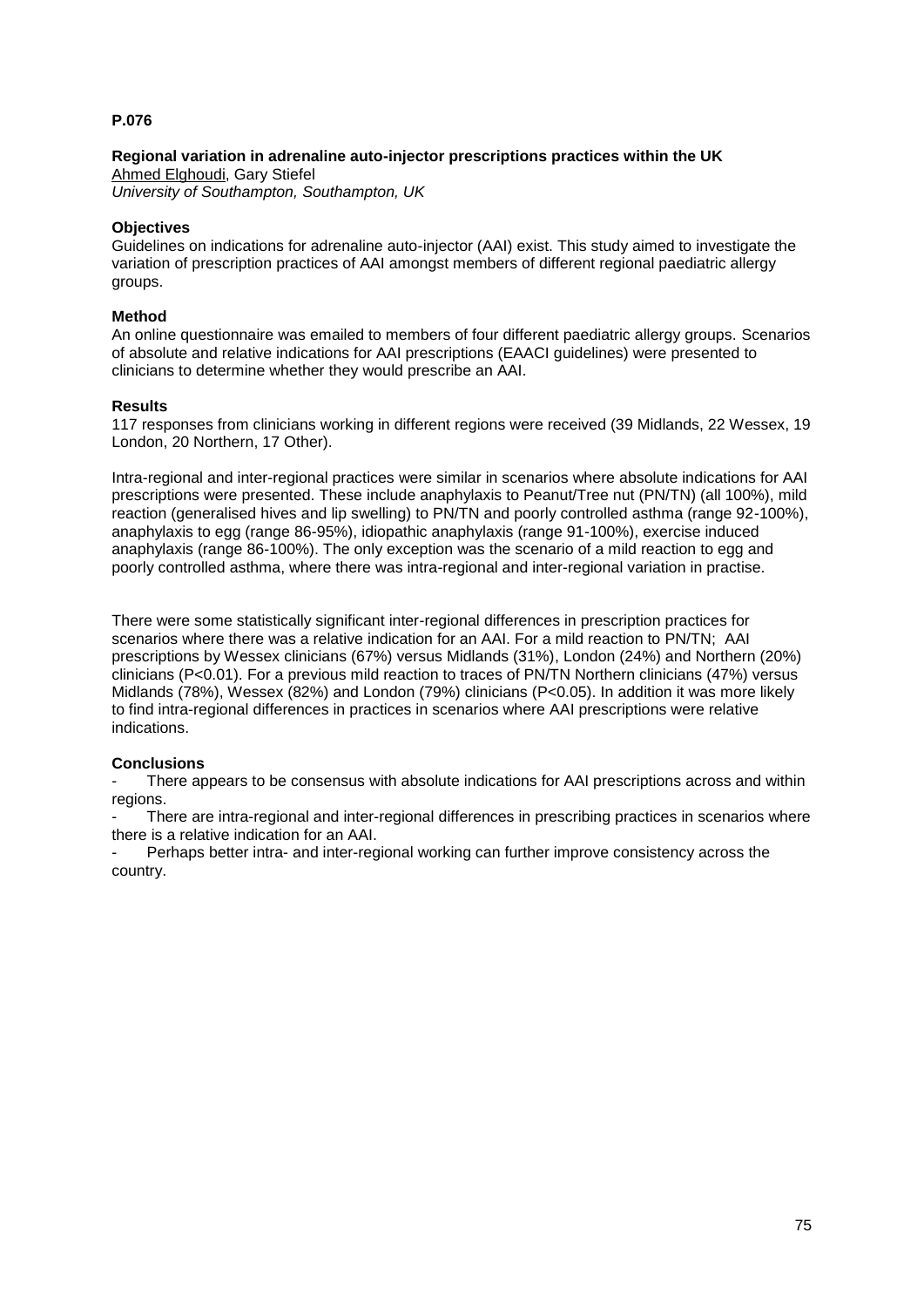## **To describe the prevalence of concomitant peanut and cashew nut allergy in hen egg allergic children.**

<u>Jennifer Elliott</u>1, Stephanie Cross<sup>1,2</sup>, Zaraquiza Zolkipli<sup>1,2</sup>, Emma Grainger-Allen<sup>2</sup>, Charles Powell<sup>3</sup>, Michel Erlewyn-Lajeunesse<sup>1,2</sup>

*<sup>1</sup>University of Southampton, Southampton, UK, <sup>2</sup>University Hospital Southampton NHS Foundation Trust, Southampton, UK, <sup>3</sup>The Adam Practice, Poole, UK*

## **Objectives**

A combination of peanut allergy, hen egg allergy and eczema is commonly described among atopic children. In addition, concomitant cashew nut allergy is present within our population although the literature is limited. This research aims to describe the prevalence of concomitant peanut and cashew nut sensitisation in hen egg allergic children.

## **Method**

64 children with a past or current hen egg allergy, with data on both their peanut and cashew nut allergy status, were recruited to the study. Data including documentation of peanut or cashew nut tolerance, peak skin prick test (SPT) and sIgE results, was collected from the patient notes. Peanut and cashew nut sensitisation was defined as SPT 3-5mm, sIgE >0.35kU/L and SPT 3-7mm, sIgE >0.35kU/L respectively. Peanut and cashew nut allergy was defined as SPT ≥6mm and ≥8mm respectively. NRES number: 15/EE/0287.

## **Results**

Of 64 participants with hens egg allergy: 15 (23.4%) were sensitised to peanut and not cashew, of whom 9 (14.0%) were peanut allergic; 3 (4.7%) were sensitised to cashew nut and not peanut, none were allergic to cashew nut alone; and 25 (39.1%) were sensitised to both peanut and cashew nut of whom 6 (9.4%) were both peanut and cashew nut allergic.

## **Conclusions**

Cashew nut sensitisation was commonly observed within this sample of egg allergic children, especially in combination with peanut sensitisation. Whilst many were sensitised less met the criteria of peanut and cashew nut allergy. However, current prevention strategies for children at high risk of developing peanut allergy could be similarly applied to cashew nut, and given the high coincidence of sensitisation this should be considered a priority.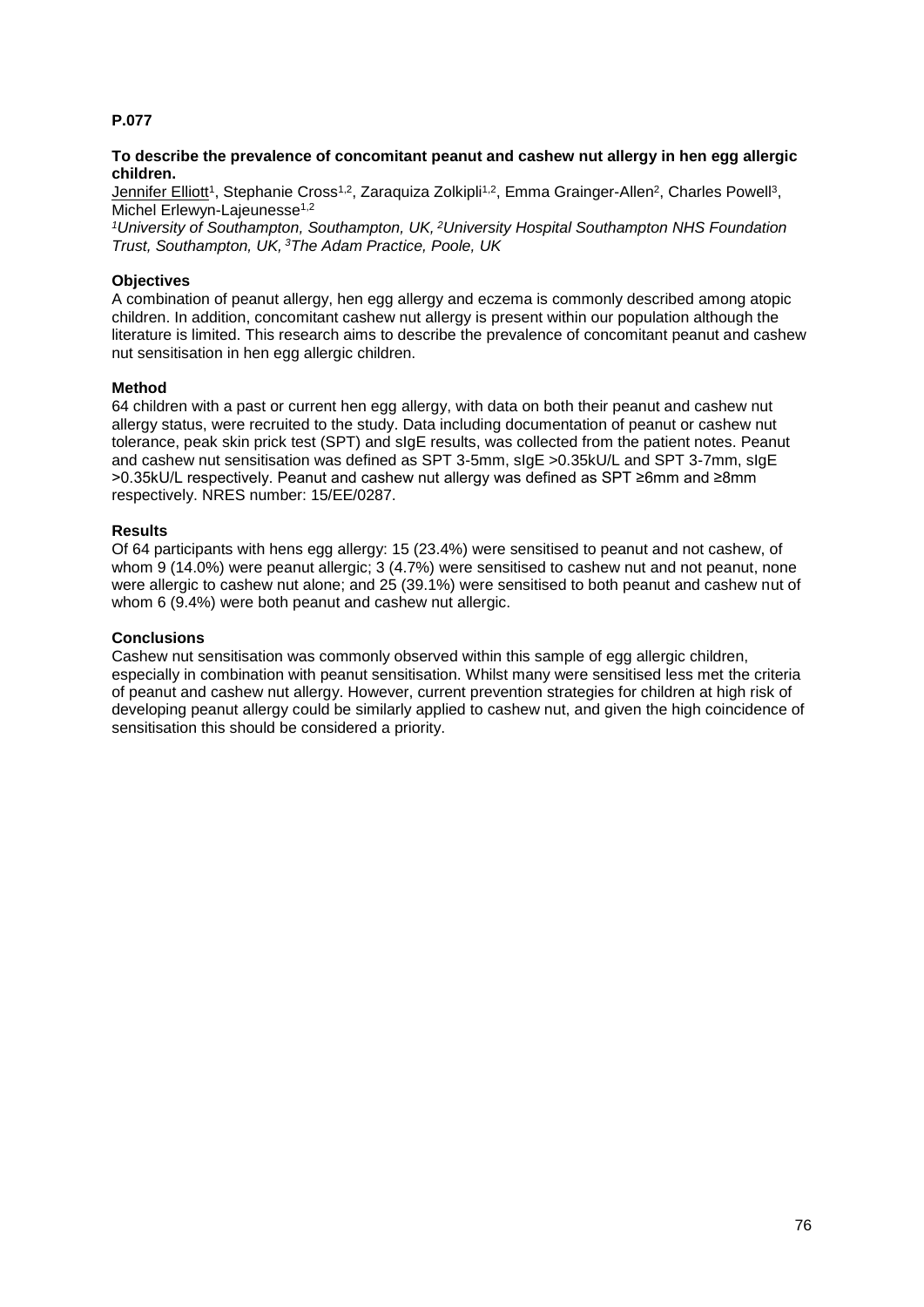## **A case series describing hen egg allergic children who are able to tolerate duck egg.**

Jennifer Elliott<sup>1</sup>, Stephanie Cross<sup>1,2</sup>, Zaraquiza Zolkipli<sup>1,2</sup>, Emma Grainger-Allen<sup>2</sup>, Charles Powell<sup>3</sup>, Michel Erlewyn-Laieunesse<sup>1,2</sup>

*<sup>1</sup>University of Southampton, Southampton, UK, <sup>2</sup>University Hospital Southampton NHS Foundation Trust, Southampton, UK, <sup>3</sup>The Adam Practice, Poole, UK*

## **Objectives**

We have observed several children in clinic currently allergic to hen egg (HE) who are tolerant to duck egg (DE). Other studies of discordant egg allergies, an allergy to certain forms of bird eggs but not to others, is limited to case reports. We aimed to compare the frequency and clinical and dietary features of discordant egg allergy.

#### **Method**

We undertook a notes review of children who received SPTs concurrently to both HE and DE in clinic and asked parents to complete a dietary questionnaire several months after their clinic visit, as those with DE SPT<3mm had been asked to introduce DE at home. Children with a history of HE reaction and HE SPT ≥3mm were classified concordant (DE SPT ≥3mm) or discordant (<3mm). Dietary tolerance to HE and DE was categorised according to the egg ladder: avoid egg (0), able to eat baked egg (1), lightly cooked egg (2) and raw egg (3) without reaction. The egg ladder rung was used to calculate a dietary discrepancy score (DDS=[DE rung]–[HE rung]), where DDS>0 indicates discordant tolerance with DE>HE. NRES approval: 15/EE/0287.

## **Results**

Discordant egg allergy was identified in 6/26 participants (23.1%). DDSs were significantly different between discordant (median 1.0, IQR 1.0) and concordant (0.0, 1.0) egg allergic children (MWU p=0.001). All discordant children were able to tolerate DE in some form with 5/6 being tolerant to lightly cooked DE.

#### **Conclusions**

Nearly a quarter of HE allergic children were tolerant to duck egg. Dietary discrepancy scores show that DE tolerance is not another step on the egg ladder, but occurs separately to HE tolerance, and that DE SPT<3mm can be used as a marker of DE tolerance. Eating DE may liberate the diet of hen egg allergic children and could act as egg immunotherapy. However, further research is required.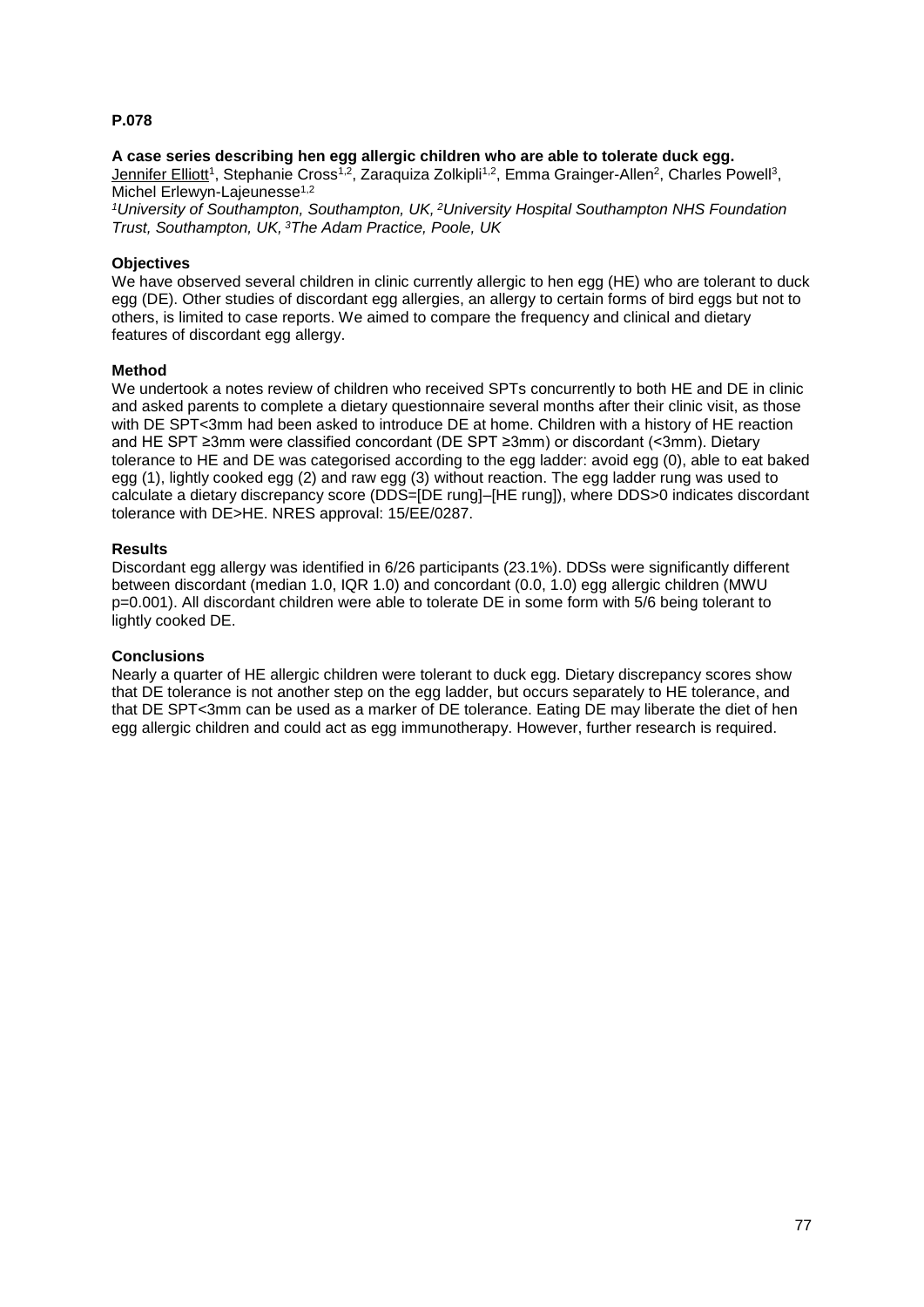## **The SCoRiNG system for the prediction of outcome during food challenge**

Mich Erlewyn-Lajeunesse<sup>1,2</sup>, Emma Grainger-Allen<sup>1</sup>, Lucy Kidman<sup>3</sup>, Jane Lucas<sup>2</sup>, Louise Michaelis<sup>4</sup>, Elle Minshall<sup>5</sup>, Reynella Morenas<sup>3</sup>, Gary Stiefel<sup>6</sup>, Zaraquiza Zolkipli<sup>1,2</sup>, Graham Roberts<sup>1,2</sup> *<sup>1</sup>Southampton Children's Hospital, Southampton, UK, <sup>2</sup>University of Southampton, Southampton, UK, <sup>3</sup>Royal County Hospital, Winchester, UK, <sup>4</sup>Great North Children's Hospital, Newcastle, UK, <sup>5</sup>Addenbrooke's Hospital, Cambridge, UK, <sup>6</sup>Leicester Royal Infirmary, Leicester, UK*

### **Objectives**

Food challenges are an important part of clinical practice but there is no validated method for defining outcomes. We developed an outcome score based upon previous published methods, where objective symptoms that predicted severe allergic reaction scored higher than more subjective symptoms. The score was calculated by the presence of signs/symptoms of typical IgE mediated allergic reactions graded as 0-5 across five systems namely Skin, Cardiac, Respiratory, Neurological and Gastrointestinal, with maximum sum score of 25. The SCoRiNG system has been in use in our clinic for several years and predates PRACTALL guidelines. To assess its utility, we reviewed the SCoRiNG outcome of challenges from our clinic in the last three years.

#### **Method**

Scores were calculated during the food challenge by the challenge practitioner. Challenge outcomes were decided during multidisciplinary team meeting at least 48 hours after the event.

## **Results**

We reviewed the SCoRiNG of 390 challenges. 98/372 were positive and 8 received adrenaline, 18/390 were inconclusive. SCoRiNG was greater than zero in 9/18 inconclusive challenges, giving a sensitivity of 72.0% and specificity of 50.0%. Where the result was conclusive, SCoRiNG was greater than zero in all positive and 6/274 (2.2%) negative challenges with sensitivity 100% and specificity 98.5%. The median SCoRiNG was significantly higher in those that received adrenaline (10, range 1- 13 vs 3, 1-13; P<0.001).

#### **Conclusions**

SCoRiNG has proved an effective tool for summarising food challenge outcomes. Unlike other methods it is easy to administer in clinical practice. Values greater than zero predict positive outcomes and were higher in those with more severe reactions. It is designed to be administered contemporaneously by health care professionals and should not be used to predict allergic reactions in other clinical scenarios or for non IgE mediated allergic reactions.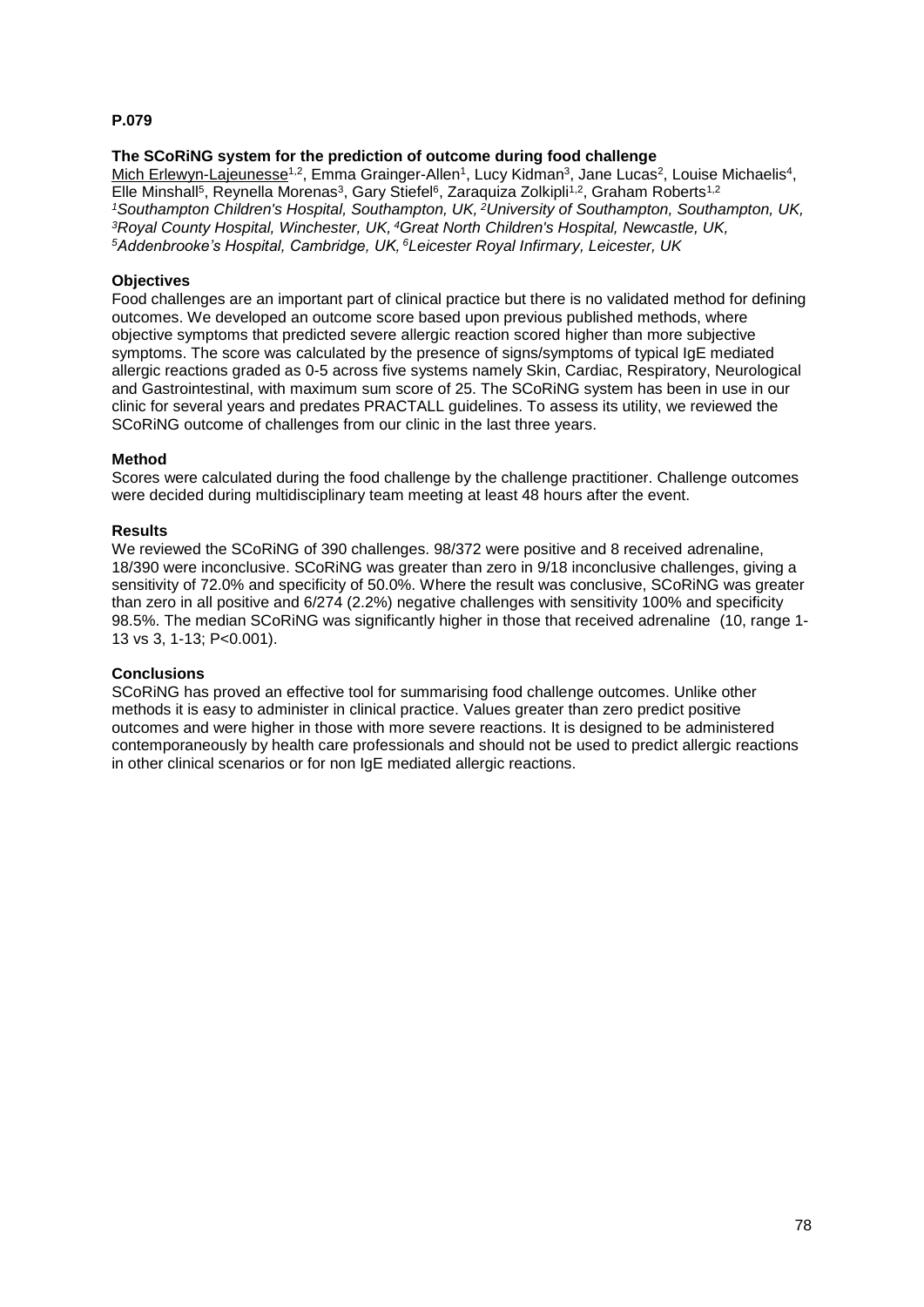## **Adherence to the new National Institute for Clinical Excellence (NICE) quality standards for food allergy.**

Sarita Fenton, Michael Perkin, Sarah Bidgood, Anne Christopher, Sophie Vaughan, Lucy Thomas *St. George's Hospital, London, UK*

## **Objectives**

To consider what challenges are faced in assessing compliance with the new National Institute of Clinical Excellence (NICE) quality standards for food allergy.

## **Method**

The multi-disciplinary team have been considering how we can assess our compliance with the new NICE quality standards for food allergy.

We were keen to review our current practice and determine how best to improve the allergy service we provide to our children and families.

We have undertaken an initial review of the literature to establish the extent to which other UK units are compliant with the statements.

## **Results**

For Secondary and Tertiary Centres assessing compliances within food allergy (Statement 1) requires a complete review of compliance as to whether a systematic allergy-focused clinical history was taken.

There are two stages of this process.

1) Assessing whether an allergy-focused clinical history has been taken will require a systematic review of a large number of patients' notes by a member of the MDT who has expertise in allergy. 2) What we do with the information gained.

We believe that there is a debate to be had regarding Statement 2 as to where the skin prick testing or blood tests should take place. Our experience and that of other Tertiary and Secondary Centres is that the interpretation of these results is often erroneous.

It remains a mote point whether a teaching session at the start of each induction cycle for doctors and nurses new to Accident and Emergency can make up for a lamentable lack of absence of allergy education in undergraduate nursing and medical students training.

## **Conclusions**

We plan to audit this and investigate a programme of teaching for new doctors and nurses in Accident and Emergency to take an allergy focused history if food allergy is indicated.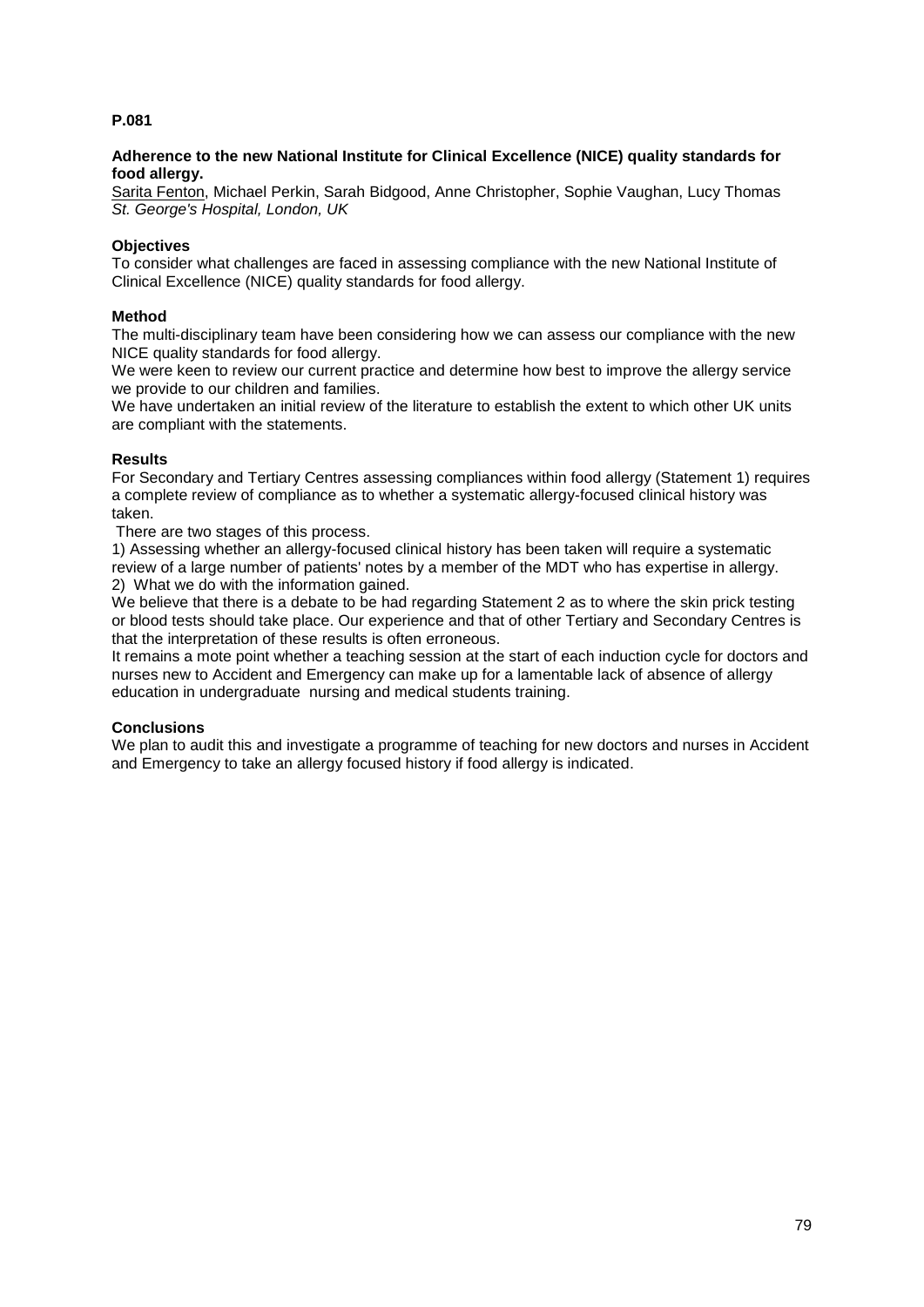## **Adherence to the new National Institute for Clinical Excellence (NICE) quality standards for Anaphylaxis.**

Sarita Fenton, Michael Perkin, Sarah Bidgood, Anne Christopher, Sophie Vaughan, Lucy Thomas *St. George's Hospital, London, UK*

## **Objectives**

To consider what challenges are faced in assessing compliance with the new National Institute of Clinical Excellence (NICE) quality standards for Anaphylaxis.

## **Method**

The multi-disciplinary team have been considering how we can assess our compliance with the new NICE quality standards.

We were keen to review our current practice and determine how best to improve the allergy service we provide to our children and families.

The most challenging statement for our team to assess is Statement 4 because the term 'on going' is not defined.

A systematic literature review was undertaken in connection of Statement 4

## **Results**

We will present the findings of a systematic review of the current literature surrounding the training in auto-injector.

There is lack of good evidence in terms of how to define 'on going', the best method of training, frequency that the training needs to be repeated and who is the most appropriate person to do this training.

Amongst the few pertinent papers that have been published Dr Noimark et al (2011) looked at the use of adrenaline auto-injectors by children and teenagers and concluded that adrenaline is used by only a minority of patients experiencing anaphylaxis in the community. The author concluded that further research is needed to consider how to best encourage the usage of adrenaline when clinically indicated in anaphylaxis.

## **Conclusions**

The fact that Statement 4 is a placeholder statement indicates that it has been deemed as an area of care that has been prioritised by the Quality Standards Advisory Committee but for which no NICE or NICE-accredited guidance is currently available. It is noteworthy that there is a need for evidencebased guidance to be accredited or developed in this area.

There is much work and research to be done to satisfactorily be able to assess our compliance with the new NICE quality standards for Anaphylaxis.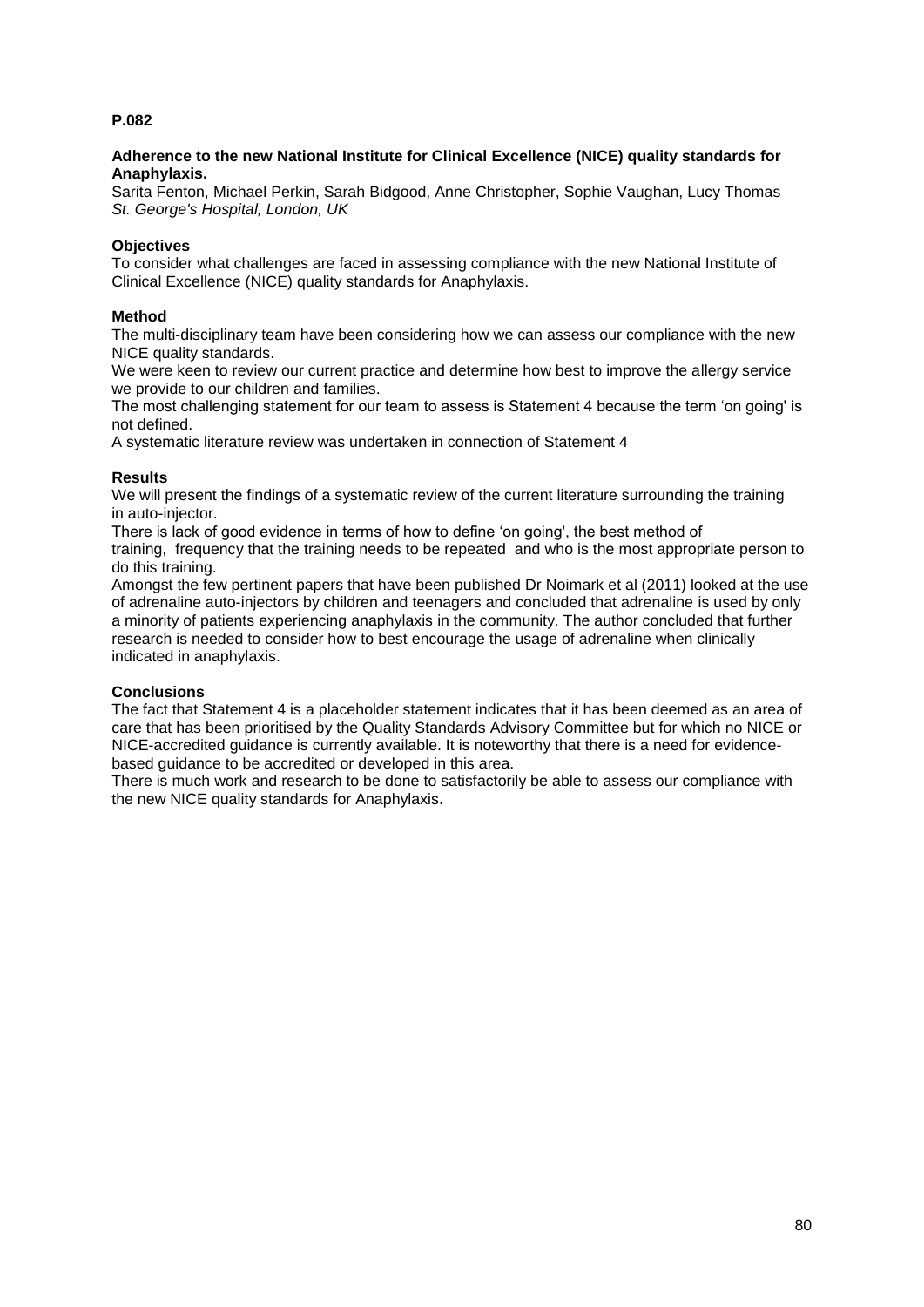## **Airborne particle exposure in patients' breathing zone at night is consistently and significantly decreased using temperature controlled laminar airflow**

Robin Gore<sup>1,2</sup>, Sarah Lindsley<sup>1</sup>, Claudia Gore<sup>1</sup> *1 Imperial College, London, UK, <sup>2</sup>Cambridge University Hospitals, Cambridge, UK*

## **Objectives**

Temperature controlled laminar airflow (TLA) improves symptoms in atopic asthmatics and exposure studies in a simulated bedroom environment have confirmed reduction of particles and cat allergen exposure. However, no detailed overnight studies have been done in patients' home environment. We studied overnight particle exposure with/without TLA treatment during patients' sleep in the home environment.

## **Method**

Twelve children with severe allergic eczema (age 8-15 years) slept under the TLA device (Airsonett, Sweden) for two nights, first with the device OFF, then with the device ON.

Total airborne particles (≥0.5 - ≥10 μm diameter) were quantified with a laser particle counter (TSI 9306-V2), with continuous sampling from the patients' breathing zone (10-12cm above forehead) for a period of seven hours each night. Presence of major allergens in the bed was confirmed by surface sampling from pillow, duvet and mattress (house dust mite and cat), using immunoassay.

## **Results**

Cat (fel d1) and mite (der p1) allergen was detected on all bedding. Geometric mean particle counts/ $m^3$  (95% CI) for each particle size range with the TLA device OFF or ON are: AED > 0.5µm, OFF, 5.9x10<sup>6</sup> (5.3 x 10<sup>6</sup>, 6.4 x 10<sup>6</sup>); ON, 400 (370, 440); AED >5µm, OFF, 6900 (6400, 7300); ON, 2.6 (2.4, 2.7);

AED >10µm, OFF, 82 (74, 90); ON, 1.6 (1.5, 1.8).

There were significant reductions in all particle size categories (p<0.001).

#### **Conclusions**

Temperature-controlled laminar airflow treatment of patients in their home environment results in significant reductions in breathing zone allergenic and non-allergenic particle exposure. These findings may explain the clinical benefits of temperature-controlled laminar airflow.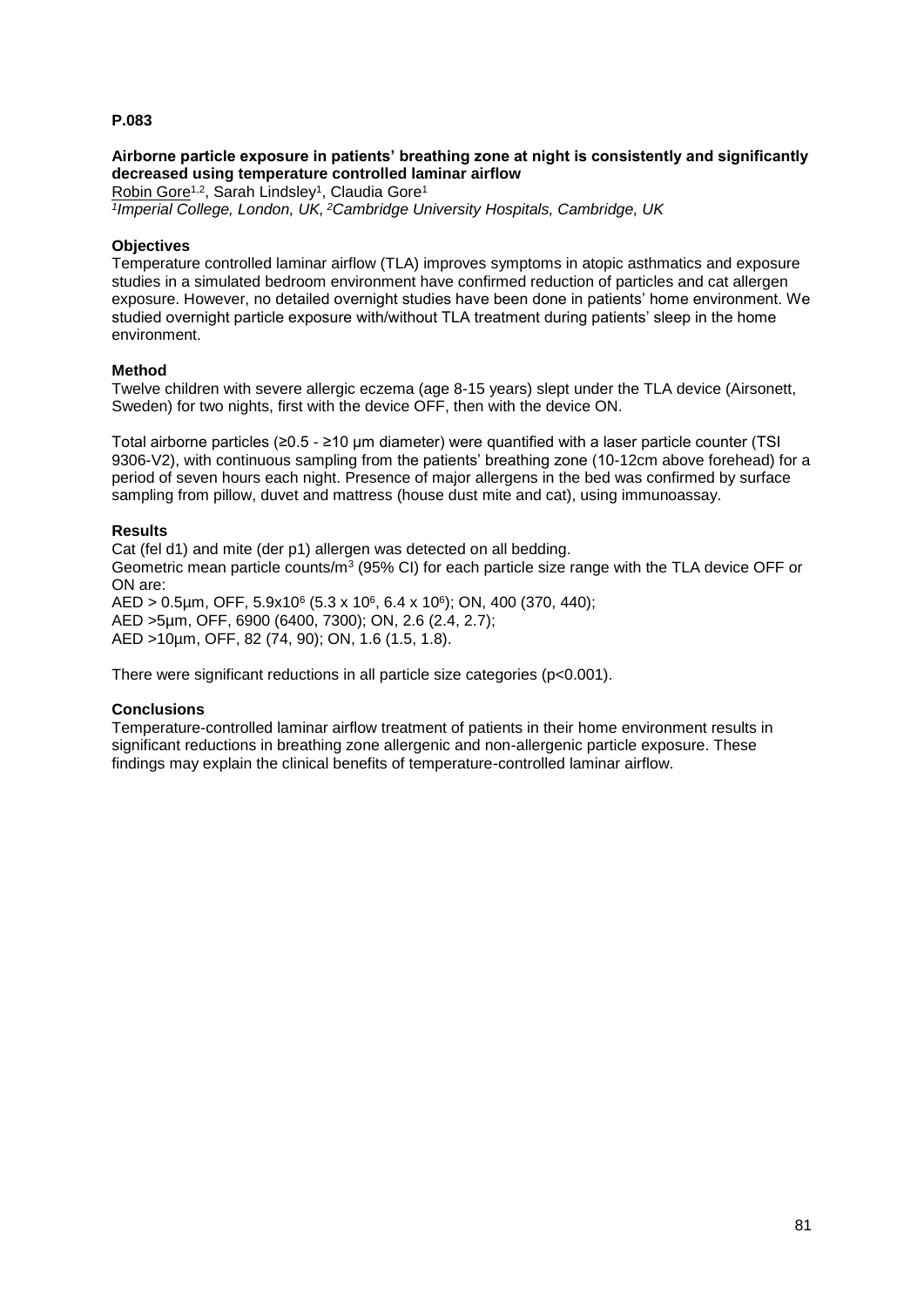#### **Paediatric allergy patients being discharged from tertiary centres are concerned about accessibility to specialist allergy services but have little awareness of local allergy service provision**

Charlotte Goss<sup>1</sup>, Tom Marrs<sup>1</sup>, Kate Swan<sup>1</sup>, Helen Brough<sup>1,2</sup>, Susan Chan<sup>1,2</sup>, Lauri-Ann Van der Poel<sup>1</sup>, Sophie Flammarion<sup>1</sup>, Roisin Fitzsimons<sup>1,2</sup>, Suzana Radulovic<sup>1</sup> *<sup>1</sup>Guys & St Thomas' Hospital, London, UK, <sup>2</sup>King;s College London, London, UK*

## **Objectives**

At the Department of Children's Allergy Services at St. Thomas' Hospital patients and their families often request repeated follow-up appointments within tertiary allergy services for their chronic conditions. We conducted a questionnaire to investigate families' concerns at discharge and how much they knew about local allergy service provision.

## **Method**

A questionnaire was developed to ascertain families' demographics, type of allergic disease(s), perceived disease control, follow-up preferences and awareness of local allergy/asthma services. Questionnaires were distributed to patient's parents/guardians by clinicians after discussing that their child would be discharged from that clinician's care.

## **Results**

73 questionnaires were analysed. Food allergy (FA; n=51, 69.9%), eczema (n=36, 49.3%), asthma (n=22, 30.1%) and rhinoconjunctivitis (n=20, 27.4%) were the most common allergies. FA patients had the most co-morbid allergy (64%) and visits to clinic (78% had ≥2 visits). The number of reported allergies did not appear to affect families' satisfaction with treatment outcomes. On discharge, 56.5% had departmental follow-up within 2-4 years. 52% of families were happy to receive local allergy care but 61% did not know if local services were available. 83% (n=29/35) of their local hospitals did offer local allergy services. At discharge, 67% (n=49/73) of families had no concerns. Of those with concerns, 75% (n=18/24) were food allergic. Leading concerns regarded new GP referrals to allergy services (50%; n=12/24) and future allergen exposure (33.3%; n=8/24).

## **Conclusions**

FA, eczema, asthma and rhinoconjunctivitis are the major conditions seen in our department. FA patients have more co-morbid allergies, present to clinic more frequently and have the most concern on discharge; thus their needs must be better targeted. There is little awareness of local allergy service provision and we shall target this by providing more information about regional paediatric allergy services in clinic rooms to raise awareness, and will work towards networking between centres to encourage continuity between services.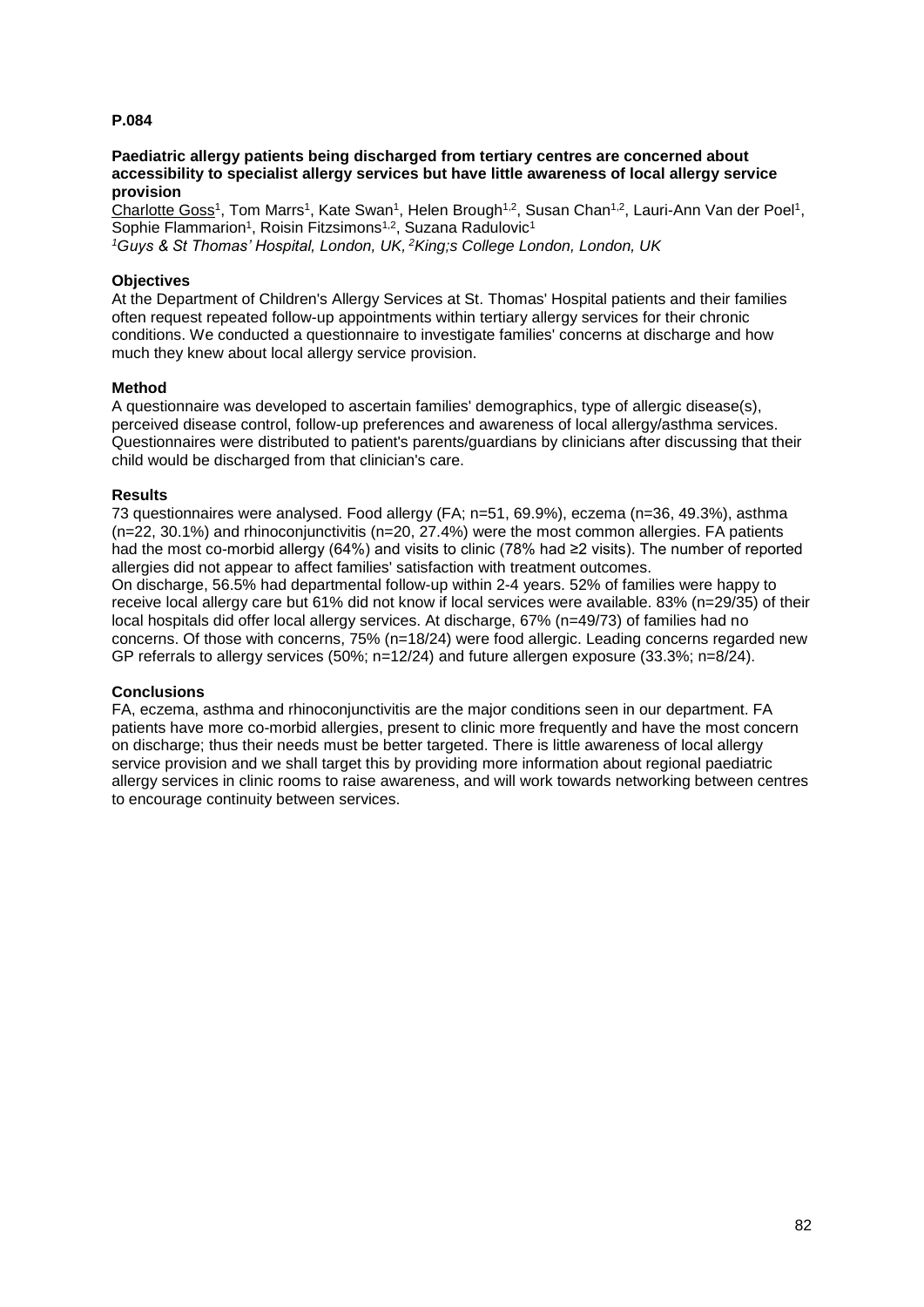### **Do teenagers carry the adrenaline auto-injector (AAI) pen prescribed for them and how confident they are in using the device if needed?**

Demetria Hadjiyiannis, Farrukh Sheikh, Jan Reiser, Kelly Parker, Kelly Tonge, Neha Khanna *Lister Hospital, ENH NHS Trust, Stevenage, UK*

## **Objectives**

To ascertain whether teenagers carry the adrenaline autoinjector at all times and to understand their reasoning for not carrying it. To further evaluate how confident they feel to use it if required and to find out about their experience if they have had used it.

## **Method**

We Identified 30 teenagers (12 to 18 years old) attending follow-up appointment who have been prescribed an AAI pen. It is expected that they carry their pen with them at all times. They were given a questionnaire to fill in before the clinic appointment to ascertain whether they are carrying it on them and reasons for not carrying it; how comfortable & confident they feel using it if required; and to find out about their experience if they had to use their pen.

## **Results**

Our anecdotal impression is that a high proportion of teenagers do not carry their pen as prescribed and we are waiting for the questionnaire returns for the final results.

## **Conclusions**

Teenagers with a background of anaphylactic reaction are a high risk population. They are prescribed AAI pen for home, school and trained on its use and are advised to carry it at all times. The parents are also trained along with. Actions plans are given out to families and for school.

Some of the teenagers do not carry their AAI pen, moreover they lack confidence to use it if required. Although the usage and training is discussed at time of consultation but due to anxieties around diagnosis there are chances of not registering everything they are told. We designed a questionnaire for the patients and parents to answer and aim to share our experience on return of the questionnaire. We aim to help teenagers to improve their understanding relating to use of AAI.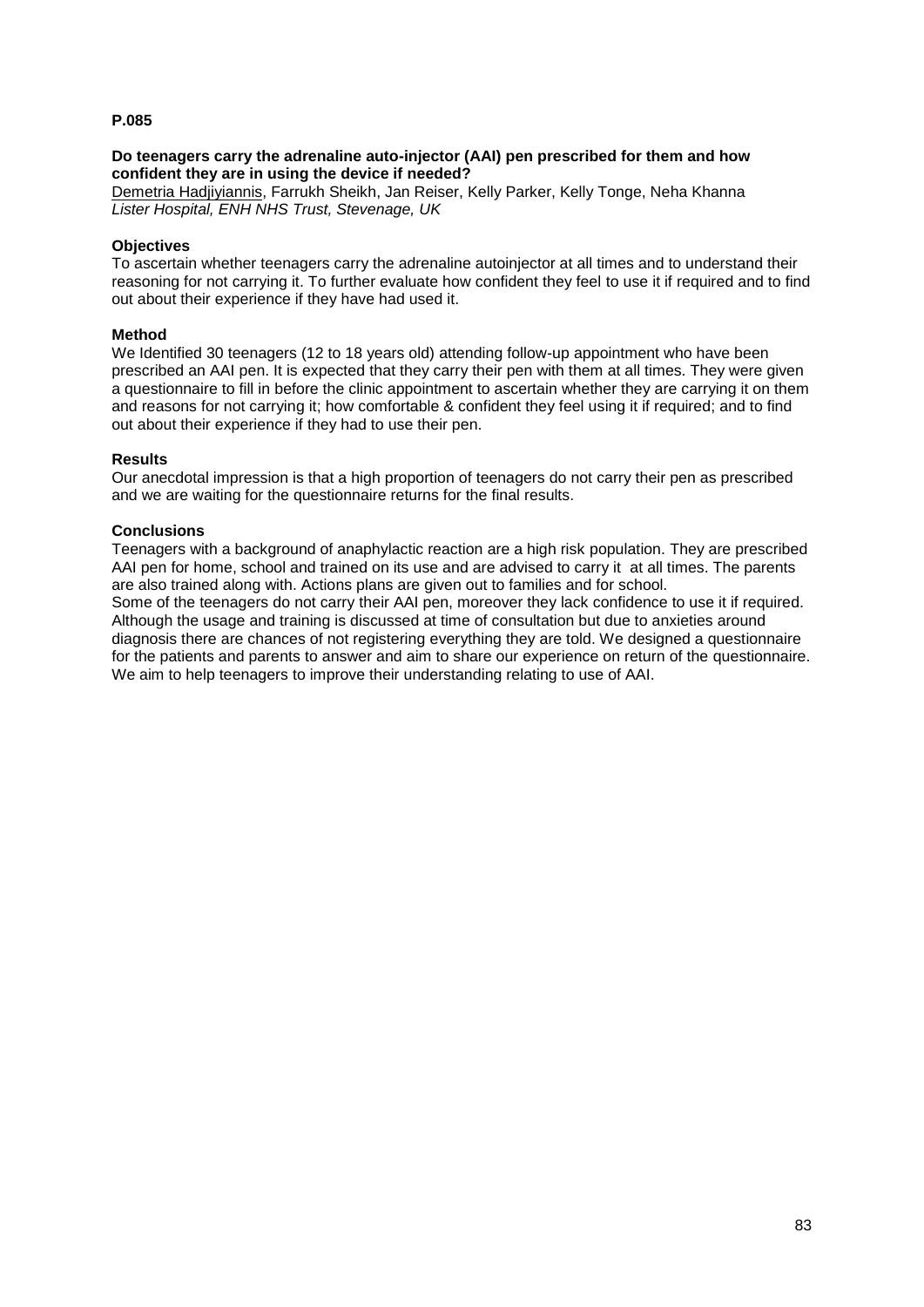## **Review of a clinical psychology service within a paediatric allergy team at Southampton Children's hospital**

Mary Halsey, Mich Lajeunesse, Emma Grainger-Allen, Christine Wilkes-Holmes, Carol Fudge *University Hospital Southampton, Southampton, UK*

## **Objectives**

We established a clinical psychology service within a paediatric allergy team in October 2014 and evaluated the first 14 months of the service. To the author's knowledge, this is the first review of such a role. The post is funded for 2 sessions, equating to one day a week.

## **Method**

Referrals to psychology were audited by presenting difficulties, referral source, age of child and outcome.

## **Results**

During the initial 14 months, 40 children were referred to psychology. 27 families opted into the service, attending for initial assessment. Eight families were waiting for their initial assessment. Five families had not opted in. Children were 18 months to 17 years. Referrals came from a variety of professionals within the team. Presenting problems included anxiety related to eating, manifesting as avoidance of safe foods. Skin prick test and needle phobia were common, which often maintained avoidance of eating due to risk of needing to use an adrenaline autoinjector, and carries the additional risk of not using one when required. Low mood was present in some children living with multiple allergies. These children tended to also have severe eczema. Misinterpretation of anxiety as allergic symptoms was also seen.

The psychologist also joined clinic appointments. Support for parental anxiety was provided along with liaison with schools and health and social care providers.

Outcomes included supporting children with food challenges, decreasing avoidance of foods known to be safe and increasing tolerance of eating outside the home. Other outcomes included reduction in child and parent reported anxiety and tolerance of skin prick testing.

#### **Conclusions**

This service review outlines the role of a clinical psychologist in a paediatric allergy team. Due to the highly specialised nature of food allergy in children a dedicated psychologist working as part of the team has enabled appropriate referrals mainly around children with anxieties related to food.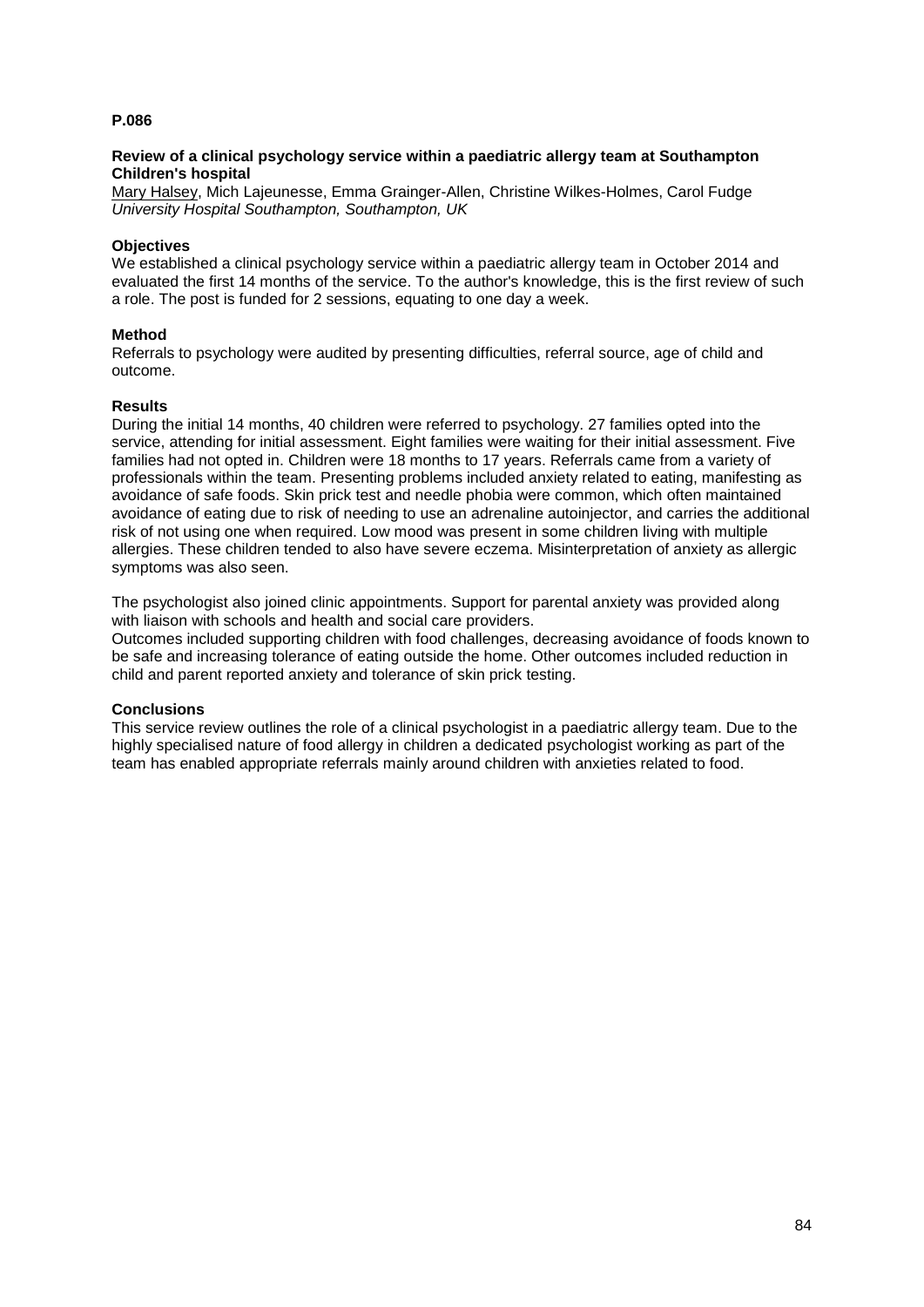**Ara h2 is a useful marker for peanut allergy in diagnostic uncertainty** Irene Hernandez-Sanchez, Dinkar Bakshi *Children's Hospital, Queen's Medical Centre, Nottingham, UK*

## **Case Presentation**

## **Background**

Open food challenges remain the gold standard for diagnosing peanut allergy,but there are problems with logistics and the risk of a reaction. Specific Immunoglobulin E (sIgE) antibodies to peanut components have been evaluated, as skin prick test (SPT) and sIgE to peanut extract have suboptimal accuracy. Various studies have concluded that sIgE to Ara h2 is more reliable, and should replace SPT and sIgE to peanut extract in diagnosing peanut allergy.

#### **Case Presentation**

We present the case of a 14 year old boy referred to the allergy clinic for peanut introduction. He had a highly atopic background with severe eczema, perennial allergic rhinoconjunctivitis, asthma, cows' milk allergy and multiple nut sensitisation. The total IgE antibody level(2421 kUa/L) and the sIgE to peanut(2.25 kUa/L) were raised, but the reaction to foods containing peanut was unclear.The wheal size on SPT to peanut was 0 mm and sIgE to peanut was considered a false positive due to high background total IgE levels. sIgE to Ara h2 antibody was significantly raised(2.3 kUa/L).

## **Discussion**

It is well known that Ara h2 antibody to seed storage protein in peanut is a highly sensitive and specific marker for persistent peanut allergy. Previous studies have shown that an Ara h2 level > 1.75 ku/L has a 100% positive predictive value in diagnosing peanut allergy. sIgE to Ara h2 was the only diagnostic test that significantly correlated with severity. In children with strong atopic background, negative results on SPT are sometimes not enough to rule out peanut allergy. The negative results on SPT could be due to a masking effect of recent antihistamines,the child being a non-responder to SPT,incorrect technique,expired reagents for SPT or idiopathic.

#### **Conclusions**

Ara h2 antibody is a useful marker for diagnosing peanut allergy in children,when the SPT and sIgE test results are inconclusive, or in conflict with a history of peanut allergy.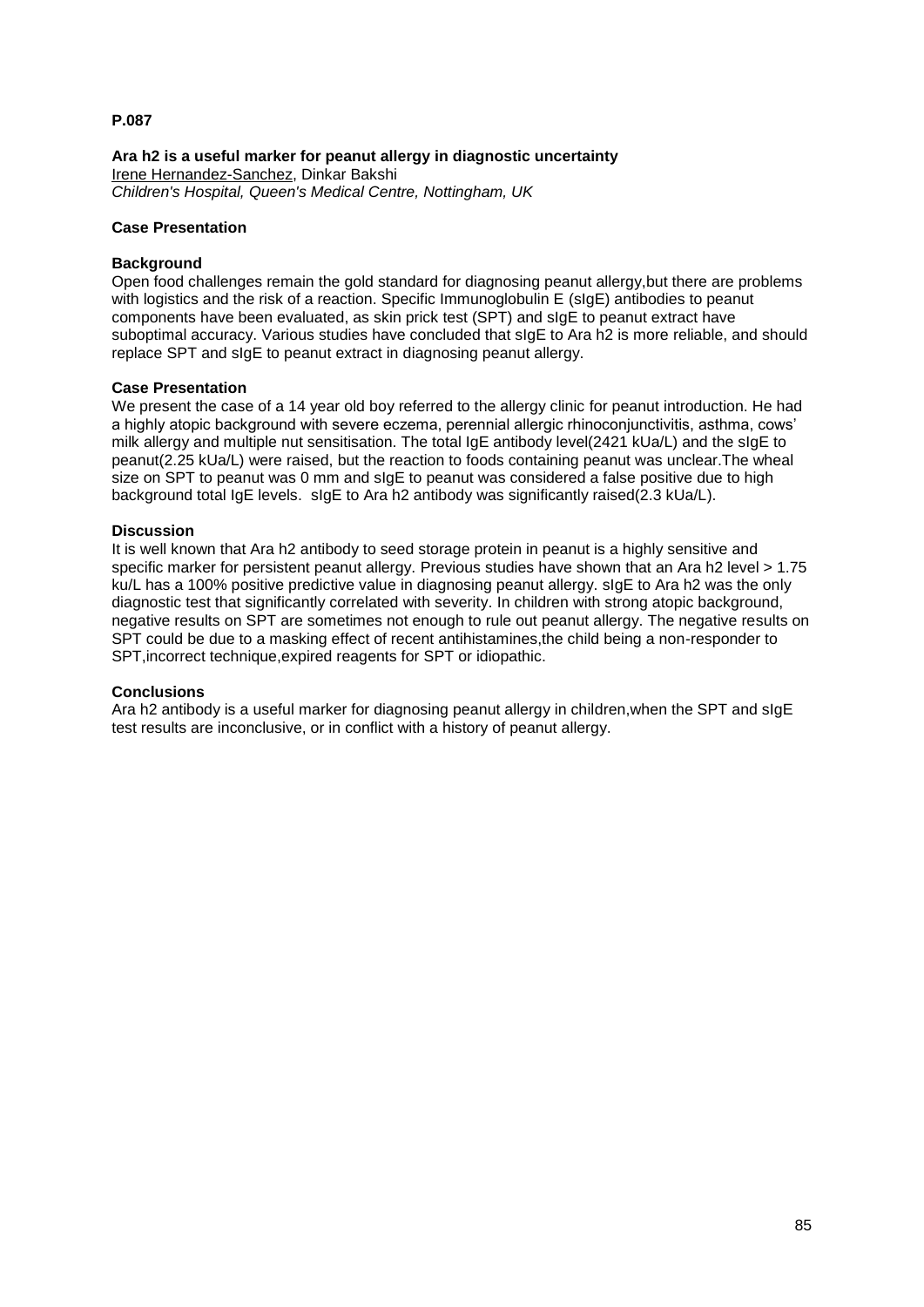## **The impact of sublingual immunotherapy (SLIT) on quality of life in severe house dust mite (HDM) allergy.**

Gen Nen Ho<sup>1</sup>, Kate Swan<sup>2</sup>, Suzana Radulovic<sup>1,2</sup>, Sian Ludman<sup>2</sup>, Katherine Knight<sup>2</sup>, Victoria Timms<sup>2</sup>, Gemma Scanlan<sup>2</sup>, Roisin Fitzsimons<sup>2</sup>, Alia Boardman<sup>2</sup>, Susan Chan<sup>1,2</sup> *<sup>1</sup>King's College London, London, UK, <sup>2</sup>Guy's and St Thomas' NHS Foundation Trust, London, UK*

## **Objectives**

The Cochrane Review for sublingual immunotherapy (SLIT) for allergic rhinitis (AR) 2011, analysed 9 studies comparing placebo to house dust mite (HDM) SLIT and demonstrated efficacy in reduction of AR symptoms. There were no paediatric studies looking at the impact of HDM SLIT on quality of life scores. This study aimed to determine whether HDM SLIT results in an improvement of health-related quality of life (HRQOL) as measured by Paediatric Allergic Disease Quality of Life Questionnaire (PADQLQ) in children after one year of immunotherapy.

## **Method**

20 children with moderate-severe HDM allergy (according to ARIA classification of allergic rhinitis), 6 to 16 years old, initiated SLIT treatment at St Thomas' Paediatric Allergy Department and were followed up after one year of treatment. The SLIT treatment used was Staloral HDM (maintenance 2 drops daily). PADQLQ was used to assess the children's baseline HRQOL prior to the start of therapy and that after one year of therapy. Statistical analysis (one-tailed Wilcoxon signed-rank) was then conducted to determine whether there is a significant change in the overall PADQLQ score and individual symptom score after one year of SLIT.

## **Results**

After 1 year of SLIT, there is a significant reduction in overall PADQLQ score in the children (p=0.036). Analysis of the individual symptom scores showed a significant decrease in six symptoms after one year: coughing or wheezing while running or playing a game (p=0.008), being different from friends (p=0.014), coughing or wheezing (p=0.02), feeling out of breath or tightness in the chest (p=0.014), blocked or stuffy nose (p=0.03), needing to carry or use medicines, inhalers or creams  $(p=0.039)$ .

## **Conclusions**

This study suggests that 1 year of HDM SLIT improves quality of life in children suffering from severe HDM allergy. The greatest impact is seen in 6 domains of the PADQLQ, predominantly those with a respiratory emphasis.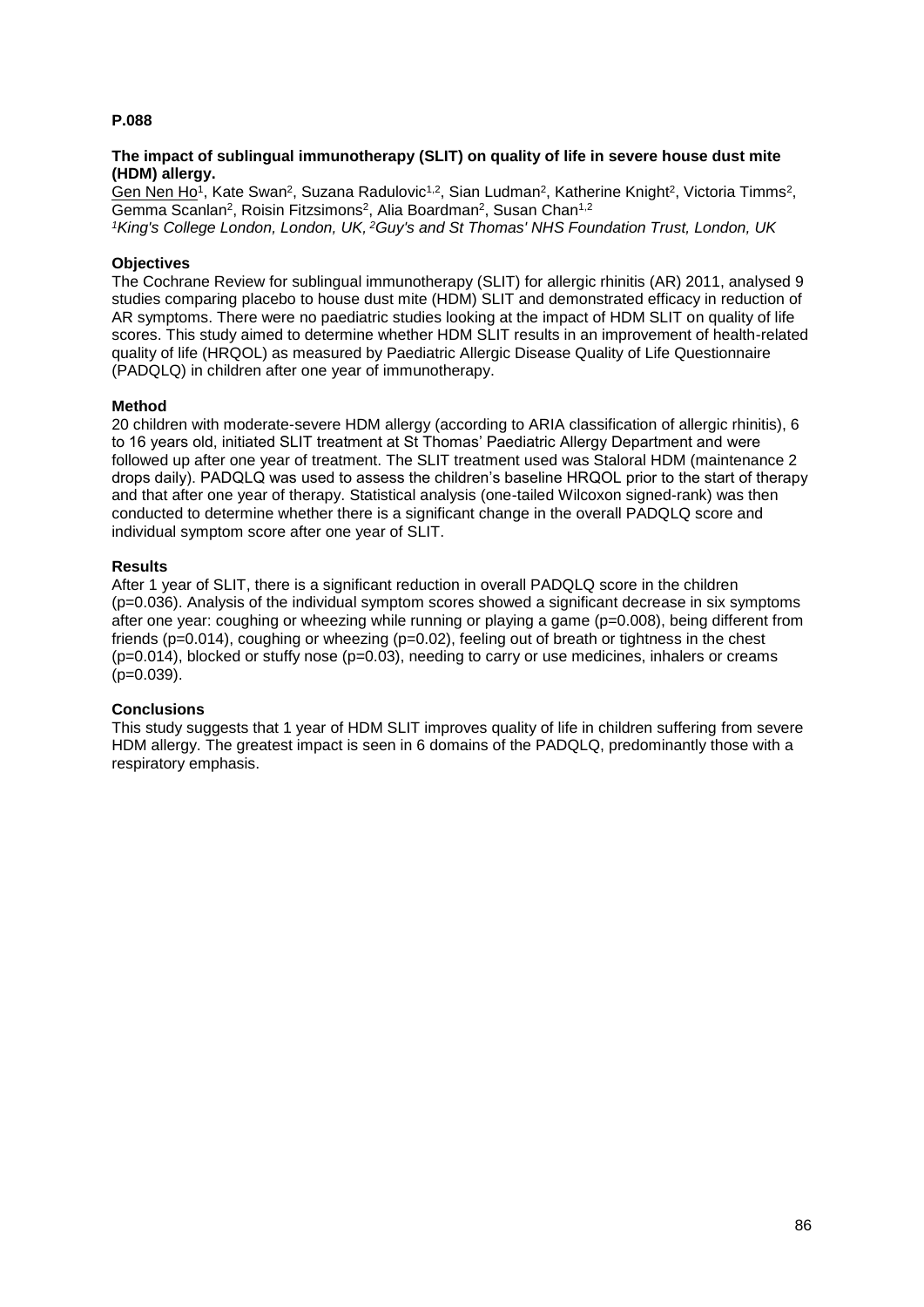## **Making best use of your allergy appointment - a survey of patient understanding and preferences for information**

Anna Howells, Sharon Hall, Claudia Gore

*Department of Paediatric Allergy, St Marys Hospital, Imperial College NHS Healthcare Trust, London, UK*

## **Objectives**

Medical appointments are a precious commodity; families and healthcare providers wish to use them in the best way possible. We observed that patients attending a paediatric allergy service frequently appeared not to know what to expect, had not stopped antihistamines or brought their medications. We aimed to establish the usefulness of the current appointment letter, evaluate patients' understanding of an allergy clinic and gain feedback on 4 prototype information-leaflets.

## **Method**

Prospective questionnaire-study for patients/carers attending paediatric allergy clinics:

- Questionnaire 1 (Q1): explored patient recall of information on appointment letter and impact on the appointment.

- Semi-quantitative interview in waiting-room (Q2): assessing understanding of allergy, appointment requirements, feedback on prototype leaflets.

## **Results**

A total of 103 patients/carers participated: 46/103 completed Q1 and 57/103 took part in Q2 interview. Q1: 35/46 (72%) reported to have read the letter. Follow-up patients were better informed than new patients about appointment duration (2-3 hours) and the need to stop antihistamines prior to clinic to allow testing. 'Know how long appointment takes': New patient (6/15 [40%]), follow-up patient (22/29 [75%]); Antihistamines stopped: New patient (4/15 [26%]), follow-up patient (19/29 [65%]). Few brought their medication or a list/picture of it to the appointment (8/46 [17%]).

Q2: 47/57 (87%) felt they had a basic understanding of allergy clinics or how long appointments take (28/57 [50%]). Prototype leaflets were well received with 25/57 (44%) patients/carers expressing a clear preference for a pictorial leaflet with succinct text.

## **Conclusions**

Our results show that although many patients/carers read their appointment letter, some information is not remembered, potentially affecting the outcome and experience of the appointment. Patients indicated a preference for concise and visually appealing additional information in addition to their standard appointment letter.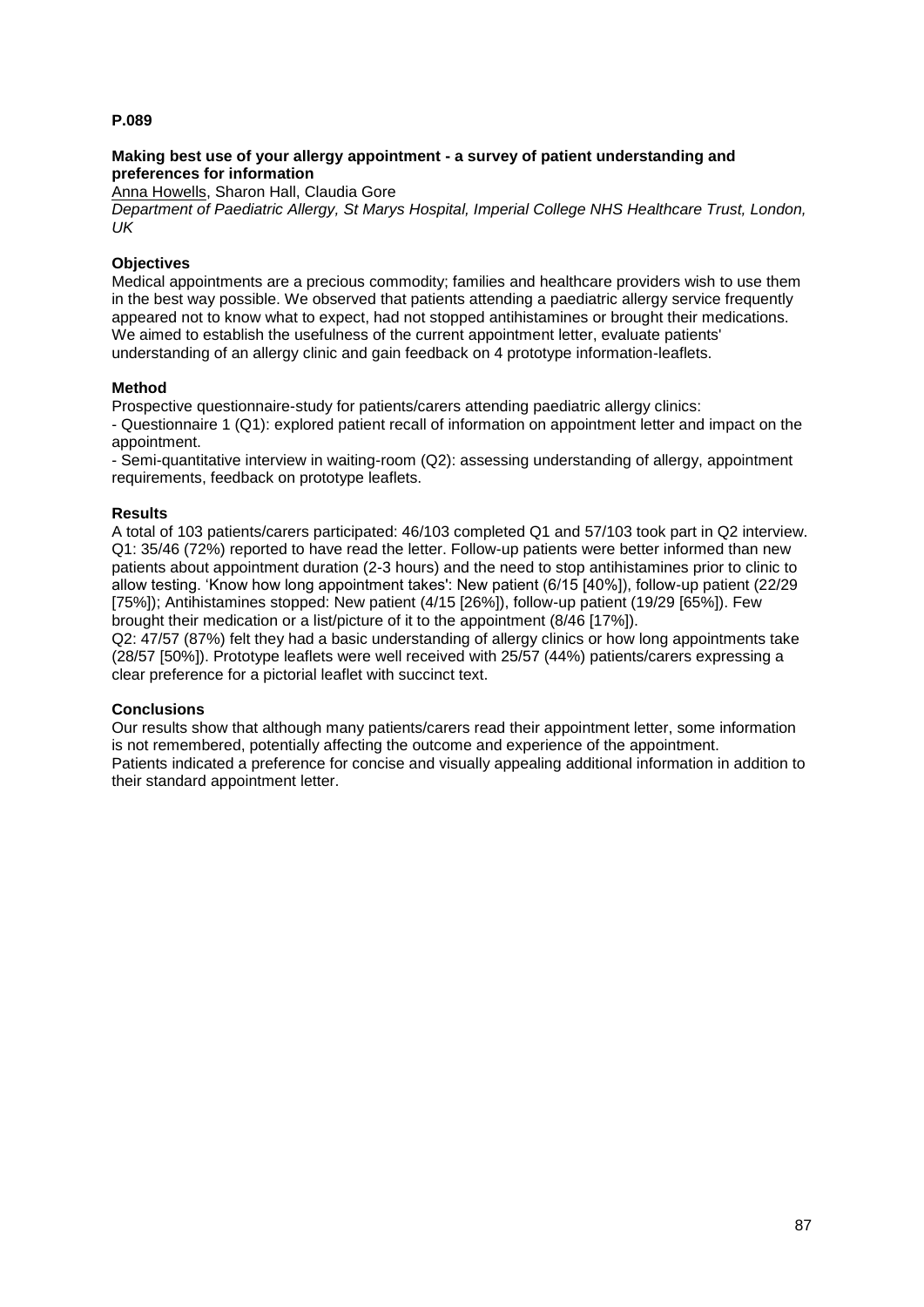## **A questionnaire study into whether peanuts are introduced into the diets of children after a negative peanut open oral food challenge.**

Anjli Jethwa<sup>1</sup>, Gary Stiefel<sup>2</sup>, David Luyt<sup>3</sup>

*<sup>1</sup>South Warwickshire NHS Foundation Trust, Warwick, UK, <sup>2</sup>University Hospitals of Leicester NHS Trust, Leicester, UK, <sup>3</sup>University Hospitals of Leicester NHS Trust, Leicester, UK*

## **Objectives**

Oral food challenges (OFC) are essential within an allergy service to make a diagnosis where the clinical history and skin prick test/specific IgE have been indeterminate. OFCs are also used to assess for concomitant nut allergy where allergy tests are inconclusive. Where patients have negative challenges they are advised to include the nuts into their diets, but this advice is not always heeded. The objective was to determine the proportion of children who have introduced peanuts into their diet after a negative peanut OFC. This study also aimed to describe factors which influence parental decisions to introduce peanuts into their child's diet and whether a negative peanut OFC reduced parental anxiety.

## **Method**

A retrospective, single-centre, cross-sectional mixed quantitative and qualitative questionnaire study. Questionnaires were sent to all parents of children aged 1-18 years who had a negative peanut OFC between 2007 and 2013.

## **Results**

31/45 (69%) children introduced peanuts into their diet. Children with a clinical history of an allergic reaction to peanuts were more likely to introduce peanuts (p=0.037). A negative peanut OFC reduced parental anxiety (p<0.001). Dislike of peanuts was the main reason for failure of introduction although having another food allergy also had a negative influence (p=0.06).

## **Conclusions**

This study showed that the majority of children introduce peanuts after a negative OFC. However a significant proportion of children do not introduce peanuts into their diet, mainly because they dislike peanuts or have another food allergy. A previous allergic reaction to peanuts has a positive influence on introduction. The negative OFC reduced parental anxiety levels. Further studies are required to develop strategies to ensure peanuts are introduced into the diet.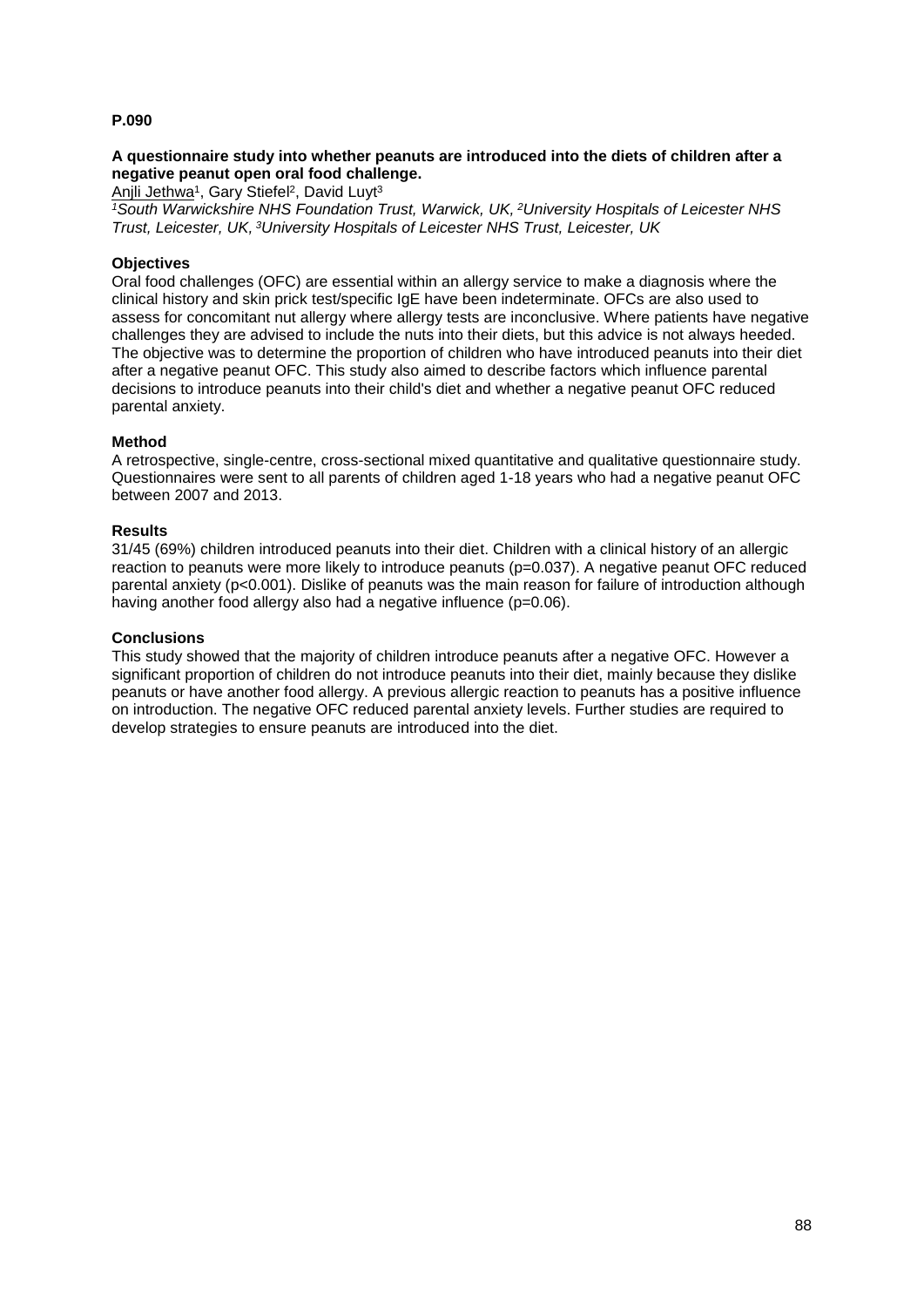## **Paediatric oral food challenges at UCLH.**

Sophia Kallis<sup>2</sup>, Natasha G<sup>1,2</sup>, <u>Ranu Malhi</u><sup>2</sup>, Jas Bansal<sup>2</sup>, Tracey Bridges<sup>2</sup>, Jonathan Cohen<sup>2,1</sup>, Leanne Goh<sup>2</sup>

*<sup>1</sup>University College London Hospital, London, UK, <sup>2</sup>University College London, London, UK*

## **Objectives**

To evaluate the paediatric food challenge (FC) service of a large London teaching hospital to ensure safe and effective practice.

## **Method**

Retrospective review of incremental food challenges (IFC) and supervised feeds (SF) between June 2015 and April 2016. Database analysis excluding inconclusive/incomplete tests. 1. Patient numbers and allergen types. 2. Outcomes. 3. Reviewing anaphylaxis cases: treatment required; skin prick test (SPT) size; and risk factors.

## **Results**

244 FC were analysed, 3% of IFC and 8% of SF excluded as incomplete/inconclusive. There were 173 IFC and 71 SF. Failure rate was 24% for IFC and 21% for SF. Commonest IFC allergens: 32(18%) baked egg, 24(14%) peanuts, 14 (8%) mixed nuts; and 13(8%) baked milk. Commonest SF allergens: 18 (25%) peanuts, 16(23%) mixed nuts,6(8%) baked egg and 3(4%) baked milk. 81%(26/32) of baked egg and 92%(12/13) of baked milk IFC were passed. 4 patients had anaphylaxis, all responded to a single dose of adrenaline: 1 almond IFC (SPT 0, previous anaphylaxis; mild asthma); 1 pistachio IFC (SPT 5.5; previous anaphylaxis; virus induced wheeze); 1 red lentils IFC (SPT 3.5; mild asthma) respectively and 1 peanut SF (SPT 2.5).

## **Conclusions**

Our failure rate for IFC was lower and SF similar to that of a regional tertiary centre. This is likely to be due low risk patients already on IFC waiting list prior to the launch of the SF service, notably large number of patients passed baked egg and baked milk IFC during the study period, many of whom would have been risk stratified to have SF if there were no other risk factors. All of the anaphylaxis cases with risk factors had been appropriately risk stratified to have IFC, all were managed according to the Resusitation council (UK) guidelines. Referrals for IFC were deemed to have been appropriate and reactions safely managed.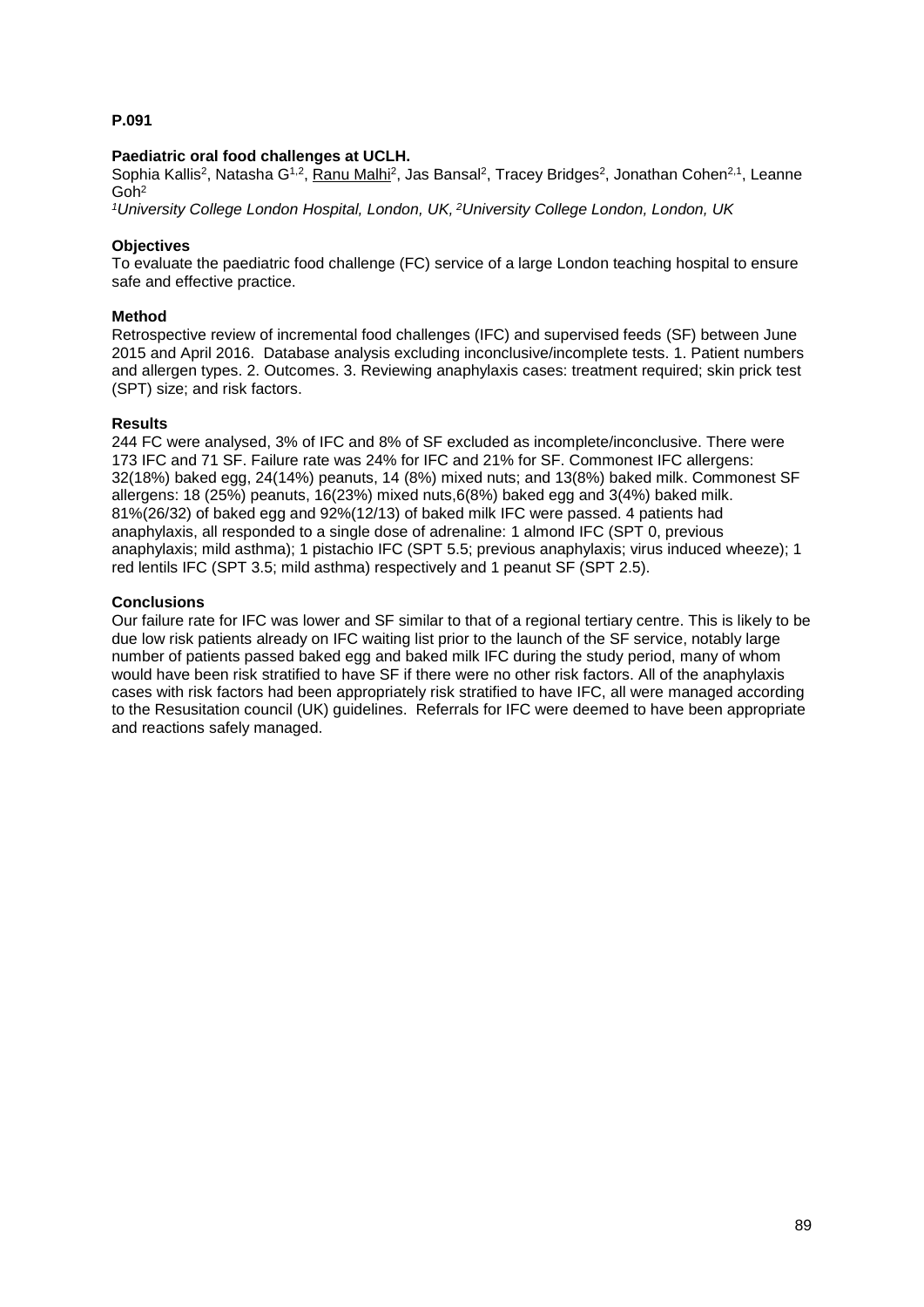## **Does eating baked egg or milk speed up the outgrowth of egg or milk allergy? A systematic review.**

Rosannah Lambert<sup>1</sup>, Kate Grimshaw<sup>1,2</sup>, Bethany Ellis<sup>1</sup>, Jaya Jaitly<sup>1</sup>, Graham Roberts<sup>1,3</sup> *<sup>1</sup>University of Southampton, Southampton, UK, <sup>2</sup>University Hospital Southampton NHS Foundation Trust, Southampton, UK, <sup>3</sup>David Hide Centre, Isle of Wight, UK*

## **Objectives**

Recent research has demonstrated that the majority of children with egg and milk allergy can tolerate baked egg or milk. It has been proposed that the frequent ingestion of baked egg or milk speeds up the outgrowth of egg or milk allergy. This baked intervention is being introduced into clinical practice. The objective was to systematically review the evidence to determine whether the introduction of baked egg or milk into the diet of children with egg or milk allergies, respectively, speeds up the natural outgrowth of these allergies.

## **Method**

A systematic review of the literature was conducted in Medline, Embase and CINAHL. The inclusion criteria were: children, baked egg or milk intervention, and outgrowth of the egg or milk allergy. We identified 851 and 2816 distinct egg and milk articles respectively. Only 3 egg and 3 milk studies fulfilled our pre-specified inclusion criteria.

#### **Results**

The 3 studies for egg concluded that baked egg ingestion would speed up the outgrowth of allergy. All 3 milk studies agreed that baked milk ingestion would speed up the outgrowth of allergy. When critiqued, all studies were classed as weak because of their design, bringing into doubt this conclusion. Importantly, no study compared the outgrowth rates of baked tolerant participants ingesting baked products to baked tolerant participants not ingesting baked goods.

## **Conclusions**

Although the studies concluded that a diet of baked allergen speeds up outgrowth, this in an inappropriate conclusion because of the lack of an appropriate control group. This review finds that there is no evidence to support the hypothesis that baked egg or milk increase the speed of the outgrowth of egg or milk allergy respectively. This area would therefore benefit from additional research to inform us whether it is actually beneficial to introduce baked foods into the diet of children with food allergies.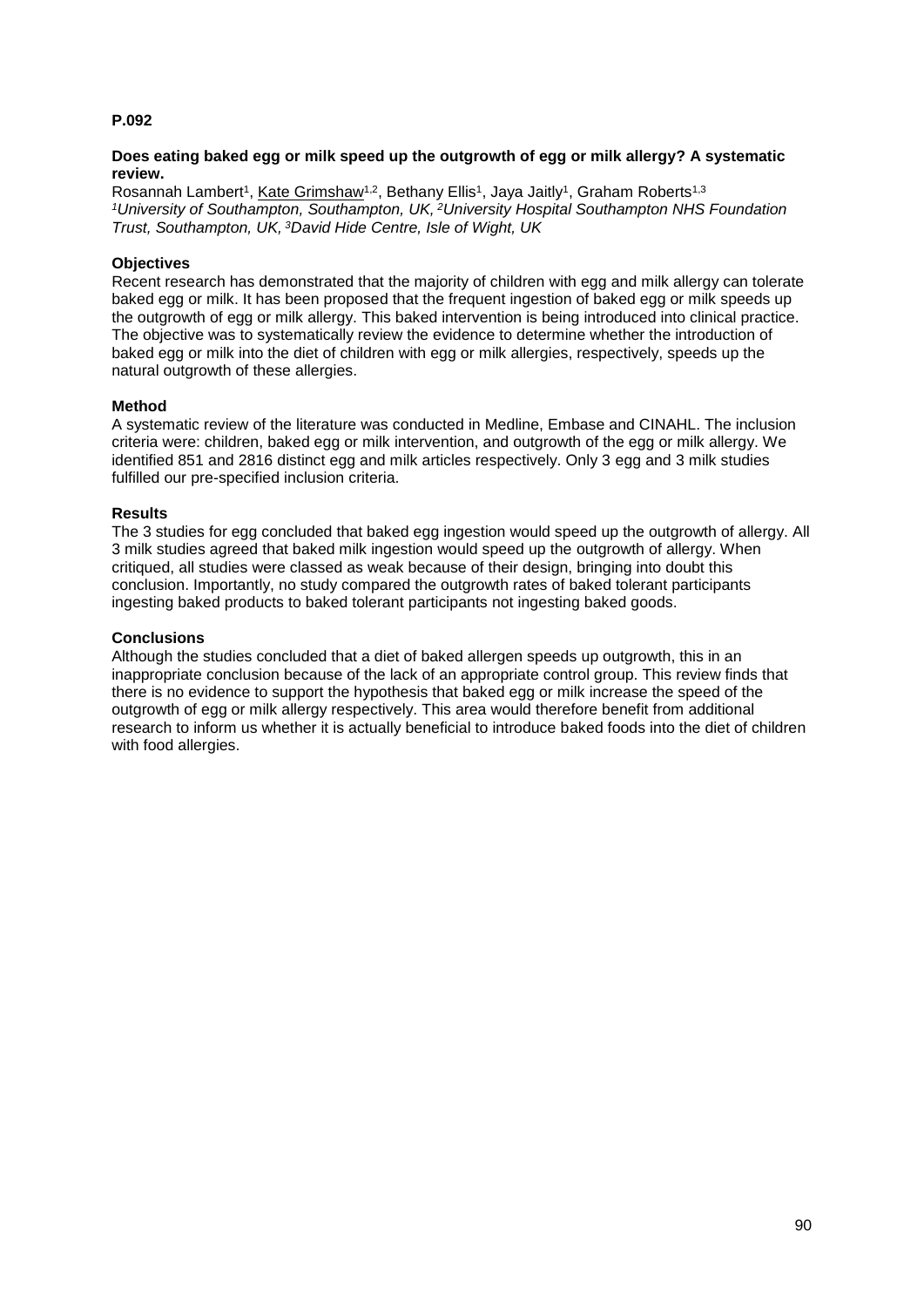## **Does self-administration of adrenaline at anaphylaxis during in-hospital food challenges have an adverse impact on health-related quality-of-life?**

Sarah Lindsley<sup>1</sup>, Marta Vazquez-Ortiz<sup>1</sup>, Nandinee Patel<sup>1</sup>, Audrey DunnGalvin<sup>2</sup>, Paul Turner<sup>1</sup> *1 Imperial College London, London, UK, <sup>2</sup>University of Cork, Cork, Ireland*

## **Objectives**

Health-related quality of life (HRQL) is significantly impaired in food allergy. The experience of an inhospital food challenge (FC), even if positive, can improve HRQL. However, FC may result in anaphylaxis, requiring treatment with adrenaline. We sought to compare HRQL post FC in children who experienced anaphylaxis treated with self-administered adrenaline, versus those experiencing more mild reactions.

## **Method**

Double-blind, placebo-controlled FC to peanut were conducted in children enrolling in an oral immunotherapy trial (ClinicalTrials.gov Identifier: NCT02149719). Validated questionnaires (FAQLQ, FAIM, Self-Efficacy) were conducted prior to FC and at least 1 week after, in both the child and parent. Local ethical and regulatory approval was granted, and informed consent was obtained.

## **Results**

Fourteen children (age range: 8-16yrs) undergoing FC were included in the analysis: seven had anaphylaxis during the procedure and self-administered adrenaline, and seven controls (matched for age/sex) who had mild reactions only. Across the cohort, children reported improved HRQL and selfefficacy (p<0.01), with no differences between the group where the child self-administered adrenaline, and the mild reactions group. Parents reported improved HRQL in themselves (FAQLQ-PB) (p<0.01) but not in their child (p=0.23). Nonetheless, they felt their child's ability to self-manage their food allergy had improved (p<0.01), irrespective of severity of reaction at FC.

## **Conclusions**

There is no evidence that the occurrence of anaphylaxis at FC, and self-treatment by the child with an adrenaline auto-injector device, results in psychological harm to the affected individual or their family. The relationship between confidence in management and HRQL needs further assessment, since it is likely that these outcomes will be affected in different ways following a clinical or therapeutic intervention.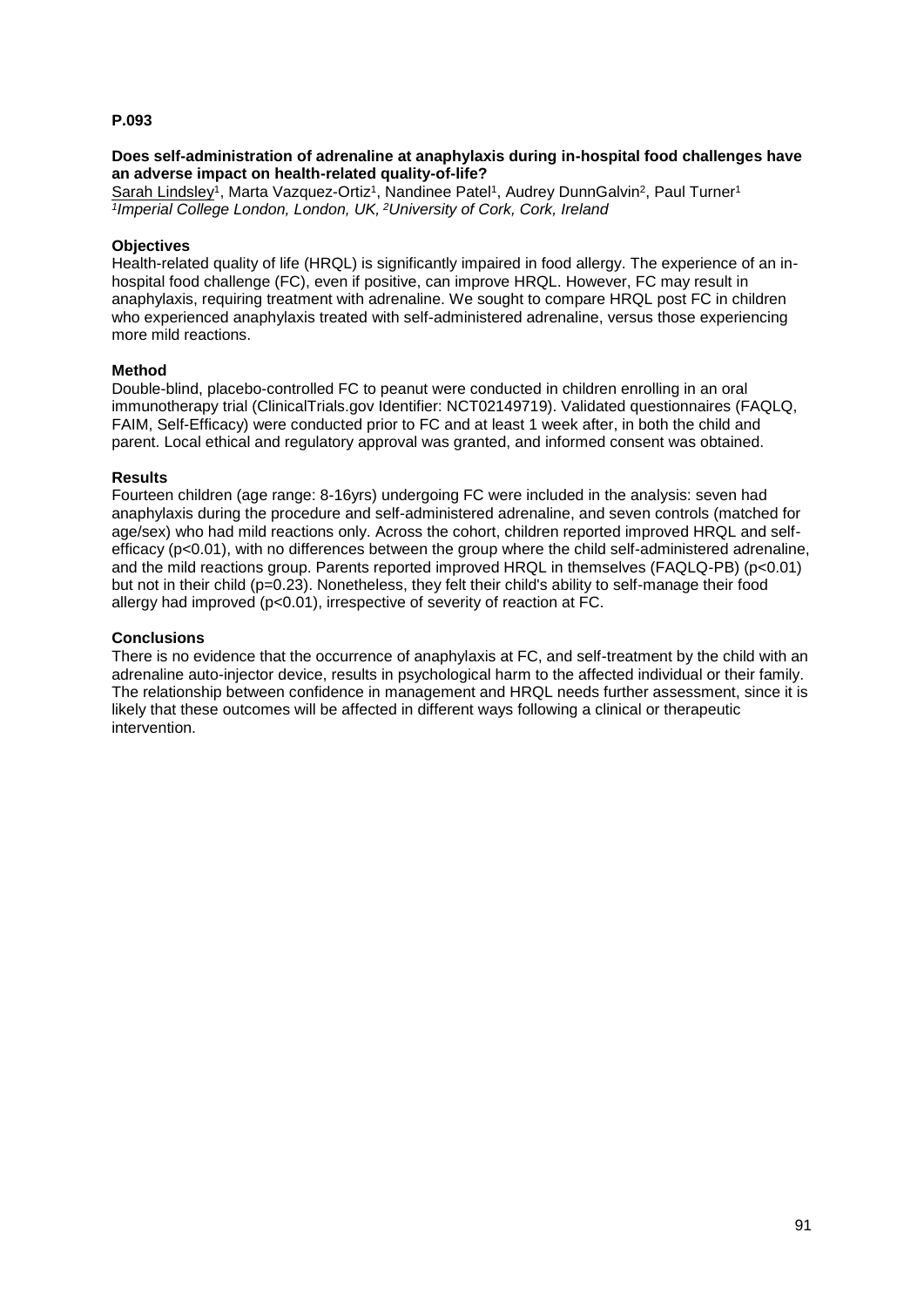#### **Diagnostic utility of lip dose challenges for diagnosis of food allergy: a prospective study** Sian Ludman<sup>2</sup>, Christine O'Keeffe<sup>1</sup>, Antony Aston<sup>1</sup>, Fiona Henley<sup>1</sup>, Eliana Leitao<sup>1</sup>, Ferdinand Morales<sup>1</sup>, Lee Noimark<sup>2</sup>, Paul Turner<sup>3</sup>, Marta Vazquez-Ortiz<sup>3</sup> *<sup>1</sup>St Mary's Hospital, London, UK, <sup>2</sup>Royal London Hospital, London, UK, <sup>3</sup>Section of Paediatrics,*

*Imperial College London, UK*

## **Objectives**

Lip dose challenges (LDC) are often performed as an initial step prior to oral food challenges (OFC) in the UK. However, data is lacking regarding the diagnostic accuracy of LDC. Our aim is to evaluate the diagnostic utility of LDC compared to outcome of OFC in children.

## **Method**

Children undergoing "low-risk" open OFC for suspected IgE-mediated food allergy were recruited from two South London tertiary allergy units from June-December 2015. LDC was performed thirty minutes prior to OFC by applying the food to the border between inner and outer lip. Objective symptoms following LDC were considered a positive outcome. OFC was subsequently performed regardless of LDC outcome, except where LDC triggered systemic, non-local symptoms. OFC outcomes were assessed according to PRACTALL consensus criteria.

## **Results**

198 children with conclusive OFC were included in the analysis. Mean age was 7 years (SD: 4.7), median SPT was 2mm (0-10). Foods tested were: tree nuts (30%), peanut (16.6%), egg (16%), fish (10.5%), milk (6%), shrimp (4%), other (16.9%). 186 LDC were negative and 12 positive One LDC triggered systemic symptoms: generalized urticaria). 167/198 OFC were negative and 31 positive. The diagnostic properties of LDC in relation to OFC outcome were as follows: true positive cases: 10, false positive: 2, true negative: 165, false negative: 21, false positive rate: 1%, sensitivity 32.2%, specificity 98.8%, positive predictive value: 83.3%, negative predictive value: 88.7%, positive likelihood ratio: 26.9, negative likelihood ratio: 0.69.

## **Conclusions**

In this study, a positive LDC was uncommon, but where positive was associated with a low false positive rate and a high positive likelihood ratio. The diagnostic performance compares favourably with current measures of sensitisation. LDC may therefore be useful in determining whether OFC is required, if performed in clinic prior to arranging a further visit for OFC. Caution is required since LDC may trigger systemic reactions.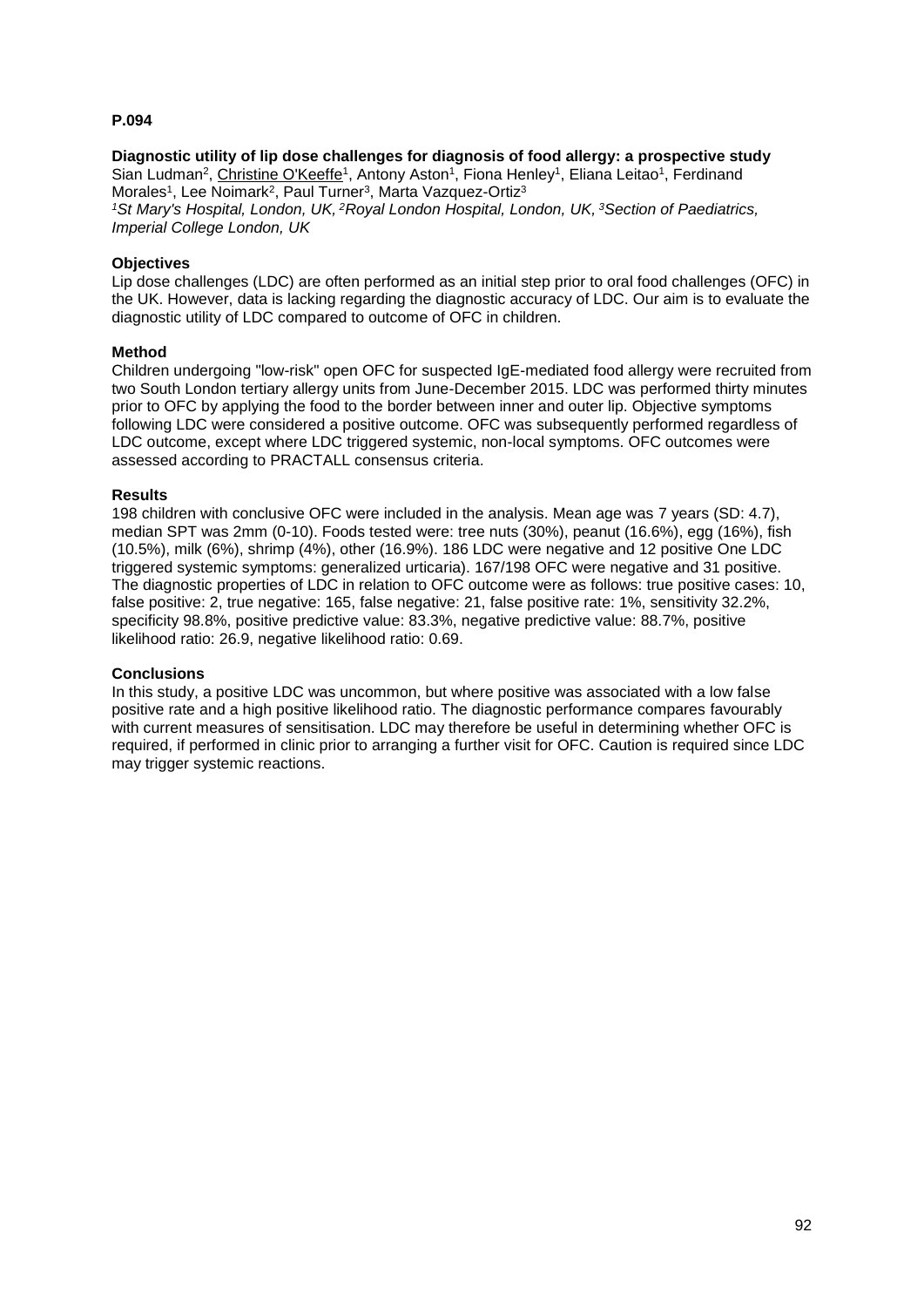## **Lip dose challenges: practice and perceptions in the United Kingdom**

Sian Ludman<sup>2</sup>, Marta Vazquez-Ortiz<sup>3</sup>, Antony Aston<sup>1</sup>, Lee Noimark<sup>2</sup>, Paul Turner<sup>3</sup> *<sup>1</sup>St Mary's Hospital, London, UK, <sup>2</sup>Royal London Hospital, London, UK, <sup>3</sup>Section of paediatrics, Imperial College, London, UK*

## **Objectives**

Lip dose challenges (LDC) are frequently performed as the initial step during an oral food challenge (OFC) in the UK. Guidance on how to perform and interpret LDC is unclear, and their clinical utility in diagnosis of food allergy is uncertain. Our aim was to investigate current practice using LDC.

## **Method**

Healthcare professionals who are members of the BSACI were contacted between July-September 2015, and asked to complete an online questionnaire.

## **Results**

147 respondents completed the questionnaire, representing 53 (of 79) BSACI-registered paediatric clinics in the UK: 88 (60%) doctors, 51 (32%) nurses and 8 (5%) dietitians. Most worked in specialist allergy clinics and district general hospitals (48% and 50%, respectively). Two-thirds (67%) worked in paediatric clinics, 16% cared for adults and 71% supervised >5 OFC per month. 72% felt that lip doses were a useful first step, and 81% used LDC as the initial step in OFC. There was a wide variation in how LDC were performed: for cow's milk, 45% would apply a drop to the inner lip, 44% a drop to the outer lip; for peanut, 17% would smear peanut butter on the inner lip, 19% to the outer lip, 34% rub a peanut on the inner lip and 27% rub it on the outer lip.

There was also wide variation in how to interpret LDC outcome. Of 104 respondents, the supervising clinician would not proceed to OFC under the following outcomes: itchy lip or mouth (17%); local erythema (31%), local urticarial or swelling (88%); urticaria/angioedema on face distant to application site or on body (93%).

#### **Conclusions**

According to this survey, most allergy healthcare professionals in allergy centres in the UK include LDC in their challenge protocols despite a lack of evidence on their diagnostic value. The diagnostic utility of LDC in the diagnosis of food allergy should be determined.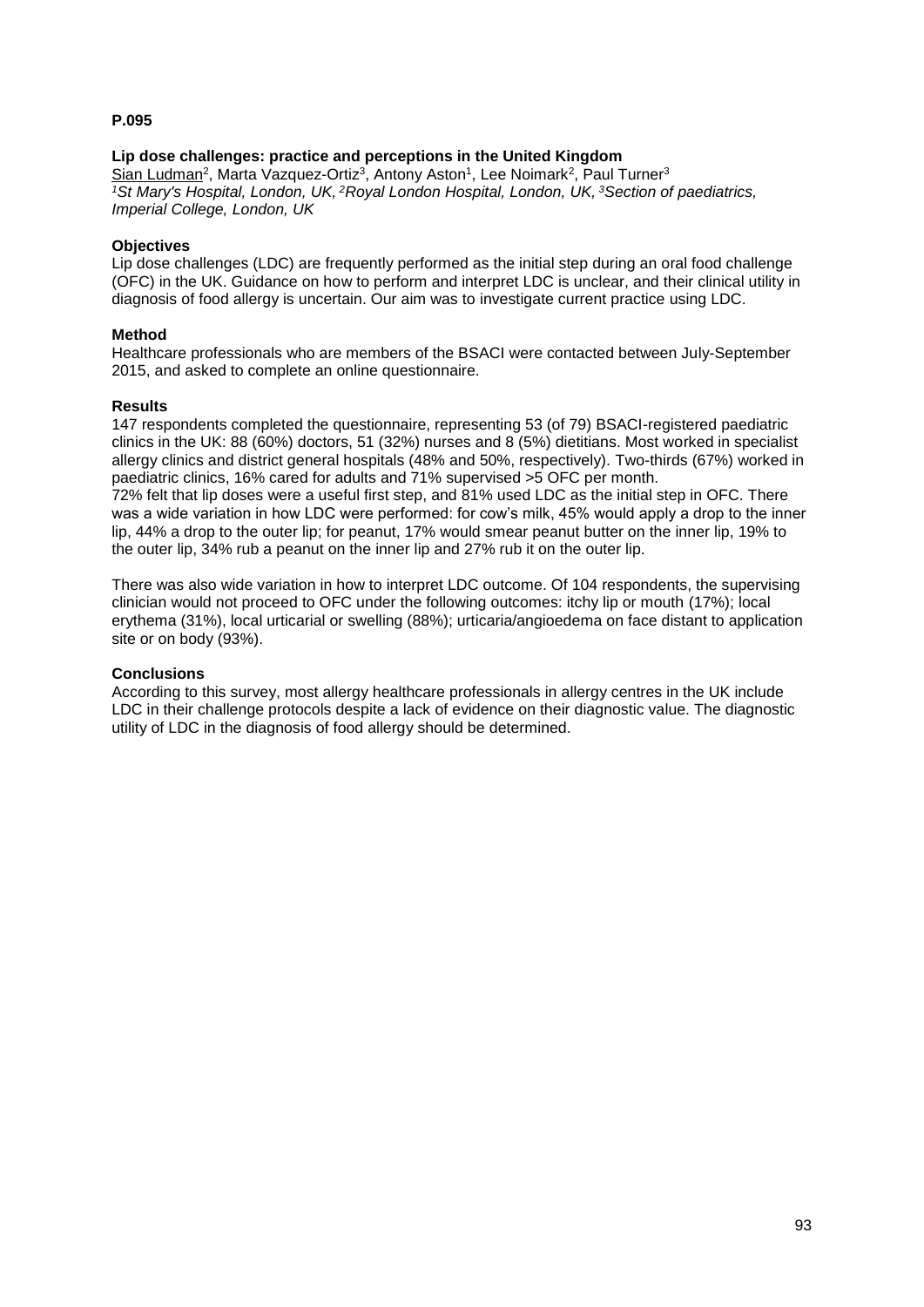## **The nutcracker study: clinical utility of component testing to Ara h 2 in predicting peanut allergy in egg allergic children.**

Deborah Marriage<sup>1</sup>, John Henderson<sup>2</sup>

*<sup>1</sup>Bristol Royal Hospital for Children, Bristol, UK, <sup>2</sup>University of Bristol, Bristol, UK*

## **Objectives**

To examine the performance of Ara h 2 and peanut-specific IgE levels in the identification of peanut allergy in egg-allergic children.

## **Method**

81 egg-allergic, peanut-sensitised children were recruited via Bristol Children's Hospital Allergy Clinic between January 2015 and March 2016. Peanut sensitisation was initially determined via skin prick testing (SPT). Children with values ≥8mm were allocated to the allergic group (PA). The remainder underwent a peanut oral provocation challenge (OPC). Children who failed OPC were added to the PA group. The remainder were classified as Peanut Tolerant (PT). Specific IgE levels for a) peanut and b) the peanut component Ara h 2, were measured.

## **Results**

Following SPT, 41/81(51%) children were allocated to the PA group; 16 were added following OPC (57/81 (70%)). 24/81(30%) were peanut-tolerant.

The number of children with positive peanut-specific IgE levels (≥0.35 kUA/L) was higher in the PA group [50/55 (91%) vs 15/24 (63%); p<0.005]. Peanut-specific IgE levels in the PA group ranged from <0.35 to >100 (median 7.07) kUA/L and in the PT group from <0.35 to 51.6 (median 0.48) kUA/L.

The number of children with positive Ara h 2-specific IgE levels (≥0.35 kUA/L) was significantly higher in the PA group  $[48/57(84%)$  vs  $2/24(8%)$ ; p<0.0001]. Ara h 2-specific  $lgE$  levels in the PA group ranged from <0.35 to >100 (median 3.73) kUA/L and from <0.35 to 1.54 (median 0.35) kUA/L in the PT group. One allergic child with a negative Ara h 2 reacted with facial urticaria, rhinorrhoea, conjunctival symptoms and cough. Both tolerant children with positive Ara h 2 levels had a high total IgE.

## **Conclusions**

A positive Ara h 2-specific IgE level of ≥0.35 was the best predictor of peanut allergy in egg allergic children. A negative Ara h 2-specific level of <0.35 did not replace the need for an OPC.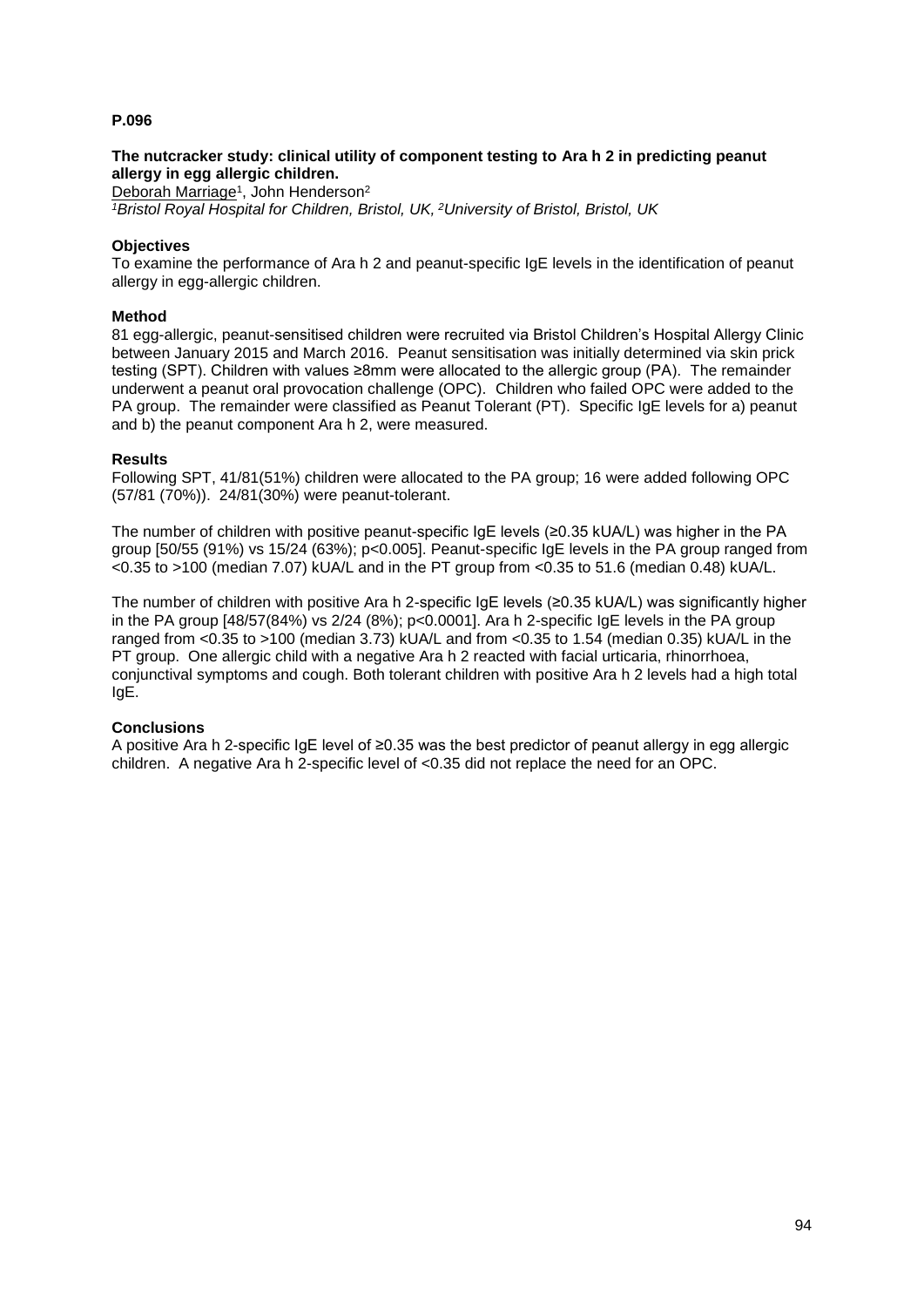## **An evaluation of the use of adrenaline during food challenges in a tertiary children's allergy service**

Elizabeth Mather<sup>1</sup>, Katherine Knight<sup>1</sup>, Gemma Schnitzer<sup>1</sup>, Alia Boardman<sup>1</sup>, Roisin Fitzsimons<sup>1,2</sup> *<sup>1</sup>Guy's and St Thomas' NHS Foundation Trust, London, UK, <sup>2</sup>King's College London, London, UK*

## **Objectives**

To evaluate whether adrenaline was used appropriately to treat anaphylaxis during food challenges in the hospital environment, in accordance with BSACI action plans.

## **Method**

Data was drawn from the food challenge database for challenges that took place between the 30/3/11 and 30/3/16. Supervised feeds and drug challenges were excluded.

#### **Results**

2107 food challenges took place, 473 were positive and 26 children received adrenaline. Adrenaline was noted to be more frequently administered over the years.

79 children experienced signs of anaphylaxis but did not receive adrenaline, and 40 of the challenges that were positive had no symptoms or treatment documented.

101 challenges were inconclusive, and 42 of these had no reason specified to explain why the challenge was deemed as inconclusive.

## **Conclusions**

Adrenaline use during food challenges has increased in the time period. Whereas recording of food challenge outcomes has been inconsistent.

In a large number of positive challenges BSACI action plan guidelines were not followed, despite respiratory symptoms being recorded, most commonly wheeze and cough.

As health care professionals, we should be using food challenges as an opportunity to reinforce correct treatment of an allergic reaction, and enable families to learn how to manage an anaphylaxis in a supported environment. It would be useful to explore the reasons why adrenaline was not given in the cases which appear to meet BSACI criteria.

Going forward a new database is being developed to ensure accuracy and consistency of information captured, through categorising reactions as per the PRACTALL guidelines. It will allow us to examine our practice and explore if we are performing more 'high risk' challenges, or better at managing anaphylaxis.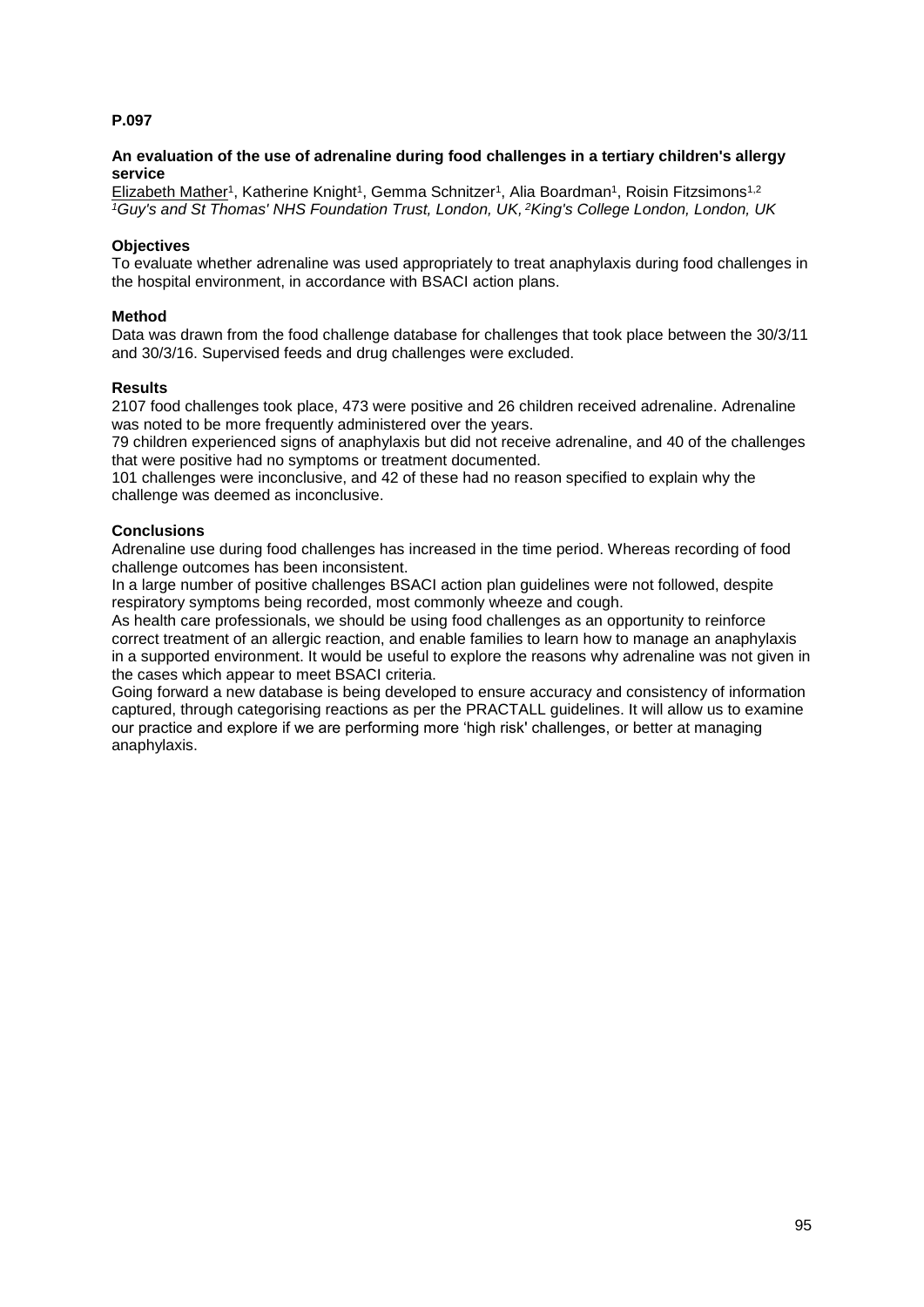## **Associated factors causing acute urticarial in children at an emergency room department of a tertiary care center: a 2 year retrospective case control study**

Karen Rose Matias *Makati Medical Center, Makati City, The Philippines*

#### **Objectives**

To identify associated factors related to acute urticaria (AU) and determine an association between variables: history of previous urticaria, asthma, infection, intake of a specific food and medication among children; to identify any seasonal patterns by correlating temperature and humidity fluctuations to the occurrence of AU.

#### **Method**

This is a retrospective case-control study. All children 0-18 years of age seen at ED of the MMC from March 1, 2009 to December 31, 2010 with a principal diagnosis of acute urticaria were considered eligible patients. 500 charts were reviewed (285 subjects and 215 controls). Odds ratio with 95% confidence interval were calculated. Demographic characteristics and clinical data were included.

#### **Results**

The highest incidence of AU occurred at ages 1-2 years. With highest incidence in June 2009 and August 2010. AU appeared inversely proportional to temperature. More than 50% had unknown etiology. The most common triggers were the presence of viral symptoms predominantly respiratory tract infection, comprising 47.6% of subjects; a previous history of urticaria, asthma and who had insect bite were found to be significant.

#### **Conclusions**

The causative associated factors identified in cases of AU in the paediatric population were the presence of viral infections, food and medications; history of previous urticaria, asthma and insect bite within 24 hours. Respiratory tract infection was the most common associated factor. Temperature appeared inversely proportional to the occurrence of acute urticaria.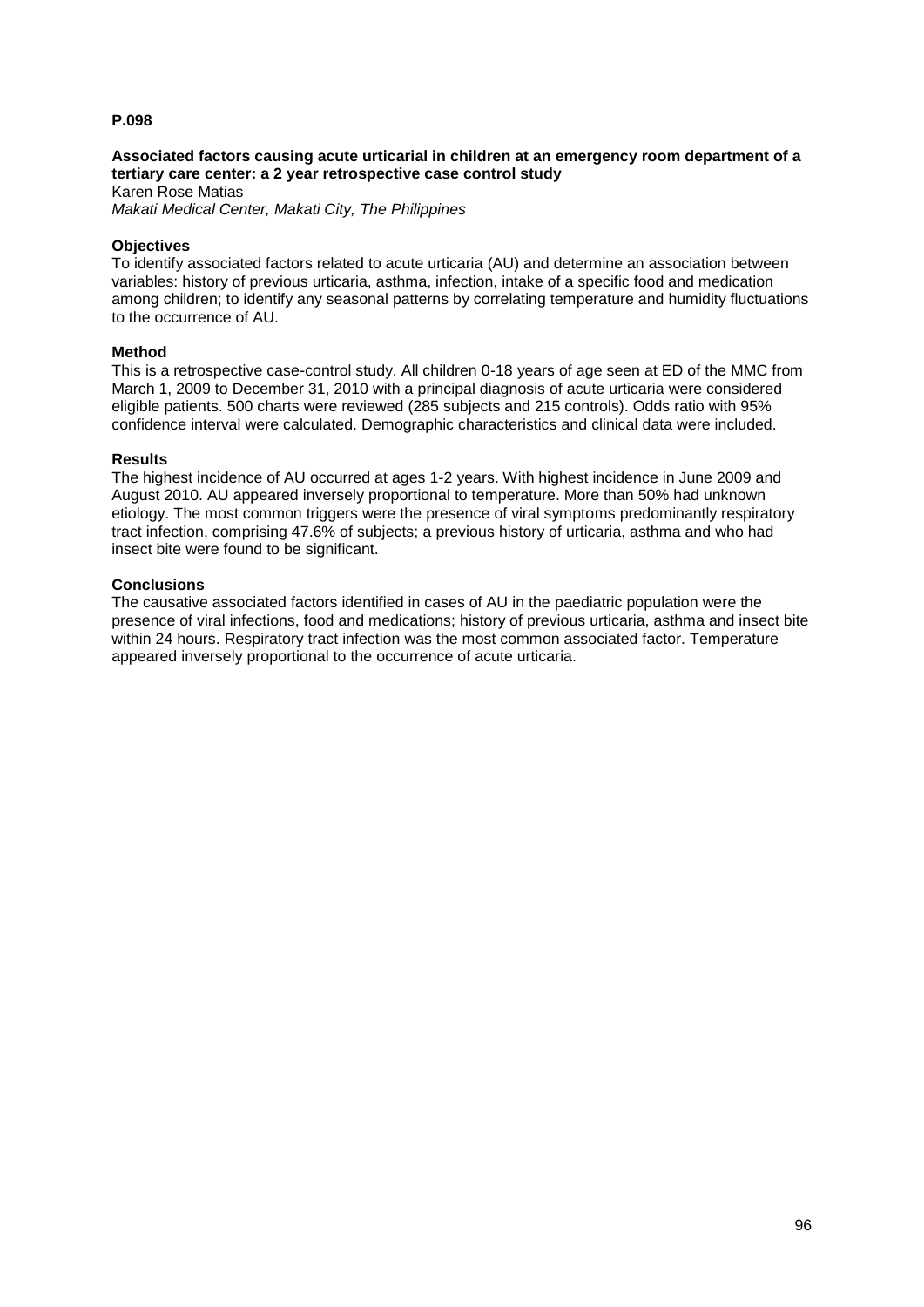## **The clinical safety of home oral challenges in children with previous and suspected hypersensitivity reactions to food: a secondary centre experience.**

Danielle Monteil<sup>1</sup>, Cinzia Pastacaldi<sup>2</sup>

*<sup>1</sup>College of Medicine, Swansea University, Swansea, Wales, UK, <sup>2</sup>Singleton Hospital, Abertawe Bro Morgannwg University Health Board, Swansea, Wales, UK*

## **Objectives**

Emerging evidence favours early and continuing oral exposure to allergenic foods for preventing food allergy and maintaining immune tolerance to these foods. In patients with suspected or pre-existing food hypersensitivity an oral challenge may therefore be essential to ascertain food tolerance. The unavailability of adequate clinical resources in most secondary-care centres however, impedes provision of an in-hospital oral challenge to many eligible patients. Anecdotal evidence suggests that home-based oral challenges (HOC) can bridge this resource gap although their safety profile remains uncertain. We aimed to characterise the clinical safety of HOC by analysing data collected at our institution over a three-year period.

## **Method**

HOC was considered if the child's risk of a severe reaction was clinically deemed low. This was determined by an absent/significantly reduced specific-IgE level and skin-prick response. HOC was suggested to parents who would be willing to reintroduce the food to the child's regular diet. They were informed about the possibility of a severe reaction and given verbal and written guidance for implementing the protocol at home.

## **Results**

Data was collected over three years. 60 children participated and 13 allergens were tested. A total of 147 HOCs were performed, with two children reporting mild reactions (1.36%; 95% CI = 0.0 – 3.23%). Of the remaining 58 children, 55 successfully reintroduced the allergen into their diet. The other three did not due to parental unwillingness to continue exposure. Of these, one later became allergic again.

#### **Conclusions**

HOC is reasonably safe in low-risk patients although a clinical setting remains the ideal location for oral challenge. As the ultimate objective of HOC is to reintroduce the food and induce long-term immune tolerance to it, continued exposure is essential. On-going parental cooperation is therefore critical and should be weighted accordingly when assessing patient eligibility for HOC.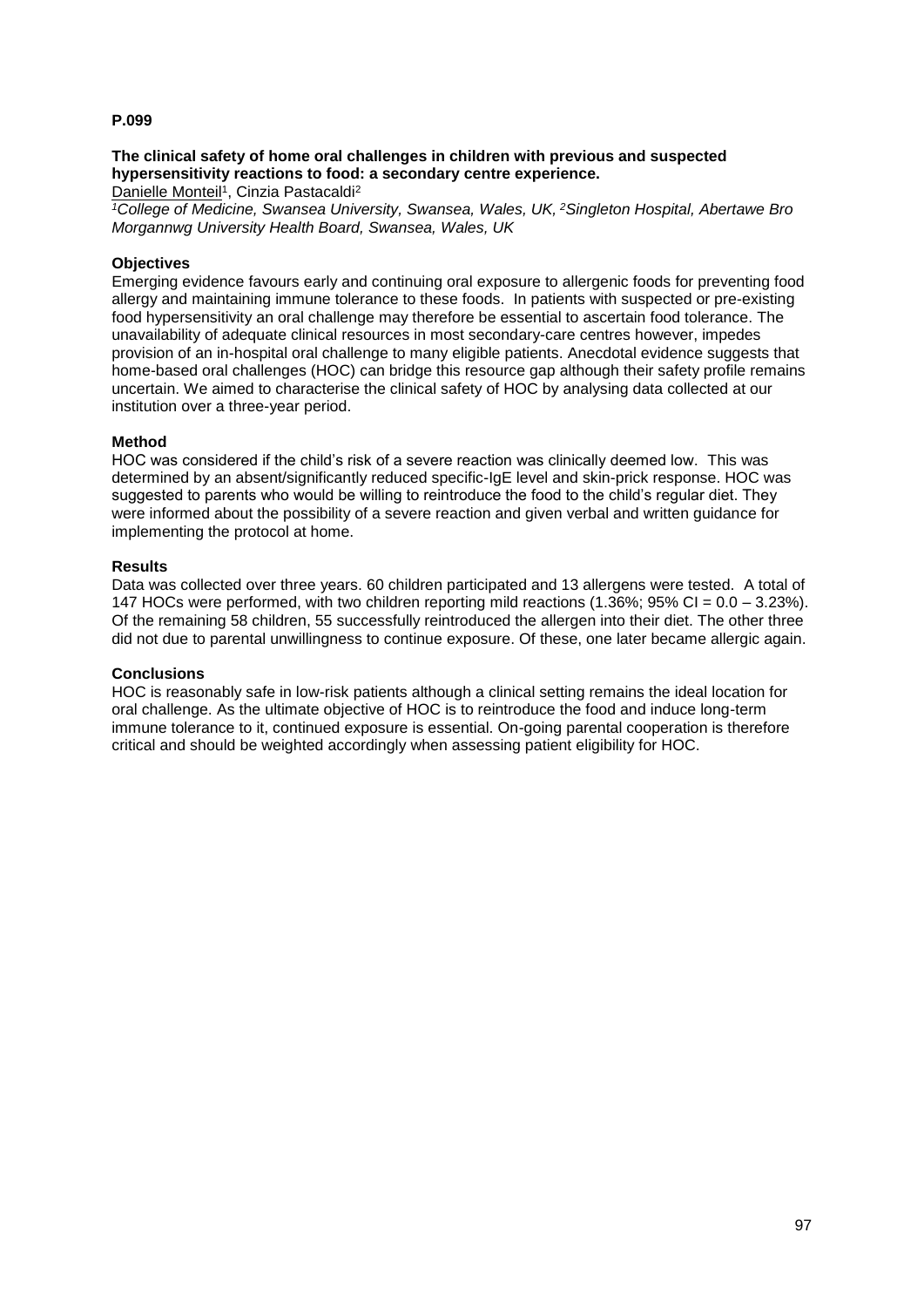## **Component- resolved diagnosis in hazelnut allergy in children- experience in a district general hospital in UK S Mukherjee, KY Lee**

Samudra Mukherjee, KY Lee *Basildon & Thurrock University Hospital NHS Foundation Trust, Basildon, UK*

## **Objectives**

Peanut allergy may not always predict tree-nut allergy although fear factor often leads to complete tree-nut exclusion once peanut allergy is diagnosed, leading to unnecessary avoidance of all treenuts. Traditional Specific IgE measurement for hazelnut(a popular tree-nut) often comes from cross reactivity to tree pollens(Birch) rather than true clinical reactivity which can often better predicted by specific IgE to Cor A8 protein in Hazelnut.

#### **Method**

This was a retrospective review of children who underwent hazelnut challenge over 2 year. Children, referred for tree-nut and peanut allergy are tested for specific IgE for peanut, hazelnut, cashew, pistachio and cor a8 along with other relevant allergens following an allergy focussed clinical history. None of the children had known exposure to hazelnut before or allergic to milk. Children who had raised hazelnut IgE values (median 3.6, range 0.93- 16.30) but had normal Cor-a8 IgE levels of <0.35 underwent open label oral food challenge, using standardised protocols with Nutella.

#### **Results**

Over two year period (2014-2015), 16 patients underwent cor-a8 IgE testing along with other relevant allergens and had an open Nutella challenge. 13 patients (8 female, 5 male), with median age of 7 years (range 6-15 years), tolerated Nutella without any adverse reaction. 2 had local cutaneous reaction and 1 had generalised urticaria. 11/13 has introduced Nutella under dietician supervision. Incidence of other clinically relevant sensitisation were noted to peanut (17/18), Egg (6/18), Tree pollen (6/18) and both tree and peanut (3/18).

#### **Conclusions**

In our small series, the 81.3% of peanut allergic patients had a successful oral food challenge. Our observations were limited by the open label nature of the oral food challenge. Nevertheless, it provides evidence that component- resolved diagnosis can be a useful tool in the diagnosis of hazelnut allergy in the district general hospital setting.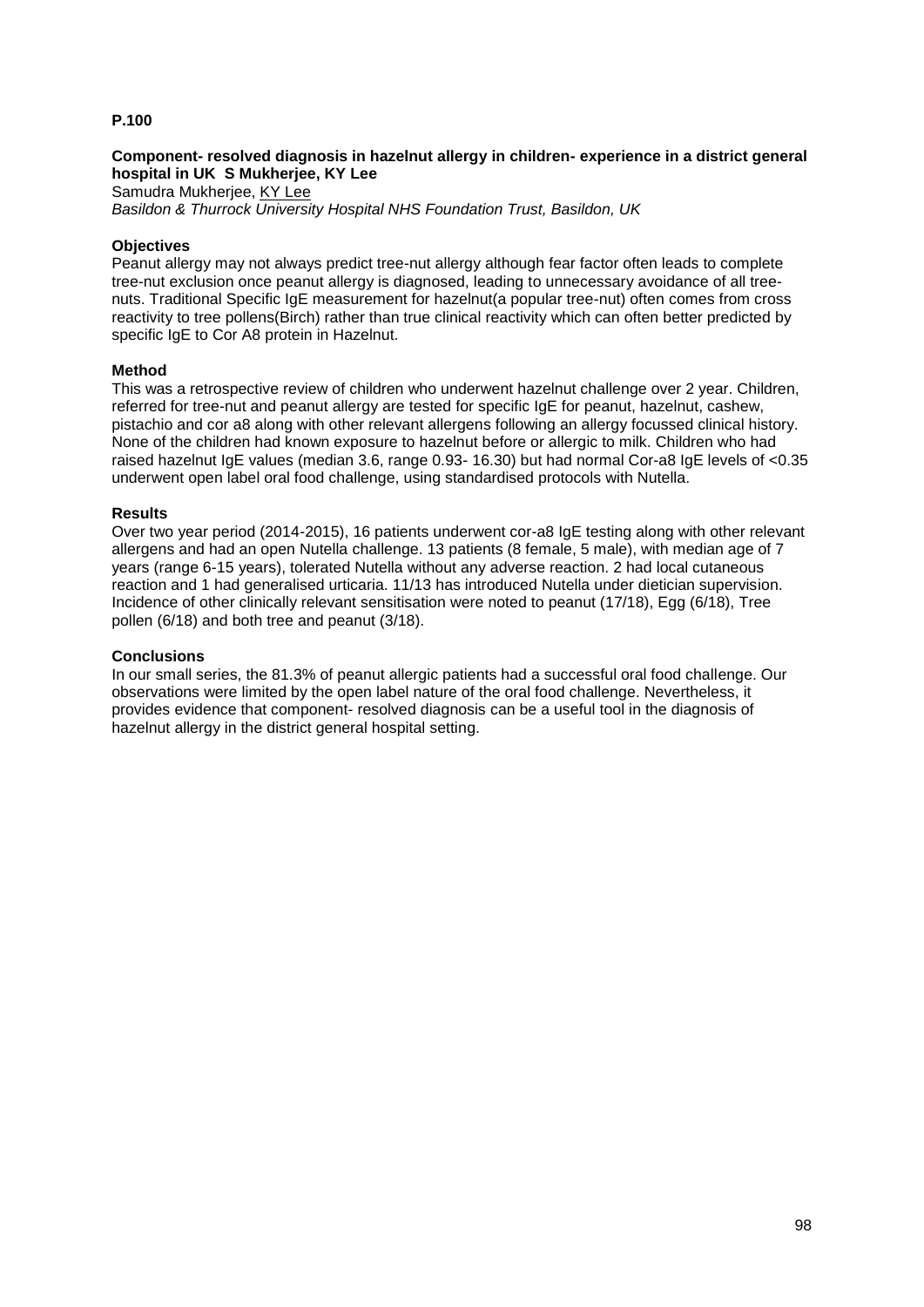## **Improving the food challenges unit: a patient satisfaction study**

Arun Mukkavilli<sup>1</sup>, Alia Boardman<sup>2</sup>, Tom Marrs<sup>2</sup>, Rosy Wells<sup>2</sup> *<sup>1</sup>King's College London (GKT) School of Medicine, London, UK, <sup>2</sup>Guy's and St Thomas NHS Foundation Trust, London, UK*

## **Objectives**

1. To assess patient satisfaction with the Children's Allergy Service - Food Challenges Unit at St Thomas' Hospital; assessing various aspects of the food challenge service from appointment booking to managing procedure outcomes. 2. To identify areas to improve for a better patient experience.

## **Method**

Data was collected via an online questionnaire. The questionnaire was offered to patients and carers following visits to the Food Challenges unit. Responses (n=55) were collected over twelve weeks via trust iPads or patient smartphone, with URLs disseminated via flyers.

## **Results**

The majority of responses were from patients undergoing food challenges (54.5%), while 34.5% attended for supervised feeds. Appointment booking was described as 'not easy' or 'difficult' by 15% of patients. Most attendees (83.3%) had a 'good idea' of what to expect at their appointment, while 16.7% had 'some idea'. Appointment punctuality was good (96.4% patients seen <15 minutes of appointment time). Patient satisfaction with staff was excellent; all respondents reported confidence and trust in the unit's staff. Similarly, all respondents understood their visit's outcome, with 96.4% reporting a 'definitely' or 'mostly' clear idea. Among non-allergic outcomes, 95.5% had a clear idea on introducing the tested food to their child's diet. In allergic outcomes, all respondents reported being clear on managing future reactions, although 7% reported that staff had not discussed management of future reactions.

## **Conclusions**

Patient satisfaction was high with unit staff, appointments' punctuality and clarity about appointment outcomes. Areas identified for improvement included the booking process, pre-appointment information, and the unit's facilities (including kitchen amenities) and play area. Additionally, we believe that introducing a website for patients undergoing challenges with information about challenges, foods to bring (with recipes) and a guide/video about the challenge process would improve satisfaction with the service.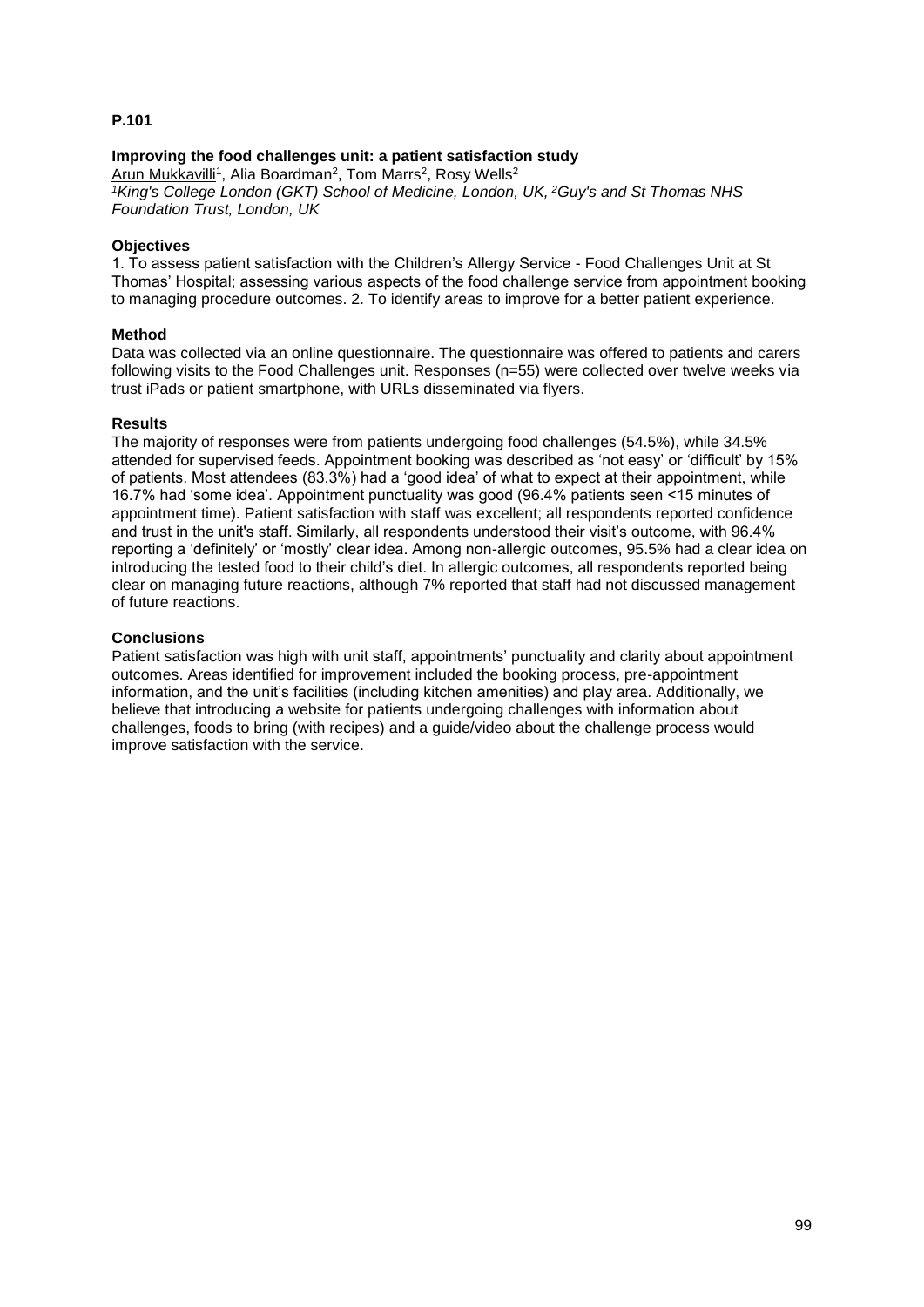## **Cow's milk protein allergy (CMPA) prescribing practices in Devon: Efficacy of a primary care educational programme**

Pratheeshaa Varuni Nageswaran<sup>1</sup>, Susannah Costelloe<sup>2</sup>, Lorna Pring<sup>2</sup>, Rebecca Franklin<sup>2</sup>, Halima Sadiya Gumi<sup>3</sup>, Sian Ludman<sup>2</sup>

*<sup>1</sup>Peninsula College of Medicine and Dentistry, Devon, UK, <sup>2</sup>Royal Devon and Exeter NHS Foundation Trust, Devon, UK, <sup>3</sup>North Devon District Hospital, Devon, UK*

## **Objectives**

CMPA is the second most common childhood food allergy. Current recommendations state around 90% of children should tolerate extensively hydrolysed formula (eHF). Unnecessary amino acid formula (AAF) use increases costs and may delay tolerance.

Royal Devon and Exeter hospital (RD&E) instituted an educational update to GPs in East Devon. Our aim was to investigate whether education improved prescribing practices, and if primary and secondary prescribing met the recommendations.

## **Method**

We accessed prescription data for 118 North, East and West Devon GP practices covering 173,141 children from 2011-2016. Retrospective case note analysis was performed on 372 children presently seen at RD&E and North Devon District hospital for CMPA. Statistical calculations were performed using Excel.

## **Results**

The prescription of specialist formulas in primary care rose by 121% from 2011-2012 to 2015-2016. Rates of eHF compared to AAF went from 54%:46% to 61%:39%. Pre-education programme (2013-2014), the eHF:AAF ratio was 66%:34% in East Devon. Posteducation the ratio was 63%:37% (2014-2015) and 60%:40% (2015-2016).

In secondary care 19% had IgE mediated CMPA and 81% had non-IgE CMPA. Management included maternal dietary manipulation (23%) and specialist infant formula (59%). The initial ratio of eHF:AAF, including trials of eHF, was 82%:18% (63%:37% post-trial); IgE mediated 78%:22%, non-IgE mediated 84%:16%. Reasons cited for initial AAF included: reaction to breast milk, failure to thrive, blood in stool and a sibling previously on AAF. Formula was stopped at 22.6 months on average but 18% continued at 2 years.

## **Conclusions**

Our data showed a rapid increase in specialist formula prescriptions over 5 years; the reasons for this are unclear. Devon primary and secondary care did not prescribe to the recommended 90%:10% eHF:AAF ratio but improved practice.

The education initiative had no effect on prescribing ratios in that area, suggesting necessity for continuing education and better dissemination of national guidance.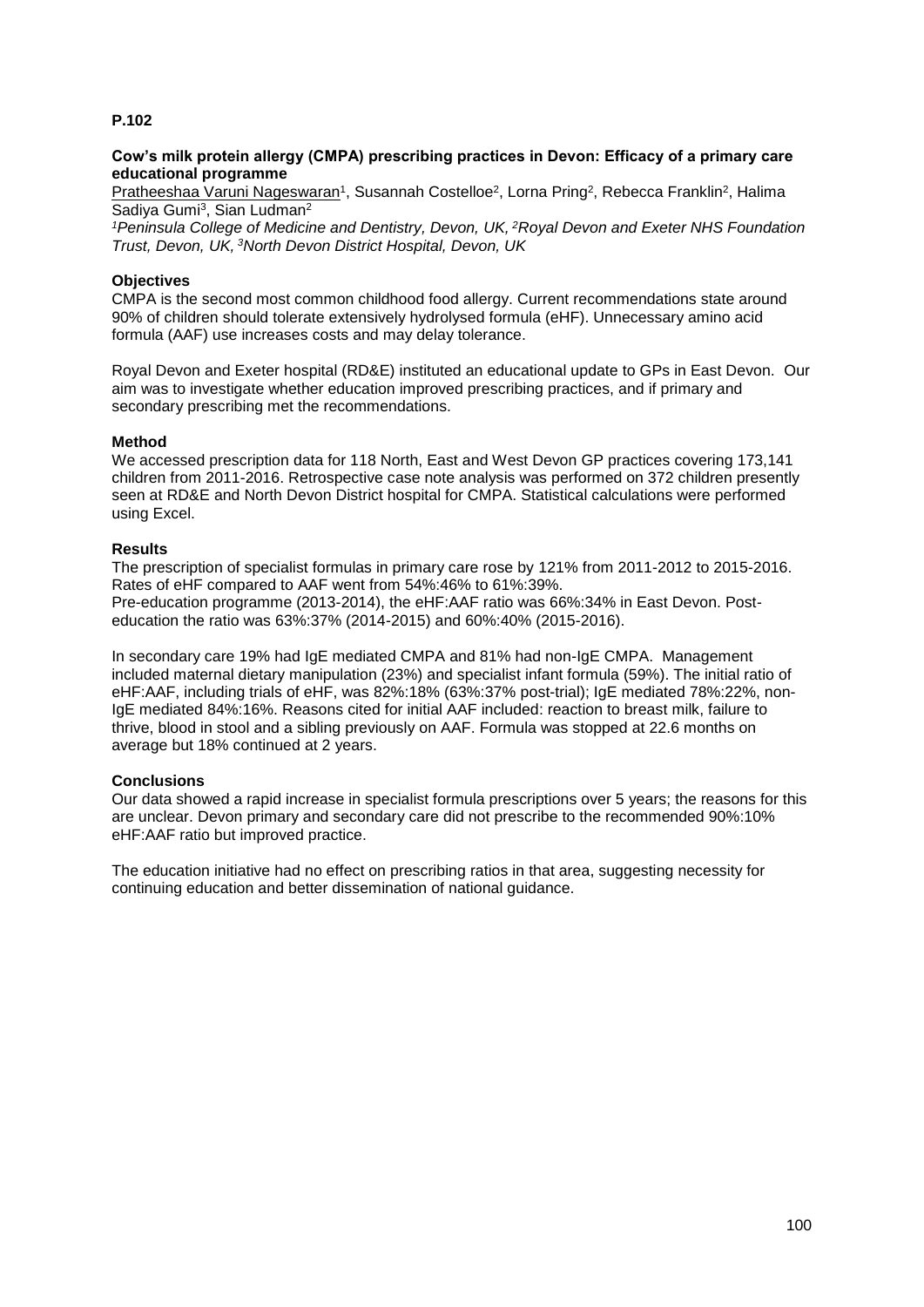## **Nurse-led food challenge in children - is it challenging in a district general hospital?**

Jodie Nguyen, Max Thomas, Kay Playle, Samudra Mukherjee *Basildon University Hospital, Essex, UK*

## **Objectives**

Food allergy is common in children. However, comprehensive allergy services providing clinical consultation, laboratory evaluation and oral food challenge (OFC) for children in the UK remain limited. OFCs, the cornerstone of diagnosis, are mostly performed in tertiary or large district general hospitals (DGHs) under doctor supervision. However, in Basildon University Hospital, with pressure on junior rotas, nurse-led OFCs have been conducted since 2014 on selected patients. The aim of this study is to examine the feasibility and safety of nurse-led paediatric food challenges in a DGH.

#### **Method**

This was a retrospective review of all paediatric OFCs conducted in Basildon University Hospital between May 2014 and April 2016. Children aged 0-16 are referred from paediatric consultant clinics following allergy-focused history and examination, and targeted investigations including specific IgE and skin prick testing. An advanced nurse practitioner then arranges and performs the OFC on the paediatric ward, following informed consent. If there are any objective signs of immediate allergic reaction, the OFC is terminated and appropriate treatment commenced.

#### **Results**

65 OFCs were performed on 37 children (aged 0-15 years, 68% male) during the two-year time period, with a 6.7% did-not-attend (DNA) rate. Of those attending, 52% of the OFCs were for tree nut allergies, 20% egg, 15% peanut, 6% milk, and 7% other. 14% resulted in positive challenges, with only 7 children (10% of total) requiring chlorphenamine treatment. No children required adrenaline.

## **Conclusions**

Nurse-led paediatric food challenges are feasible and safe, provided children are carefully selected. DNA rates are lower than national average. It avoids involvement of already stretched junior doctors in DGHs, it can reduce referral to tertiary centre allergy services, and reduce waiting lists. This model could increase patient satisfaction and improve quality of life. This model can be easily replicated in other DGHs.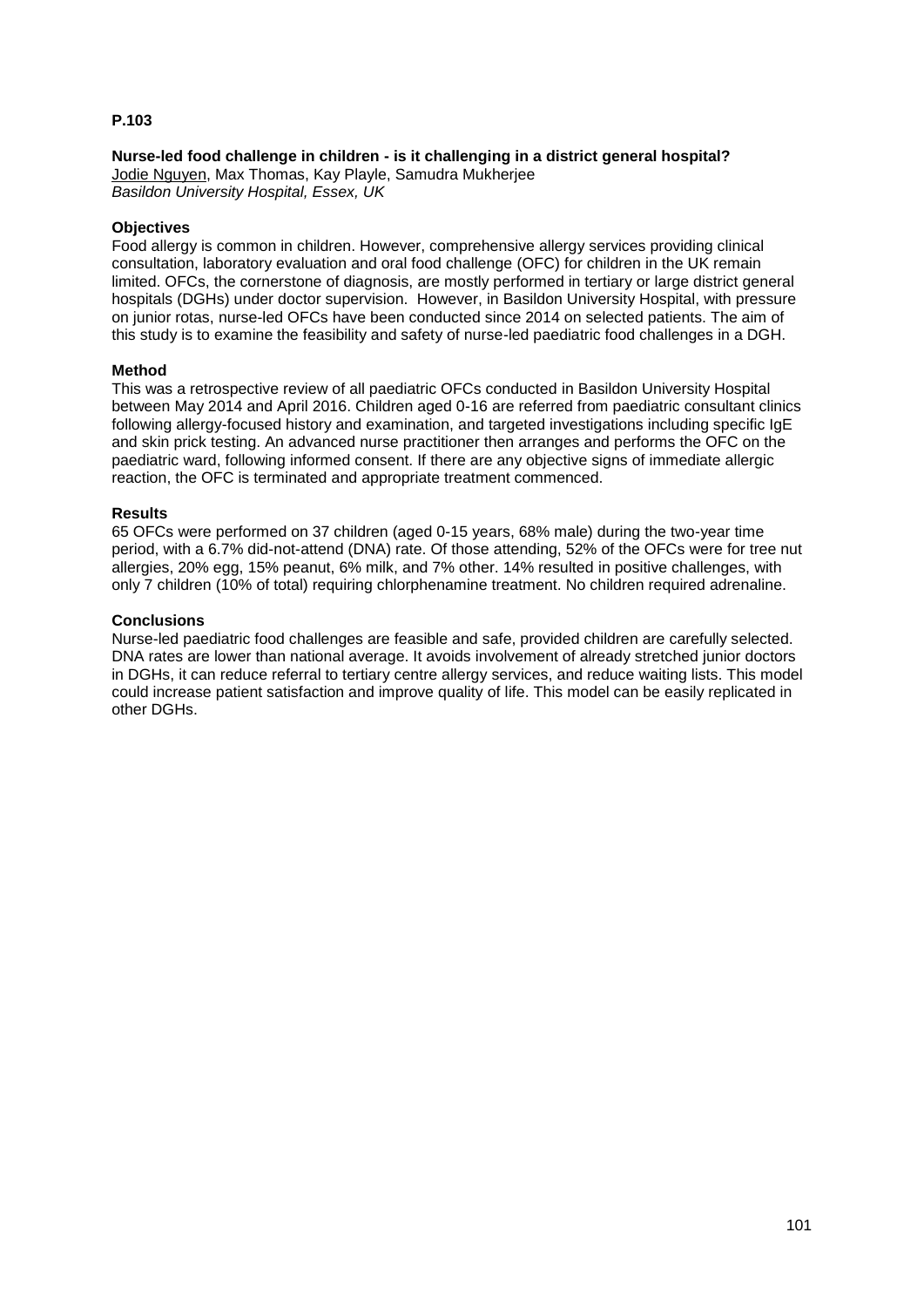## **Living with allergy in adolescence.**

Anissa Patel, Helen Wileman, Kaite Lowe, Michaela Musial, Meera Patel, Sarah Eisen, Leanne Goh, Penny Salt

*University College London Hospital, London, UK*

### **Objectives**

To assess the impact of allergic disease on quality of life (QOL) in adolescents and to identify information and support they need.

### **Method**

All >11year olds attending allergy clinic between September -December 2014, were requested to complete a questionnaire developed using: the RCPCH 'Your allergy care' questionnaire; the validated 'Food allergy QOL Questionnaire for adolescents'; and the RCPCH allergy care pathways.

#### **Results**

66% response rate: 36.4% questionnaires were fully completed, outstanding responses followed up by telephone. 50% boys, 41% girls, 9% did not disclose gender. Median age was 13.7 years (12-18 years). 77% ≥ 3 allergic comorbidities, 1 patient had a single allergic condition. 82% had been living with allergies for > 5 years. Average scores were greater in patients with anaphylaxis (i.e. worse QOL). Overall, greater number of comorbidities did not correlate with higher scores: in 'fears' and 'social' categories <2 conditions reported worse QOL, in 'eating' and 'shopping' categories <2 conditions reported better QOL. 50% of patients reportedly 'didn't need more help'. 41% reported receiving written information (14% wanted more). 55% reported being taught administration of medication. 9% with adrenaline auto injectors reported not being taught. 9% indicated 'medication concerns were not answered in a way they understood'. 41% reported receiving 'conflicting information'. 100% rated the service 'very good' or 'excellent', 91% would recommend to family/friends.

#### **Conclusions**

Our adolescent patients are amongst the most severe of our patients, often with longstanding and multiple allergic comorbidities. We will offer our adolescent patients this questionnaire as a communication tool, addressing concerns during their appointment. In addition we have improved our pre-appointment written information. All patient training is now recorded and countersigned, to facilitate reliable monitoring of this important aspect of care. We also aim to streamline information giving within our multidisciplinary team (MDT) through case discussions during our MDT meetings.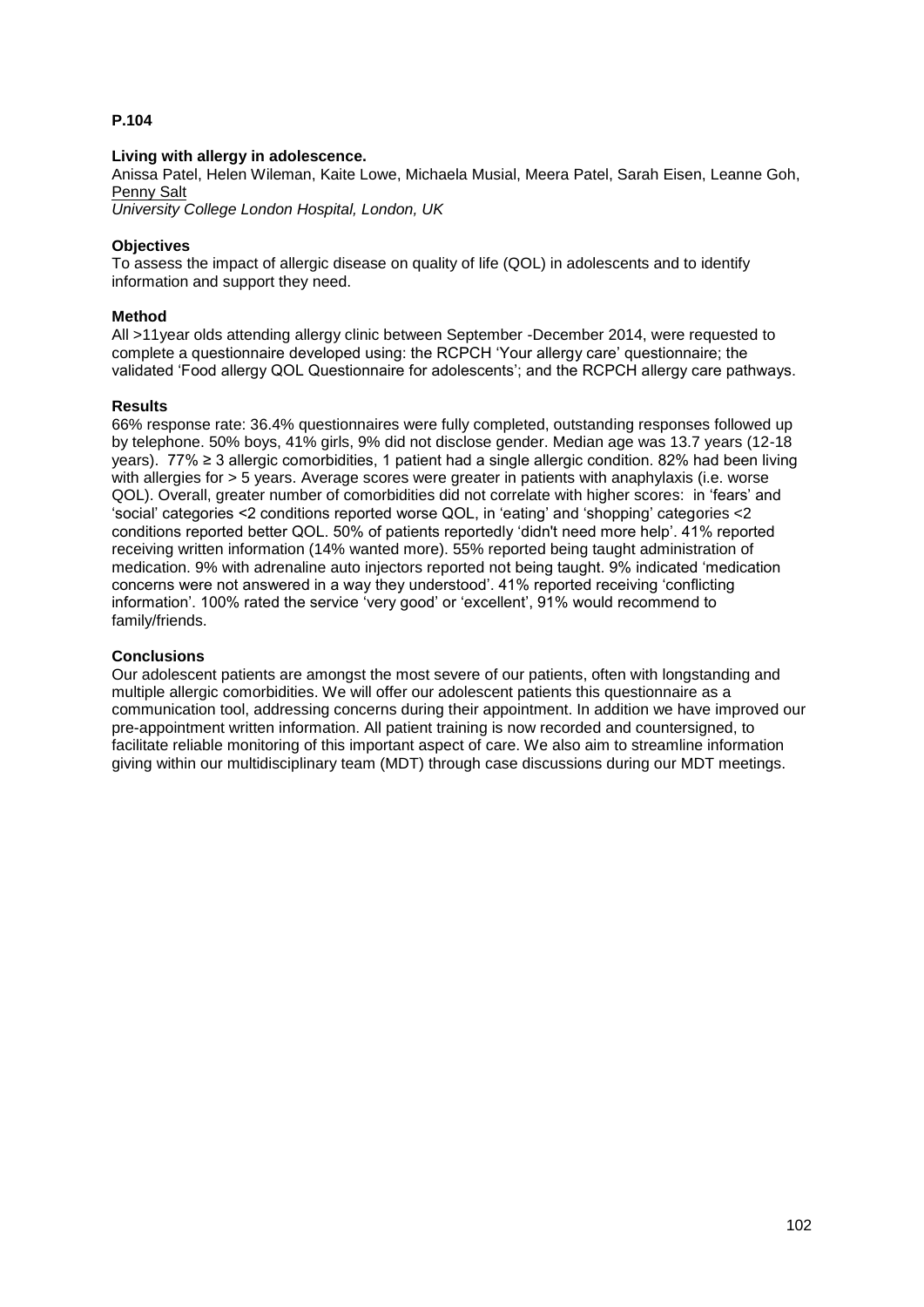### **Hazelnut molecular components in predicting clinical reactivity in a northern United Kingdom population.**

CAROLINA PERALES-CHORDA<sup>1</sup>, JAMES GARDNER<sup>2</sup>, JULIE PENTLAND<sup>2</sup>, GILLIAN VANCE<sup>2</sup>, DOLORES HERNANDEZ-FERNANDEZ DE ROJAS<sup>1</sup>, LOUISE MICHAELIS<sup>2</sup> *<sup>1</sup>Hospital Universitario y Politecnico La Fe, Valencia, Spain, <sup>2</sup>Newcastle Upon Tyne Hospital NHS Foundation Ttrust, Newcastle Upon Tyne, UK*

## **Objectives**

We studied the sensitisation profile to hazelnut allergy in a northern United Kingdom paediatric population to see if results correlated with publish studies to improve our diagnostic decision pathway and provide additional prognostic information.

## **Method**

We reviewed the demographics, type of reaction (oral, systemic or exclusion) and other IgE mediated allergic co-morbidities. We reviewed the molecular resolved diagnostic tests (CRDs) results to hazelnut in patients attending clinic in 2015. Only patients with IgE sensitisation or reported IgE hazelnut allergy were selected.

## **Results**

78 children (29 female and 49 male) had IgE sensitisation to hazelnut with a median age of 10 (range2-17yrs). 64(82%) had allergic rhinitis, 38(60%) seasonal and 13(20%) perennial with seasonal exacerbation, 59(76%) had eczema and 45(58%) asthma. 31(40%) children have food pollen syndrome (FPS) symptoms with fruits, legumes and vegetables.

A proportion, 21(29%)) reviewed, had never eaten nuts and also presented with IgE allergy to egg (14(67%)) and cow's milk (10(48%)) and they were co-sensitised to hazelnut (17(81%) with *Cor a 1*(8)) and peanut (11(52%) with *Ara h 2* (10)).

Children presenting with systemic symptoms after eating hazelnut (13 (16.7%)) were most sensitised to *Cor a 9*(2) and *Cor a 14*(4) than *Cor a 1*(1). In children with FPS (11 (14.1%)) were most frequently sensitised to *Cor a 1*. Both groups present with equal IgE sensitisation to grass and tree pollen.

## **Conclusions**

Eczema, rhinitis and asthma is common in children with IgE sensitisation to hazelnut (although a biased population). Co-existing peanut allergy is common. Positive results to *Cor a 9* and/or *Cor a 14* could help us to identify the risk of systemic reactions in patients who have never eaten nuts. *Cor a 1* sensitisation is more relevant in children presenting with oral symptoms, however patients can be sensitised to both. Further studies are required.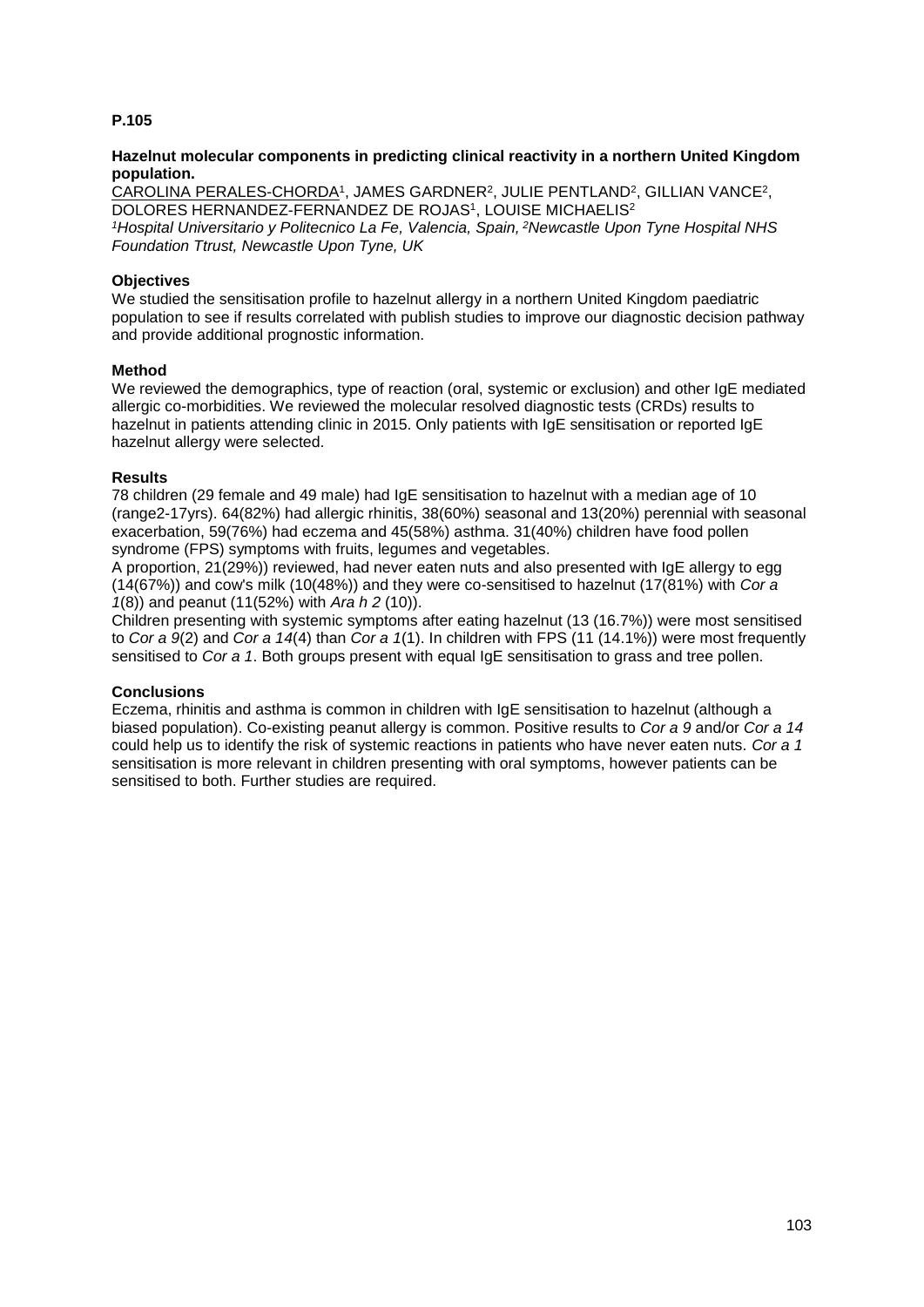## **Service evaluation of Paediatric allergy clinic: Patient experience survery as a quality and service improvement tool**

Mala Raman *Torbay Hospital, Torquay, UK*

## **Objectives**

Allergy cases account for a significant proportion of the total referrals to the paediatric department. Due to the lack of nurse specialist, consultant time is taken up for diagnosis and education. A Subsequent clinic visit is required to meet the dietician after a waiting time of two months or more. This service evaluation was undertaken to identify the gaps in the service provision using parent/patient experience questionnaire.

#### **Method**

The service evaluation questionnaire was developed based on the RCPCH patient reported experience measure. There were 28 questions. The questions were designed to get information about the child's journey from the time of referral to the clinic appointment. This questionnaire was administered by a health care assistant or nurse who was not part of the allergy clinic for that day. Parents/patients were asked to fill out the form after the appointment.

#### **Results**

49 questionnaires were collected over a period of five months. 52% of parents suspected their child suffered with an allergy for more than twelve months before they were seen in the clinic. 15% had to wait for over twelve months before the referral was made by their GP. 83% of patients were seen in the allergy clinic within four months of referral. 47% reported their child not being seen at the stated time in their appointment letter. 94% would recommend this clinic to friends and family.

## **Conclusions**

Majority of parents were satisfied with the overall care provided. To stream line the service we have appointed an allergy nurse and developed a short film about the appointment process and skin prick test. The appointment letter now has a link for this short film. It is feasible to provide high quality allergy service in a district general hospital.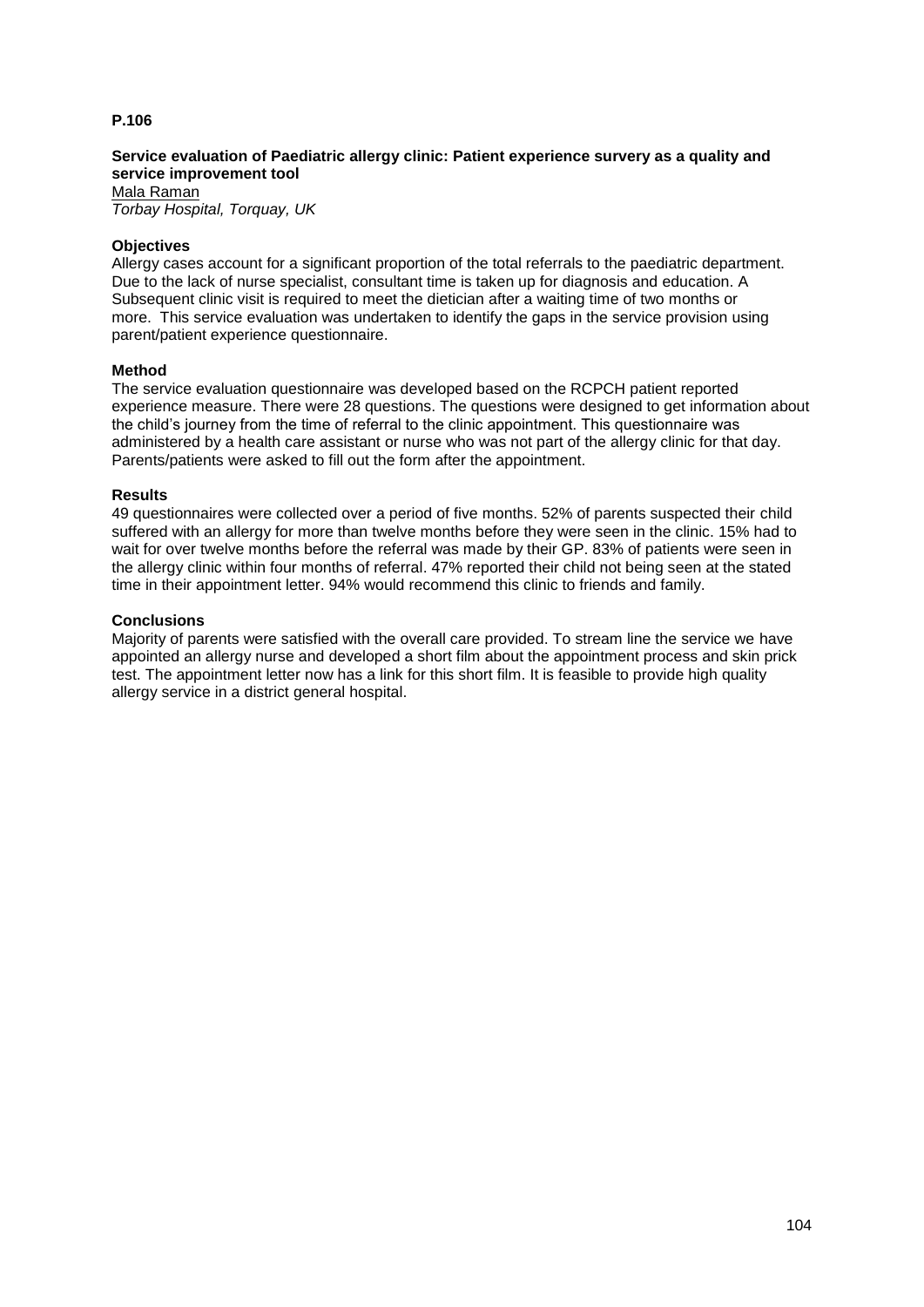## **The use of a patient reported experience measure in allergy care to understand patients' needs and improve quality of service.**

George Raptis<sup>1</sup>, Kyriacos Kyriacos Gregoriou<sup>2</sup>

*<sup>1</sup>Royal Hospital for children, Glasgow, UK, <sup>2</sup>School of Medicine, University of Glasgow, Glasgow, UK*

## **Objectives**

To gain a view of the perception that patients and their parents/guardians have about their allergy care.

- To identify aspects of ongoing patient care that require improvement.
- To identify areas of patient education requiring improvements.

## **Method**

Data was collected via the patient-reported experience measure (developed by the Royal College Paediatrics Child Health and Picker Institute Europe). Patients (n=50) attending the allergy clinic at the Royal Hospital for Children were asked to fill in an age-appropriate questionnaire after the clinic or to return it by post or email.

## **Results**

- Thirty completed questionnaires were returned.
- The ongoing allergy care was found to be satisfactory.

Patients (53%) overall have an informed perception about their allergies but they are unaware of the side effects (29%) of the medications they are using.

Patients (52%) are unaware of the ways health professionals communicate with each other or when and how the allergy service should communicate with schools.

· A high proportion of patients (33%) reported that they do not have the contact details of the allergy services.

### **Conclusions**

This survey highlights the vital need of collecting patient reported experience data regularly, especially when the feedback relates to young patients, to understand their views and to improve the quality of allergy care.

In order to create a safe home and school environment for the child we will need to strengthen communication channels between all professionals involved and ensure that patients are aware of these communications.

Further work is needed on patient education since lack of awareness about medication side effects was reported.

Allergy services will also need to be accessible for patients for ongoing patient/family support.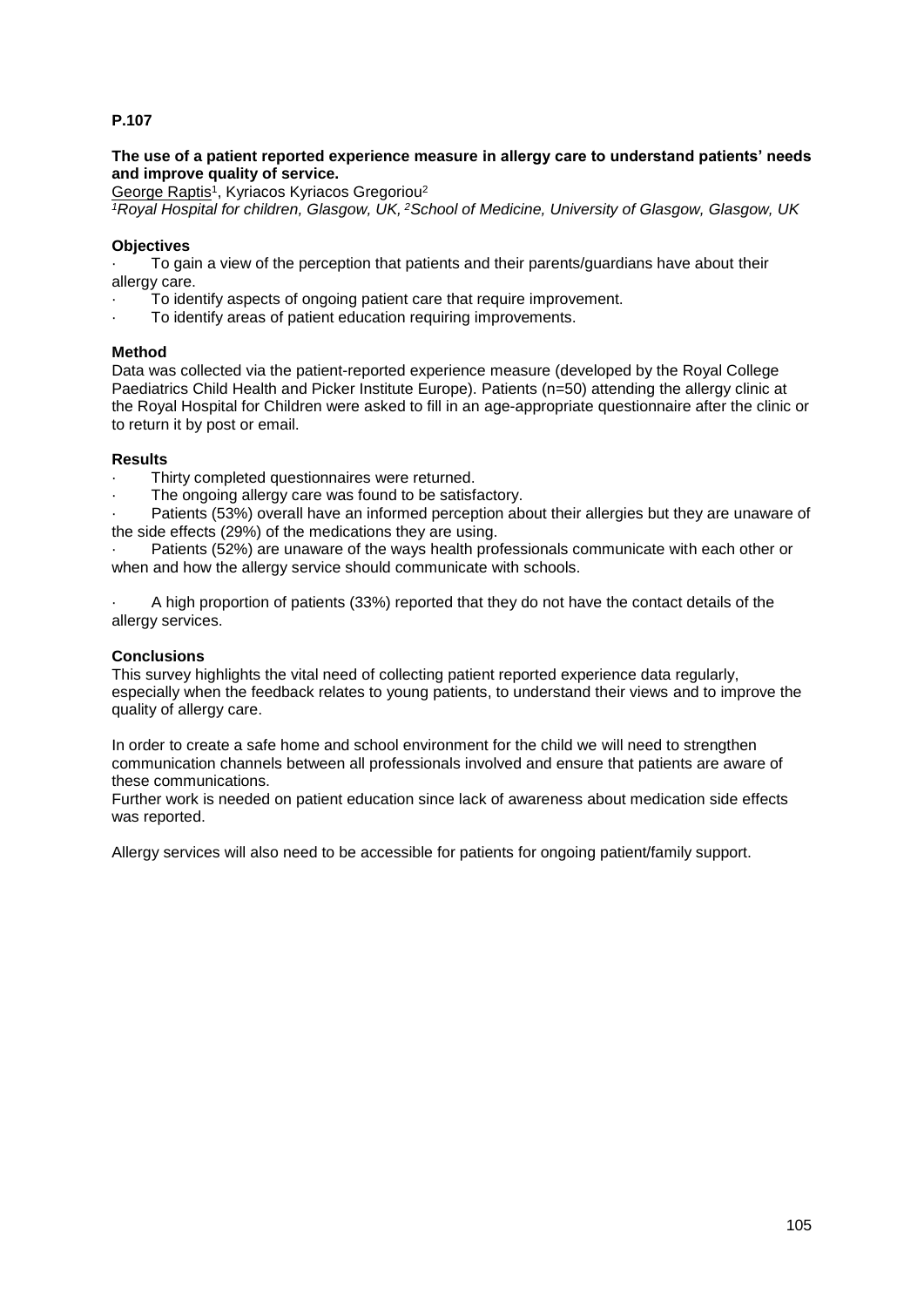## **Evaluation of SCoRiNG system for grading oral food challenge reactions**

Nicola Rogers, Jennifer Rowley, L Porter, Emma Grainger-Allen *Southampton, UK*

## **Objectives**

There are currently no universally agreed parameters to grade food challenge outcomes, although there are numerous published systems. None have been validated. We compared an in house SCoRiNG system (see separate abstract) with the most widely used grading score from the PRACTALL guidelines.

## **Method**

We compared grading systems on the twenty most recent positive food allergy challenges. SCoRING was undertaken prospectively whilst the PRACTALL score was derived from clinical notes. The outcome of the challenge was agreed by a multidisciplinary team a week after the event.

## **Results**

Of the twenty cases only fourteen were included, due to missing notes  $(n=1)$  and lack of data to generate the PRACTALL grade (n=5). There were 8 mild PRACTALL reaction grades and 6 severe reactions. The SCoRiNG grade was higher in those with severe reactions median 6 versus 3.43 in moderate cases. The SCoRiNG system grade correlated with the total PRACTALL score  $(R(13)=$  $0.81, P < 0.001$ ).

## **Conclusions**

Clearly it would be beneficial to have a simplified, standardised and validated, universal grading system to aid in the summary of food challenge reactions and direct further clinical management. SCoRiNG allows identification of positive challenges at an earlier stage than would be advised by PRACTALL, which has implications for patient safety.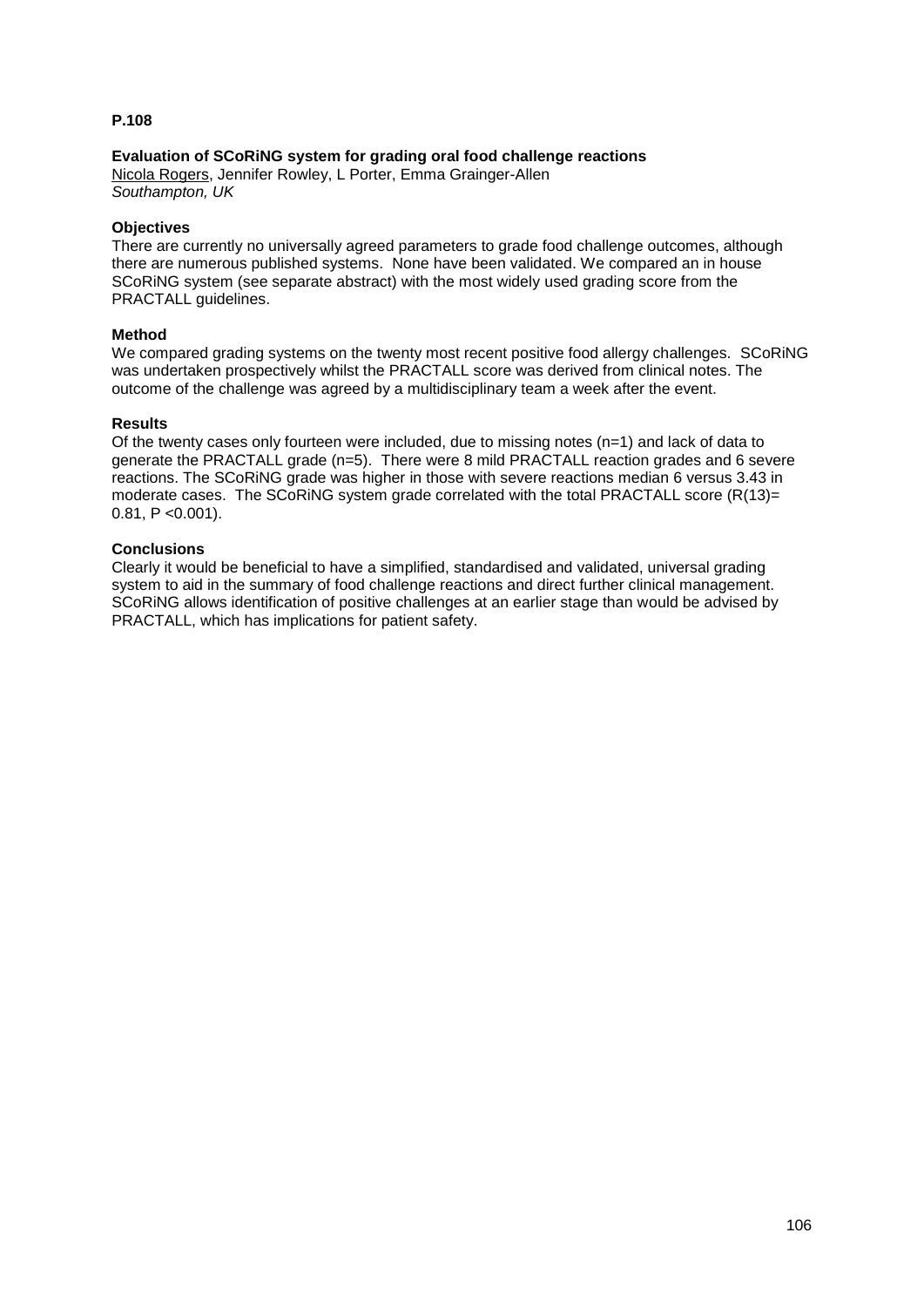#### **A novel smart phone based digital triage tool for children with allergies**

Simon Rosenberg<sup>2</sup>, Lucy Walker<sup>2</sup>, Roisin Fitzsimons<sup>1</sup>, Aikaterini Anagnostou<sup>1</sup>, Paul Turner<sup>3</sup>, Adam Fox<sup>1</sup>

*<sup>1</sup>St Thomas' Hospital, London, UK, <sup>2</sup>Tell the Doctor, London, UK, <sup>3</sup> Imperial College, London, UK*

#### **Objectives**

To produce a real time resource to deliver digital triaging of patients with food allergy and enhance communication between allergists and their patients during the extended periods between consultations.

Background: Patients and doctors have both identified the difficulties in accurate recall and time efficient reporting of serious incidents such as anaphylaxis, when attending time limited, and often only annual outpatient appointments. Furthermore, physicians are usually unaware of sometimes highly significant events that may have occurred to their patients between consultations, where active intervention may reduce the risk of occurrence. 88% of patients now carry smartphones and regularly use them to access online information.

#### **Method**

In close consultation with patients and families, a digital app called 'Tell the Doctor' (funded by Nominet Trust), was developed that allowed reporting on allergic reactions, in the community, when they occurred. These are automatically uploaded, in real time, to a web-based doctors' dashboard. This displays the patients' responses to the doctor defined form in the app, relating to the cause and nature of the reaction, which would be required to make a decision as to whether further contact with the patient would be appropriate. A pilot study of the feasibility and usability of the app was carried out in the tertiary Paediatric Allergy clinic at St Thomas' Hospital, London.

#### **Results**

To date, 2 patients have been recruited to the feasibility study, which opened April 2016 and 25 further participants will be added within the next 6-8 weeks. Their ability to use the app and the doctors' ability to obtain useful data from the dashboard will be assessed.

#### **Conclusions**

This proof of concept pilot study will demonstrate whether an app can facilitate the real time data required for effective digital triage.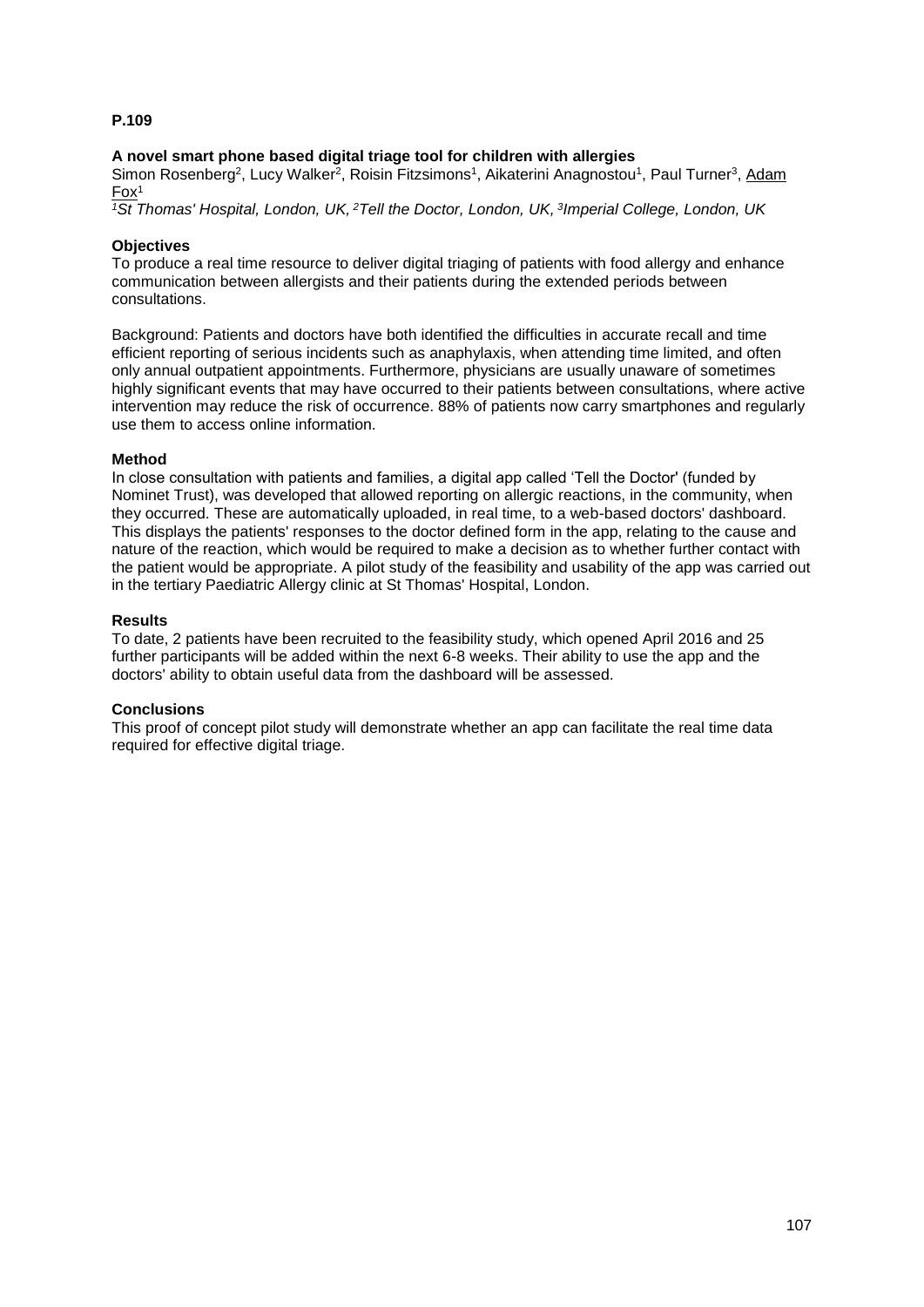## **Do written asthma plans in children improve asthma control and reduce unscheduled healthcare usage? A systematic review and meta-analysis**

Tammy Rothenberg *Homerton University Hospital, London, UK*

#### **Objectives**

To perform a systematic review of studies comparing the use of a written asthma plan with none in children with asthma, and to perform a statistical meta-analysis to derive an estimate of effect on hospital admission and unscheduled visit rates, asthma control, symptom scores and quality of life scores.

#### **Method**

A systematic comprehensive search was used to identify randomised controlled trials comparing the use of a written asthma action plan with no written action plan in children with asthma. Studies meeting the inclusion criteria were assessed for risk of bias and data were analysed using RevMan5.3.

#### **Results**

Four studies with a total of 443 participants met the criteria for inclusion in meta-analysis. No studies compared admission rates. There was a significant reduction in the mean number of unscheduled visits to hospital emergency department (ED) (151 participants, mean difference −0.33, 95% confidence interval −0.74 to −0.08). There was a reduction (not statistically significant) in the numbers of participants who had at least one unscheduled attendance in ED or at a general practitioner with an acute asthma event (383 participants, odds ratio (OR) 0.84, 95% confidence interval 0.48 to 1.49).

The symptom score of 124 participants was lower, standardised mean difference of -0.42 (95% confidence interval −0.78 to −0.06). The mean difference in night-time awakening for 151 participants was −1.28, (95% confidence interval -1.84 to -0.72) in those with a written action plan. There was no difference in quality of life scores between the two groups.

#### **Conclusions**

This systematic review showed that the use of written asthma action plans for children significantly reduced the mean number of unscheduled visits to hospital, mean symptom scores and reduced night time awakenings. This study may be relevant for other condition-specific patient held action plans such as those used in food allergy for children.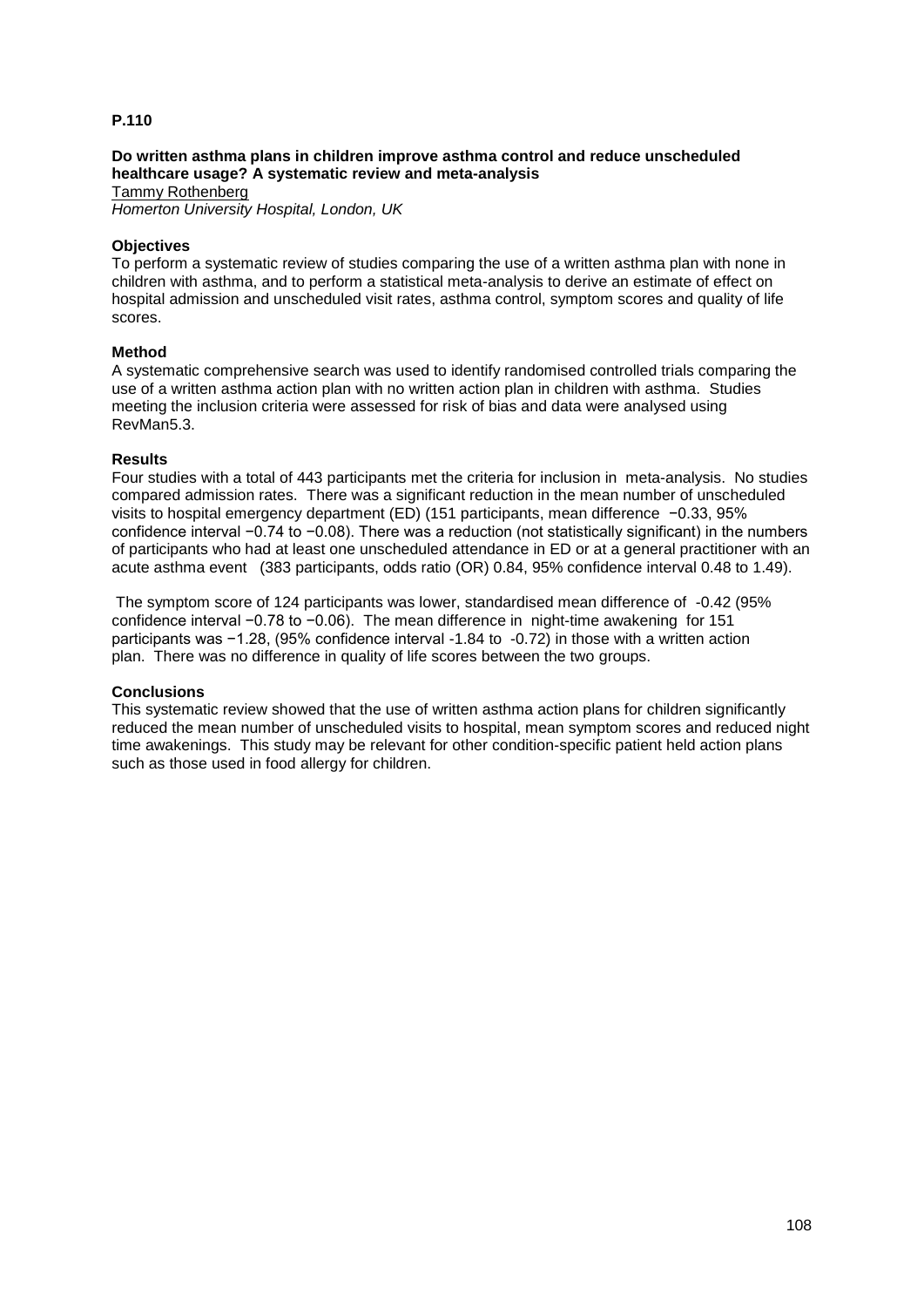## **The conundrum of several different anaphylaxis guidelines.**

Jennifer Rowley<sup>1,2</sup>, Michel Erlewyn-Lajeunesse<sup>1,2</sup>

*<sup>1</sup>Southampton Children's Hospital, Southampton, UK, <sup>2</sup>University of Southampton, Southampton, UK*

#### **Objectives**

The National Institute of Clinical Excellence (NICE), the European Academy of Allergy and Clinical Immunology (EAACI) and the Royal College of Paediatrics and Child Health (RCPCH) have each released guidance on managing patients with anaphylaxis. Each guideline varies in its content and focus, with a certain degree of overlap. We reviewed the current management of children presenting in anaphylaxis to establish if any of these guidelines are being preferentially followed.

#### **Method**

We reviewed the notes of all patients under 18 years, presenting to the Emergency Department (ED) or Paediatric Assessment Unit (PAU) at Southampton General Hospital during 2015, with the discharge coding of 'anaphylaxis'. All episodes coded as 'allergic reaction' or 'angioedema' were also reviewed and those that were clinically managed as anaphylaxis were included. Documentation was reviewed against the current NICE, EAACI and RCPCH guidelines.

#### **Results**

Nine acute episodes were managed as anaphylaxis. All patients were managed in accordance with the NICE guideline, with the exception of being given information on biphasic reactions and patient support groups at discharge. Six fulfilled the EAACI diagnosis criteria for anaphylaxis. Retrospectively assessing if our patients were managed in line with EAACI advice was difficult as clinical records were not in enough detail to capture certain suggestions (e.g. patient's position). Other suggestions are unquantified (e.g. what is meant by 'early management'). Similarly, the RCPCH care pathway advises poorly defined things that are not easily measurable (e.g. 'recognise the patient is unwell'; 'give early adrenaline').

#### **Conclusions**

Each of these different guidelines vary slightly but share key messages, like the need to provide adrenaline auto-injectors and essential advice at discharge. It is difficult to compare our current management against unquantified and broad statements like those found in the EAACI and RCPCH guidance. It is therefore difficult to assess if these useful documents are being followed appropriately.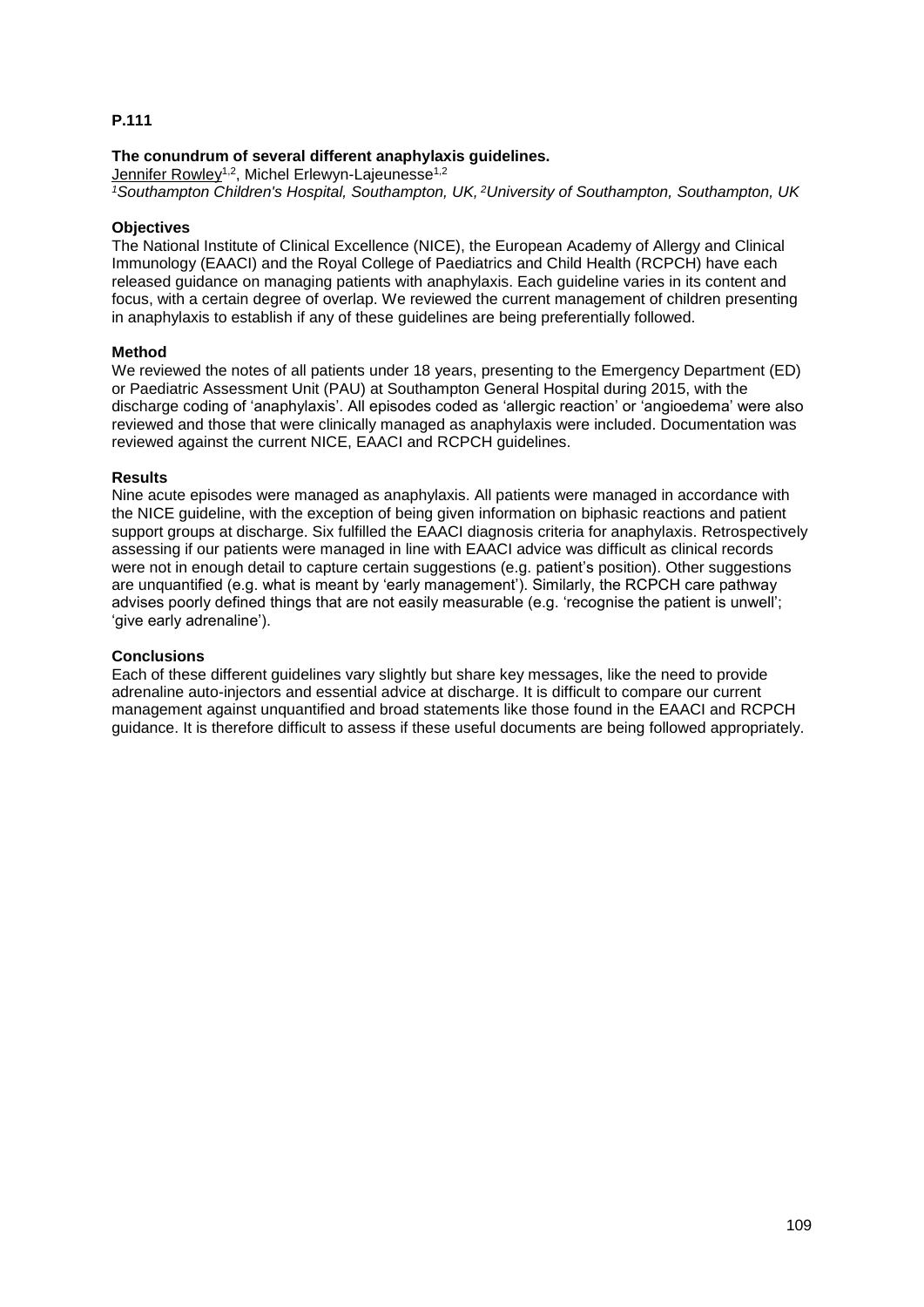#### **Acute anaphylaxis requires a discharge planning proforma**

Jennifer Rowley<sup>1,3</sup>, Laura Porter<sup>1</sup>, Nicola Rogers<sup>2</sup>, Graham Roberts<sup>1,3</sup>, Emma Grainger-Allen<sup>1</sup>, Michel Erlewyn-Lajeunesse1,3

*<sup>1</sup>Southampton Children's Hospital, Southampton, UK, <sup>2</sup>University of Dundee, Dundee, UK, <sup>3</sup>University of Southampton, Southampton, UK*

#### **Objectives**

All patients with anaphylaxis should be treated correctly and provided with a safe and appropriate discharge plan. Anaphylaxis guidelines have been published by the National Institute of Clinical Excellence (NICE), the European Academy of Allergy and Clinical Immunology (EAACI) and a care pathway produced by the Royal College of Paediatrics and Child Health (RCPCH). But guidelines vary and are not always followed. To explore this further, we reviewed the management and discharge of all children presenting with anaphylaxis.

#### **Method**

We reviewed the notes of all patients under 18 years, presenting to the Emergency Department (ED) or Paediatric Assessment Unit (PAU) at Southampton General Hospital during 2015, with the discharge coding of 'anaphylaxis'. All episodes coded as 'allergic reaction' or 'angioedema' were also reviewed and those that were clinically managed as anaphylaxis were included. Documentation was compared to local, NICE, EAACI and RCPCH standards.

#### **Results**

21,995 children were seen acutely in ED or PAU during 2015. Nine of these episodes were managed as anaphylaxis. All patients had an appropriate history taken, had adrenaline auto-injectors (AAIs) prescribed at discharge and were referred for specialist follow-up. Documentation of the information provided prior to discharge was poor, with the exception of advice on trigger avoidance. None documented the provision of information on patient support groups or on the risk of biphasic reactions.

#### **Conclusions**

Anaphylaxis remains a rare event for acute paediatric services and we should not expect practitioners to be fluent in the after management following initial emergency therapy. Documentation about what advice is provided needs improving, as at present it appears many patients are not being given all the key information they require. Support tools with patient information and checklists should be readily available and could be adopted nationally to improve standards.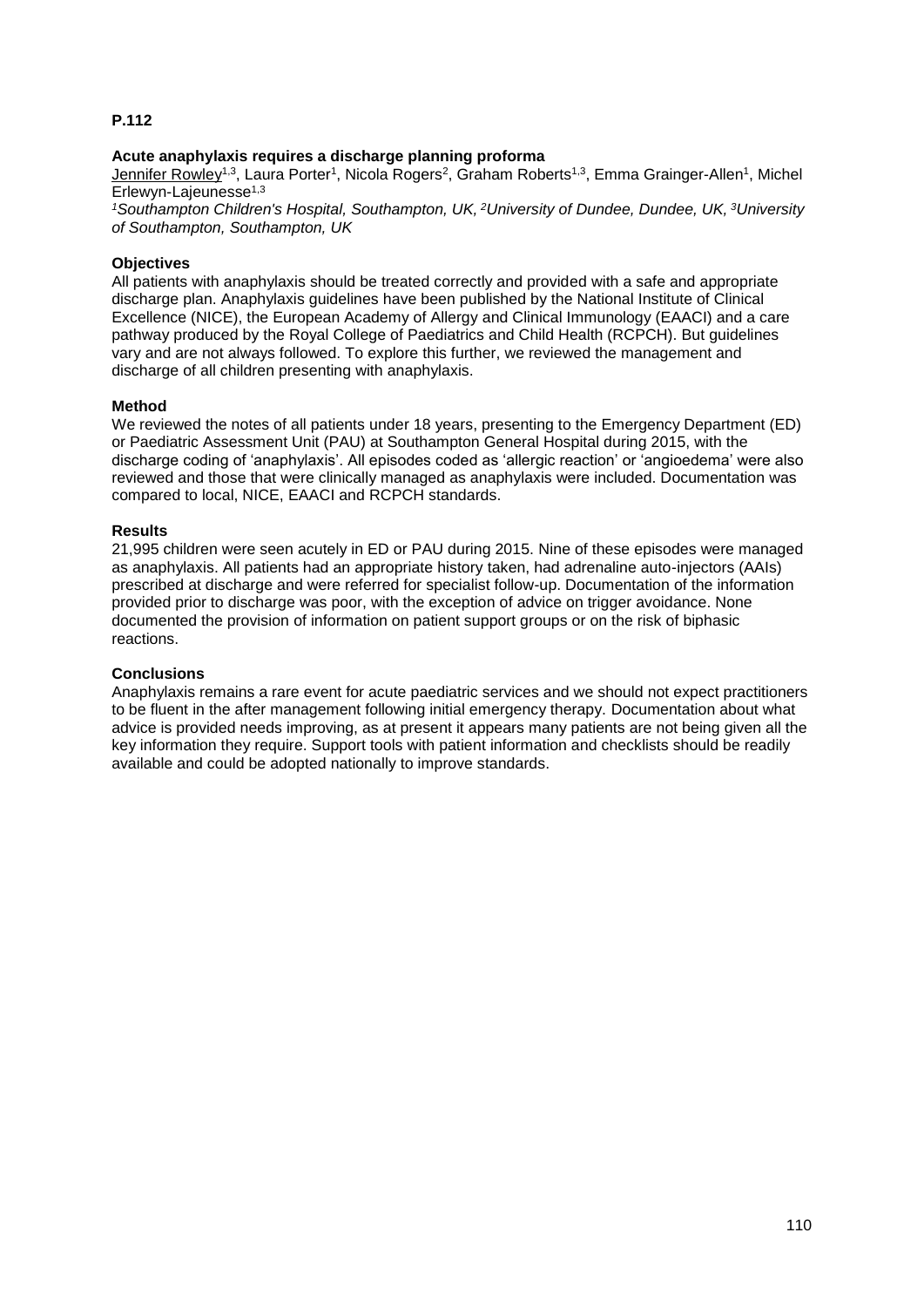**Could your patient with a headache have Coeliac disease?**

Helyeh Sadreddini, Kiran Kumar *Royal Chesterfield Hospital, Chesterfield, UK*

## **Case Presentation**

## **Background**

Coeliac disease (CD) is a common condition with a prevalence estimated to approximate 0.5-1%, it is a life-long gluten-sensitive autoimmune disease of the small intestine affecting genetically susceptible individuals.

CD individuals may present classically with gastrointestinal-related symptoms or atypically. Neurologic symptoms are not frequently seen and include seizures, headache, ataxia and psychiatric problems. We report on two patients with CD presenting solely with headache.

## **Case presentation**

Our first case is AO; a fit and well girl presenting at 11 years of age with a 5 month history of tension headaches, seemingly worse during school time. MRI of her brain was normal. Neurology agreed a diagnosis of tension headaches, bloods were suggested. Tissue transglutaminase (tTG) antibody was >128, endomysial antibodies were positive. Endoscopy and biopsy was positive, with a Marsh type 3a severity.

Our second case is JB with a background of asthma whose brother has autism. He presented at 9 years of age with a 4 month history of migraine. He had an MRI which showed an incidental Arnold-Chiari malformation, type1. He was noted to previously have had bloods undertaken with weak positive endomysial antibodies. Repeat analysis showed tTG 89 and positive endomysial antibodies. Endoscopy and biopsy was positive, with Marsh type 3a severity. Both patients are currently on a gluten free diet and are now free of their headaches.

## **Discussion**

Children presenting with headaches are commonly seen in paediatric clinics. These cases illustrate the importance of thinking about CD as a differential, particularly where symptoms are not settling. Both cases had some possible perceived stressors in their lives, which could be the cause of the headache but should only be implicated after other organic pathology is excluded.

## **Conclusions**

CD should be considered as a differential in children presenting with headaches, timely dietary exclusion leads to a resolution of symptoms.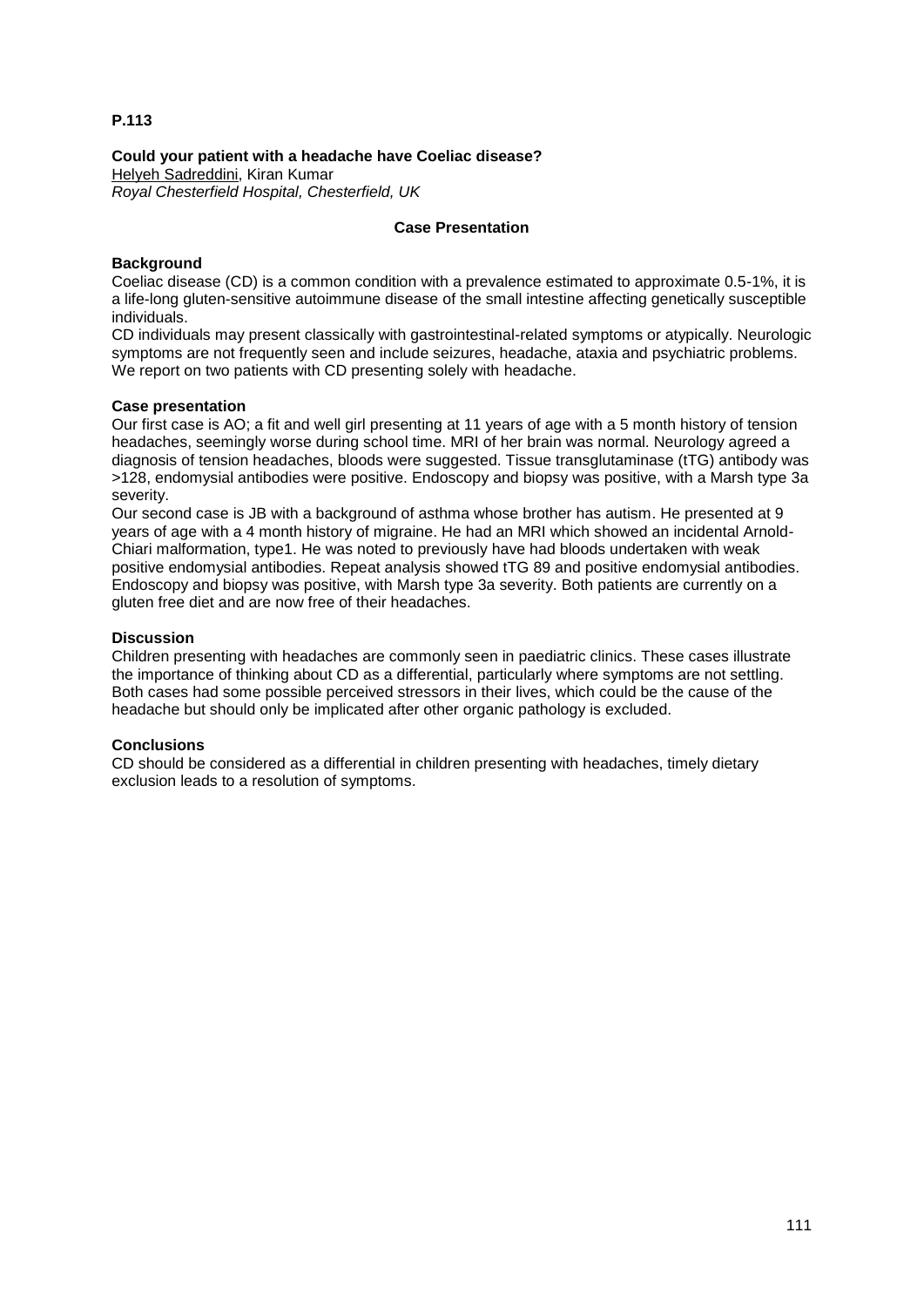#### **Do children consume nuts regularly after passing the formal nut challenges?**

Farrukh Sheikh, Demetria Hadjiyiannis, Kelly Parker, Kelly Tonge, Neha Khanna, Jan Reiser *East & North Herts NHS Trust, Stevenage, UK*

#### **Objectives**

To ascertain whether children consume nuts regularly after passing formal nut challenge or do they continue to avoid the nuts from previous habit and anxiety.

#### **Method**

We identified 50 consecutive potential nut allergy children who passed open food Nut challenges. It is expected of them to eat the nuts post challenge on a regular basis to maintain tolerance. They were subsequently sent a questionnaire to ascertain whether they were eating the nuts challenged and tolerated or were still avoiding them.

#### **Results**

Our anecdotal impression is that a high proportion of children do not continue to consume nuts after passing nut challenge and we are waiting for the questionnaire returns for the final results.

#### **Conclusions**

Children with potential nut allergy are a high risk population with atopic background and at times often have other coexisting food allergies. Oral food challenges are time consuming and an expensive resource requiring a visit to hospital as a day case. Appropriately selected group of children who are expected to pass a challenge undergo open food challenge (OFC) to confirm tolerance to nuts. On passing the OFC children are expected to consume nuts (challenged and passed) on a regular basis to continue long term tolerance.

The exercise of the process may be is being undermined by the previous anxieties of the families and/or lack of reliable information regarding the benefit of eating the nuts. Although it is discussed at the time of the challenge, there is much going on and may have been difficult to remember. We plan to institute a parent information leaflet (PIL) to hand out at the time of a passed challenge to better inform the family and perhaps improve subsequent consumption of the nuts.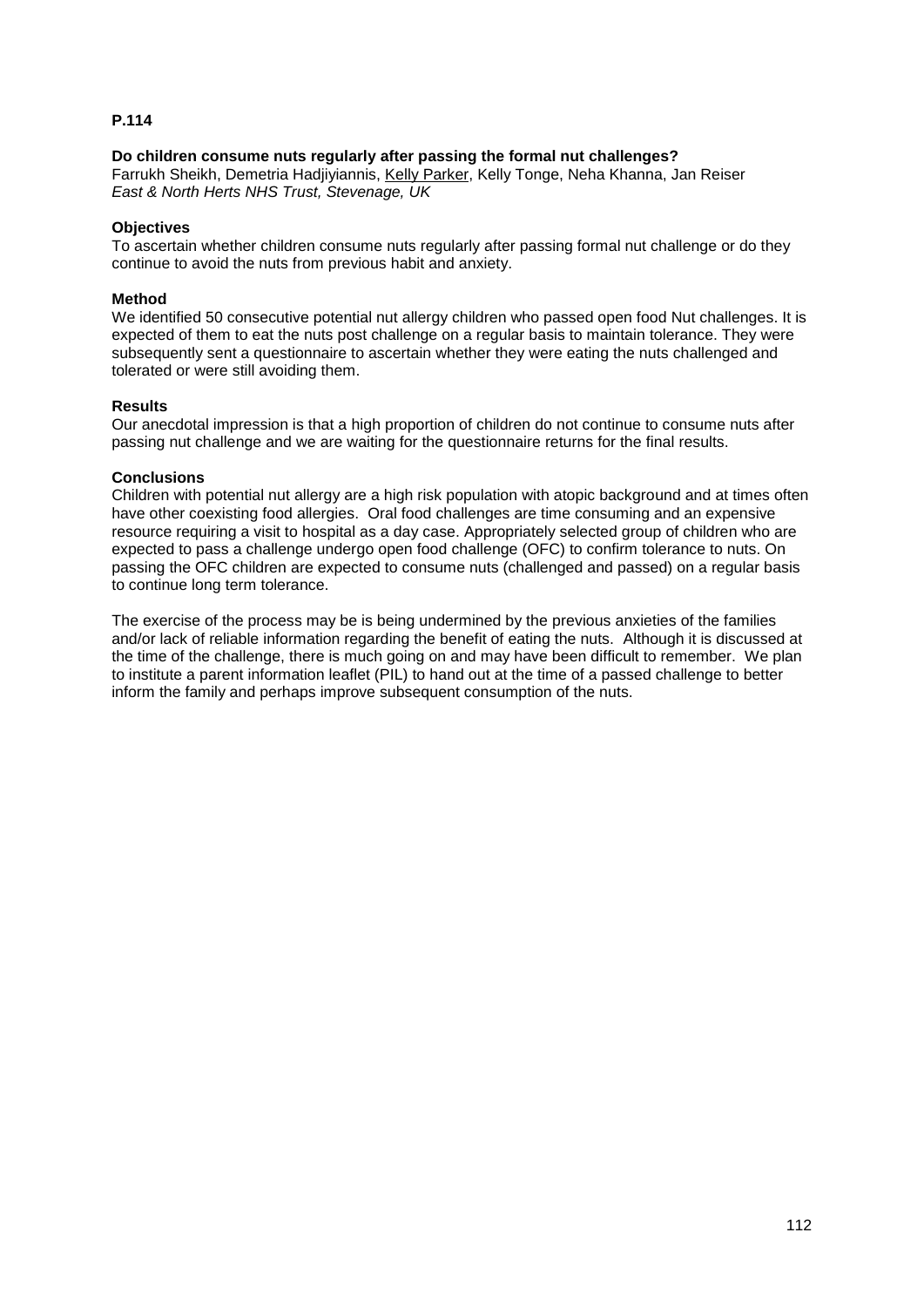#### **Umbilical cord blood chemokines and the development of atopic dermatitis and atopy at age 6 years**

Hermaleigh Townsley<sup>1</sup>, Robert Siebers<sup>1</sup>, Kristin Wickens<sup>1</sup>, Tristram Ingham<sup>1</sup>, Mike Epton<sup>2</sup>, G. Ian Town<sup>2</sup>, Julian Crane<sup>1</sup>

*<sup>1</sup>University of Otago, Wellington, New Zealand, <sup>2</sup>University of Otago, Christchurch, New Zealand*

#### **Objectives**

Recently, some cohort studies have suggested that levels of thymus and activation-regulated chemokine (TARC) and macrophage-derived chemokine (MDC) in umbilical cord blood may be predictive of whether infants will develop atopic dermatitis or atopy during childhood. In a large infant cohort we investigated the potential predictive value of cord blood TARC and MDC for atopic dermatitis and atopy at age 6 years.

#### **Method**

647 cord blood samples from an unselected infant cohort were analysed for MDC and 270 cord blood samples for TARC (haemolysis was found to affect TARC, but not MDC) by ELISA. At age 6 years a diagnosis of atopic dermatitis was made using the UK Working Party Diagnostic Criteria for Atopic Dermatitis protocol. Blood samples were obtained and serum analysed for specific IgE levels by 3rd generation chemiluminescence enzyme immunoassay. Atopy was defined as any specific IgE ≥ 0.35 KU/L. Logistic regression was used to calculate odds ratios, adjusted for potential confounders.

#### **Results**

Neither cord blood TARC or MDC levels were associated with flexural dermatitis at age 6 years (aOR 1.05; 95% CI 0.55-2.02 and 1.64; 95% CI 0.85-3.18, respectively). Cord blood TARC and MDC levels were also not associated with atopy at age 6 years (aOR 1.06; 95% CI 0.62-1.82 and 1.08; 95% CI 0.62-1.90, respectively). A significant correlation in girls only was found between cord blood MDC levels and levels of specific IgE to cat allergen (p=0.05) and between TARC levels and specific IgE levels to milk. ( $p = 0.011$ ).

#### **Conclusions**

Cord blood TARC and MDC levels at birth are not predictive of atopic dermatitis and atopy at age 6 years.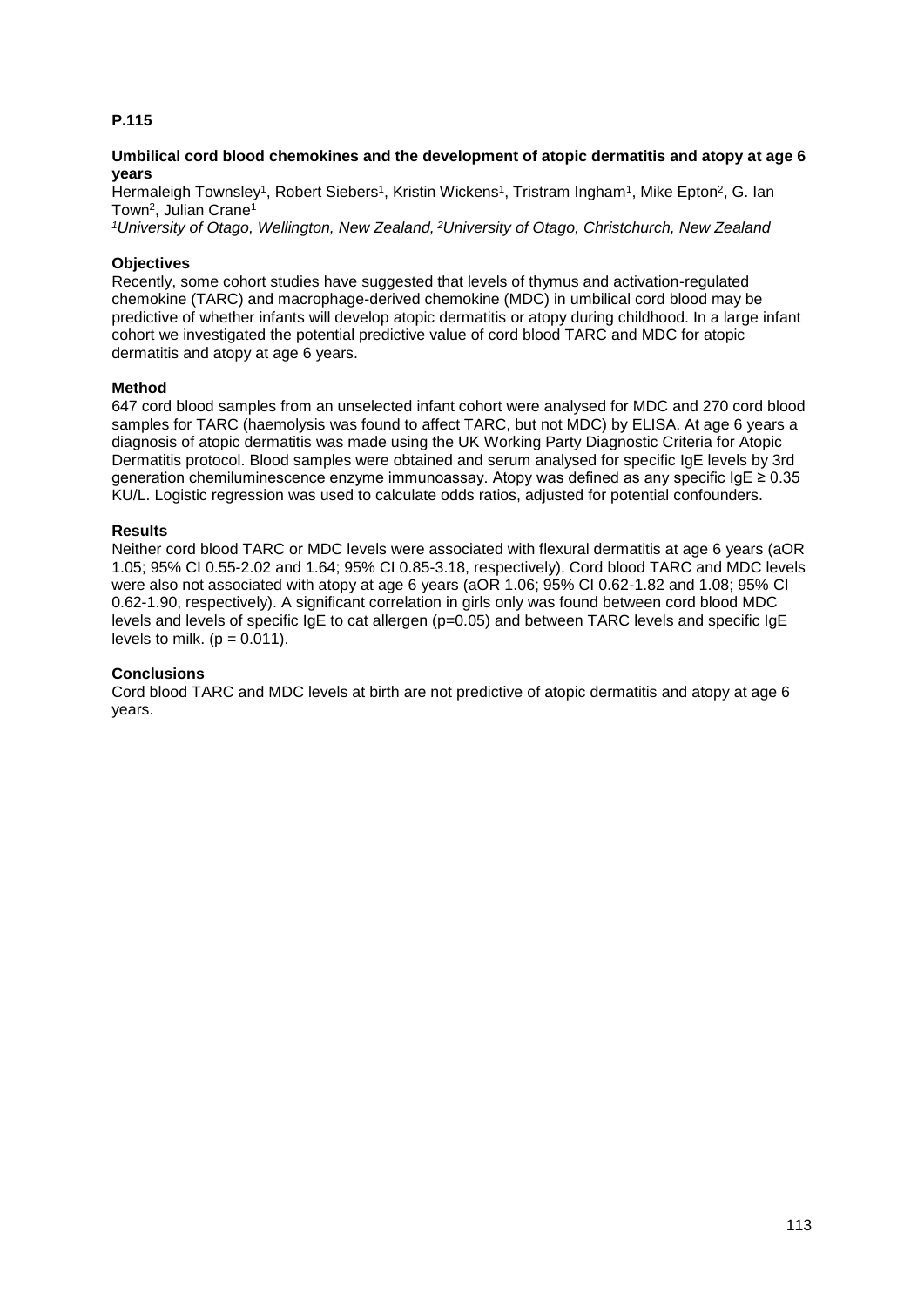#### **Higher prevalence of cashew nut, pistachio nut and almond allergy in British South Asian Children**

David Vaughan<sup>2</sup>, Emmanuel Oyewole<sup>2</sup>, Gary Stiefel<sup>1</sup>, David Luyt<sup>1,2</sup> *<sup>1</sup>University of Leicester, Leicester, UK, <sup>2</sup>University Hospitals of Leicester, Leicester, UK*

#### **Objectives**

Allergy to peanuts and tree nuts is one of the most serious allergies affecting children in the UK. The dual allergen hypothesis proposes that environmental exposure without ingestion increases the risk of developing peanut allergy. In Leicester we have a unique opportunity to similarly assess the effects of a suspected increased environmental exposure to almond, cashew nut and pistachio nut as there is a large immigrant south Asian population in which these particular tree nuts are frequently included in traditional cuisine.

#### **Method**

In our allergy clinic we prospectively collected data on all new referrals over the 3-year period January 2012 to December 2014 (n=2638). The data comprised demographic (including ethnicity) and clinical (allergy diagnoses and all skin prick test results including negative weals) information. Our nut SPT panel is almond, Brazil nut, cashew nut, hazelnut, peanut, pecan nut, pistachio nut and walnut. We defined a SPT weal ≥3mm as sensitisation and ≥8mm as allergy. We then measured the relative risk in south Asian children in relation to white children.

#### **Results**

South Asian children were significantly more likely to be either sensitised or allergic to almond (relative risk (RR) 1.87 and 3.95 respectively), cashew nut (RR 1.94 and 2.59) and pistachio nut (RR 2.06 and 3.71). By contrast they were not more likely to be either sensitised or allergic to other tree nuts, peanuts or non-nut foods of egg white or milk.

#### **Conclusions**

We presumed that the south Asian community continued with traditional eating practices but that nuts were withheld from infants and young children because of previous Department of Health guidance. Further evidence of actual eating practices would support the dual allergen hypothesis, and demonstrate that it is nut-specific. Perhaps future preventative strategies advising early introduction of nuts will need to be tailored for different ethnic groups.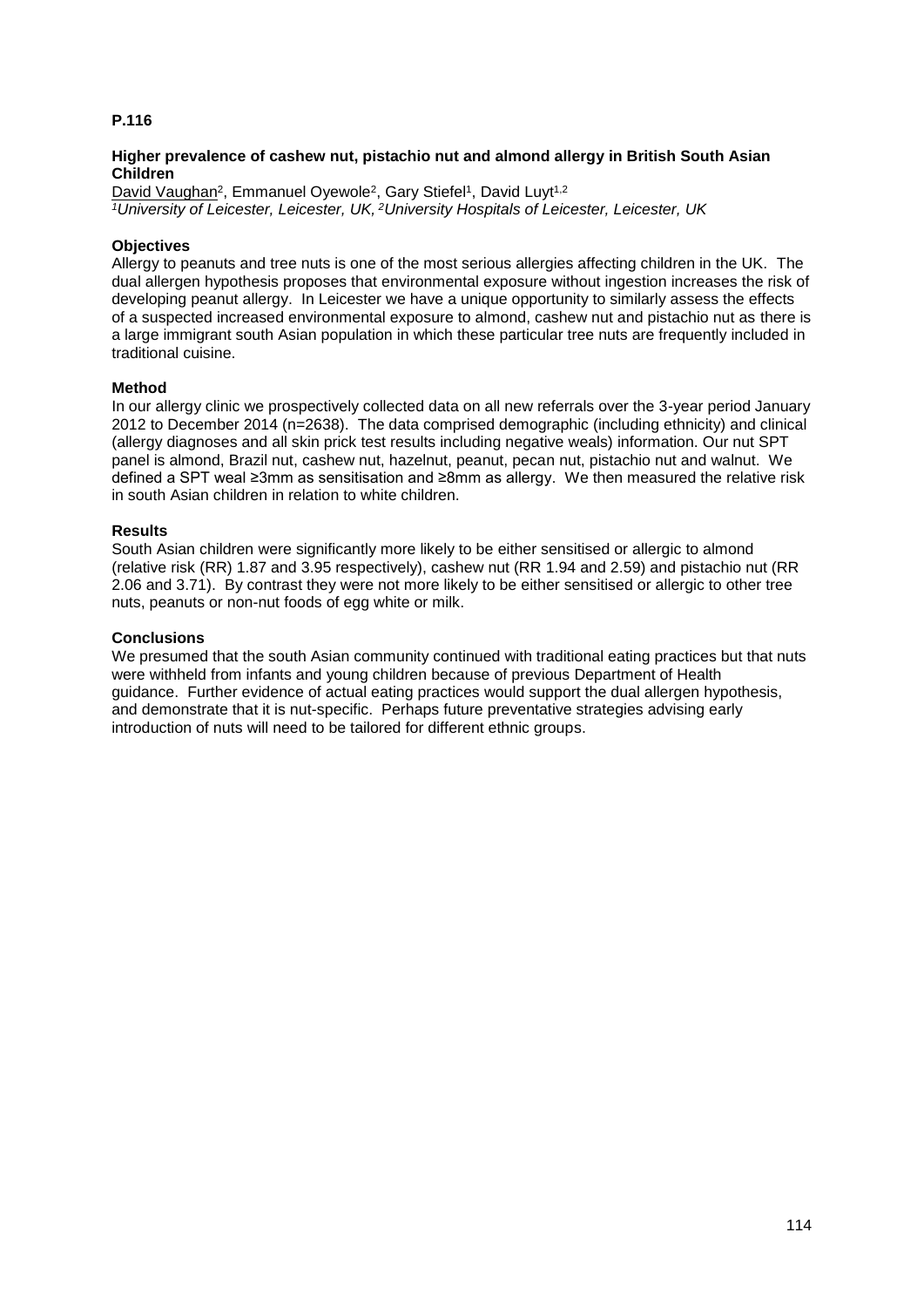#### **A qualitative study highlighting positive impact of early nutritional support provided by Allergy UK Via dietitians' service for families whose children have suspected food allergy**

Amena Warner<sup>1</sup>, Rachel De Boer<sup>2</sup>, Holly Shaw<sup>1</sup>, Ruth Chalmers<sup>2</sup>, Charlotte Stedman<sup>2</sup>, Hasita Prinja<sup>2</sup>, Mary Feeny<sup>3</sup>

*<sup>1</sup>Allergy UK, Kent, UK, <sup>2</sup>Guy & St Thomas's Hospital, London, UK, <sup>3</sup>Kings College, London, UK*

## **Objectives**

Food allergy in the UK is increasing, yet limited national resources are allocated to diagnose and manage this modern epidemic. Allergy diagnosis is part of a complex jigsaw puzzle to establish if food allergy is IgE, Non IgE mediated or a combination of both.

Increasing calls to Allergy UK's helpline highlighted the need for developing ways to support children with a history suggestive of food allergy. These children often endure long waits to access allergy services for clinical testing on their journey to food allergy diagnosis. It is not uncommon for a parent to remove one or more food groups suspected of causing allergic symptoms in their child. This may result in a nutritionally incomplete diet, impacting on growth and development.

## **Method**

- Senior helpline advisor ensures inclusion/ exclusion criteria met
- 30 minute telephone consultation provided with specialist allergy dietitian
- Allergy focused diet history taken
- Nutritional support and dietary guidance provided to parents/carers
- Recommendations documented and sent to the GP as part of a collaborative approach in the journey to diagnosing food allergy.

#### **Results**

- Over 200 families have been provided with nutritional advice and support
- Each consultation based on a holistic assessment of the individual child/family
- Parents reported a 97% improvement in confidence and knowledge for children with suspected food allergy
- Evaluated by post-phone call evaluation forms and testimonials
- Collaborative working between health professionals.

## **Conclusions**

Benefits of telephone-based timely nutritional support as demonstrated by Allergy UK's dietitians' service is a lifeline to support families of infants/children with a suspected food allergy and provides a safe interim measure whilst waiting to access allergy services.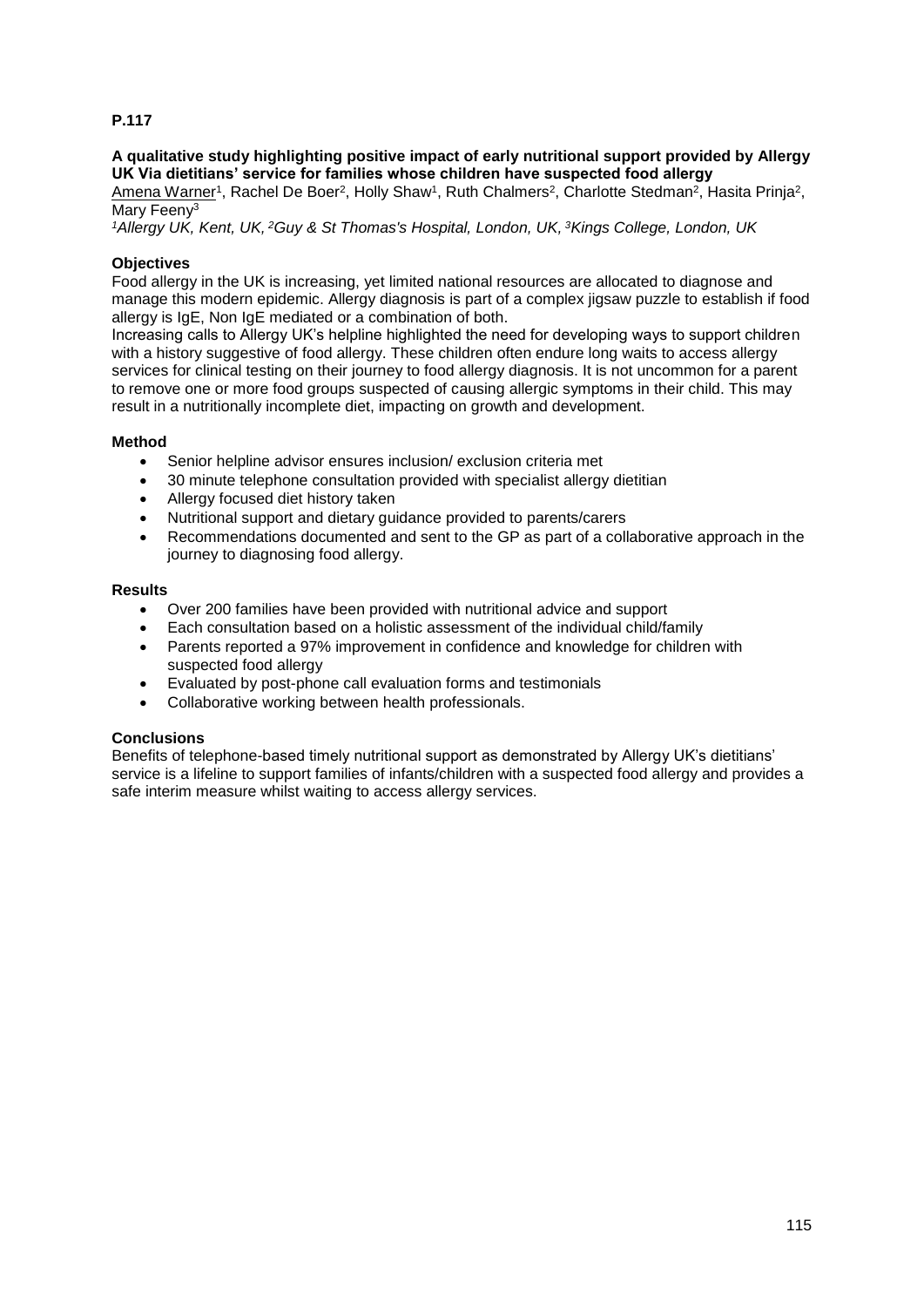## **Allergy to vitamin B12 injection and subsequent desensitisation: a case report**

Rosy Wells, Victoria Timms, George Du Toit *Children's Allergy Service, St Thomas' Hospital, London, UK*

#### **Case Presentation**

#### **Background**

Vitamin B12 is essential for normal functioning of cells. Those whom are deficient must receive supplemental vitamin B12, either orally or by injection, to prevent development of neurological and haematological sequele. Vitamin B12 injections (either as cyanocobalamin or hydroxocobalamin) are generally well tolerated, with very few case reports of allergy. However, when allergy develops to vitamin B12, there is often no effective alternative.

We discuss the first reported case of vitamin B12 allergy in a child whom underwent desensitisation.

#### **Case Presentation**

A 12-year-old girl was referred to our Children's Allergy Department with a history of an allergic reaction to vitamin B12 injection. She had a background of short gut syndrome following a neonatal volvulus and therefor was unable to absorb enteral vitamin B12 supplementation. After confirming allergy to vitamin B12 by intradermal testing, our patient underwent desensitisation to vitamin B12. She received increasing concentrations of vitamin B12 in increasing volumes over three separate visits (a total of 14 intramuscular injections). She developed some local erythema at the injection site on 3 occasions and after the 10<sup>th</sup> injection was noted to have angioedema of her ears and some facial flushing. She went on to tolerate the required maintenance dose (1ml of 1:1 hydroxocobalamin) and has since been tolerating monthly injections.

## **Discussion and Conclusion:**

- Vitamin B12 allergy is rare but often no treatment alternative is available
- This is the first reported case of vitamin B12 desensitisation in a child
- · Protocol used is similar to that reported by colleagues in 2 adult patients

Desensitisation using this protocol was safe and effective in our patient and could be used in future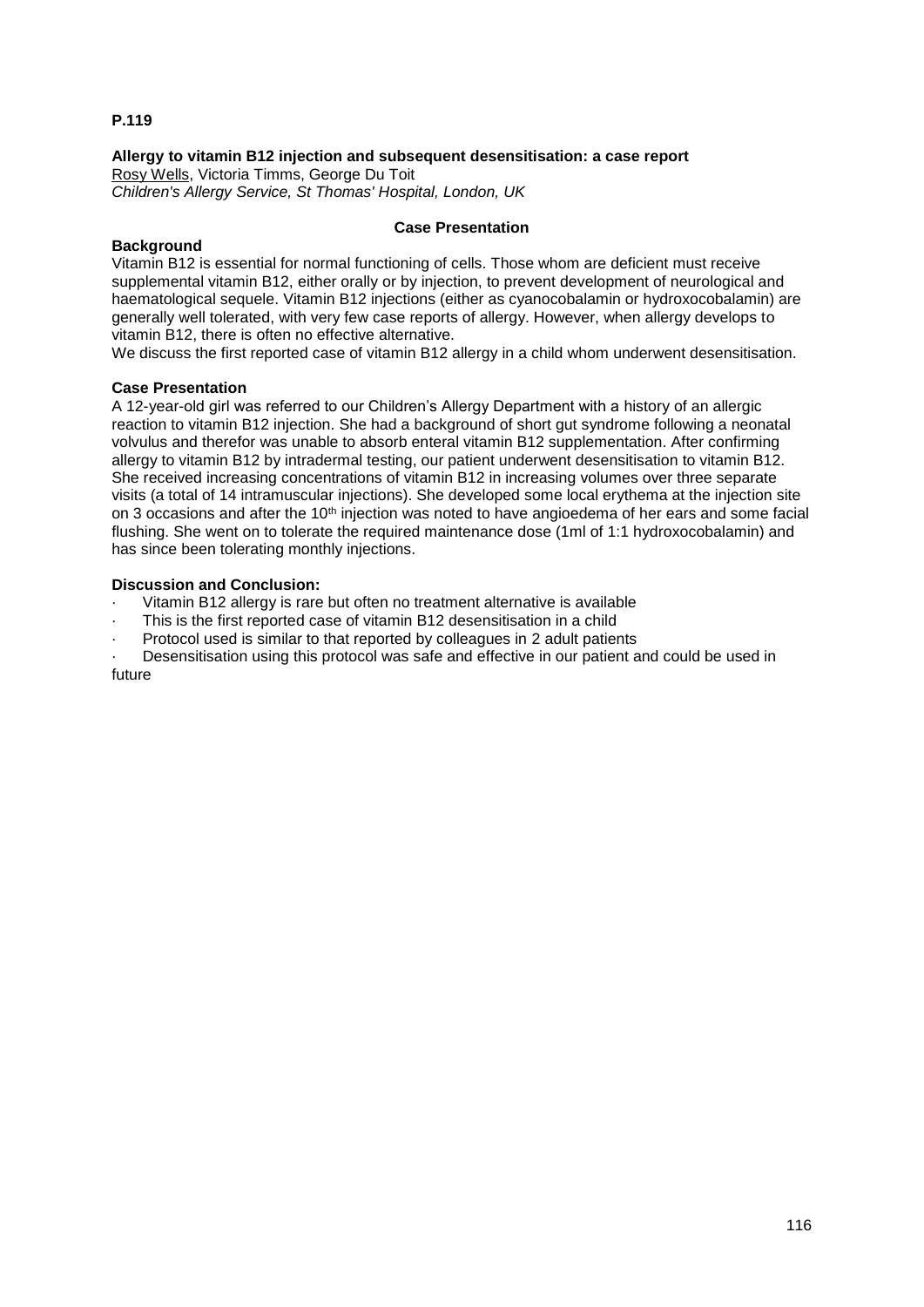# **Category: Basic Science**

## **P.120**

**Immunoproteomic investigation of Fusarium lateritium, an allergenic sensitizer in the population of Kolkata, India** D. Dey, S. Gupta-Bhattacharya *Bose Institute, Kolkata, India*

#### **Objectives**

The global prevalence of fungal allergy has augmented identification of allergenic fungal species and their IgE-reactive components. A combination of clinical and immunoproteomic approach has been employed to identify allergens from Fusarium lateritium (FL), a prevalent aerospore in India.

#### **Method**

Quantitative and qualitative estimation of the areospores of Kolkata metropolis, India was performed by two yearlong air sampling and concurrent in vivo test (Skin Prick Test) on local allergic population respectively. FL appeared as a major threat. A cohort of 11 FL-sensitive patients was selected as study subjects and individual sera were used for further in vitro tests like specific IgE-ELISA and basophil histamine release. First gel-based profiling of FL proteome was done through mono and twodimensional gel (3-10 pI). Parallel immunoblots were followed using patients' sera. As sequence databases of FL are unavailable, a proteomic workflow employing MALDI TOF/TOF was used to identify allergens.

#### **Results**

FL appeared to be one of the dominant aerospores. Antigenic extract elicited > +1 SPT response in 32% of the local populace. Individual patient sera induced significant histamine release upon sensitizing basophils and elevated specific IgE level in ELISA with FL extract. 43 bands and 106 spots (approximated) were observed in coomassie-stained mono and two-dimensional gel respectively in the range of 14.3-97.4 kDa. Mono-dimensional immunoblot with individual sera revealed 7 immunoreactive bands/zones and 7 sero-reactive spots were found in two-dimensional immunoblot using pooled sera. 34kDa protein was present in the highest frequency amongst the patient population indicating it to be a major allergen. This spot was identified as glyceraldehyde-3-phosphate dehydrogenase through conventional MS/MS-based MASCOT database search (p<0.05).

#### **Conclusions**

This proteome-based analysis is a pilot study to search allergens from FL. The identified major allergen would lead an improved way of component-based diagnosis and therapy.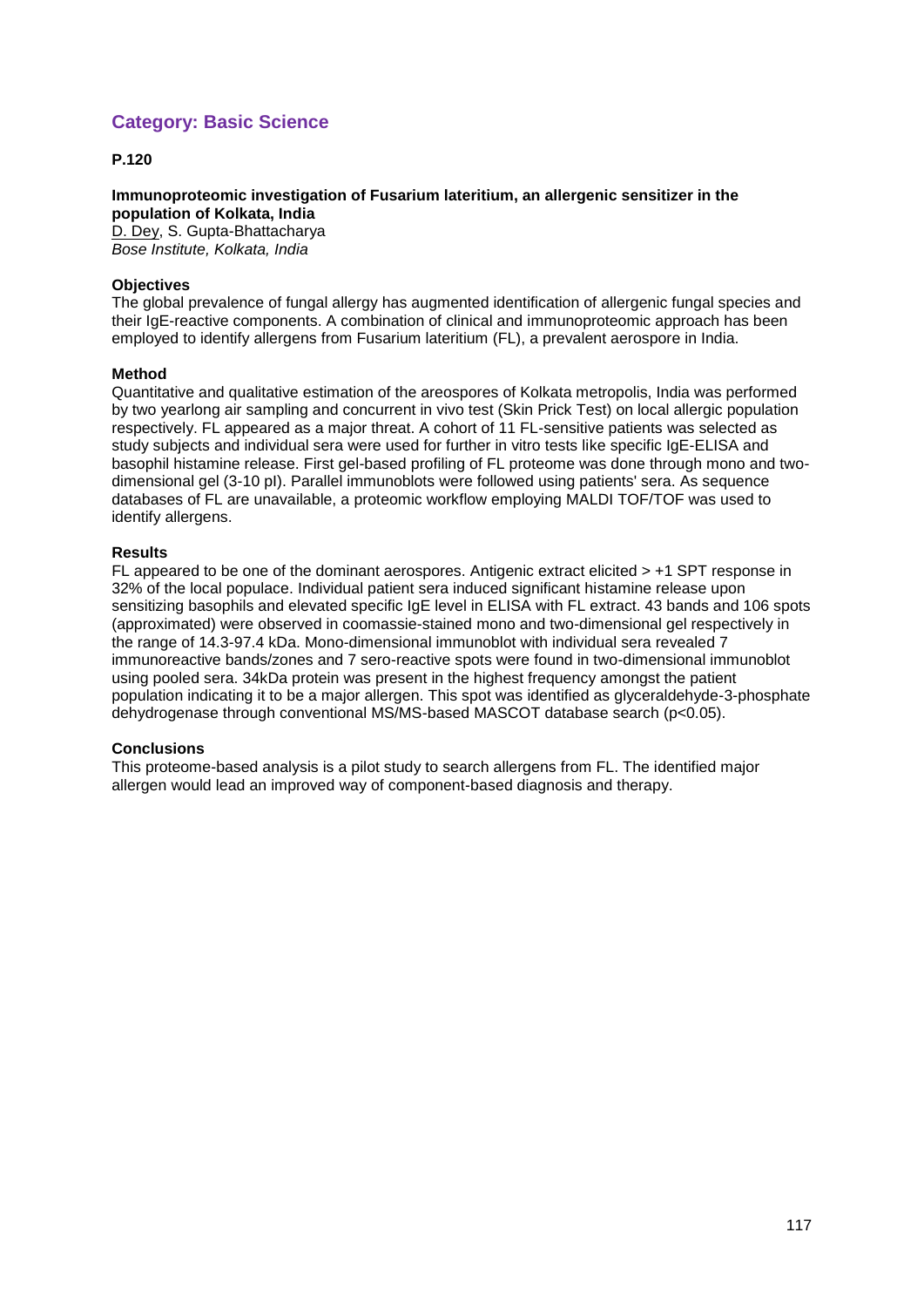#### **The effect of vitamin D supplementation on cathelicidin levels, vitamin D receptor (VDR) and Ecadherin expression after nasal allergen challenge in allergic rhinitis**

Natasha Gunawardana<sup>2,1</sup>, Gaynor Campbell<sup>5</sup>, Sarah Lindsley<sup>3,1</sup>, Ryan Thwaites<sup>1</sup>, Elizabeth Mann<sup>4</sup>, Tanushree Tunstall<sup>3</sup>, Peter Openshaw<sup>1,3</sup>, Sebastian Johnston<sup>1,3</sup>, Catherine Hawrylowicz<sup>4</sup>, Trevor Hansel<sup>1</sup>

*1 Imperial College, London, UK, <sup>2</sup>Royal Brompton Hospital, London, UK, <sup>3</sup>St. Mary's Hospital, London, UK, <sup>4</sup>King's College London, London, UK, <sup>5</sup>Edinburgh University, Edinburgh, UK*

#### **Objectives**

Vitamin D may affect the innate and adaptive immune system in allergic disease with a need to study the effect on the respiratory mucosa *in vivo*. We studied the effects of vitamin D supplementation on inflammation and epithelial barrier function after nasal allergen challenge (NAC).

#### **Method**

We carried out a double-blind randomised controlled study of vitamin D supplementation, with grass pollen NAC before and after supplementation. Subjects with a clinical history of hayfever and serum vitamin D (25(OH)D) levels <75nmol/L were recruited; 12 subjects received vitamin D supplementation (4000U orally daily for 28-35 days) and 4 placebo. Mucosal lining fluid (MLF) was sampled at hourly intervals up to 8h. MLF was eluted by centrifugation, and mediators including IL-4, IL-5, IL-13 and cathelicidin levels were measured by multiplex immunoassay. Nasal mucosal samples were taken by nasal curettage at screening and at 8 hours after NACs. Immunohistochemistry assessed vitamin D receptor (VDR) and E-cadherin protein expression.

#### **Results**

Vitamin D supplementation increased serum vitamin D levels (*P*<0.01). Elevated levels of cathelicidin in nasal MLF were seen between 2-8h after NAC, with IL-5 increasing later at 4-8h. There was no significant difference between vitamin D and placebo in induction of any of these mediators (AUC). Expression of the nuclear VDR was increased post NAC but there was no alteration after supplementation. E-cadherin altered from continuous epithelial junctional expression to a diffuse punctate pattern following NAC, with no change following supplementation.

## **Conclusions**

Although serum vitamin D levels were normalised, we were unable to detect changes in NAC induced generation of mucosal mediators, despite cathelicidin being a vitamin D responsive anti-microbial peptide. This lack of effect in allergic rhinitis is consistent with clinical studies that failed to show the benefit of vitamin D supplementation in adult asthma.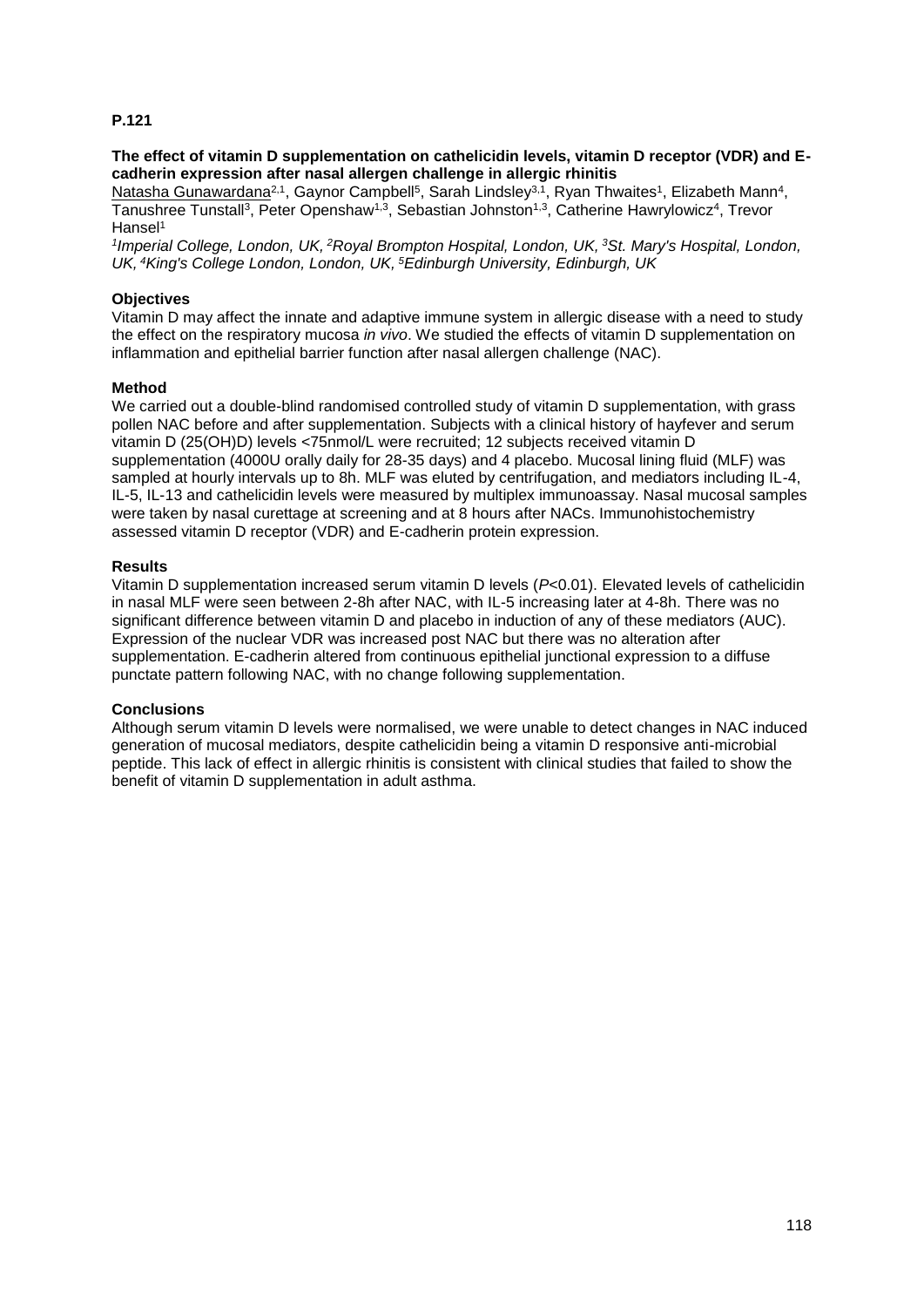#### **T cell-mediated drug allergy: the role of in-vitro testing in the paediatric population**

Wei Yann Haw<sup>1</sup>, Marta E Polak<sup>1</sup>, Carolann McGuire<sup>1</sup>, Michel Erlewyn-Lajeunesse<sup>2</sup>, Michael Ardern-Jones $1,2$ 

*<sup>1</sup>University of Southampton, Southampton, UK, <sup>2</sup>University Hospital Southampton NHS Foundation Trust, Southampton, UK*

## **Objectives**

Delayed type (T-cell mediated) drug hypersensitivity reactions (DHR) are often hard to diagnose, especially in the paediatric setting. Such reactions may range from mild to severe or life threatening. Despite this, there is a significant lack of published data specifically addressing the use of in-vitro diagnostics in the management of DHR in children. We set out to compare the use of lymphocyte proliferation assay (LPA) against combination cytokine assays in the paediatric population and their potential use in the acute and post-recovery phases.

#### **Method**

The study included 16 patients, 7 children with DHR in the acute phase, 7 post-recovery and 2 children tested during both acute and post-recovery phases. A total of 18 in-vitro tests were undertaken ex-vivo using ELISpot and [3H]-Thymidine assays to measure drug-specific cytokine release (interferon (IFN)-γ and interleukin (IL)-4) and proliferation above background.

#### **Results**

Antibiotics are the most group known to cause DHR, followed by anti-convulsants and anti-fungals. Causative drugs as identified by positive assays, were most frequently detected by cytokine assays compared to LPA in both acute (IL-4 100%; IFN-γ 88.9%; LPA 77.8%) and post-recovery phase (IL-4 66.7%; IFN-γ 66.7%; LPA 33.3%). Combination cytokine assays (IFN-γ and IL-4) showed higher positive drug-specific responses and were superior to LPA in the detection of all types of cutaneous DHR in the acute and post-recovery phases.

#### **Conclusions**

In-vitro drug-induced T cell proliferation and cytokine release assays were useful for identification of culprit drug in DHR in children. In-vitro assays are pain-free, and allow safe testing for multiple potential harmful drugs, even in the acute setting. Cytokine assays (IFN-γ and IL-4) were better than LPA, but when combined, they offer even greater sensitivity for detection of drug-specific T cells. These novel in-vitro assays may offer a significant advancement in our management of DHR in children.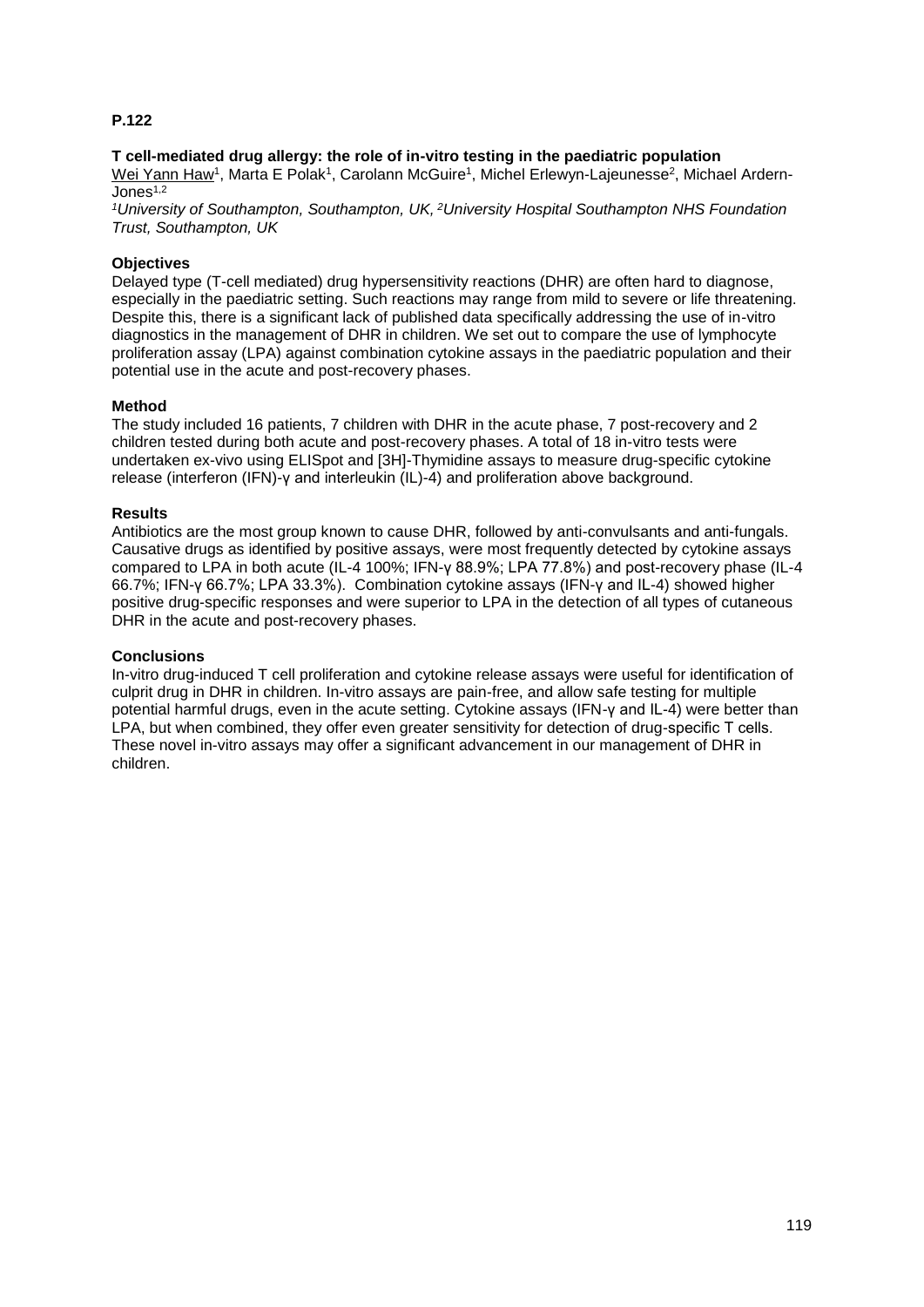#### **Physicochemical and immunologic characterization of grass allergoids: detection of allergen composition and identification of novel epitopes**

Matthew Heath, Sviatlana Starchenka, Andrew Bell, Murray Skinner *Allergy Therapeutics Plc, Worthing, UK*

#### **Objectives**

The rationale behind chemical modification of allergens using glutaraldehyde to decrease allergenicity through disruption of conformational IgE epitopes, while maintaining immunogenicity via preservation of sequential IgG epitopes. The resulting product is a molecule containing individual allergens in chains which may have a higher molecular weight. The use of allergoid preparations is a large sector of the allergy immunotherapy market, associated with proven clinical efficacy and short-course therapy. This investigation sought to investigate the allergen composition and epitope specificity of IgG-antibodies induced by glutaraldehyde polymerized grass allergens.

#### **Method**

The profile of polymerization of grass allergens into allergoids was characterised by high performance-size exclusion chromatography (HP-SEC). Different sizes of allergoid fractions were further purified, fragmented and analysed via tandem mass spectrometry. Recognition of linear IgGepitopes of the group 1 major allergen - Lol p 1 - and the capacity of these IgG-antibodies to block binding of human-loE was determined.

#### **Results**

HP-SEC highlighted native and allergoid extracts as not two discrete preparations but instead a formula of native and modified allergens, within which IgG reactive epitopes are present. Proteomic analysis of a twelve grass mix allergoid preparation confirmed the presence of allergens from multiple grass species. IgG-reactive epitopes were mapped on the group 1 crystal structure. The capacity to block binding of human-IgE was highlighted.

#### **Conclusions**

Epitope specificity of IgG-antibodies induced by glutaraldehyde polymerized allergens recognize common but also novel epitopes compared with native extracts and have the propensity to effectively inhibit human-IgE binding to allergens which may be part of the mechanism of action of SIT.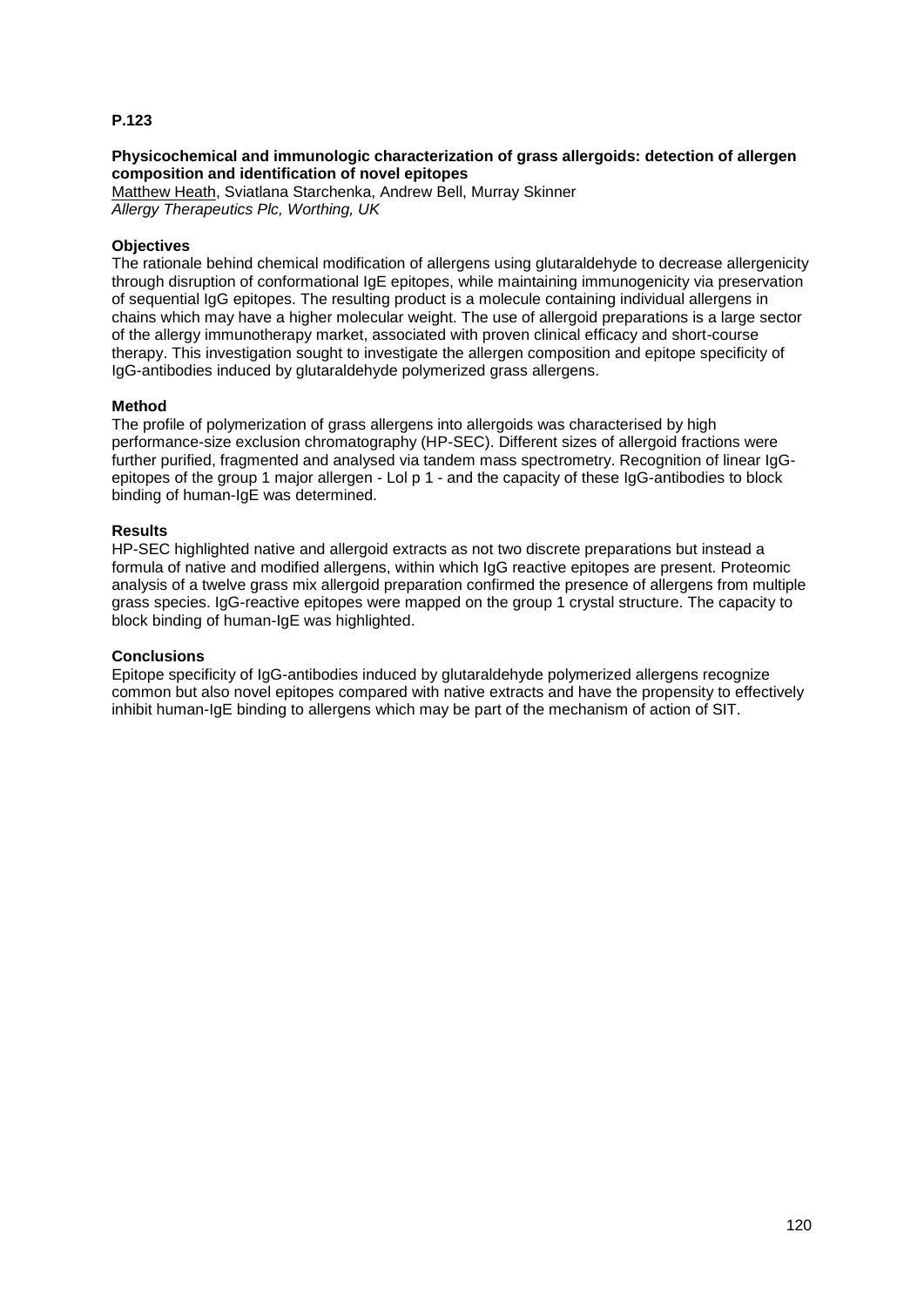# **Microcrystalline tyrosine (MCT) as an adjuvant in allergy immunotherapy: a mouse study** Deborah Leuthard<sup>1</sup>, Sina Weiss<sup>1</sup>, Sandra Freiberger<sup>1</sup>, Agathe Duda<sup>1</sup>, Matthew Heath<sup>2</sup>, Matthias Kramer<sup>2</sup>, Murray Skinner<sup>2</sup>, Pal Johansen<sup>1</sup>, Thomas Kuendig<sup>1</sup>

*<sup>1</sup>University Hospital Zurich, Zurich, Switzerland, <sup>2</sup>Allergy Therapeutics Plc, Worthing, UK*

#### **Objectives**

Coprecipitates of L-tyrosine (microcrystalline tyrosine; MCT) with allergens/allergoids, and especially formulations also containing MPLA have been described as suitable adjuvants in Allergen Immunotherapy (AIT) that facilitate short-course therapy. This ongoing study aims to assess the potential of MCT in AIT as well as to further elucidate action mechanisms of the adjuvant.

#### **Method**

A murine model for immunisation and AIT was applied. Typically, mice were immunised subcutaneously or sensitised intraperitoneally with ovalbumin (OVA) and MCT or OVA and alum. Immune responses were assessed by OVA-specific ELISA for IgG, IgG1, IgG2a, IgG2b, IgG3 and IgE. T-cell analysis was done by OVA-specific cytokine-ELISA after in vitro restimulation of spleen cells. The clinical effect was examined by measuring the change in body temperature after a systemic challenge with OVA. Possible mechanisms of action of MCT as an adjuvant were studied both in vitro and in vivo. Here, the role of MCT in activating inflammasomes and Toll-like receptors was investigated.

#### **Results**

After three fortnightly immunisations, the levels of IgG antibodies in mice treated with MCT-based vaccines were comparable to those in mice treated with alum-based vaccines. The IgE production was slightly higher in the alum-treated mice, whereas the MCT-treated group showed slightly stronger IFN-y response. The potential sensitisation risk by multiple injections with therapeutic allergens was slightly lower with MCT than with alum, and a challenge of sensitised mice with OVA-MCT showed less systemic anaphylaxis than a challenge with OVA-alum. Concerning the action mechanisms, results from in vitro experiments with antigen-presenting cells suggested that MCT is able to induce inflammasome-dependent IL-1β secretion. Moreover, immunisation with OVA-MCT in MyD88 deficient mice showed decreased immune responses compared to wild type mice.

## **Conclusions**

MCT and alum are comparable adjuvants with regards to the immunogenicity potential of allergens in mice, supporting MCT's use as a suitable, biodegradeable, adjuvant alternative to alum in AIT.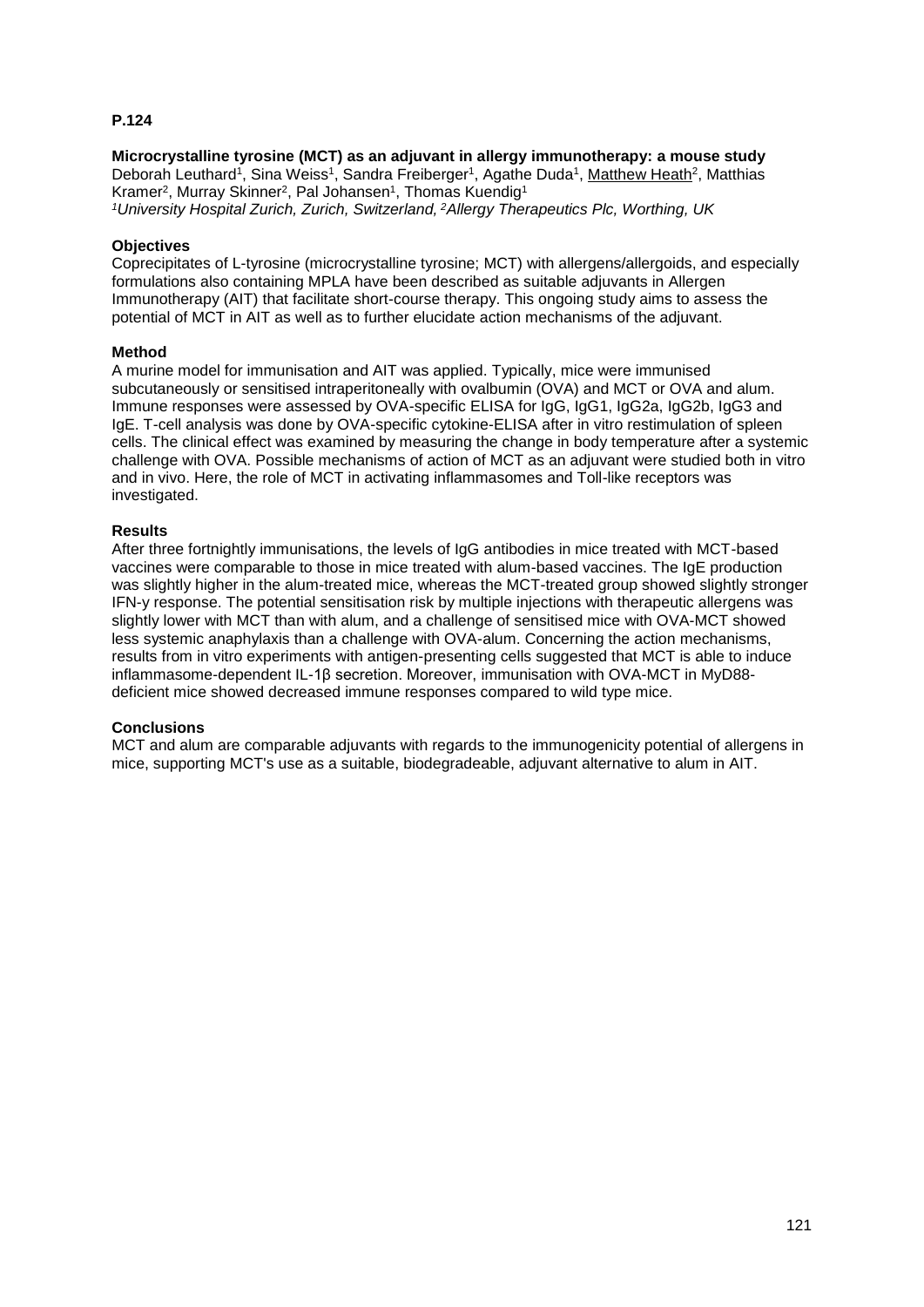#### **Degradation of Surfactant Protein D (SP-D) by Dipeptidyl Peptidase I (DPPI): A mechanism for lung injury in asthma?**

Yaroslav Shkanov<sup>1</sup>, Rose-Marie Mackay<sup>1</sup>, Rhys George<sup>1</sup>, Laurie Lau<sup>1</sup>, Rana Abadalkareem<sup>1</sup>, John Pedersen<sup>2</sup>, Andrew Walls<sup>1</sup>

*1 Immunopharmacology, University of Southampton, Southampton, Hampshire, UK, <sup>2</sup>UNIZYME Laboratories, Hørsholm, Denmark*

#### **Objectives**

SP-D orchestrates innate immunity in the lung and has been found to be degraded in the airways of asthmatic patients, compromising the lung immune system. An increased degree of mast cell activation is also a prominent feature in asthmatic airways, contributing to the release of inflammatory mediators and proteases. Among the proteases is DPPI. Our aims were to investigate the capacity of DPPI to cleave SP-D and alter its functionality.

#### **Method**

Recombinant human mast cell protease DPPI was incubated with a recombinant fragment of human surfactant protein D over a range of physiological conditions and time periods. The potential for SP-D cleavage was analysed by SDS polyacrylamide gel electrophoresis (PAGE), and Western blotting with antibodies specific for SP-D and DPPI was employed to confirm the identity of component proteins. Functionality of SP-D was assessed by bacterial growth inhibition.

#### **Results**

DPPI induced a concentration-dependent degradation of SP-D with the appearance of new fragments of 8 and 10 kDa. The addition of protease inhibitors or heat-inactivation of DPPI resulted in substantially less degradation of SP-D, indicating dependence of an intact catalytic site. Incubation of SP-D with DPPI significantly reduced its ability to inhibit bacterial growth.

#### **Conclusions**

The ability of DPPI to cleave SP-D and attenuate its function could contribute to inflammatory changes in the lungs of asthmatics.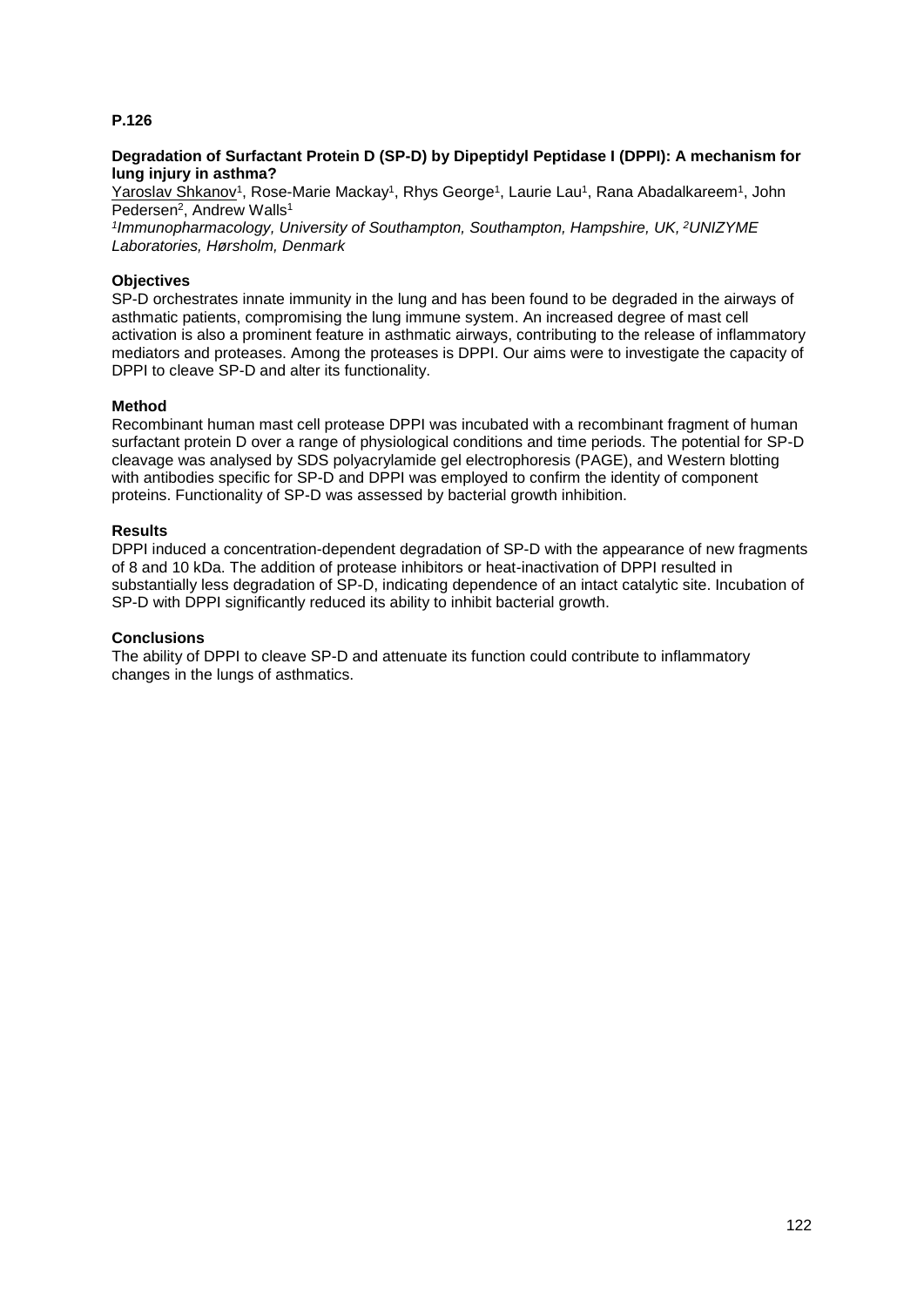# **Innovative nasal filters allow for allergen exposure monitoring and are acceptable to wear** Samantha Tyler<sup>1</sup>, Ross Yarham<sup>1</sup>, Anna Kuklinska-Pijanka<sup>1</sup>, <u>Maria Stacey</u><sup>1</sup>, Hayley Gallagher<sup>1</sup>, Peter Kenney<sup>2,3</sup>, Torben Sigsgaard<sup>3</sup>, Martin Chapman<sup>1</sup>, James Hindley<sup>1</sup>

*1 Indoor Biotechnologies, Cardiff, UK, <sup>2</sup>Rhinix ApS, Aarhus, Denmark, <sup>3</sup>Aarhus University, Aarhus, Denmark*

## **Objectives**

Settled dust is an easily available sample type yielding lots of allergen. However, this is only a snap shot of the allergen reservoir and may not take into account the full spectrum of allergen which a subject breathes in during their whole day. In this study, we sought to assess the feasibility of using a new nasal filter for the assessment of allergen exposure.

#### **Method**

The nasal filter consists of a membrane that removes particles by means of interception and impaction. Volunteers wore the nasal filter for up to 24 hours during their normal daily routine. For comparison, settled dust was collected from each volunteer's home. Allergen was extracted by gentle rocking in PBS-tween for two hours. The levels of ten major allergens captured were quantified using a multiplex array for quantification of indoor allergens which allows for quantification of airborne allergen down to 0.01ng/ml (mouse Mus m 1). Finally, in a randomized control trial the device was evaluated on usability and tolerance.

#### **Results**

Significant levels of allergens were readily detectable in the nasal filter extracts and ranged from 39ng/filter to 0.01ng/per filter, including allergens from house dust mite (Der p 1, Mite Group 2), cat (Fel d 1), dog (Can f 1), mouse (Mus m 1) and pollen (Bet v 1). There was some correlation with corresponding samples collected from settled dust. Most people (90%) seemed to quickly (within 60 minutes) forget that they were wearing the nasal filter. Most (85%) did not experience a difference in breathing resistance.

#### **Conclusions**

These data indicate that nasal filters may be considered a simple and easily wearable method for monitoring allergen exposure. This sampling method which takes into account a wider spectrum of potential allergen exposure sources may improve our understanding of the role of allergens in the development of allergic disease.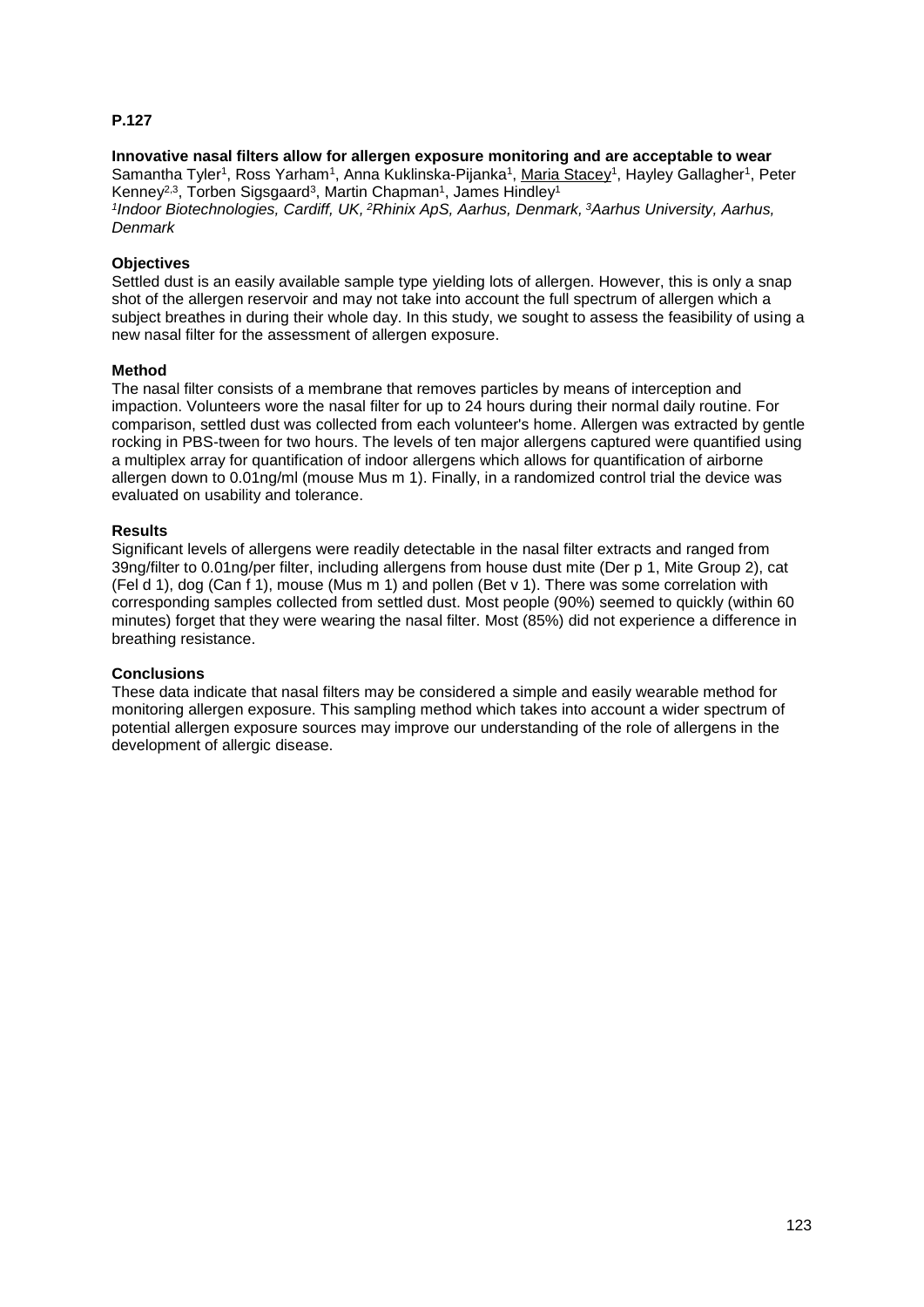#### **Quantitative Immunoassays for native and denatured major milk allergens, Bos d 5 (βlactoglubulin) and Bos d 11 (β-casein).**

Ross Yarham<sup>1</sup>, Anna Kuklinska-Pijanka<sup>1</sup>, David Gillick<sup>1</sup>, Elizabeth Young<sup>1</sup>, James Hindley<sup>1</sup>, Karine Patient<sup>2</sup>, Herve Bernard<sup>2</sup>, Martin Chapman<sup>1</sup>

*1 Indoor Biotechnologies, Cardiff, UK, <sup>2</sup> INRA, Gif-sur-Yvette, France*

#### **Objectives**

Allergy to milk is one the most prevalent allergies affecting around 3% of children. At present there is no effective treatment for milk allergy and therefore strict avoidance is recommended. This however can be difficult as milk is an ingredient in many foods. The development of diagnostics and therapeutics for milk allergy depends on accurate and reliable methods for standardisation. Our aim was to develop quantitative immunoassays that could be used to accurately measure specific milk allergens.

#### **Method**

Monoclonal antibody pairs recognising major milk allergens Bos d 11 (β-casein) and Bos d 5 (βlactoglobulin) in its native and denatured state and were obtained. Subsequently two-site ELISAs and Luminex xMAP assays were developed using highly purified, IgE validated allergens as standards. The assays were used to measure milk allergens in different types of foods and diagnostic/therapeutic preparations.

#### **Results**

The Lower Limit of Detection (LLOD) for ELISA was 7.8ng/ml for both native and denatured Bos d 5 and 15.6ng/ml for Bos d 11. The Luminex assays proved to be even more sensitive with LLOD up to 40-fold lower compared to ELISA (0.2 ng/ml, 2.0ng/ml and 4.9 ng/ml for native Bos d 5, denatured Bos d 5 and Bos d 11 respectively).

#### **Conclusions**

These data demonstrate that these immunoassays are suitable for the quantification of specific milk allergens, in their native and denatured forms, as well as in food samples containing relatively low levels of milk allergen. 'Hypoallergenic' baby formula may still contain cow's milk allergen. Immunoassays for quantification of specific milk allergens have been developed. The assays can be used separately (as ELISA) or be 'multiplexed' (Luminex assays) allowing simultaneous quantification of multiple allergens in a single sample. The immunoassays will allow standardization of milk protein levels in diagnostic and therapeutic extracts and detection of milk allergens in foods.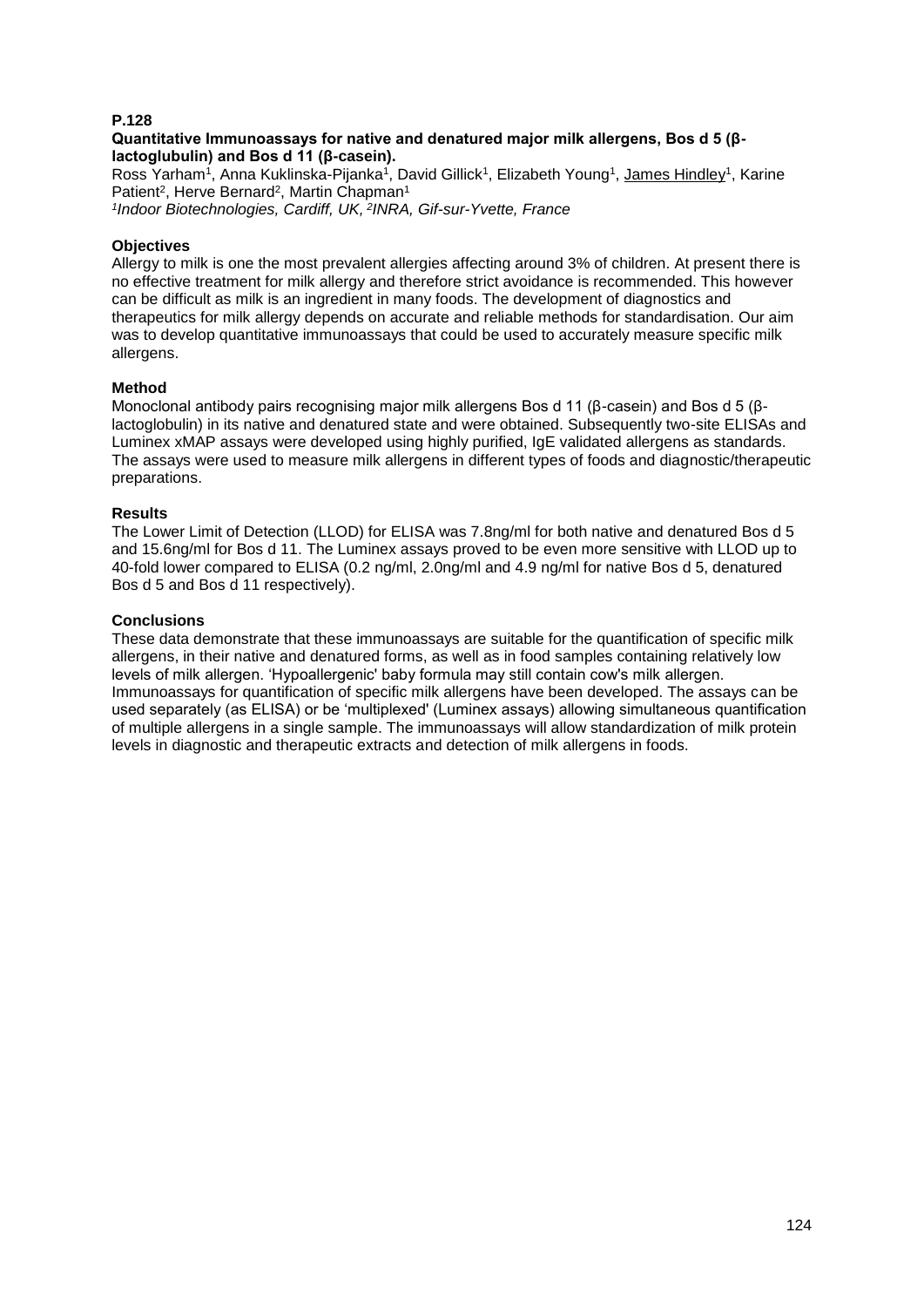# **Category: Allied Health**

## **P.129**

## **Home baked milk reintroduction (BMR) ladder for children less than 3 years with IgE-mediated milk allergy: tolerance outcome, safety and parental satisfaction.** Heidi Ball, Gary Stiefel, Kerrie Kirk, Kristian Bravin, David Luyt

*Children's Allergy Service, University Hospitals of Leicester, Leicester, UK*

#### **Objectives**

Standard practice in our service is to advise all children with IgE-mediated milk allergy with SPT<8mm and no previous anaphylaxis to start the BSACI milk reintroduction ladder from 1 year of age. Many centres do not recommend this over concerns of anaphylaxis and prefer supervised challenges. We reviewed our practice to assess the development of tolerance with home introduction, as well as safety and parent's satisfaction.

#### **Method**

Data was collected at 2 review appointments (6 and 12 months) following advice on *starting* BMR. We scored tolerance from 0(no baked milk) to 6(fresh milk tolerance). After the second review a questionnaire was sent to all patients to determine satisfaction, confidence on home introduction and any allergic symptoms.

#### **Results**

53 children were assessed. 49 had BMR<24 months of age. SPT at reintroduction was 3-4mmin in27, 5-7mm in24 and 8mm in 2. At first review 45(85%) children had successfully introduced baked milk (17 of these tolerating level4) whilst at second review 49(92.5%) were tolerating baked milk (32of these level 4, 12 level6). 29 reactions were recorded, (mild=27, moderate=2, mainly cheese flavouring).

Of the 17 who returned questionnaires, only 2 were not happy about introducing baked milk at home and 1 did not feel they had adequate support/confidence for BMR or managing allergic reactions. Questionnaires highlighted several reations to less cooked milk (e.g. yoghurt) . 82.3% rated overall care with respect to milk allergy as good/excellent.

## **Conclusions**

Our practice of BMR is safe, practical and results in high resolution of milk allergy (when started early). Parents achieve this best when they have a package of care (written BMR ladder and action plan for management of allergic reactions). In parents who are anxious, supervised challenges should still be considered, although this may be better instigated when moving from baked to less cooked milk.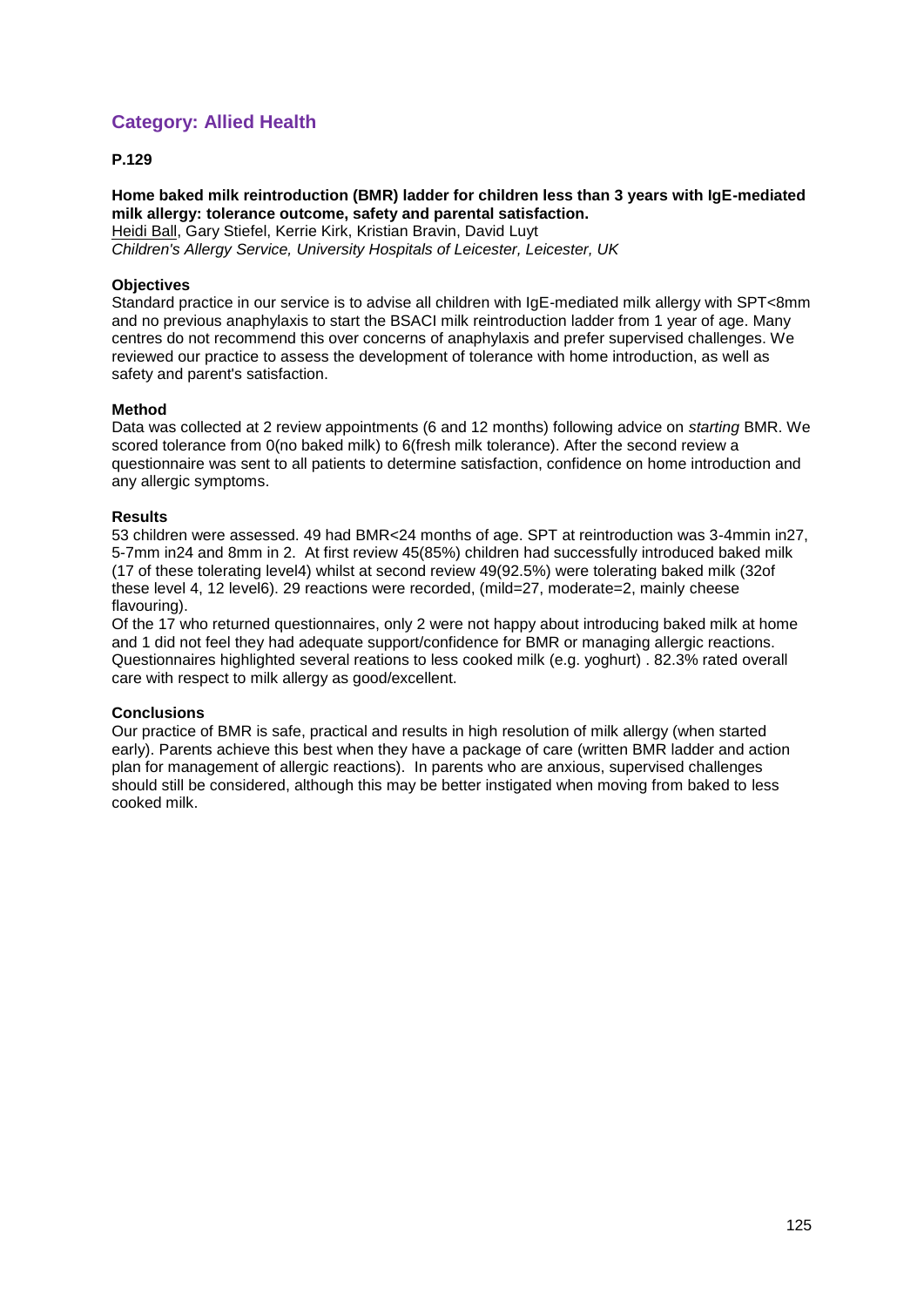## **Precautionary allergen labelling (PAL) - Nuts about getting it right**

Rachel De Boer<sup>1</sup>, Hannah Hunter<sup>2</sup>, Charlotte Stedman<sup>1</sup>, Ruth Chalmers<sup>1</sup>, M Hazel Gowland<sup>3</sup>, Lauri-Ann Van der Poel<sup>1</sup>

*<sup>1</sup>St Thomas' Hospital, London, UK, <sup>2</sup>Guy's Hospital, London, UK, <sup>3</sup>Allergy Action, St Albans, UK*

#### **Objectives**

Current practice now includes advice to consume particular tree nuts and peanuts to maintain tolerance, nutritional adequacy and variety. Patients need to make informed decisions about PAL. Studies confirm that some consumers attribute grades of risk according to the word format used, as well as trust in the supplier, whether they reacted last time they ate the product. Evidence indicates that advisory labelling may not tally with actual presence. An intelligent digital food search tool was used to survey current advisory labelling for both peanuts and tree nuts present on all prepacked foods from five major UK supermarkets.

#### **Method**

Using the Healthcare Professional portal of a digital food search tool (FoodMaestro®), we searched prepacked food products available in ASDA, Morrison's, Sainsbury's, Tesco and Waitrose. Product ingredients data are classified from trusted sources in line with categories informed by allergy specialists and expert dietitians. 90071 products were searched for PAL ('may contain' labelling and related formats). Word formats were recorded. Further searches were made within food categories known to represent a challenge for people with nut / peanut allergies such as biscuits.

#### **Results**

The digital food search tool found over 5000 word formats to communicate 'may contain' for any allergen. 7065 of 90071 (7.8%) products carried PAL for peanuts and 25 482 (28%) carried PAL for different 'tree nuts'.

#### **Conclusions**

The format for 'may contain' labelling needs to be standardised and if used, should be clear and legible. Food suppliers should specify which tree nuts / peanut may be present, in order to help those seeking to eat some and avoid others. A digital food search tool provides an effective health care and consumer resource to improve avoidance, maintain tolerance and enhance nutritional variety.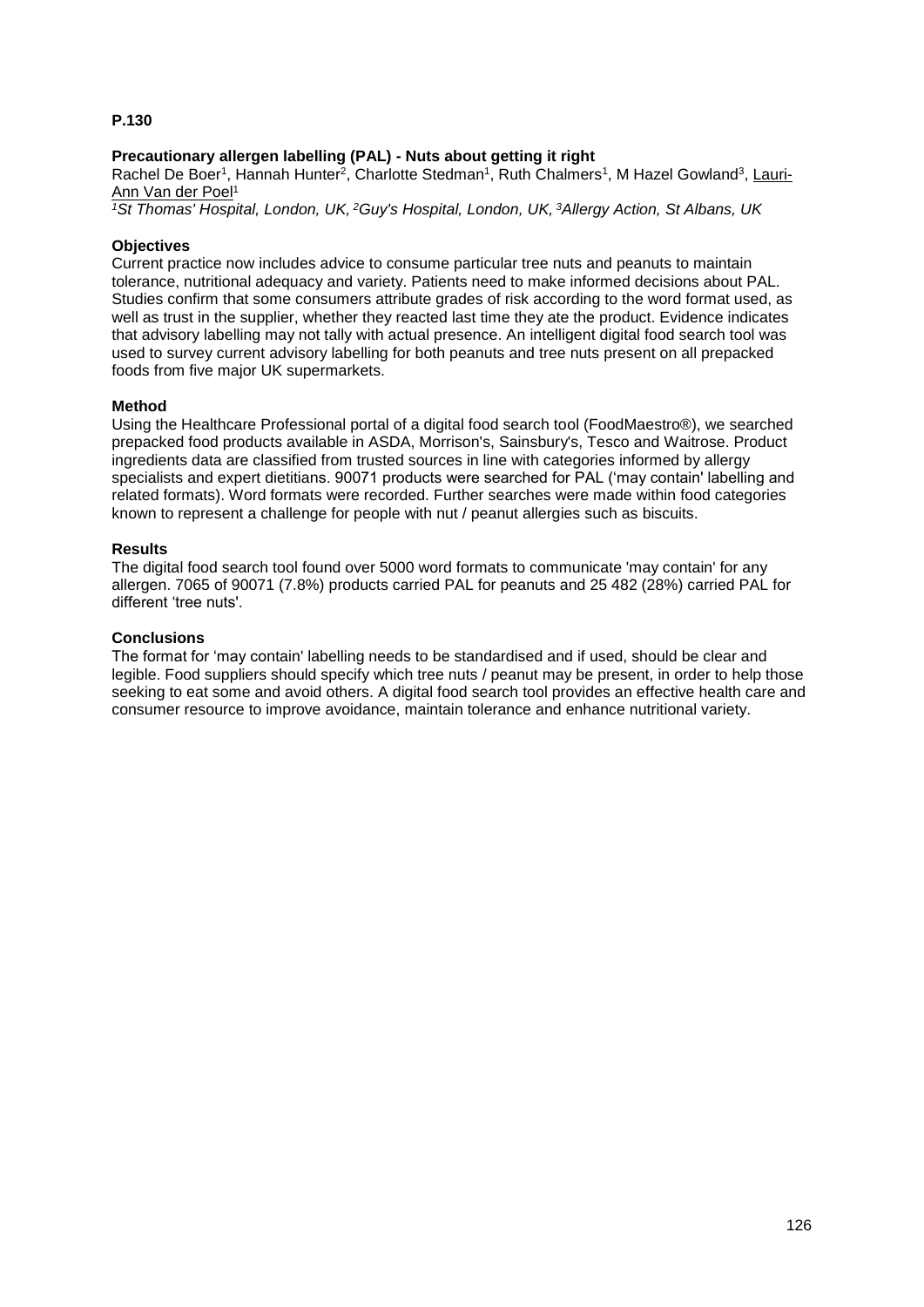#### **Is there a doctor on board?**

<u>Amy Foggitt</u><sup>1</sup>, Nisha Verma<sup>1</sup>, David Thursfield<sup>1</sup>, Harsha Kariyawasam<sup>1</sup>, Nada Al Bahrani<sup>1,2</sup>, Magda Dziadzio<sup>1</sup>, Joanna Lukawska<sup>1</sup>

*<sup>1</sup>University College London Hospital, London, UK, <sup>2</sup>King Fahd University Hospital, Dammam, Saudi Arabia*

## **Objectives**

There are around 10 000 planes flying approximately 1 million people at any one time. 1 in every 604 flights involves a reported medical emergency totalling 44, 000 in-flight medical emergencies (IFME) worldwide every year. Health care professionals (HCPs) provide assistance in around 76% of IFME: doctors in 48%, nurses in 20%, and others in 7.7%. We sought to find out what they expect to be available in such circumstances and what is actually available, focusing on adrenaline. Severe allergic reactions including anaphylaxis account for 2.2-3.7% of in-flight medical emergencies. Up to 55% of anaphylaxis occur in individuals with no history of allergy. Anaphylaxis can lead to cardiac arrest in less than 15 minutes. Effective administration of adrenaline is essential.

#### **Method**

We surveyed 10 UK based airlines regarding emergency adrenaline on board. We also asked doctors and nurses if they had participated in an IFME and what they expected to find in an in-flight medical emergency kit (IFMEK)

#### **Results**

88 respondents: 48 doctors (54.5%) and 40 nurses (45.5%) 79% of doctors (38) and 90% (36) of nurses have not assisted in an IFME. Of these, 95% of doctors and 89% of nurses expected adrenaline in the IFMEK Of 10 Airlines based in the UK none carry emergency adrenaline.

#### **Conclusions**

HCPs who respond to an IFME are in a precarious and unfamiliar situation. HCPs are not aware of the paucity of tools and medications available for their use and that the European EMK is in fact no more than a first aid kit containing plasters and bandages, but no adrenaline. In 1986, the Federal Aviation Administration upgraded in-flight emergency kit in the USA to include adrenaline. European Aviation Safety Agency (EASA) still does not mandate it. Is it not time we followed suit?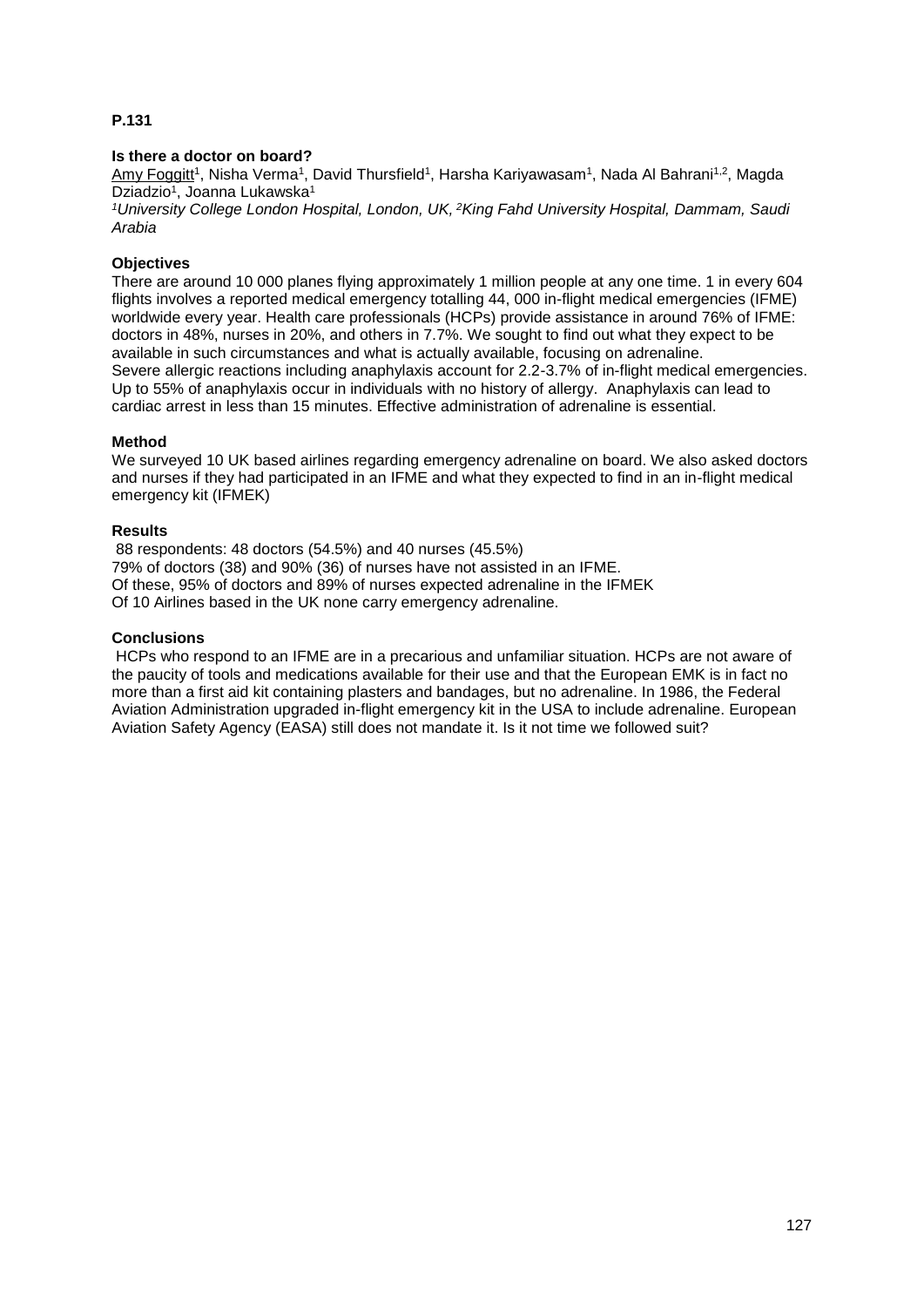#### **Can I help you? - Horizon-scanning allergy priorities using enquiries to the Anaphylaxis Campaign**

M Hazel Gowland<sup>1,2</sup>, Lisa J Stratford<sup>1</sup>, Moira M Austin<sup>1</sup> *<sup>1</sup>Anaphylaxis Campaign, Farnborough, UK, <sup>2</sup>Allergy Action, St Albans, UK*

#### **Objectives**

To monitor and classify allergy enquiries to the Anaphylaxis Campaign to identify issues of interest or concern to different stakeholders by subject, season and location.

#### **Method**

The Anaphylaxis Campaign has provided information and support to patients and consumers at risk from severe allergy since 1994. Experienced staff continue to receive enquiries from members (individuals, health care professionals and businesses selling food, allergy-related pharmaceutical products, and related scientific and consultancy products and expertise), as well as from nonmembers and the media. Enquiries once made by correspondence (letter) and telephone now arrive more frequently by email, as well as via social media such as Facebook and Twitter. Information collated is classified by month, by subject and by enquirer. Detailed data were collected for January to June 2016.

#### **Results**

Preliminary analysis indicates that some enquiries are seasonal, relating for example to starting a new school term, or going on holiday. Some follow the publication of the Campaign's newsletter. Other enquiries follow the publication of research and media coverage of studies underway. Patients / consumers and parents / carers in particular are looking for authoritative guidance on what to eat or feed children, and access to immunotherapy. Early indicators of challenges accessing patient care and health-related quality of life issues may also be identified.

#### **Conclusions**

Improved understanding of individuals and organisations making enquiries, and the routes via which their enquiries arrive, as well as early provision of clinically / technically authoritative guidance following the publication of research may serve to reduce anxiety, shape food industry best practice and guide health care professionals to improve the service they provide.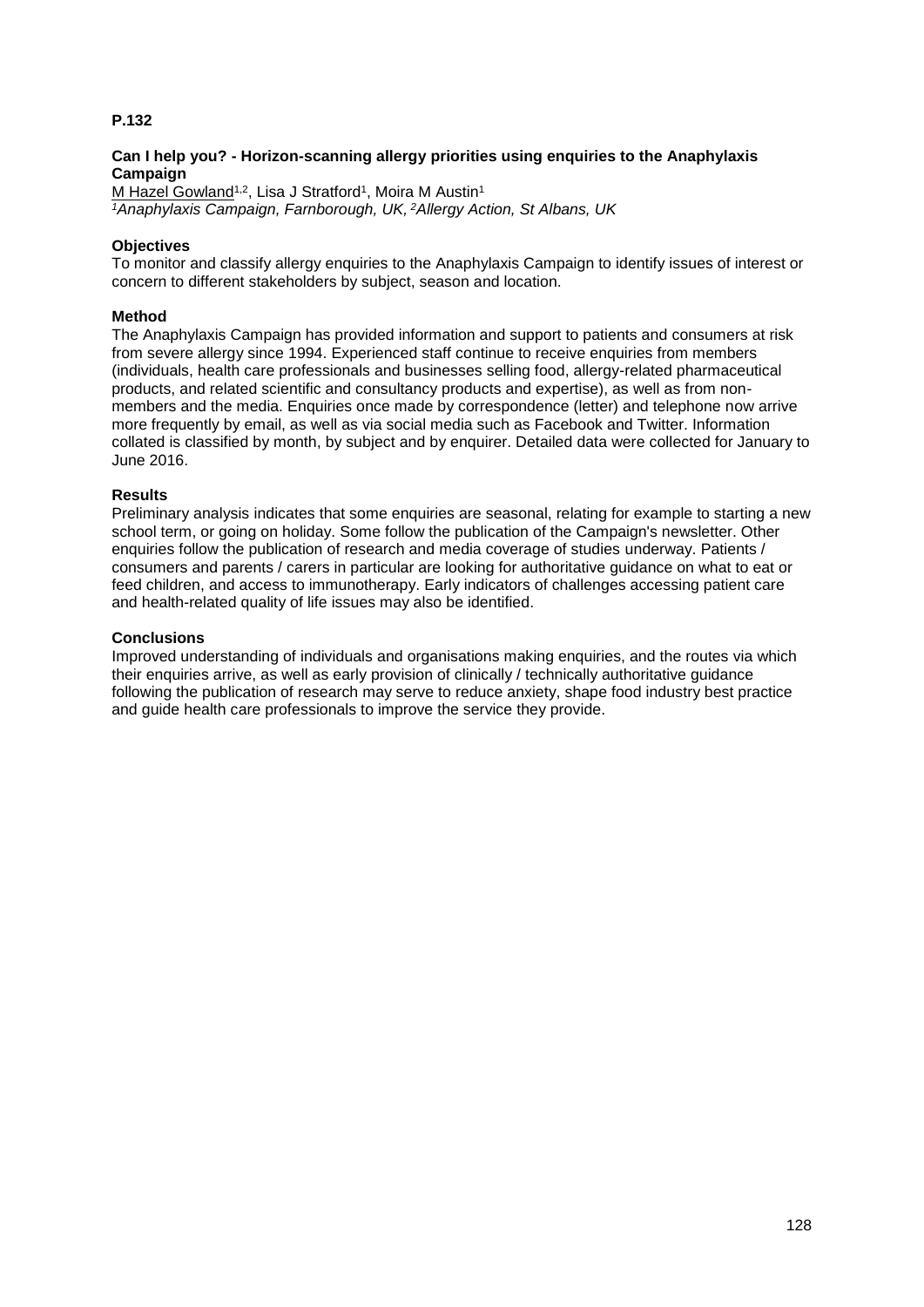#### **Food allergy law and consumer protection - an update from UK courts**

M Hazel Gowland<sup>1</sup>, Michael J Walker<sup>2</sup> *<sup>1</sup>Allergy Action, St Albans, UK, <sup>2</sup>Government Chemist Programme, LGC, Teddington, UK*

## **Objectives**

Food allergen avoidance is now a key public health requirement, with a forensic perspective in cases involving allergy-related personal injury, fatality or criminal non-compliance by a food supplier. Such non-compliance in the provision of food information, managing food safety or controlling other related risks continues to be examined in UK criminal and civil courts. In December 2014, enhanced allergen labelling in the Food Information Regulation 1169/2011 EC became enforceable in UK law. 14 key allergen ingredients must be highlighted on packaging and declared on request to customers throughout the European Union. One purpose of this is to support food allergen avoidance for those with food allergies, intolerances and coeliac disease, both for the person at risk, and also all those making choices on their behalf including carers and caterers.

#### **Method**

Earlier in 2014, an investigation began into the death of a 38 year old man in North Yorkshire from peanut allergy. This led to the eventual conviction, with a custodial sentence, of a caterer for a number of offences including manslaughter (gross negligence), selling unsafe food and providing misleading information about food on sale. The prosecution involved early close cooperation between the police and the trading standards team, the availability of clinical and analytical expertise, key post mortem evidence and understanding allergen information provided throughout the food supply chain.

#### **Results**

Sampling and analysis repeatedly indicate that peanut may be found in dishes sold as suitable for those with peanut allergy. Although required to do so by law, staff do not always know whether they are using peanut or ground almond. Peanut as a curry thickener has been detected in other ingredients and utensils, and may be uncontrolled in that environment.

#### **Conclusions**

Further prosecutions have taken place, leading to fines and other penalties. Patients who need to avoid peanut should understand this risk.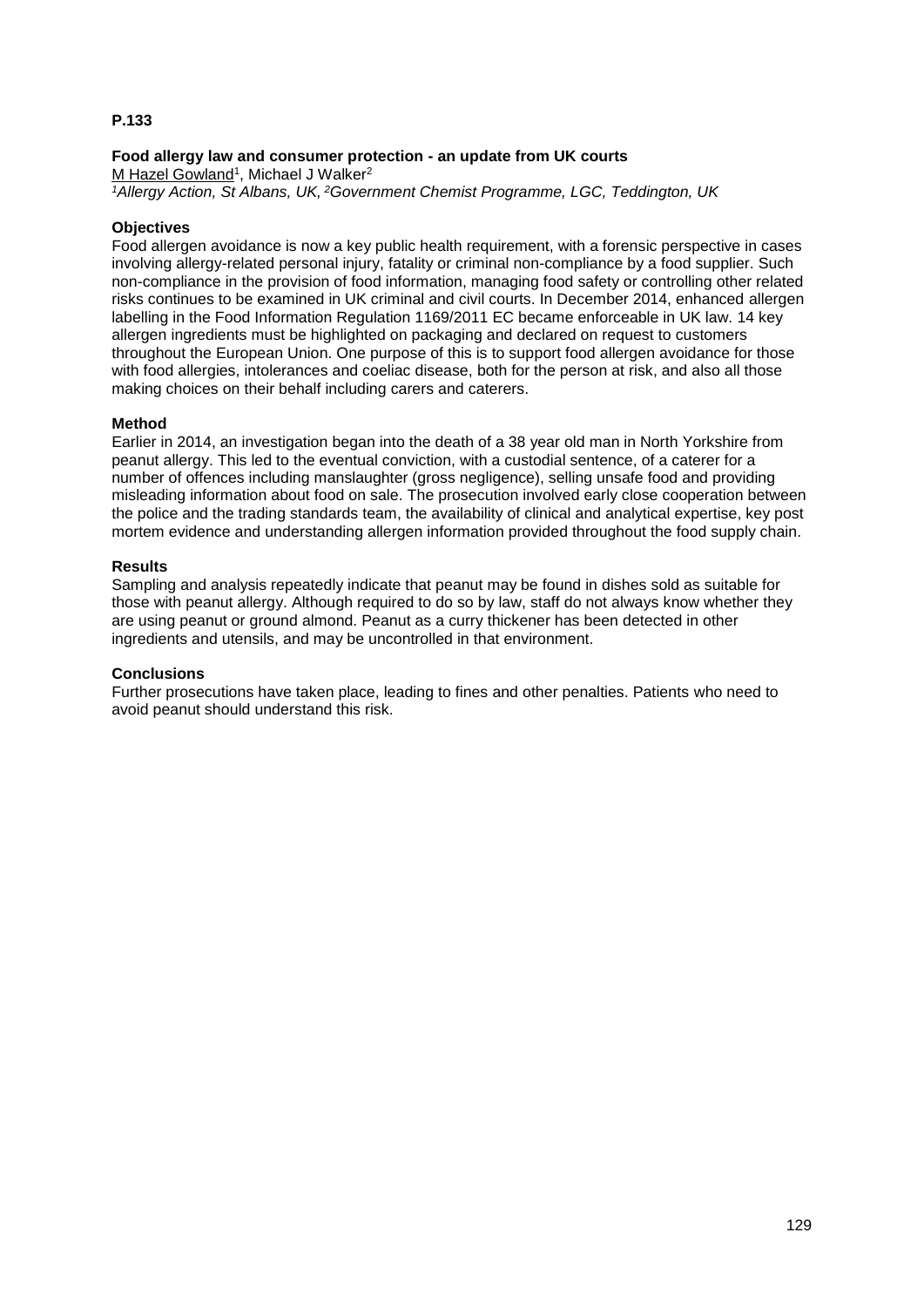**Can you bake your cake and eat it? Do baked egg challenges make a difference to families?** Mumtaz Idris, Ferdinand Morales, Eliana Leitao, Christine O'Keeffe, Fiona Henley, Claudia Gore *Imperial College Healthcare NHS Trust, London, UK*

#### **Objectives**

Complete egg avoidance is difficult for patients to achieve especially if they have multiple food allergies. We aimed to evaluate if children have late reactions upon re-introduction, if baked egg is successfully included at home and if quality of life (QoL) benefits are achieved.

#### **Method**

Retrospective database survey (all departmental challenge outcomes period September 2014 to February 2016), identifying children who underwent a baked egg challenge, their test results and documented reactions. Telephone interview of parents/carers of children who passed the challenge, using a semi quantitative questionnaire.

#### **Results**

145 children were challenged, 51/145 (35%) failed, 4/145 (2.7%) inconclusive, 90/145 (62%) passed. 42/90 (47%) were successfully contacted. Following challenge, 34/38 parents correctly understood which egg-containing products could be included.

Inclusion of BE at home: 38/42 (%) successfully include BE, 4/42 (%) had later reactions at home leading to continued avoidance (2/4 vomited, 1/4 abdominal pain, 1/4 eczema flare), 5/38 (%) had initial mild symptoms (3/5 eczema flare, 1/5 loose stool, 1/5 rash 3 hours later) but continued to include successfully.

QoL: 33/38 parents felt their quality of life was improved (71% rated the improvement 7-10/10 on VAS) and 35/38 (92%) of parents felt their child's QoL had improved (84% rated 7-10/10). 36/38 had other food allergies. 32/38 (84%) of children had ≥1 other food allergy (range 1-7).

Skin prick test (SPT) results were variable in children who passed the challenge: whole egg extract wheal diameter mean 6.5mm (range 0-17mm) and raw egg mean 12mm (range 0-25mm). SPT in those without late reactions did not differ from those with late reactions (extract 5mm and raw egg 12mm).

#### **Conclusions**

Baked egg is tolerated well after challenge with the majority including it successfully and reporting better quality of life. Late reactions after challenge are uncommon, not severe and not predictable by test results.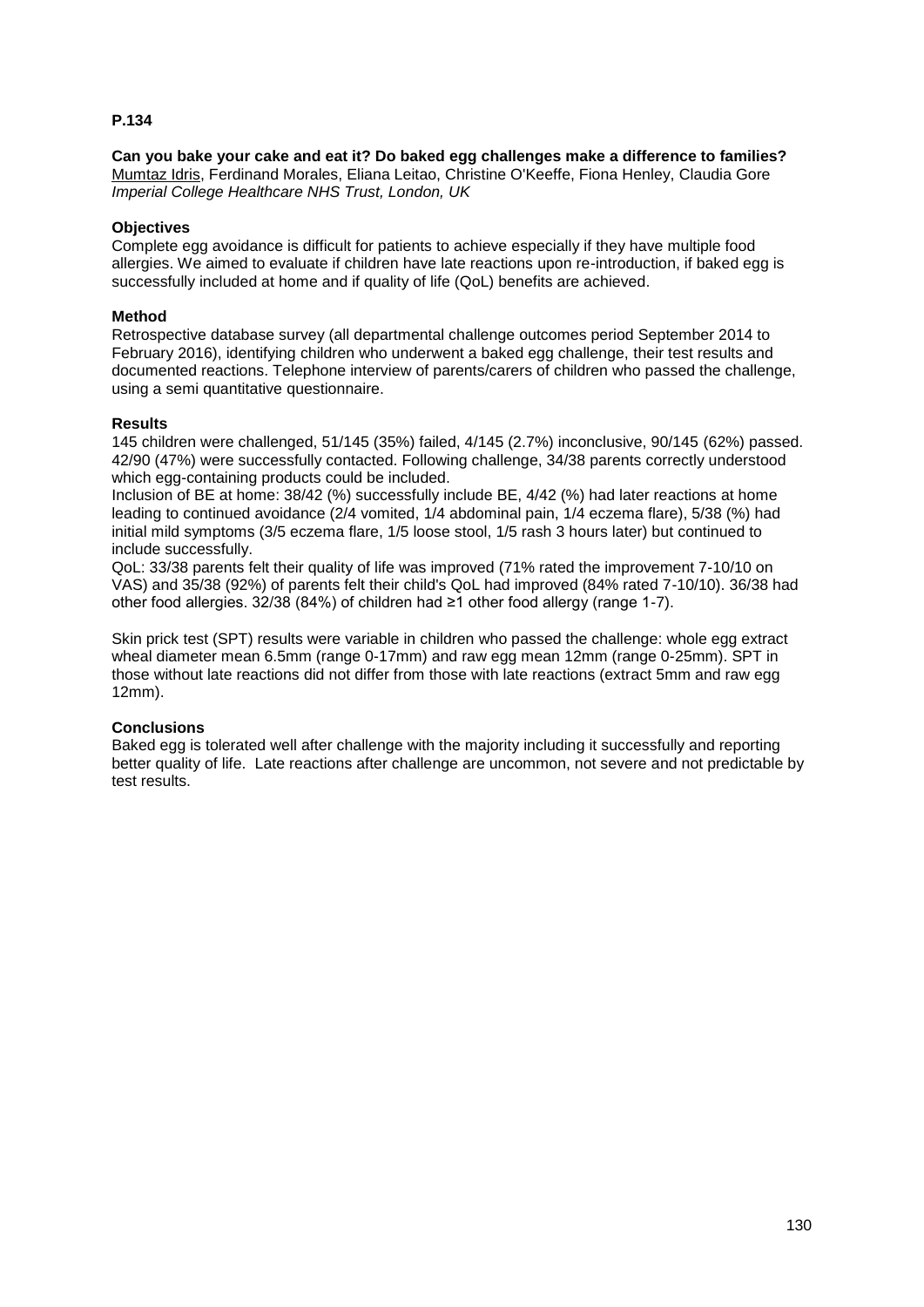#### **Management of eczema in the acute care setting-audit of NICE eczema guideline in a paediatric accident & emergency department.**

Konstantinos Kakleas, Lloyd Steele, Claudia Gore *Paediatric Allergy Department, St Mary's Hospital, Imperial College Healthcare NHS Trust, London, UK*

## **Objectives**

Eczema is a chronic inflammatory skin disorder affecting 20-25% of children in the UK. The burden of the condition on children's quality of life (QoL) is high, making early recognition and appropriate treatment important. Although rarely an acute, severe medical problem, children and infants are brought to the emergency department because of difficulties with disease control. We audited the care provided in a dedicated paediatric accident and emergency department against the NICE eczema guideline (CG57).

#### **Method**

We retrospectively collected all data from A&E electronic records for children diagnosed with eczema (coded on electronic discharge) from March 2015 to January 2016. All records were reviewed to assess adherence to NICE guidelines for eczema diagnosis and treatment.

#### **Results**

32 patients were identified. Reason for attendance was eczema, infected eczema, eczema herpeticum. Age ranged from 8 months to 7 years.

In 4/32 (12.5%) eczema severity was documented; QoL was not routinely assessed (only 1/32; 3%). In 5/32 (16%) triggers were identified (stress, viral illness, food).

Emollients were prescribed for 30/32 of patients (93%). Topical corticosteroids (TCS) were prescribed for 19/32 (60%); with mild or moderate TCS for the face and moderate to potent TCS for the body. Antibiotic treatment was commenced for 7/32 (22%), 6/7 received Co-Amoxiclav.

Education for patients was mostly not documented, and only 1/10 patients was given verbal advice. Follow-up was planned with the GP (14/32; 44%), Dermatologist (4/32; 12.5%) and Allergist (5/32; 16%) because of uncontrolled eczema.

## **Conclusions**

Management of eczema in the emergency setting is variable and NICE guidance is not followed routinely. Staff and patients require education and training regarding eczema management, as prompt and correct diagnosis will improve quality of care, quality of life and decrease likelihood of reattendance to hospital.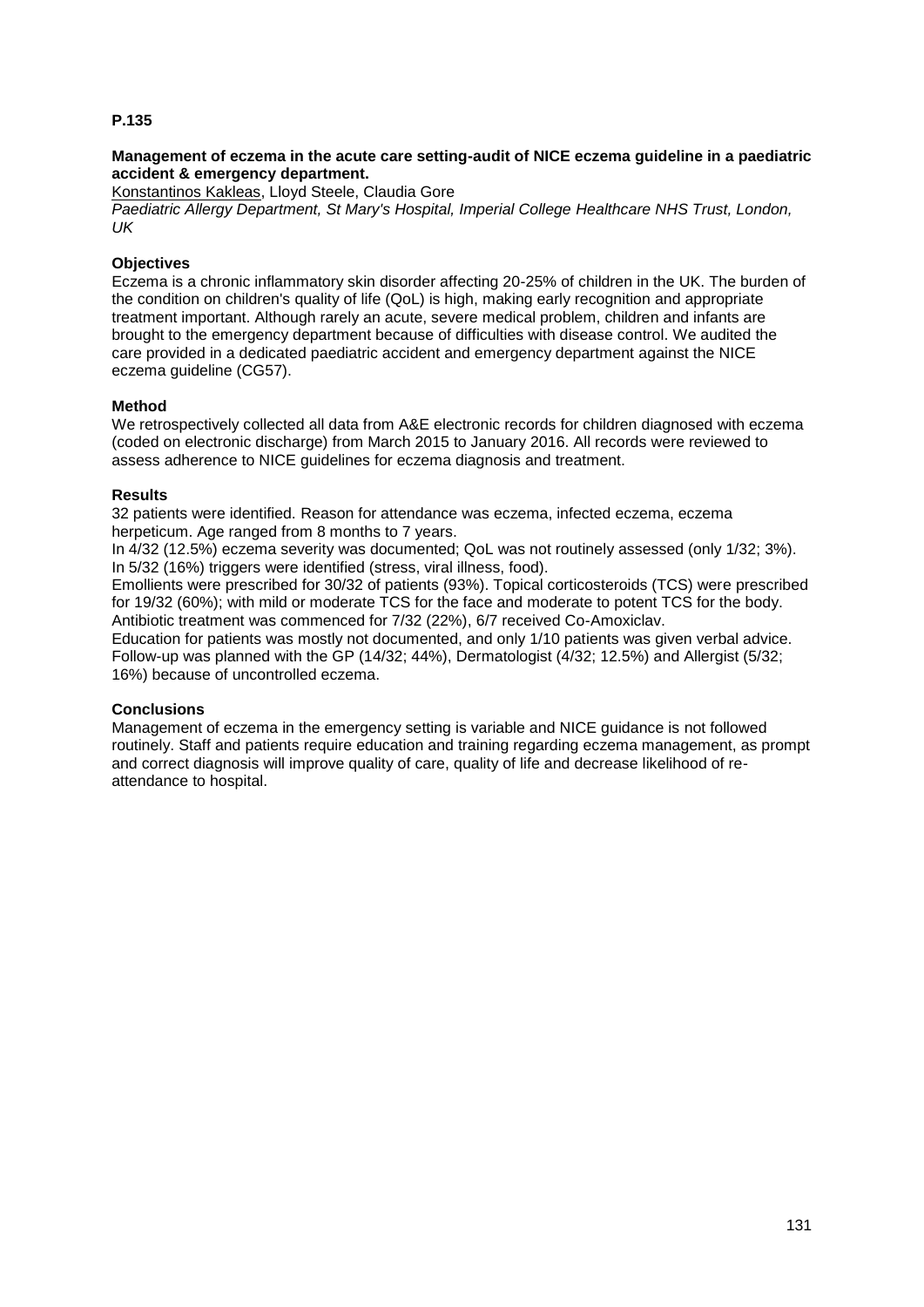#### **A 2 year retrospective analysis of oral provocation challenges to cake/egg undertaken at Bristol Royal Hospital for Children. M Kanchanatheera**

Myriam Kanchanatheera

*Bristol Royal Hospital for Children, Bristol, UK*

#### **Objectives**

To review cake/egg challenge outcomes performed over a 2 year period, 2014-2015, and to determine whether increased serum testing to egg white and Ovomucoid (Gal d1) IgE over this period in addition to skin prick testing has affected challenge outcomes.

#### **Method**

A retrospective review of children having undergone oral provocation challenges to cake/egg in Bristol between Jan 2014 and Dec 2015 was performed. Outcomes and testing prior to challenges were looked at in detail.

#### **Results**

A total of 163 oral provocation challenges were analysed.

In 2014, 72 challenges were performed, of which 15 were to cake and 80% passed, 55 were to egg and 65% passed, and 2 were to raw egg and 50% passed.

In 2015, 91 challenges were performed, of which 29 were to cake and 86% passed, 61 were to egg and 55% passed and 1 was to raw egg and 100% passed.

In 2014, a total of 18 children who underwent a cake/egg challenges, had serum IgE to egg white and or to Ovomucoid in addition to skin prick testing and in 2015 a total of 42 children, had these tests.

### **Conclusions**

Results showed that there was changing practices over this period on the practioners part, there was increasing numbers of serum tests in 2015 as compared to 2014, but it is difficult to determine whether this has improved the rate of putting the right children forward to successfully complete an oral provocation test to cake/egg, as in both years, there was a wide variance in age/sex and ethnic origin of the children challenged.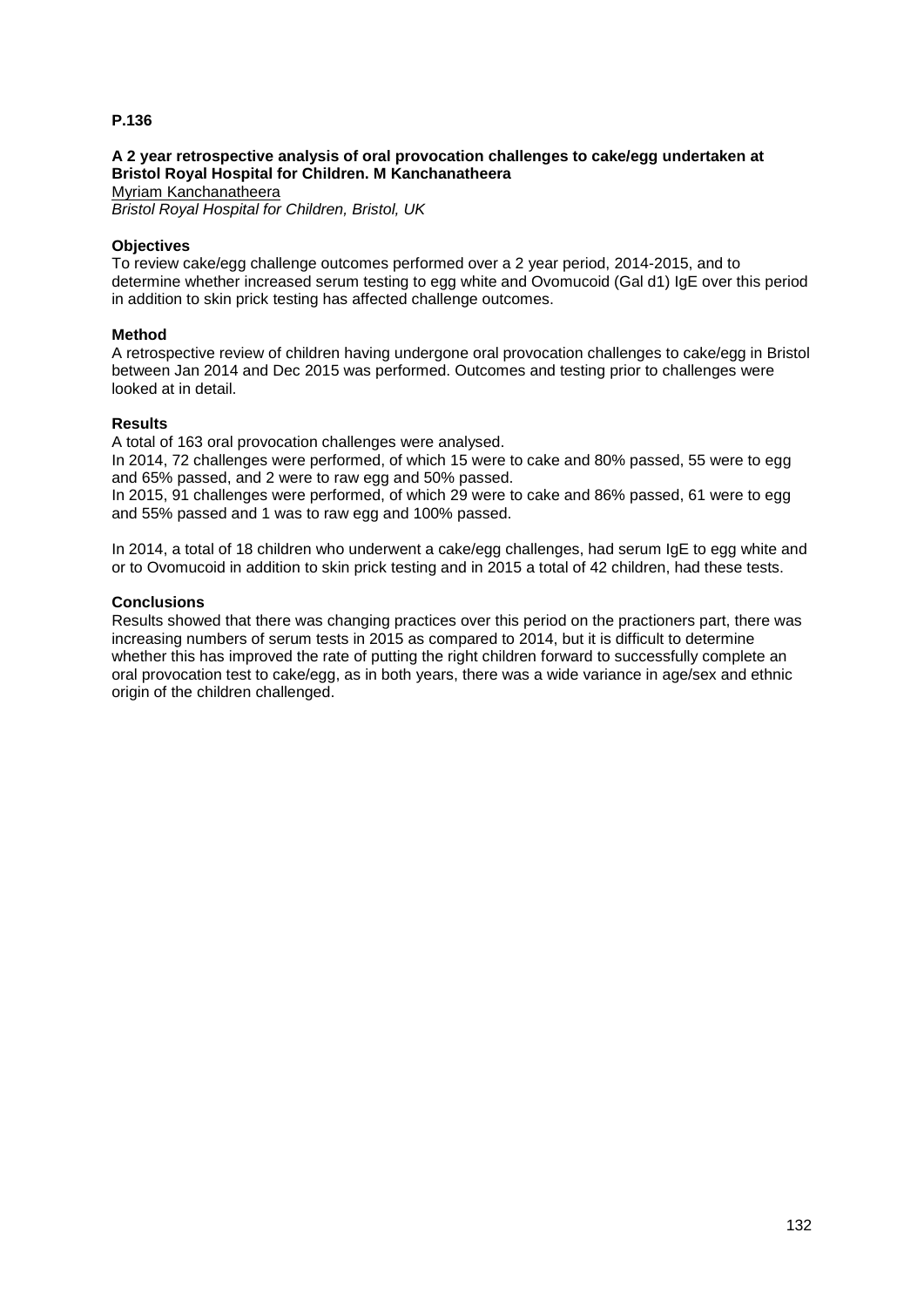**Is the Yellow Fever Vaccine safe for egg allergic children?** Katherine Knight *Guys and St Thomas' NHS Trust, London, UK*

## **Objectives**

To determine whether vaccinating children with an egg allergy to the Yellow Fever Vaccine (YFV) is safe if an adapted YFV protocol is used.

## **Method**

An audit of children with an egg allergy attending the department for the YFV between April 2013 and April 2016 was carried out in order to determine how many had been successfully vaccinated and how many had reacted adversely to the vaccine. Of those children who had reacted to the YFV, at what stage of the adapted YFV protocol had this occurred. The adapted protocol being; skin prick test to the YFV, 1/10th of the YFV as an intramuscular injection followed by the remainder of the dose intra muscularly.

## **Results**

20 children with an egg allergy attended the department between April 2013 and April 2016 to receive the YFV. 2 children had had a clinical allergic reaction to egg within the last 12 months, 14 over 12 months ago and 4 had never eaten egg previously but were avoiding based on diagnostic testing. 17 children did not show any signs of sensitivity or allergic reaction to the vaccine and received the full YFV dose. 3 children did not proceed to the full vaccination as they showed signs of sensitivity at the skin prick testing stage or the 1/10th of the vaccination dose. Out of the 3 children that reacted, 1 required oral antihistamine, 2 did not require any treatment. There were no systemic allergic reactions

## **Conclusions**

Using an adapted YFV protocol is a safe way to administer the YFV- 85% of children with an egg allergy referred to our department for the YFV safely received the full vaccine with no adverse reaction. Using this protocol also makes it possible to identify those children who are sensitive to the YFV and therefore halt the vaccination process.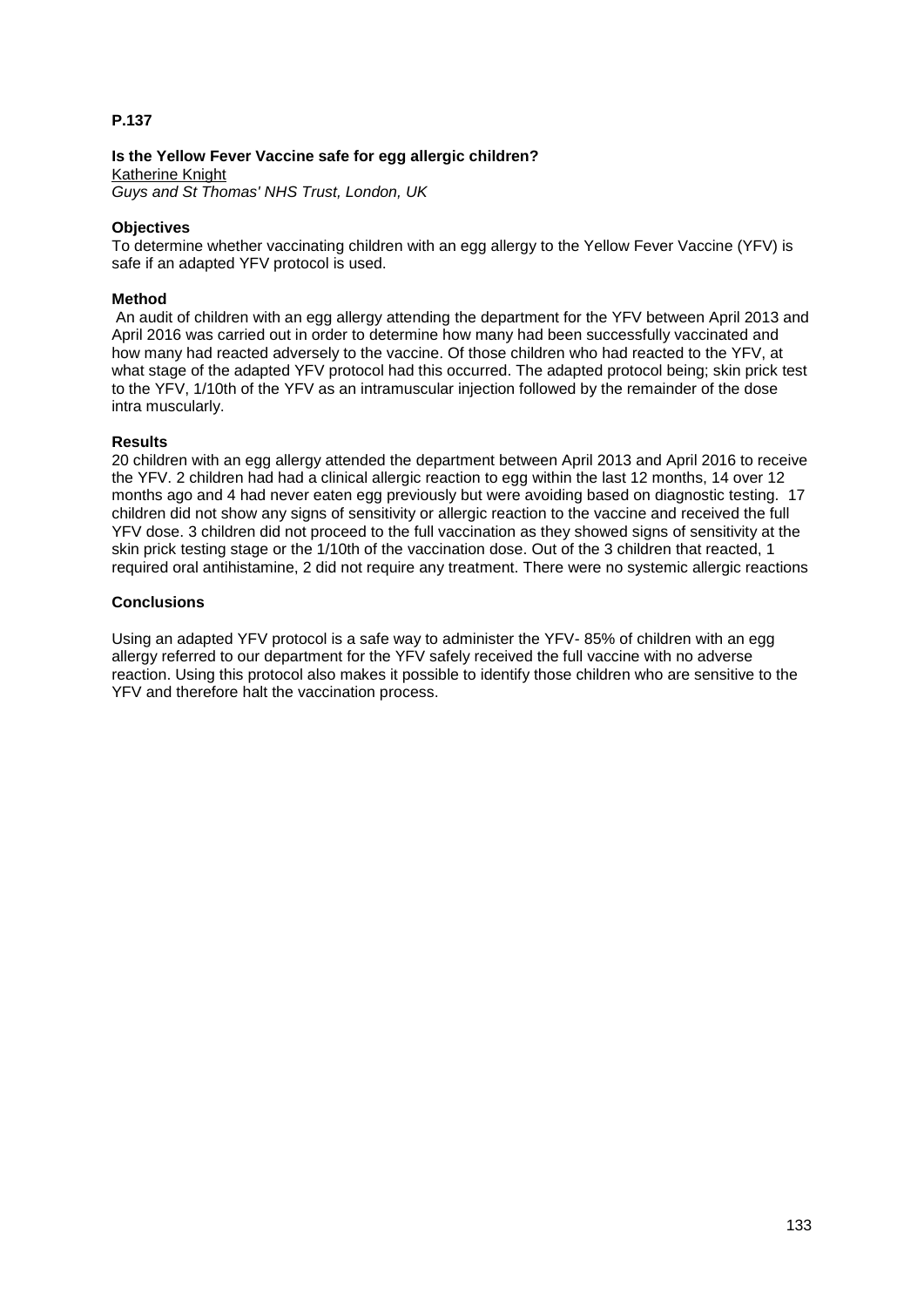## **Trust wide awareness to the new food allergen labelling regulation under 'Food Information Regulation UK' (FIR UK) at Sunderland Royal Hospital**

Prashant Kumar, Judith Hunter, Shazia Majeed *Sunderland Royal Hospital, SUNDERLAND, UK*

#### **Objectives**

Food allergen labeling regulation is changed significantly as new FIR UK has come in force since December 2014. It now covers all unpackaged food in addition to the packaged food. Information about 14 food allergen in all food served in the hospital should be available and Hospital staff serving the food to patients are responsible for providing information to patients. Failure to comply is a criminal offence, Trust may be liable to criminal prosecution and individual may be fined. This was a trustwide Food safety governance audit. It was done to assess the awareness to the new responsibilities of the staff involved in cooking or serving the food since the new FIRsUK has come in force.

#### **Method**

After an initial sampling audit in Paediatrics, information from carer of allergy patients and staff involved in serving the food, the need to improve awareness to the new regulation was identified. Detailed information about FIR UK, their responsibilities & where to find allergen information on intranet was sent to all staff involved in cooking and serving the food by e mail two weeks prior to the survey.

Two weeks after the information was sent, a trustwide audit survey to assess the awareness was done.

## **Results**

Most Staff involved in serving the food were aware of the law and felt safer.

- Aware of the law (96%), allergen involved (95%)
- Aware of their responsibility & penalty in case of non-compliance (95%)
- Aware where to access the allergy information on Trust Intranet (97%)
- Found the exercise useful (95%)
- Feel safer (94%)

## **Conclusions**

Most staff are aware of about change in the Allergen labelling laws and there is improved food safety.

- **Patients: are safer** because of availability of with Allergy information
- **Staff are safer:** as they will comply with regulation
- **Trust**: Reduced risk of non-compliance of regulation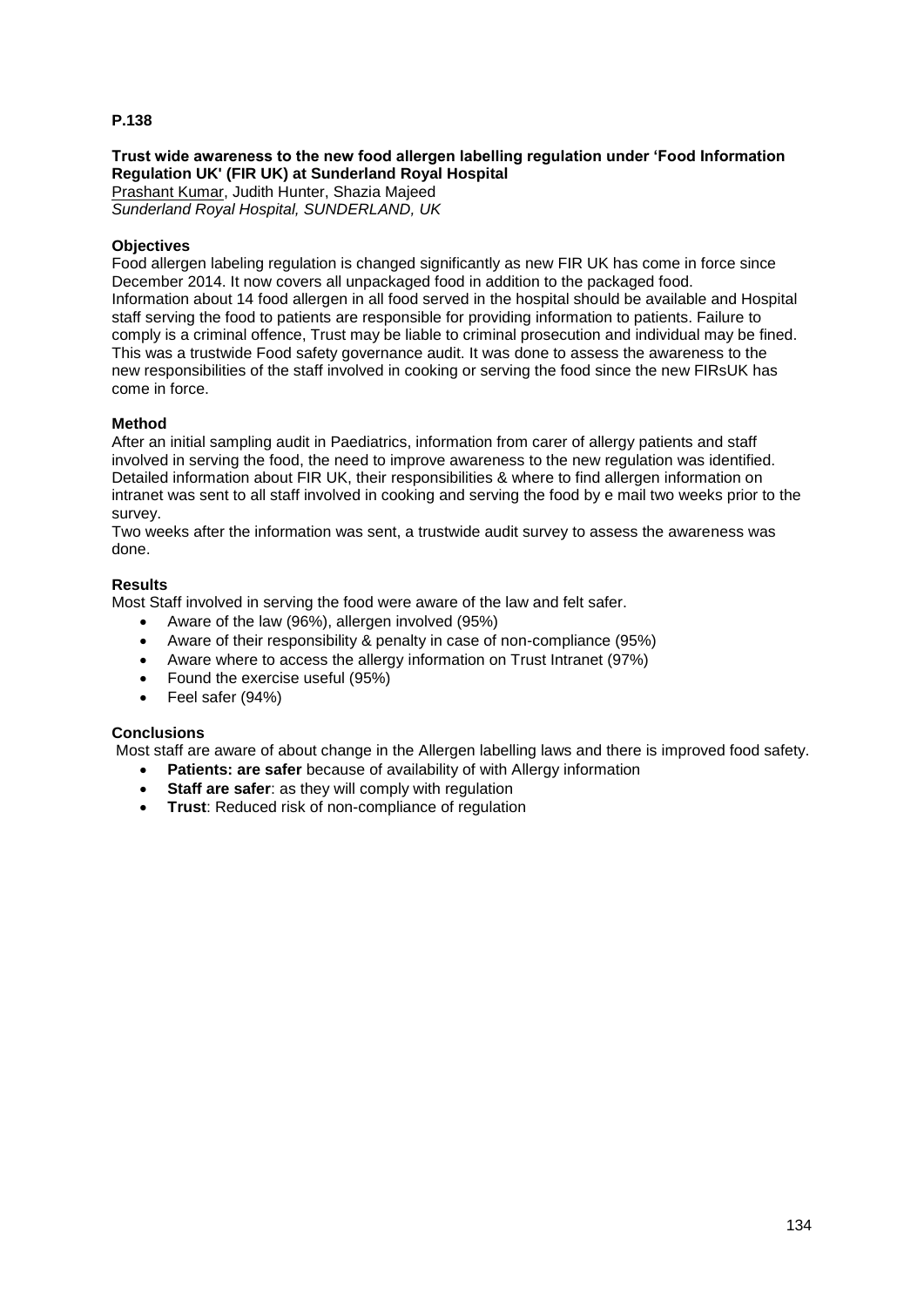#### **Assessing the quality and reliability of online health information in relation to peanut consumption during pregnancy.**

Dean Sharman, Helen Smith, Christina J Jones *Brighton and Sussex Medical School, Brighton, UK*

### **Objectives**

Consumer health information is widely available, and nowhere more so than on the internet. The quality and reliability of this information can be hugely variable. The debate over consumption of peanuts during pregnancy and the causation of childhood allergy is one that continues. This can mean uncertainty and worry for women looking for information to guide their dietary choices throughout pregnancy. This study aimed to identify the class, interventions described, reliability and readability of the websites

#### **Method**

The search term "Can I eat peanuts whilst pregnant" was entered into Google and the first 200 websites that returned were analysed for (1) Class of website (Health portal, patient group, professional, commercial, non-profit, journalism or other); (2) JAMA criteria; (3) SMOG readability tool; (4) intervention described. We also analysed 20 random sites from the original 200 using the DISCERN tool to compare reliability with the JAMA criteria.

#### **Results**

The most common websites returned were other (e.g. social media) (26%), followed by professional (24%) and patient group (17%). Although less common, journalism (13%) and health portal websites (11%) returned the highest average JAMA score with commercial sites (7%) scoring the lowest. 23% of websites returned mentioned maternal consumption of peanuts as an intervention to prevent their babies developing an allergy. Preliminary analysis of readability (SMOG) showed just 3% of websites within the recommended range of reading grade appropriate for consumer health information.

#### **Conclusions**

Variation between measures used to evaluate reliability suggest that some evaluation tools are subjective to the opinion of the user and are not always a true predictor of website reliability or quality. Despite the uncertainty surrounding maternal consumption, 23% of websites mentioned it as an intervention. Better regulation of online information is needed to protect consumers from untrustworthy sources and to ensure information is at the appropriate reading level.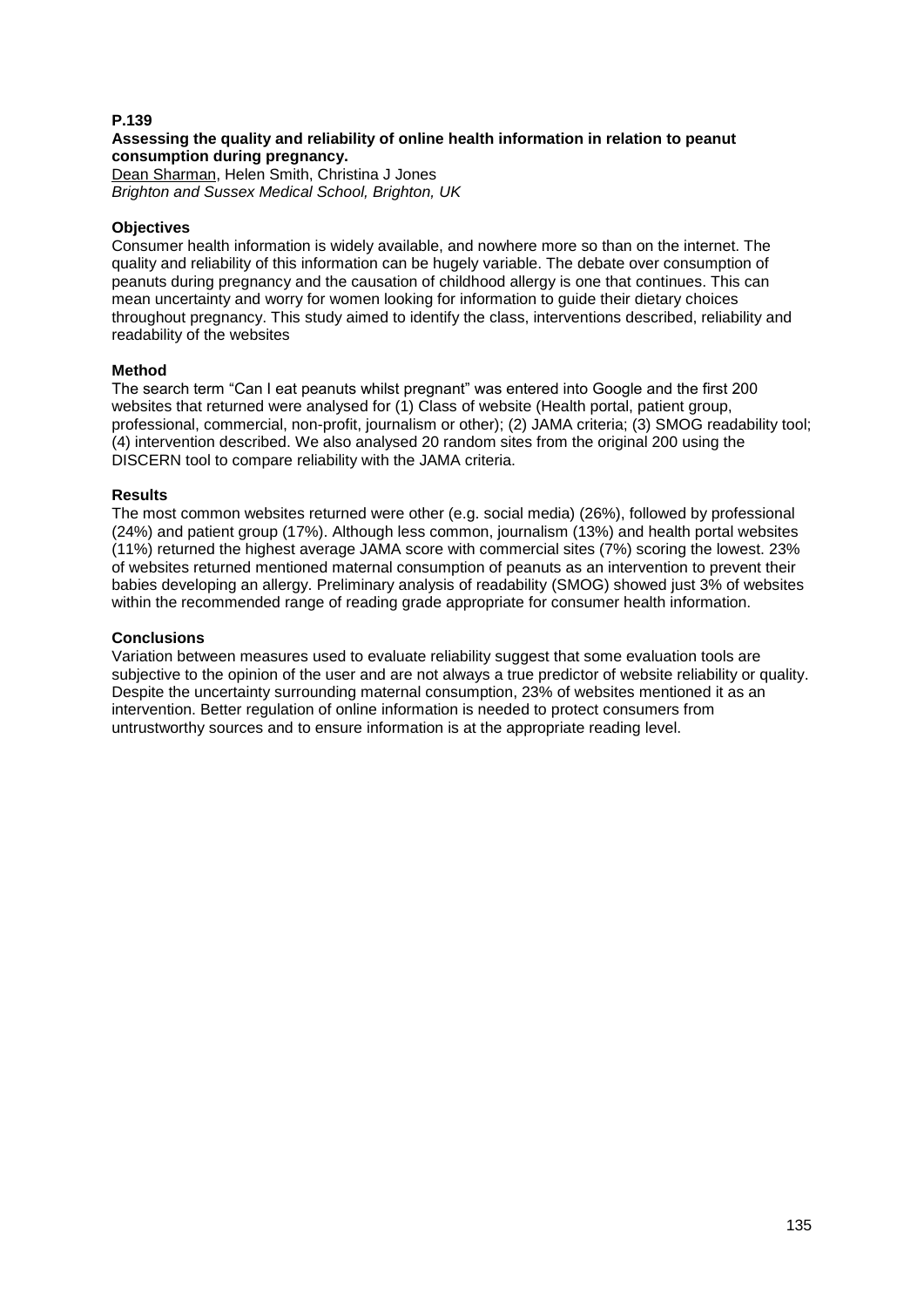#### **Comparison of three popular skin prick tests solutions used routinely in the United Kingdom following the loss of a major brand.**

Bethan Tomsett, Fiona Henley, Mumtaz Idris, Ferdinand Morales, Chrstine O'Keeffe, Claudia Gore *Imperial College Healthcare NHS Trust, London, UK*

#### **Objectives**

Due to a large supplier of skin prick test (SPT) solutions ceasing all production, there has been a nationwide need to find a suitable replacement of equivalent standards to ensure replicable results from previous years. SPT is an essential diagnostic tool in allergy and standardisation is vital for accurate assessment and action. We compared skin reactivity to routine allergen SPT with a small nut panel, supplied by three different manufacturers.

#### **Method**

Prospective clinical evaluation of new skin prick test solutions. Patients requiring SPT to Peanut, Hazelnut, Almond, and Walnut were tested using the baseline supplier - Stallergens (A) and either Lofarma (B) or Inmunotek (C) SPT solutions in addition. A single operator undertook comparison SPTs on the same patient, with standardised lancets during their clinical episode. Wheal diameter was documented as in standard practice. Differences in results of ≥2mm of the maximum wheal diameter and ≥1.5mm of the mean diameter were considered relevant.

#### **Results**

A total of 20 children had additional comparison SPT performed.

10 children had 28 tests using solutions from suppliers A and B. Discrepancies were seen in 18/28 (64%) tests results. 7/28 (25%) supplier B-solutions were negative (<3mm) and positive on supplier A; 1/28 (4%) negative on A but positive on B.

10 children had 29 tests using solutions from supplier A vs. supplier C. Discrepancies were in 6/29 (21%) tests, with 2/29 (7%) supplier C being <3mm and none of supplier A.

Solutions from supplier B showed significantly more discrepancies than those from supplier C (p=0.008) when compared to supplier A.

#### **Conclusions**

This small sample audit suggests that there are considerable differences amongst Skin Prick Test Solutions currently available as diagnostic products from difference suppliers. Less reactive solutions carry a risk tests being potentially false negative or children undergoing unnecessary food challenges.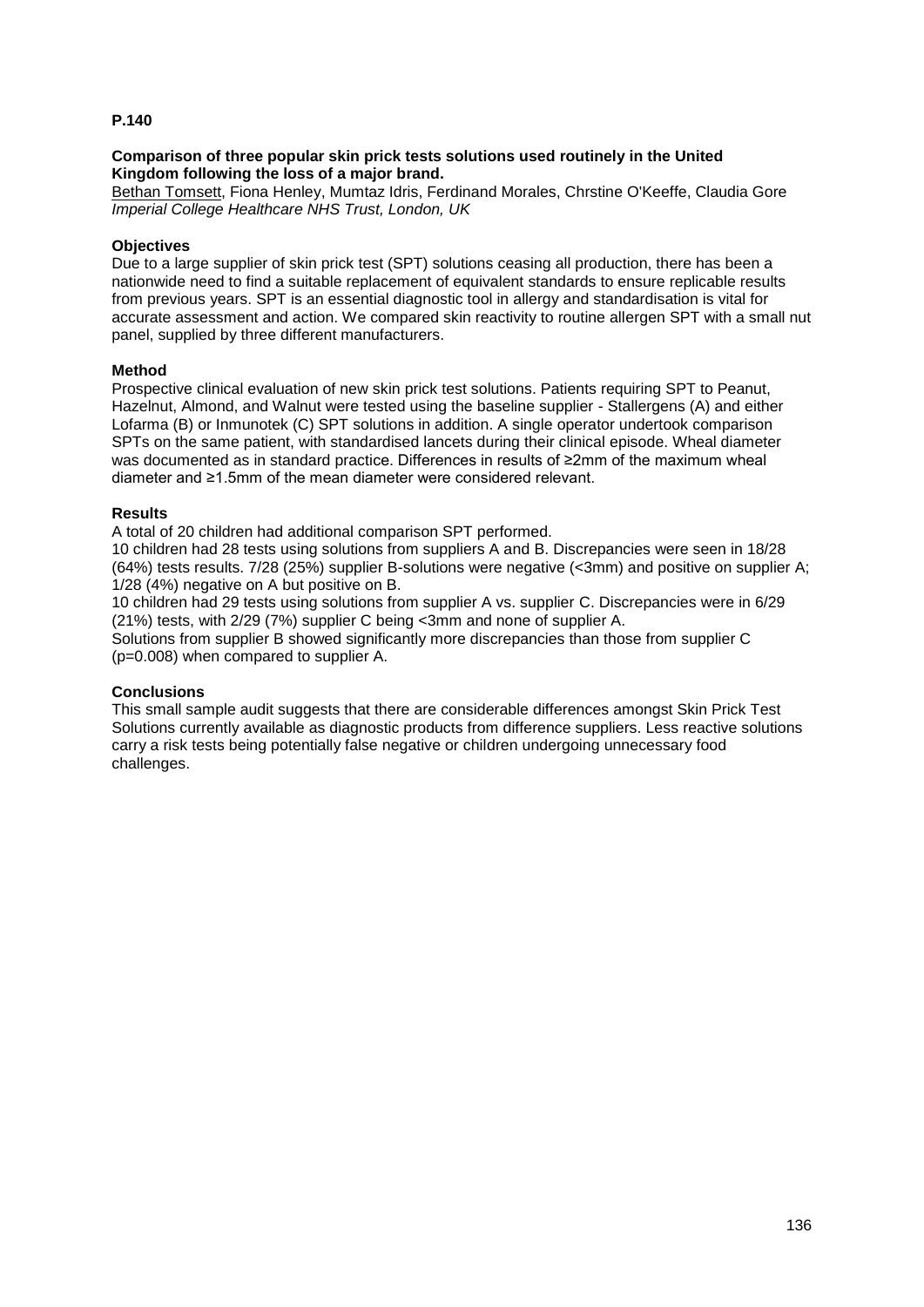#### **Accessing psychological services for children with allergy and their families: A survey of clinician views and experience.**

Judith Young<sup>1,2</sup>, Eleanor Minshall<sup>2</sup>

*<sup>1</sup>University of East Anglia, Norwich, UK, <sup>2</sup>Addenbrookes Hospital, Cambridge, UK*

#### **Objectives**

Despite the evidence illustrating that allergy impacts on the psychosocial functioning of children and families, it is unclear to what extent clinicians are able to refer to psychological services. This survey aims to explore clinician views of psychological need and ability to access psychology services.

#### **Method**

Professionals attending a regional Allergy Network meeting completed a structured questionnaire. The participant sample ( $n = 29$ ) was multi-disciplinary: 12 Nurses, 7 Consultants, 5 Dieticians, 2 GPs, 2 Junior Doctors and 1 Nursery Nurse.

#### **Results**

Based on their clinical experience, the overwhelming majority (28/29) of professionals strongly agreed or agreed that there is a real need to address the psychological aspects of allergy in children as well as the physical aspects. Almost all of the participants ( $n = 28$ ; 97%) wanted to be able to access psychology services for parents of and or children with allergy in their care. When asked, based on their experience, which groups of parents and/or children could benefit from psychological services: 97% reported those with a history of anaphylaxis; 83% feeding difficulties; 83% nut allergy; 79% teenagers, 69% fears of needles and/or skin prick testing; 69% those with adrenaline auto injectors. Almost half (48%) reported that parents of children with milk allergy could benefit. Only 43% of respondents (12/28) were able to refer to psychology services. This was either via a general paediatric psychology service or by referral to a clinical psychologist working in an allied paediatric specialty, such as gastroenterology.

#### **Conclusions**

These findings illustrate that, despite recognising need, fifty seven per cent of professionals who participated in a Paediatric Allergy Network survey reported that they were not able to access psychological services for children with allergy or their parents. Access to and models of psychology service provision in paediatric allergy require further attention.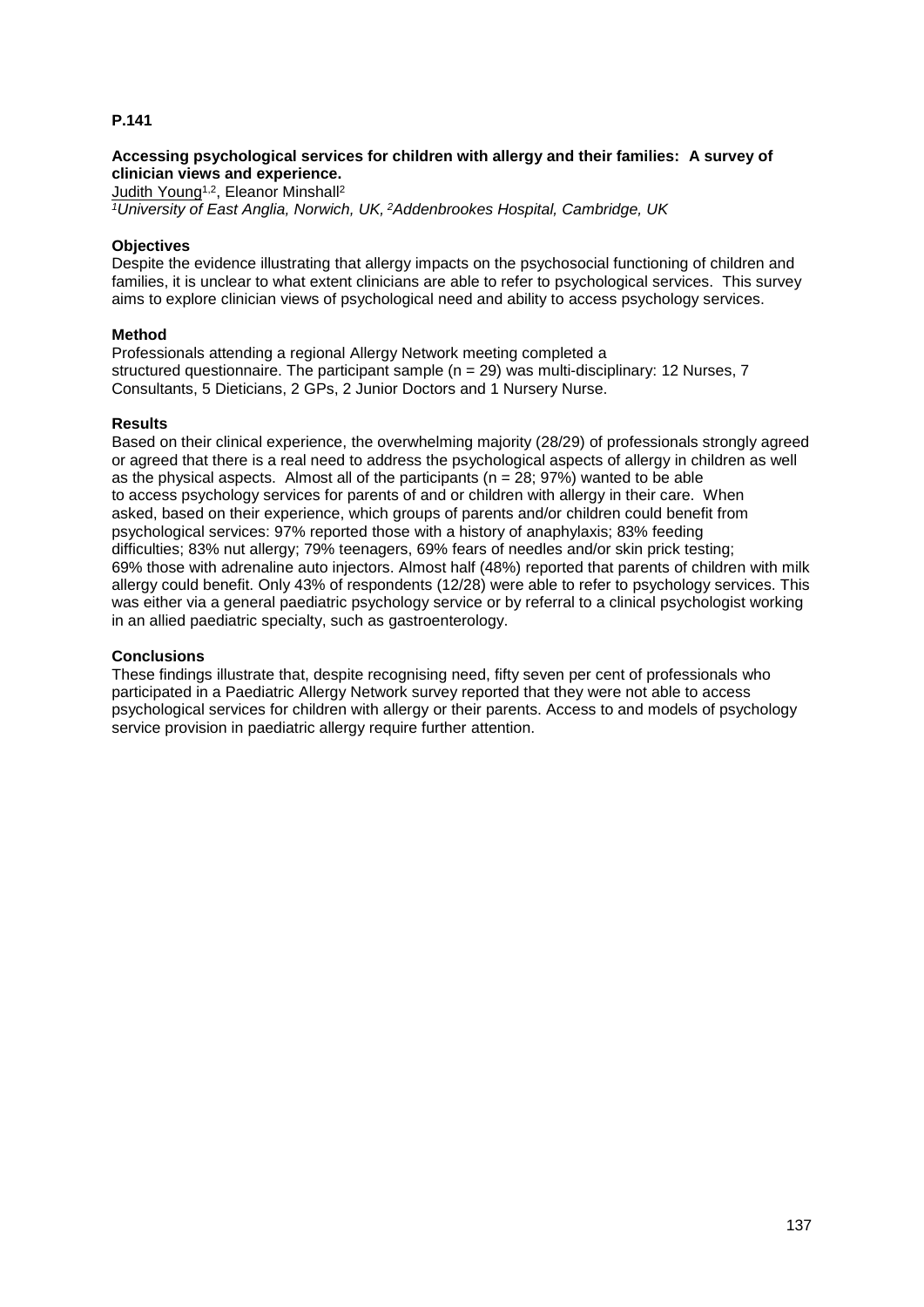# **Category: Primary Care**

## **P.142**

#### **Management of tomato alerrgies in children**

<u>Adnan Bajraktarevic</u>1, Sasa Mandic1, Lejla Ahmetovic<sup>1</sup>, Zilha Ahmetovic1, Jasmina Tajic<sup>1</sup>, Nermina Tajic<sup>1</sup>, Almir Masala<sup>2</sup>, Amina Selimovic<sup>3</sup>, Ferid Krupic<sup>4</sup>

*<sup>1</sup>Public Health Institution of Canton Sarajevo Pediatrics Department, Sarajevo, Bosnia and Herzegovina, <sup>2</sup>Faculty for Sport and Management, Sarajevo, Bosnia and Herzegovina, <sup>3</sup>Pediatric Clinic Sarajevo, Sarajevo, Bosnia and Herzegovina, <sup>4</sup> Institute of Clinical Sciences, Sahlgrenska Academy, University of Gothenburg, Gothenburg, Sweden*

## **Objectives**

Food allergies are tend to be over diagnosed, but finally thirty percent of children have true allergies reactions to food.

#### **Method**

The authors of study recruited 30 children with confirmed tomato allergy, diagnosed either from open food chalenge or from their medical history. The severity of allergy varied within the group. Twenty two suffered from only mild symptoms but eight suffered from more severe symptoms during five years period 2010-2015. IgE enzyme linked immunosorbent essay ELISA using patients' serum against various tomato extracts was accomplished and IgE immunoblot was performed.

#### **Results**

Percentage of presantation of tomato allergy are 71.5% dermatologic reaction as skin rush, eczema,or hives (urticaria), 19% as abdominal cramps, nausea, vomiting, diarrhea, 3% an itching sensation in throat, 3% coughing, sneezing, wheezing, or runny nose, 3% sweeling of face, mouth, tounge or throat (angioedema), and 0.5% very rarerly , anaphylaxis.

#### **Conclusions**

Tomato allergy are extremely rare about less of 0.5% from all alergies on food but 13,5% from vegetable allergies. Type of allergies are commonly known as contact allergy.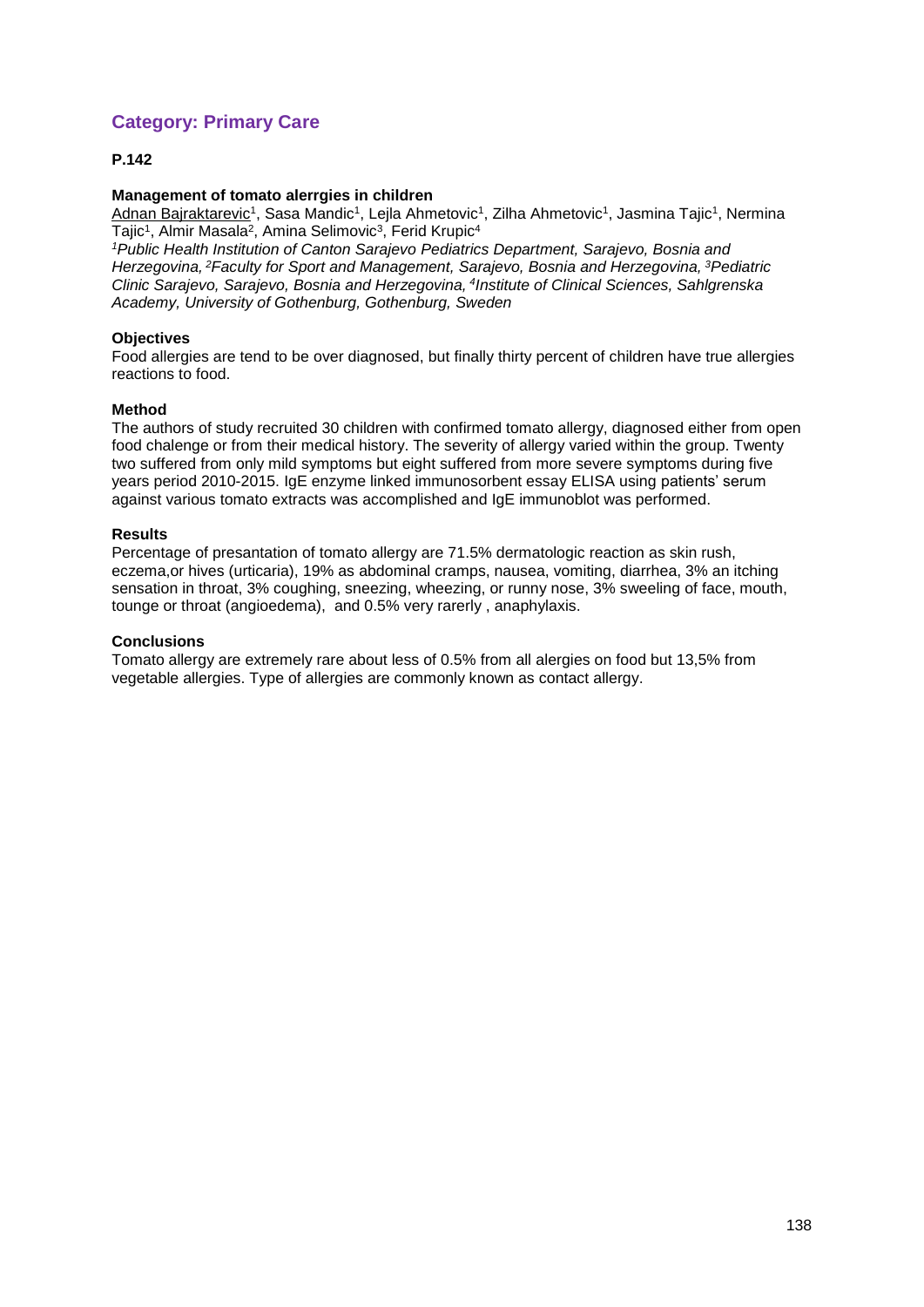## **Automated Defibrillators (AED) everywhere; so why not Allergy emergency kit (AEK) at eateries in London?**

Deepanjali Choudhury<sup>1</sup>, Wassim Matta<sup>3</sup>

*1 Imperial College, London, UK, <sup>2</sup>Kingsbury Court Surgery, Dunstable, UK, <sup>3</sup>Leagrave Surgery, Luton, UK*

## **Objectives**

To conduct a qualitative study of a cohort of restaurant owners in central London assessing willingness and collating viewpoints on stocking of Allergy Emergency Kit (AEK) (AAI +/antihistamine) as part of their first aid kit for severe allergic reactions/ anaphylaxis if legislation changed in the UK like in parts of USA and Canada.

## **Method**

50 restaurants (minimum 30 table seating) located in central London were contacted to participate in this survey of which 45 (30 senior managers and 15 owners agreed to a face to face appointment to complete a structured interview with a questionnaire

#### **Results**

Participants were 45/50 central London restaurants (77% senior managers and remainder were owners).Of the 45, 10 were Italian, 18 Asian, 10 Continental and 7 family restaurant chains.

• 95% felt strongly the need of standardised training for staff induction and ongoing appraisal.

• 76% felt food allergen labelling had raised allergy awareness .54 % commented on increased workload and 46% were concerned about litigation

• 5% had witnessed staff dealing with customers having mild allergic reactions.

• 88% were willing to stock just antihistamines available for customer usage during a mild reaction. Of the 88%, 20% had allergic employees, 10% themselves had FA or had children with FA

• 40% were receptive to stocking undesignated AAI in an AEK for usage by customers if allowed to .Comments were in relation to subsidised costs.

• 55% felt with staff training, they would be happy for staff to administer AAI in emergency without civil liability clause in the future legislation.

• 70% restaurants would bear the expenses of AEK provided training was standardised and a free public health initiative

## **Conclusions**

Legislation allowing wider access to an AEK in settings like restaurants requires robust standardised training alongside of provision and consideration of immunity from liability.